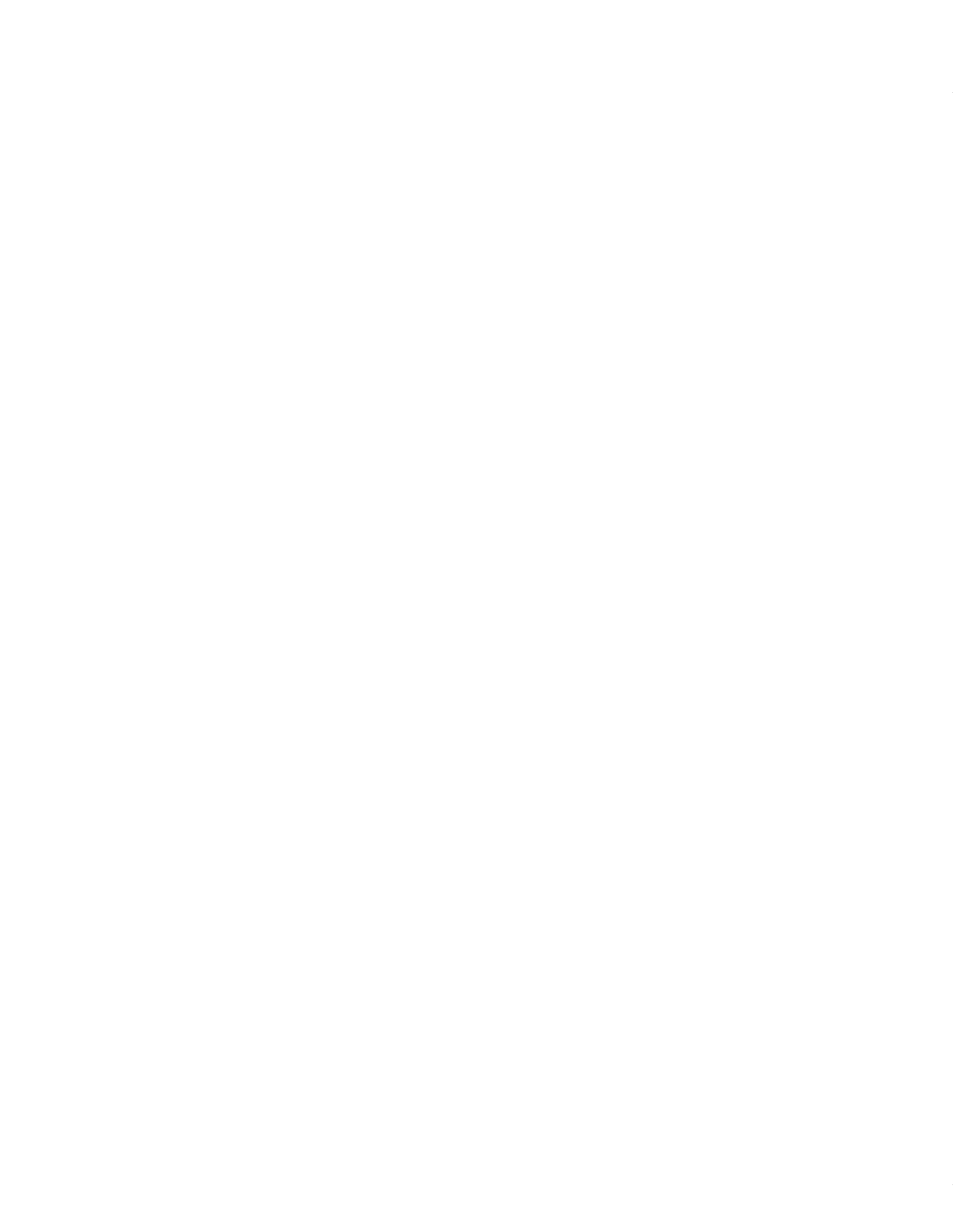### **The Ravalgaon Sugar Farm Limited 86th Annual Report 2020-2021**

### **BOARD OF DIRECTORS**

**Mr. Harshavardhan B. Doshi** Chairman and Managing Director

**Mr. Nihal H. Doshi** Executive Director & Chief Financial Officer **Mrs. Ramola Mahajani** Independent Director

**Dr. Madhav Welling ˄** Independent Director **Mr. Uday Kulkarni** Director

**Mr. Rajiv Jain \*** Independent Director

### **KEY MANAGERIAL PERSONNEL**

### **SOLICITORS**

**M/s Mulla & Mulla & Craigie Blunt & Caroe**

**Mrs. Ritu Gianani** Company Secretary

### **AUDITORS**

**Anil A. Masand & Co.** Chartered Accountants

### **BANKERS**

Bank of Baroda Dena Bank

### **REGISTRAR & SHARE TRANSFER AGENT**

Freedom Registry Ltd. Plot No. 101/102, 19th Street, MIDC Industrial Area, Satpur, Nashik – 422 007 Tel No: (0253) 2354032 | Fax No: (0253) 2351126

### **FACTORY & REGISTERED OFFICE**

Ravalgaon – 423108, Taluka Malegaon, District – Nashik, Maharashtra Tel No: (02554) 270274 / 270238 Fax No: (02554) 270284

### **CORPORATE OFFICE**

52, 5th Floor, Maker Tower 'F', Cuffe Parade, Mumbai – 400 005 Tel No: (022) 22184291 / 22186479 Fax No: (022) 22184294

\* Mr. Rajiv Jain was appointed as Director on February 04, 2021.

^ Dr. Madhav Welling ceased to be a Director of the Company w.e.f. February 04, 2021.

### **Contents**

| Auditors' Report on<br>Standalone Accounts37 |  |
|----------------------------------------------|--|
| Standalone Financial Statements 43           |  |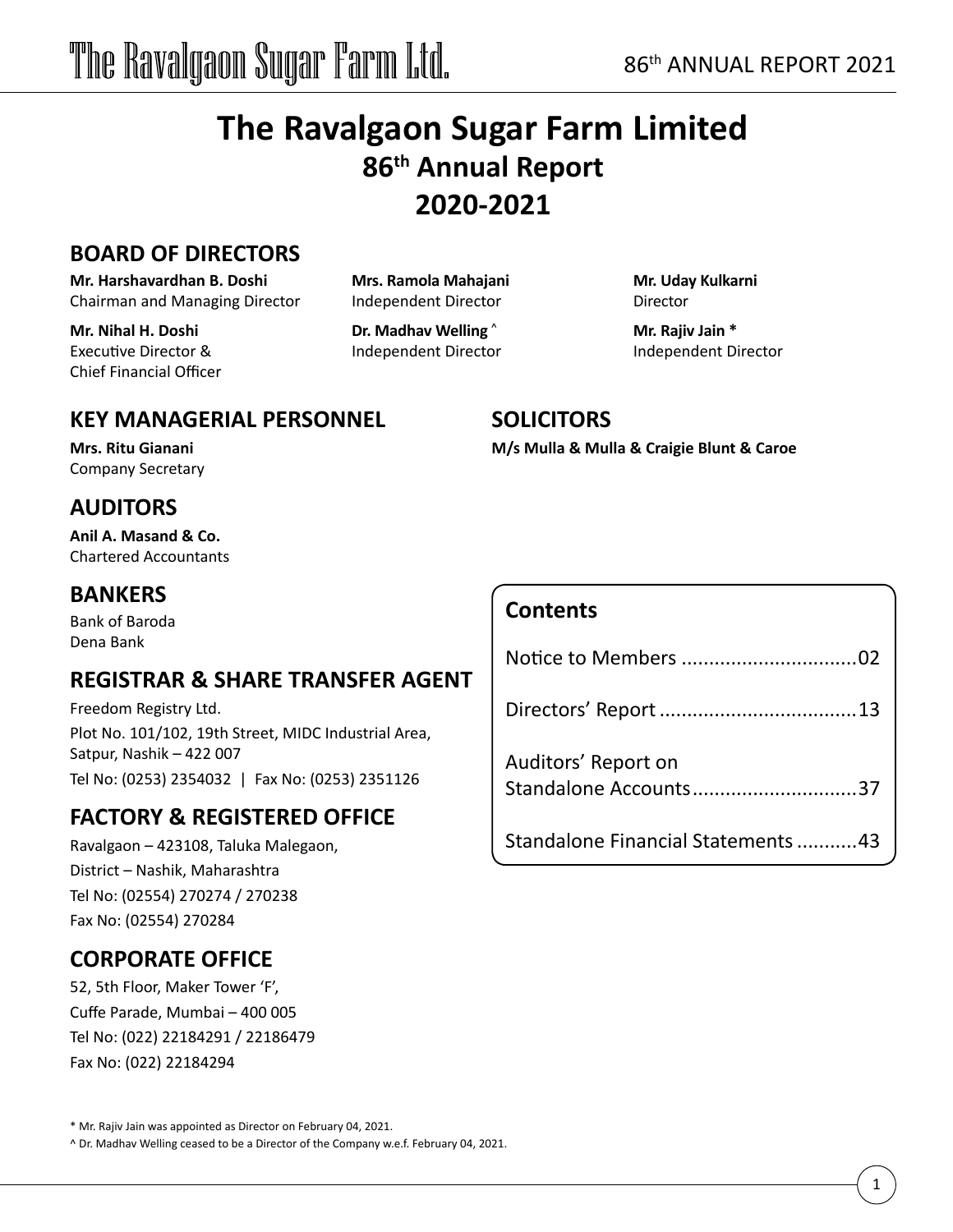### **NOTICE**

NOTICE is hereby given that the Eighty Sixth (86<sup>th</sup>) Annual General Meeting of the Members of The Ravalgaon Sugar Farm Limited will be held on Tuesday, September 28, 2021 at 2:00 p.m. through Video Conferencing ("VC") / Other Audio Visual Means ("OAVM") to transact the following business:

Ordinary Business

- 1. To receive, consider and adopt the audited financial statements of the Company for the financial year ended March 31, 2021 along with the reports of the Board of Directors and Auditors thereon.
- 2. To appoint a Director in place of Mr. Nihal Doshi who retires by rotation and being eligible offers himself for reappointment.
- 3. To appoint M/s. Anil A. Masand & Co. as the Statutory Auditors and to fix their remuneration.

To consider, and, if thought fit, to pass the following resolution as an Ordinary Resolution:

"**RESOLVED THAT** pursuant to the provisions of Sections 139, 142 and other applicable provisions, if any, of the Companies Act, 2013 ("Act") read with the Companies (Audit and Auditors) Rules, 2014 made thereunder and other applicable rules, if any, under the said Act (including any statutory modification(s) or re-enactment thereof for the time being in force) and based on the recommendations of the Audit Committee, M/s. Anil A. Masand & Co., Chartered Accountants (ICAI Firm Registration No. 100412W) be and is hereby appointed as Statutory Auditors of the Company from the conclusion of this Eighty Sixth Annual General Meeting till the conclusion of Ninetieth Annual General Meeting on such remuneration plus applicable taxes, and out of pocket expenses, as may be determined and recommended by the Audit Committee in consultation with the Auditors and duly approved by the Board of Directors of the Company.

**RESOLVED FURTHER THAT** the Board of Directors of the Company be and is hereby authorized to do all such acts, deeds, matters and things as may be necessary, proper and expedient for implementing and giving effect to this resolution."

### **Special Business:**

### 4. **Re-Appointment of Mr. Harshavardhan B. Doshi as a Chairman and Managing Director.**

To consider reappointment of Mr. Harshavardhan B. Doshi as Chairman & Managing Director along with remuneration and, if thought fit, to pass with or without modification(s) the following resolution as an Ordinary Resolution:

 "**RESOLVED THAT** in accordance with the provisions of section 164, 197 and 203, read with Schedule V and all other applicable provisions, if any, of the Companies Act, 2013 (including any statutory modification(s) or reenactments thereof, for the time being in force) and subject to the approval of the Central Government, if required, and with the consent of the Nomination and Remuneration Committee and approval of Board, approval is hereby accorded to (1) re-appoint Mr. Harshavardhan B. Doshi as the Chairman and Managing Director of the company for period of three years with effect from January 16, 2022 till January 15, 2025 and (2) execute the agreement containing terms and conditions including the remuneration and perquisites payable to Mr. Harshavardhan B. Doshi as the Chairman and Managing Director of the Company.

**RESOLVED FURTHER THAT** the Nomination and Remuneration Committee, duly authorized by the Board, and the Board be and is hereby further authorized to (1) vary or increase during the period of three years (3) years commencing from January 16, 2022 till January 15, 2025, the remuneration and perquisites including the value thereof as specified in the said draft agreement to the extent the Committee considers appropriate upto Rs. 5 lakhs per month (Rs.60 lakhs per annum) and as may be permitted or authorized in accordance with any provisions under the Companies Act, 2013 for the time being in force, provided however, that the remuneration payable to Mr. Harshavardhan B. Doshi, Chairman and Managing Director, shall be as permissible under the Companies Act, 2013 including under Schedule V to the Companies Act, 2013 or any amendments thereto or any modification(s) or statutory enactment(s) thereof and/or any rules or regulations framed there under and (2) suitably modify the aforesaid agreement between the Company and Mr. Harshavardhan B. Doshi to give effect to such variation or increase as the case may be.

**RESOLVED FURTHER THAT** in the event of no profit or inadequacy of profits in any financial year during the term of Mr. Harshavardhan B. Doshi's office as the Chairman and Managing Director, Mr. Harshavardhan B. Doshi, be paid the above referred remuneration and perquisites as minimum remuneration by way of salary, allowance and perquisites or such other remuneration as may be permissible under the Companies Act, 2013 including under Schedule V to the Companies Act, 2013 or any amendments thereto or any modification(s) or statutory re enactment(s) thereof and/or any rules or regulations framed there under or as may be permissible under the approval obtained, if any, from the Central Government, not being less than the remuneration prescribed under Schedule V of the Companies Act, from time to time."

### **Salary and Perquisites:**

Total remuneration in the range of Rs. 4 lakhs to Rs. 5 lakhs per month (Rs. 48 lakhs to Rs. 60 lakhs per annum) as may be fixed by the Board of Directors from time to time within this range of Remuneration including the perquisites as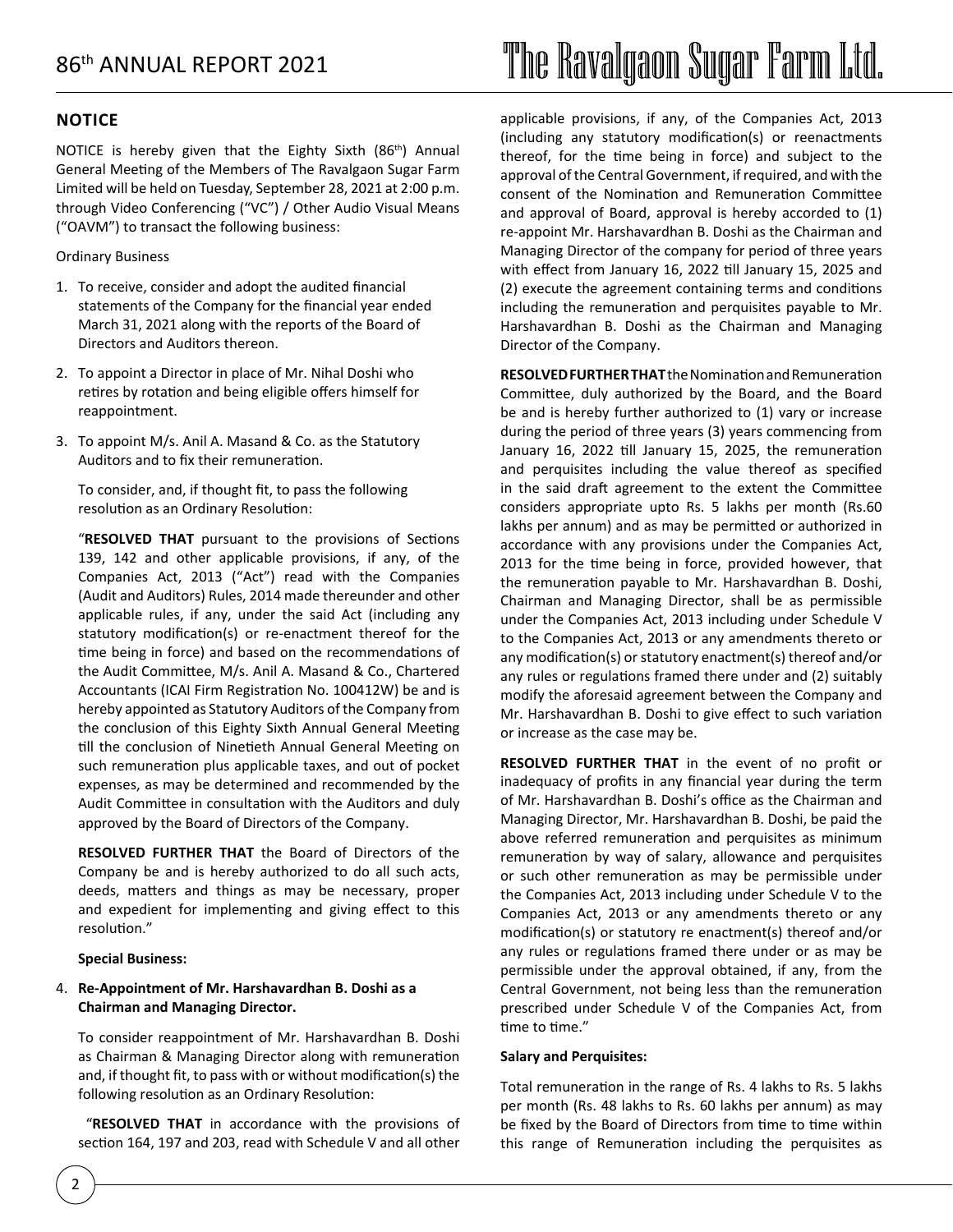mentioned in Category A below plus the perquisites as mentioned in category B below. Category C perquisites to be calculated separately.

### **CATEGORY A**

#### **Housing**:

- Fully furnished Residential accommodation or HRA @ 60% of salary.
- The expenditure on gas, electricity, water and other utilities shall be borne/reimbursed by the company.

#### **Medical Reimbursement:**

Reimbursement of actual medical expenses incurred in India and/or abroad including hospitalization, nursing home and surgical charges, for self and family as per company rules.

#### **Leave Travel Concession/Holiday Travel Expenses:**

Leave Travel Concession for self and family once in a year to and from any place in India or outside India.

#### **Club Fees:**

Reimbursement of Membership for maximum of two clubs.

#### **Insurance**:

Accident insurance for an amount, the all inclusive premium for which shall not exceed Rs. 25,000/- per annum.

### **Other perquisites:**

Subject to overall ceiling on remuneration mentioned hereinabove, the Chairman and Managing Director may be given any other allowances, benefits, perquisites as the Nomination and Remuneration Committee and the Board of Directors may decide and approve.

Explanation: Perquisites shall be evaluated as per the Income Tax Rules, 1962 wherever applicable and in the absence of any such rule, perquisites shall be evaluated at cost.

In the event, the approval of the shareholders is received for an amount of less than Rs 4 lacs per month for salary and perquisites, such amount as may be approved by the shareholders by way of special resolution will be payable to the Chairman and Managing Director.

### **CATEGORY B**

**Company's contribution to the Provident Fund/ Superannuation Fund/Annuity Fund**: The company's contribution to the Provident Fund/Superannuation Fund/ Annuity Fund shall be as per the rules of the company applicable to senior executives.

**Gratuity:** Gratuity in accordance with the Rules and Regulations in force in the company from time to time.

**Conveyance facility:** Car and driver for official purpose.

**Telephone and Fax:** The Company shall provide Telephone, Fax and other communication facilities at the residence of the Chairman and Managing Director.

### **CATEGORY C**

#### **OTHER TERMS**

**Earned Leave:** One month's leave with full pay and allowances for every 11 month's completed service. However, leave accumulated and not availed during his tenure as Chairman and Managing Director may be allowed to be encashed at the end of his tenure.

**Reimbursement of Expenses:** Reimbursement of Travelling, Entertainment and other expenses incurred by Mr. Harshavardhan B. Doshi during the course of the business of the company.

**Sitting Fees:** Mr. Harshavardhan B. Doshi shall not be entitled to any sitting fees for attending the meetings of the Board or the committee of the Board.

**Termination Clause:** By giving six months notice on either side.

#### **OTHER CONDITIONS:**

#### **1. Overall remuneration.**

The aggregate of the salary, perquisites and commission in any corporate financial year shall not exceed the limits prescribed from time to time under section 197 and other applicable provisions of the Companies Act, 2013 read with Schedule V to the said Act as may be in force from time to time.

#### **2. Minimum Remuneration**

In the event of no profits or inadequacy of profits in any corporate financial year during the currency of tenure of service of Mr. Harshavardhan B. Doshi, the payment of salary, perquisites, other allowances and the performance bonus/commission shall be governed by the limits prescribed under Section II, Part II of Schedule V of the Companies Act, 2013 as may for the time being in force, according to which the limit of yearly remuneration payable is Rs. 30 lakhs, this limit being doubled to Rs.60 lakhs if resolution passed by the shareholders is a special resolution.

#### **3. Present Remuneration**

With reference to the range mentioned under 'Salary and Perquisites' above, the present remuneration shall be Rs. 4 lakhs per month (Rs. 48 lakhs per annum) including the perquisites as mentioned in Category A above plus the perquisites as mentioned in category B above. Category C perquisites to be calculated separately.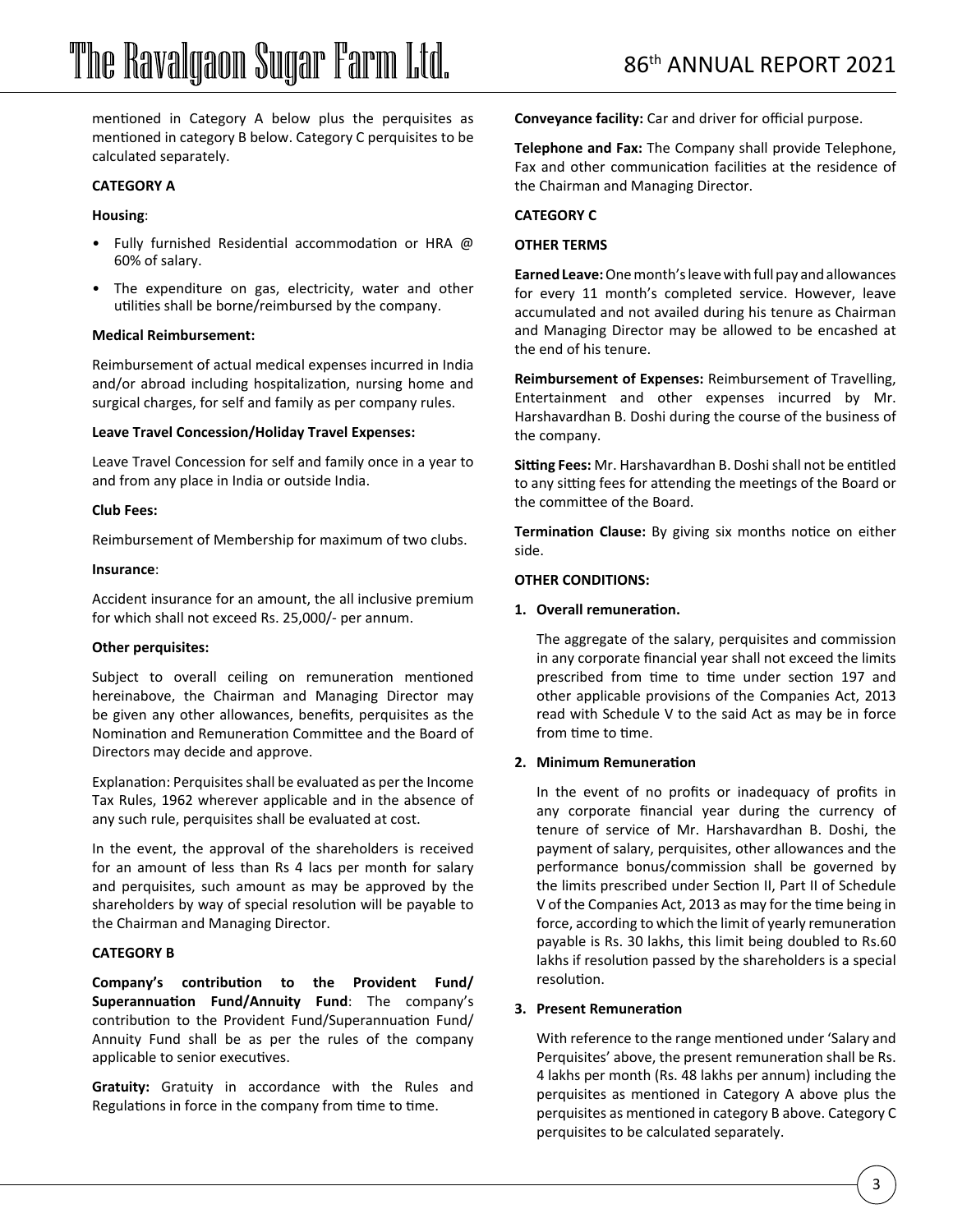Subject to the approval by the members of the Company, the Board authorizes the Nomination and Remuneration Committee to (1) vary or increase, during the period of three years (3) years commencing from January 16, 2022 till January 15, 2025, the remuneration and perquisites including the value thereof as specified in this draft agreement to the extent the Board considers appropriate upto Rs. 5 lakhs per month (Rs.60 lakhs per annum) and as may be permitted or authorized in accordance with any provisions under the Companies Act, 2013 for the time being in force, provided however, that the remuneration payable to Mr. Harshavardhan B. Doshi, Chairman and Managing Director, shall be as permissible under the Companies Act, 2013 including under Schedule V to the Companies Act, 2013 or any amendments thereto or any modification(s) or statutory enactment(s) thereof and/ or any rules or regulations framed there under and (2) suitably modify the aforesaid agreement between the Company and Mr. Harshavardhan B. Doshi to give effect to such variation or increase as the case may be.

4. For all other terms and conditions not specifically stated above, the Rules and orders of the company shall apply.

**RESOLVED FURTHER THAT** Mr. Harshavardhan B. Doshi, Chairman and Managing Director be entitled to be paid/reimbursed by the company all costs, charges and expenses as may be incurred by him for the purpose of or on behalf of the company.

**RESOLVED FURTHER THAT** the Company do execute a suitable agreement with Mr. Harshavardhan B. Doshi, Chairman and Managing Director incorporating the terms and conditions of his remuneration for the aforesaid period.

**RESOLVED FURTHER THAT** the Board, be and is hereby authorized to take all such steps as may be necessary, proper or expedient to give effect to this resolution"

4

### **5. Appointment of Mr. Rajiv Jain (DIN: [09044822\)](https://www.mca.gov.in/mcafoportal/companyLLPMasterData.do) as a Independent Director.**

To consider and if thought fit, to pass the following resolution as an Ordinary Resolution:

**"RESOLVED THAT** pursuant to the provisions of section 149, 150, 152, 160, 161 and any other applicable provisions of the Companies Act, 2013, and any rules made there under read with Schedule IV to the Companies Act, 2013 (including any statutory modification(s) or reenactments thereof, for the time being in force) and Regulation 19(4) read with part D of Schedule II of Securities Exchange Board of India (Listing Obligations and Disclosure Requirements) Regulation 2015, and applicable regulations, notifications and Circulars approval is hereby accorded to appoint Mr. Rajiv Jain (DIN[:09044822](https://www.mca.gov.in/mcafoportal/companyLLPMasterData.do)), who was appointed as an Additional Director of the Company by the Board of Directors in the Board Meeting held on February 4, 2021 as recommended by the Nomination and Remuneration Committee who holds office only up to the date of ensuing Annual General meeting of the Company and who is eligible for appointment and has consented to act as a Director of the Company and in respect of whom the Company has received a notice in writing from a Member under Section 160(1) of the Act proposing his candidature for the office of Director of the Company be and is hereby appointed as a Independent Director of the Company for a period of 5 years fromEighty Sixth Annual General Meeting up to the conclusion of the Ninetieth Annual General Meeting of the Company, not liable to retire by rotation."

### **By Order of The Board of Directors**

**Place:** Mumbai **Harshavardhan B. Doshi Date:** August 13, 2021. **Chairman & Managing Director**

**Sd/-**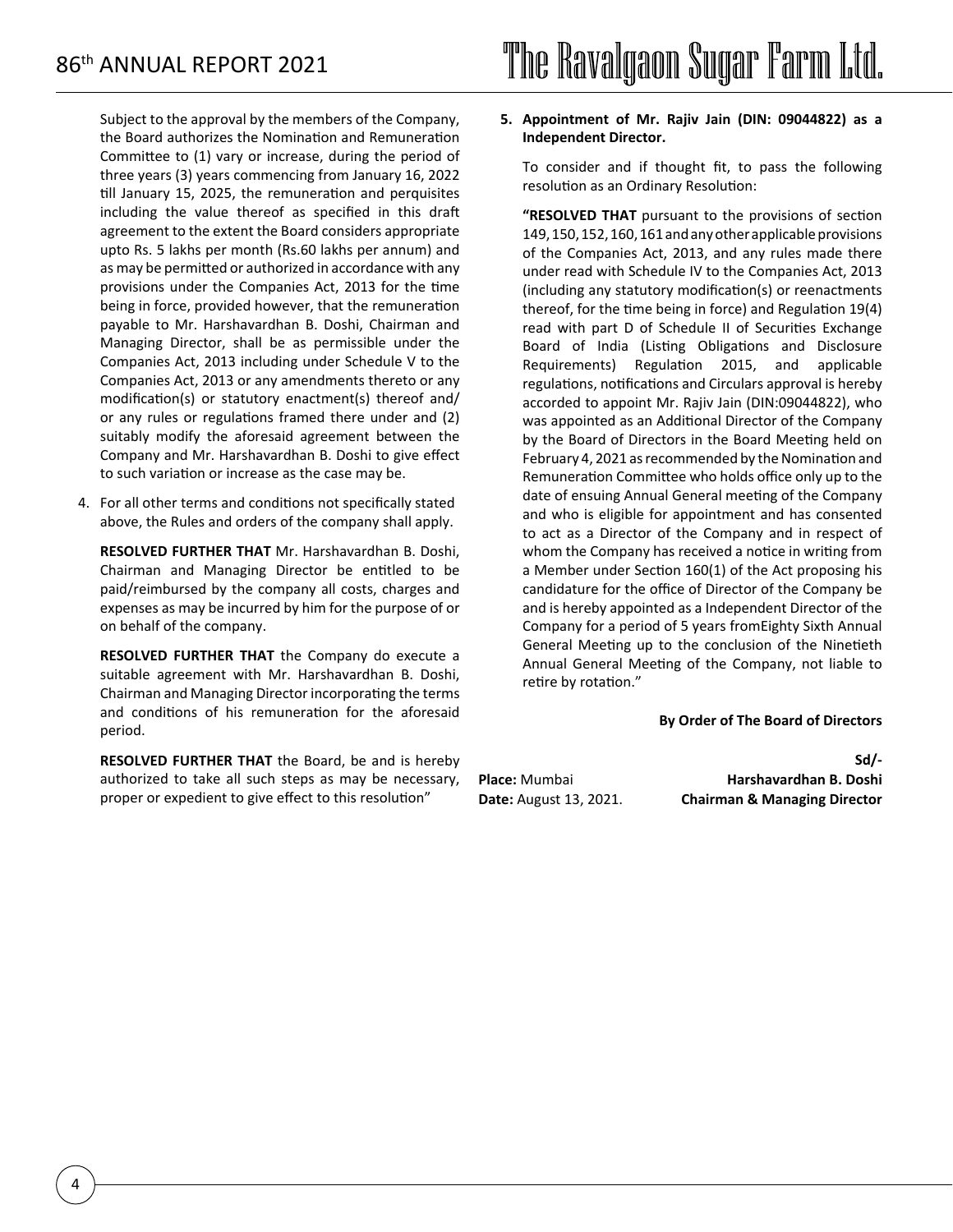### **NOTES:**

a. In view of the continuing Covid-19 pandemic, the Ministry of Corporate Affairs ("MCA") has vide its circular dated May 05, 2020 read with circulars dated April 08, 2020 and April 13, 2020 (collectively referred to as "MCA Circulars") permitted the holding of the Annual General Meeting ("AGM") through VC/OAVM, without the physical presence of the Members at a common venue. In continuation of this Ministry's General Circular No. 20/2020 dated 5th May, 2020 read with General Circular No. 14/2020 dated 8th April, 2020, General Circular No. 17/2020 dated 13th April, 2020 and General Circular No. 02/2021 dated 13th January, 2021 and after due examination, it has been decided to allow companies whose AGMs were due to be held in the year 2020, or become due in the year 2021, to conduct their AGMs on or before 31.12.2021, in accordance with the requirements provided in paragraphs 3 and 4 of the General Circular No. 20/2020 as per MCA circular no. 02/2021 dated January 13, 2021.

In compliance with the provisions of the Companies Act, 2013 ("Act"), SEBI (Listing Obligations and Disclosure Requirements) Regulations, 2015 ("SEBI Listing Regulations") and MCA Circulars, the AGM of the Company is being held through VC / OAVM. The deemed venue for the AGM shall be the Corporate Office of the Company.

- b. The Explanatory Statement pursuant to Section 102 of the Companies Act, 2013 (the "Act") in respect of the special business set out at Item Nos. 4 and 5 of this Notice is annexed as Annexure I. The relevant details as required under Regulation 36 of the Securities and Exchange Board of India (Listing Obligations and Disclosure Requirements) Regulations, 2015 ("SEBI Listing Regulations") and Secretarial Standard-2 (SS-2), of person seeking appointment/re- appointment under Item No. 2 (pertaining to Ordinary Business) and 4 and 5 (pertaining to Special Business) of this Notice are annexed as Annexure II.
- c. Pursuant to the provisions of the Act, a Member entitled to attend and vote at the AGM is entitled to appoint a proxy to attend and vote on his/her behalf and the proxy need not be a Member of the Company. Since this AGM is being held pursuant to the MCA Circulars through VC / OAVM, physical attendance of Members has been dispensed with. Accordingly, the facility for appointment of proxies by the Members will not be available for the AGM and hence the Proxy Form and Attendance Slip are not annexed to this Notice.
- d. The Register of Members and Share Transfer Books of the Company shall remain closed from Wednesday, September 22, 2021 to Tuesday, September 28, 2021, both days inclusive.
- e. As per Regulation 40 of SEBI Listing Regulations, as amended, securities of listed companies can be transferred only in dematerialized form with effect from April 01, 2019, except in case of request received for transmission or transposition of securities. In view of this and to eliminate all risks associated with physical shares and for ease of portfolio management, members holding shares in physical form are requested to consider converting their holdings to dematerialized form. Members can contact the Company or Company's Share Transfer Agents, M/s Freedom Registry Limited for assistance in this regard.
- f. In case of joint holders, the Member whose name appears as the first holder in the order of names as per the Register of Members of the Company will be entitled to vote at the AGM.
- g. The Securities and Exchange Board of India (SEBI) has mandated the submission of Permanent Account Number (PAN) by every participant in the securities market. Members holding shares in dematerialized form are, therefore, requested to submit their PAN to their Depository Participants with whom they are maintaining their Demat Accounts. Members holding shares in physical form can submit their PAN to the Company / RTA.
- h. Members holding shares in physical form in identical order of names in more than one folio are requested to send to the Company or M/s. Freedom Registry Limited, the details of such folios together with the share certificates for consolidating their holdings in one folio. A consolidated share certificate will be returned to such Members after making requisite changes thereon.
- i. In compliance with the aforesaid MCA Circulars and SEBI Circular dated May 12, 2020, Notice of the AGM along with the Annual Report 2020-21 is being sent only through electronic mode to those Members whose email addresses are registered with the Company/ Depositories. Members may note that the Notice and Annual Report 2020-21 will also be available on the Company's website www.ravalgaon.in, website of the stock exchange i.e. BSE Limited at www.bseindia.com and on the website of CDSL www.evotingindia.com.
- j. Mr. Kalyan Gangwal, Chartered Accountant has been appointed by the Company as the Scrutinizer to scrutinize the remote e-voting process and voting at the AGM in a fair and transparent manner.
- k. To support the 'Green Initiative', Members who have not registered their e-mail addresses are requested to register the same with M/s. Freedom Registry Limited / Depositories.
- l. Members desiring any information with regard to the annual accounts of the Company or any other matter to be placed at the AGM are requested to write to the Management at least 10 (Ten) days before the meeting i.e. on or before Saturday September 18, 2021 through email on companysecretary@ravalgaon.in. The same will be replied by the Company suitably.
- m. Since the AGM will be held through VC / OAVM, the Route Map is not annexed in this Notice.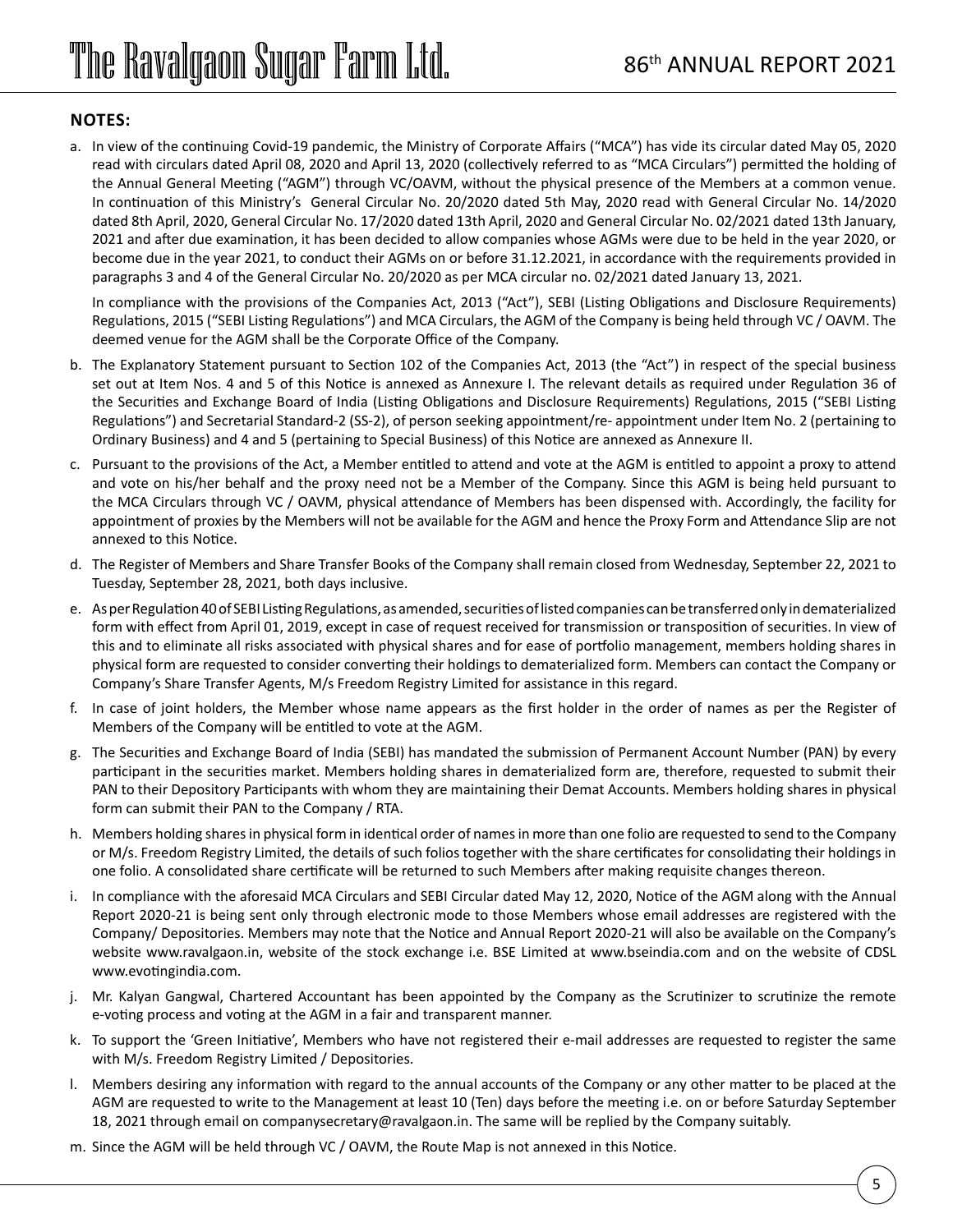#### **Instructions for e-voting and joining the AGM are as follows:**

- a. Pursuant to the provisions of Section 108 of the Companies Act, 2013 read with Rule 20 of the Companies (Management and Administration) Rules, 2014 (as amended) and Regulation 44 of SEBI (Listing Obligations & Disclosure Requirements) Regulations 2015 (as amended), and MCA Circulars dated April 08, 2020, April 13, 2020 and May 05, 2020 the Company is providing facility of remote e-voting to its Members in respect of the business to be transacted at the AGM. For this purpose, the Company has entered into an agreement with Central Depository Services (India) Limited (CDSL) for facilitating voting through electronic means, as the authorized e-Voting agency. The facility of casting votes by a member using remote e-voting as well as the e-voting system on the date of the AGM will be provided by CDSL.
- b. The Members can join the AGM in the VC/OAVM mode 15 minutes before and after the scheduled time of the commencement of the Meeting by following the procedure mentioned in the Notice. The facility of participation at the AGM through VC/OAVM will be made available to atleast 1000 members on first come first served basis. This will not include large Shareholders (Shareholders holding 2% or more shareholding), Promoters, Institutional Investors, Directors, Key Managerial Personnel, the Chairperson of the Audit Committee, Nomination and Remuneration Committee and Stakeholders Relationship Committee, Auditors etc. who are allowed to attend the AGM without restriction on account of first come first served basis.
- c. The attendance of the Members attending the AGM through VC/OAVM will be counted for the purpose of ascertaining the quorum under Section 103 of the Companies Act, 2013.
- d. Pursuant to MCA Circular No. 14/2020 dated April 08, 2020, the facility to appoint proxy to attend and cast vote for the members is not available for this AGM. However, in pursuance of Section 112 and Section 113 of the Companies Act, 2013, representatives of the members such as the President of India or the Governor of a State or body corporate can attend the AGM through VC/ OAVM and cast their votes through e-voting.
- e. In line with the Ministry of Corporate Affairs (MCA) Circular No. 17/2020 dated April 13, 2020, the Notice calling the AGM has been uploaded on the website of the Company at www.ravalgaon.in . The Notice can also be accessed from the websites of the Stock Exchange i.e. BSE Limited at www.bseindia.com. The AGM Notice is also disseminated on the website of CDSL (agency for providing the Remote e-Voting facility and e-voting system during the AGM) i.e. www.evotingindia.com.

#### **THE INTRUCTIONS FOR SHAREHOLDRES FOR REMOTE E-VOTING ARE AS UNDER:**

- i. The remote e-voting period commences on Friday, September 24, 2021 at 10:00 A.M. and ends on Monday, September 27, 2021 at 5:00 P.M. During this period shareholders' of the Company, holding shares either in physical form or in dematerialized form, as on Tuesday, September 21, 2021 i.e. cut-off date may cast their vote electronically. The e-voting module shall be disabled by CDSL for voting thereafter.
- ii. Shareholders who have already voted prior to the meeting date would not be entitled to vote at the meeting venue.
- iii. Pursuant to SEBI Circular No. SEBI/HO/CFD/CMD/CIR/P/2020/242 dated 09.12.2020, under Regulation 44 of Securities and Exchange Board of India (Listing Obligations and Disclosure Requirements) Regulations, 2015, listed entities are required to provide remote e-voting facility to its shareholders, in respect of all shareholders' resolutions. However, it has been observed that the participation by the public non-institutional shareholders/retail shareholders is at a negligible level.

Currently, there are multiple e-voting service providers (ESPs) providing e-voting facility to listed entities in India. This necessitates registration on various ESPs and maintenance of multiple user IDs and passwords by the shareholders.

In order to increase the efficiency of the voting process, pursuant to a public consultation, it has been decided to enable e-voting to **all the demat account holders, by way of a single login credential, through their demat accounts / websites of Depositories / Depository Participants**. Demat account holders would be able to cast their vote without having to register again with the ESPs, thereby, not only facilitating seamless authentication but also enhancing ease and convenience of participating in e-voting process.

iv. In terms of SEBI circular no. SEBI/HO/CFD/CMD/CIR/P/2020/242 dated December 9, 2020 on e-Voting facility provided by Listed Companies, Individual shareholders holding securities in demat mode are allowed to vote through their demat account maintained with Depositories and Depository Participants. Shareholders are advised to update their mobile number and email Id in their demat accounts in order to access e-Voting facility.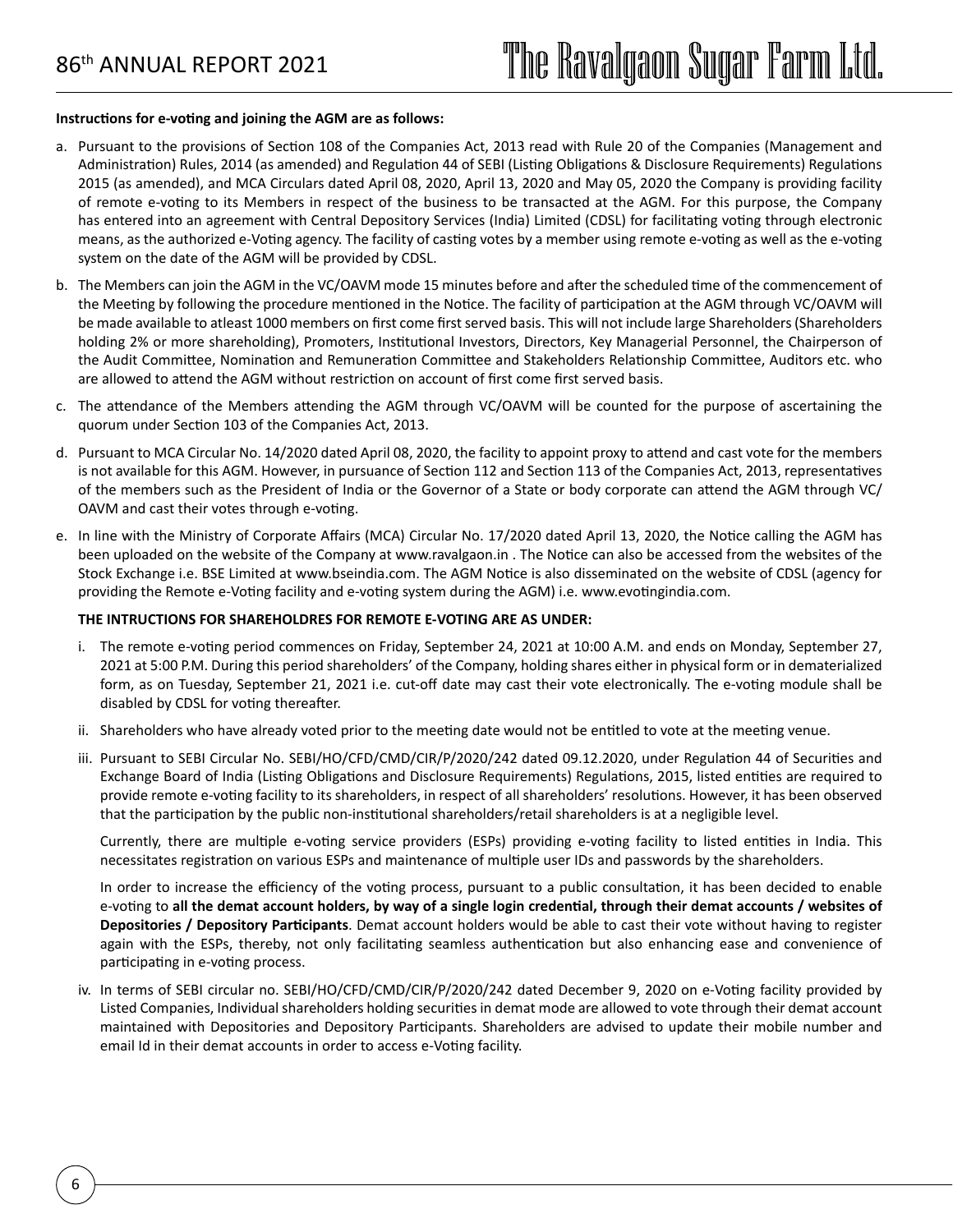Pursuant to above said SEBI Circular, Login method for e-Voting and joining virtual meetings for Individual shareholders holding securities in Demat mode is given below:

| Type of                                                                        | <b>Login Method</b>                                                                                                                                                                                                                                                                                                                                                                                                                                                                                                                                                                                                                                                                                                                                                                                                                                                                        |
|--------------------------------------------------------------------------------|--------------------------------------------------------------------------------------------------------------------------------------------------------------------------------------------------------------------------------------------------------------------------------------------------------------------------------------------------------------------------------------------------------------------------------------------------------------------------------------------------------------------------------------------------------------------------------------------------------------------------------------------------------------------------------------------------------------------------------------------------------------------------------------------------------------------------------------------------------------------------------------------|
| shareholders                                                                   |                                                                                                                                                                                                                                                                                                                                                                                                                                                                                                                                                                                                                                                                                                                                                                                                                                                                                            |
| Individual<br>Shareholders<br>holding securities<br>in Demat mode              | Users of who have opted for CDSL's Easi/ Easiest facility, can login through their existing user id and<br>password. Option will be made available to reach e-Voting page without any further authentication.<br>The URLs for users to login to Easi/Easiest are https://web.cdslindia.com/myeasi/home/login or www.<br>cdslindia.com and click on Login icon and select New System Myeasi.                                                                                                                                                                                                                                                                                                                                                                                                                                                                                                |
| with CDSL                                                                      | 1) After successful login the Easi/Easiest user will be able to see the e-Voting Menu. On clicking the<br>e-voting menu, the user will be able to see his/her holdings along with links of the respective e-Voting<br>service provider i.e. CDSL/NSDL/ KARVY/ LINK INTIME as per information provided by Issuer / Company.<br>Additionally, we are providing links to e-Voting Service Providers, so that the user can visit the e-Voting<br>service providers' site directly.                                                                                                                                                                                                                                                                                                                                                                                                             |
|                                                                                | If the user is not registered for Easi/Easiest, option to register is available at https://web.cdslindia.<br>com/myeasi./Registration/EasiRegistration                                                                                                                                                                                                                                                                                                                                                                                                                                                                                                                                                                                                                                                                                                                                     |
|                                                                                | Alternatively, the user can directly access e-Voting page by providing Demat Account Number and PAN<br>No. from a link in www.cdslindia.com home page. The system will authenticate the user by sending<br>OTP on registered Mobile & Email as recorded in the Demat Account. After successful authentication,<br>user will be provided links for the respective ESP where the e-Voting is in progress during or before the<br>AGM.                                                                                                                                                                                                                                                                                                                                                                                                                                                        |
| Individual<br>Shareholders<br>holding securities<br>in demat mode<br>with NSDL | If you are already registered for NSDL IDeAS facility, please visit the e-Services website of NSDL. Open web<br>browser by typing the following URL: https://eservices.nsdl.com either on a Personal Computer or on a<br>mobile. Once the home page of e-Services is launched, click on the "Beneficial Owner" icon under "Login"<br>which is available under 'IDeAS' section. A new screen will open. You will have to enter your User ID and<br>Password. After successful authentication, you will be able to see e-Voting services. Click on "Access to<br>e-Voting" under e-Voting services and you will be able to see e-Voting page. Click on company name or<br>e-Voting service provider name and you will be re-directed to e-Voting service provider website for casting<br>your vote during the remote e-Voting period or joining virtual meeting & voting during the meeting. |
|                                                                                | If the user is not registered for IDeAS e-Services, option to register is available at https://eservices.<br>nsdl.com. Select "Register Online for IDeAS "Portal or click at https://eservices.nsdl.com/SecureWeb/<br>IdeasDirectReg.jsp                                                                                                                                                                                                                                                                                                                                                                                                                                                                                                                                                                                                                                                   |
|                                                                                | Visit the e-Voting website of NSDL. Open web browser by typing the following URL: https://www.evoting.<br>nsdl.com/ either on a Personal Computer or on a mobile. Once the home page of e-Voting system is<br>launched, click on the icon "Login" which is available under 'Shareholder/Member' section. A new screen<br>will open. You will have to enter your User ID (i.e. your sixteen digit demat account number hold with<br>NSDL), Password/OTP and a Verification Code as shown on the screen. After successful authentication, you<br>will be redirected to NSDL Depository site wherein you can see e-Voting page. Click on company name or<br>e-Voting service provider name and you will be redirected to e-Voting service provider website for casting<br>your vote during the remote e-Voting period or joining virtual meeting & voting during the meeting.                 |
| Individual                                                                     | You can also login using the login credentials of your demat account through your Depository Participant                                                                                                                                                                                                                                                                                                                                                                                                                                                                                                                                                                                                                                                                                                                                                                                   |
| Shareholders                                                                   | registered with NSDL/CDSL for e-Voting facility. After successful login, you will be able to see e-Voting                                                                                                                                                                                                                                                                                                                                                                                                                                                                                                                                                                                                                                                                                                                                                                                  |
| (holding securities<br>in demat mode)                                          | option. Once you click on e-Voting option, you will be redirected to NSDL/CDSL Depository site after                                                                                                                                                                                                                                                                                                                                                                                                                                                                                                                                                                                                                                                                                                                                                                                       |
| login through                                                                  | successful authentication, wherein you can see e-Voting feature. Click on company name or e-Voting<br>service provider name and you will be redirected to e-Voting service provider's website for casting your                                                                                                                                                                                                                                                                                                                                                                                                                                                                                                                                                                                                                                                                             |
| their Depository<br><b>Participants</b>                                        | vote during the remote e-Voting period or joining virtual meeting & voting during the meeting.                                                                                                                                                                                                                                                                                                                                                                                                                                                                                                                                                                                                                                                                                                                                                                                             |
|                                                                                |                                                                                                                                                                                                                                                                                                                                                                                                                                                                                                                                                                                                                                                                                                                                                                                                                                                                                            |

**Important note:** Members who are unable to retrieve User ID/ Password are advised to use Forget User ID and Forget Password option available at above mentioned website.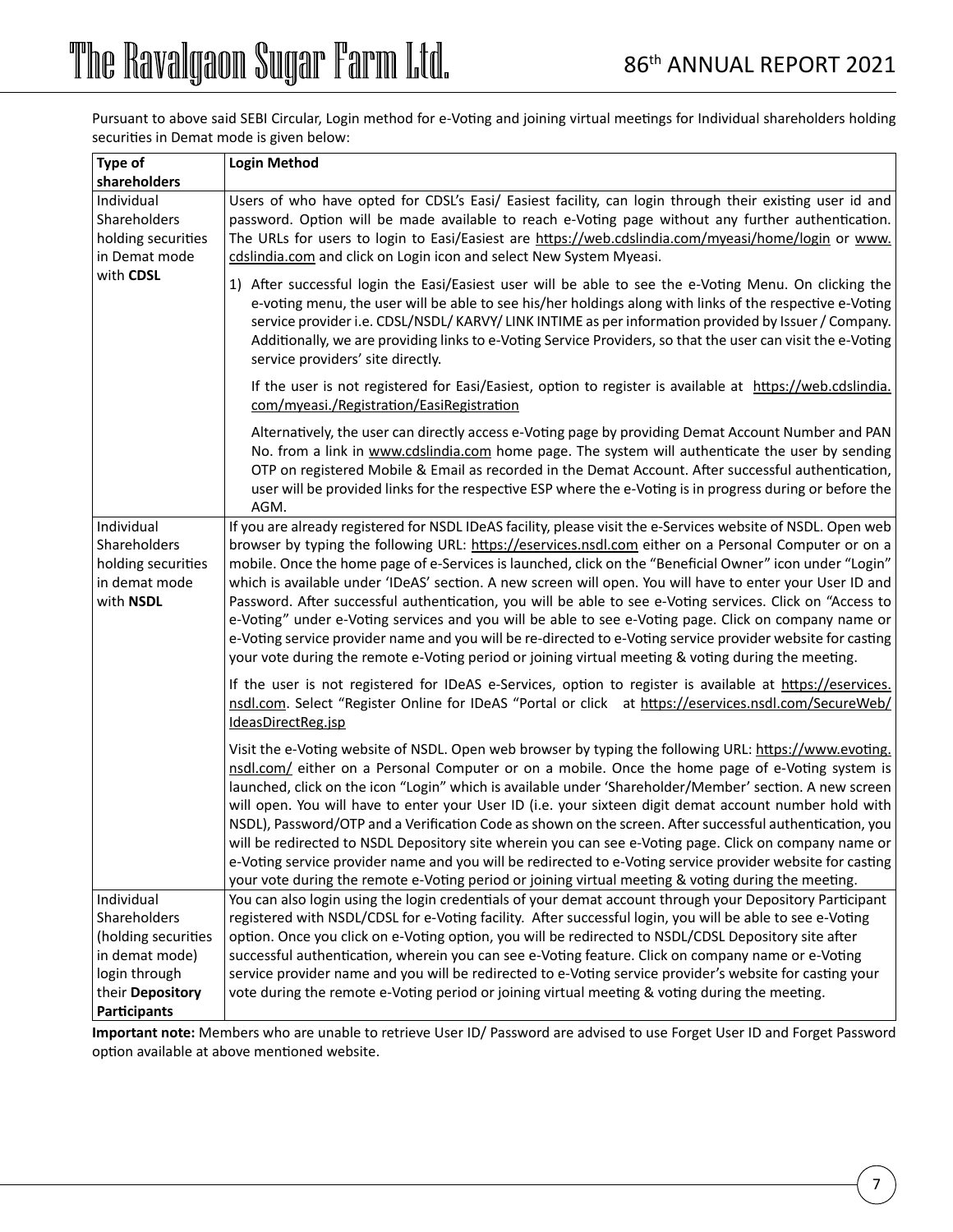### **Helpdesk for Individual Shareholders holding securities in demat mode for any technical issues related to login through Depository i.e. CDSL and NSDL.**

| Login type              | <b>Helpdesk details</b>                                                                       |
|-------------------------|-----------------------------------------------------------------------------------------------|
| Individual Shareholders | Members facing any technical issue in login can contact CDSL helpdesk by sending a request at |
| holding securities in   | helpdesk.evoting@cdslindia.com or contact at 022-23058738 and 22-23058542-43.                 |
| Demat mode with CDSL    |                                                                                               |
| Individual Shareholders | Members facing any technical issue in login can contact NSDL helpdesk by sending a request at |
| holding securities in   | evoting@nsdl.co.in or call at toll free no.: 1800 1020 990 and 1800 22 44 30.                 |
| Demat mode with NSDL    |                                                                                               |

v. Login method for e-Voting and joining virtual meeting for **shareholders other than individual shareholders & physical shareholders.**

- a. The shareholders should log on to the e-voting website www.evotingindia.com.
- b. Click on "Shareholders" module.
- c. Now enter your User ID
	- 1. For CDSL: 16 digits beneficiary ID,
	- 2. For NSDL: 8 Character DP ID followed by 8 Digits Client ID,
	- 3. Shareholders holding shares in Physical Form should enter Folio Number registered with the Company
- d. Next enter the Image Verification as displayed and Click on Login.
- e. If you are holding shares in demat form and had logged on to www.evotingindia.com and voted on an earlier e-voting of any company, then your existing password is to be used.
- f. If you are a first time user follow the steps given below:

|                 | For Shareholders holding shares in Demat Form other than individual and Physical Form                                                                                                             |  |
|-----------------|---------------------------------------------------------------------------------------------------------------------------------------------------------------------------------------------------|--|
| PAN             | Enter your 10 digit alpha-numeric *PAN issued by Income Tax Department (Applicable for both demat<br>shareholders as well as physical shareholders)                                               |  |
|                 | Shareholders who have not updated their PAN with the Company/Depository Participant are requested to<br>use the sequence number sent by Company/RTA or contact Company/RTA.                       |  |
| Dividend Bank   | Enter the Dividend Bank Details or Date of Birth (in dd/mm/yyyy format) as recorded in your demat account                                                                                         |  |
| Details OR Date | or in the company records in order to login.                                                                                                                                                      |  |
| of Birth (DOB)  | If both the details are not recorded with the depository or company please enter the member id / folio<br>$\bullet$<br>number in the Dividend Bank details field as mentioned in instruction (v). |  |

- vi. After entering these details appropriately, click on "SUBMIT" tab.
- vii. Shareholders holding shares in physical form will then directly reach the Company selection screen. However, shareholders holding shares in demat form will now reach 'Password Creation' menu wherein they are required to mandatorily enter their login password in the new password field. Kindly note that this password is to be also used by the demat holders for voting for resolutions of any other company on which they are eligible to vote, provided that company opts for e-voting through CDSL platform. It is strongly recommended not to share your password with any other person and take utmost care to keep your password confidential.
- viii.For shareholders holding shares in physical form, the details can be used only for e-voting on the resolutions contained in this Notice.
- ix. Click on the EVSN for the relevant The Ravalgaon Sugar Farm Limited on which you choose to vote.
- x. On the voting page, you will see "RESOLUTION DESCRIPTION" and against the same the option "YES/NO" for voting. Select the option YES or NO as desired. The option YES implies that you assent to the Resolution and option NO implies that you dissent to the Resolution.
- xi. Click on the "RESOLUTIONS FILE LINK" if you wish to view the entire Resolution details.
- xii. After selecting the resolution you have decided to vote on, click on "SUBMIT". A confirmation box will be displayed. If you wish to confirm your vote, click on "OK", else to change your vote, click on "CANCEL" and accordingly modify your vote.
- xiii.Once you "CONFIRM" your vote on the resolution, you will not be allowed to modify your vote.

xiv. You can also take a print of the votes cast by clicking on "Click here to print" option on the Voting page.

xv. If a demat account holder has forgotten the login password then Enter the User ID and the image verification code and click on Forgot Password & enter the details as prompted by the system.

### **xvi.Facility for Non – Individual Shareholders and Custodians –Remote Voting**

• Non-Individual shareholders (i.e. other than Individuals, HUF, NRI etc.) and Custodians are required to log on to www.evotingindia. com and register themselves in the "Corporates" module.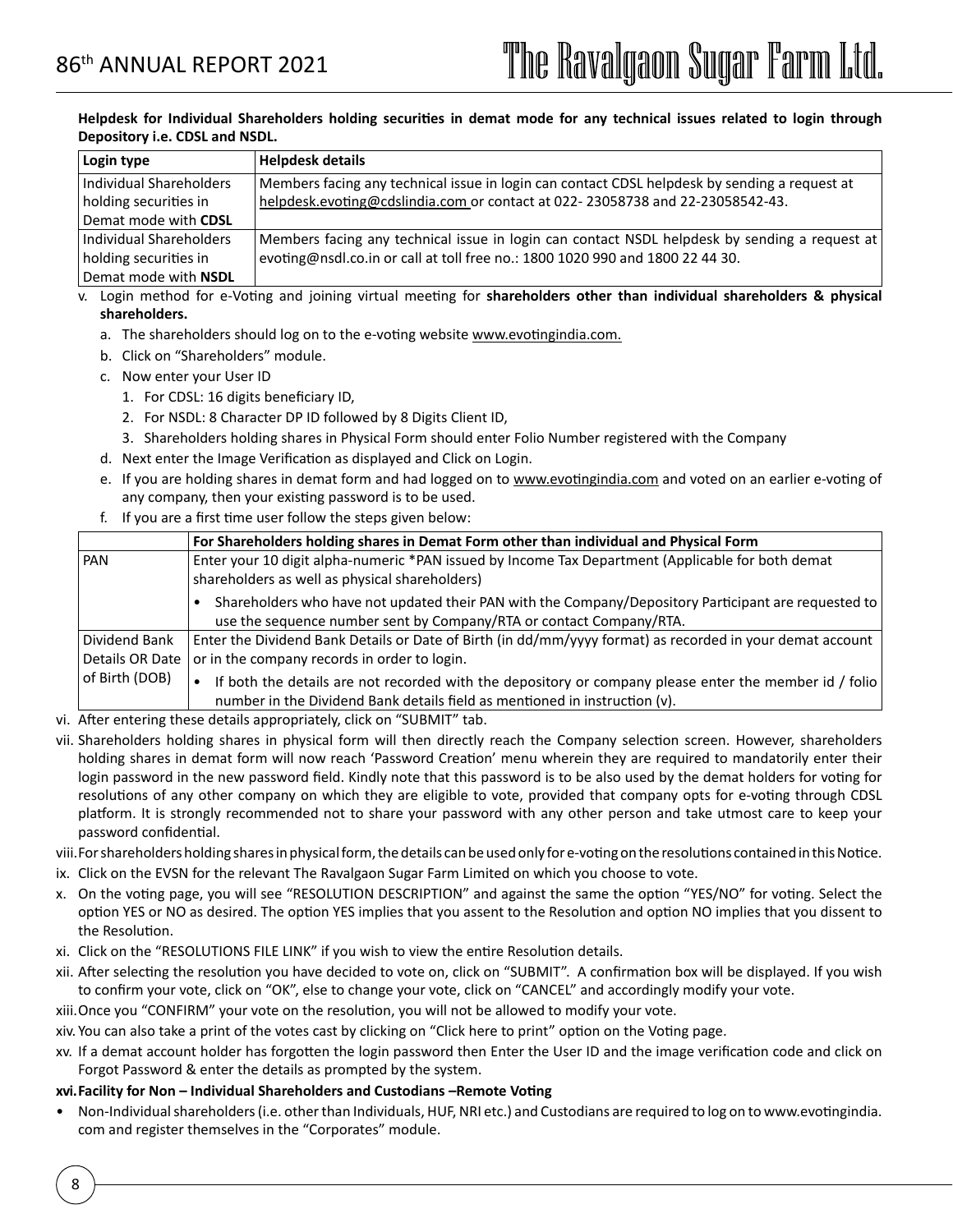- A scanned copy of the Registration Form bearing the stamp and sign of the entity should be emailed to helpdesk.evoting@ cdslindia.com.
- After receiving the login details a Compliance User should be created using the admin login and password. The Compliance User would be able to link the account(s) for which they wish to vote on.
- The list of accounts linked in the login should be mailed to helpdesk.evoting@cdslindia.com and on approval of the accounts they would be able to cast their vote.
- A scanned copy of the Board Resolution and Power of Attorney (POA) which they have issued in favour of the Custodian, if any, should be uploaded in PDF format in the system for the scrutinizer to verify the same.
- Alternatively Non Individual shareholders are required to send the relevant Board Resolution/ Authority letter etc. together with attested specimen signature of the duly authorized signatory who are authorized to vote, to the Scrutinizer at the email address ksgangwal@gmail.com and to the Company at the email address viz; companysecretary@ravalgaon.in (designated email address by company) if they have voted from individual tab & not uploaded same in the CDSL e-voting system for the scrutinizer to verify the same.

### **Instructions for Shareholders attending the AGM through VC/OAVM & E-Voting during Meeting are as under:**

- 1. The procedure for attending meeting & e-Voting on the day of the AGM is same as the instructions mentioned above for Remote e-voting.
- 2. The link for VC/OAVM to attend meeting will be available where the EVSN of Company will be displayed after successful login as per the instructions mentioned above for Remote e-voting.
- 3. Shareholders who have voted through Remote e-Voting will be eligible to attend the meeting. However, they will not be eligible to vote at the AGM.
- 4. Shareholders are encouraged to join the Meeting through Laptops / IPads for better experience.
- 5. Further, shareholders will be required to allow Camera and use Internet with a good speed to avoid any disturbance during the meeting.
- 6. Please note that Participants Connecting from Mobile Devices or Tablets or through Laptop connecting via Mobile Hotspot may experience Audio/Video loss due to Fluctuation in their respective network. It is therefore recommended to use Stable Wi-Fi or LAN Connection to mitigate any kind of aforesaid glitches.
- 7. The shareholders who have queries may send their queries in advance 10 days prior to meeting mentioning their name, demat account number/folio number, email id, mobile number at companysecretary@ravalgaon.in. These queries will be replied to by the company suitably by email.
- 8. Only those shareholders, who are present in the AGM through VC/OAVM facility and have not cast their vote on the Resolutions through remote e-Voting and are otherwise not barred from doing so, shall be eligible to vote through e-Voting system available during the AGM.
- 9. If any Votes are cast by the shareholders through the e-voting available during the AGM and if the same shareholders have not participated in the meeting through VC/OAVM facility , then the votes cast by such shareholders shall be considered invalid as the facility of e-voting during the meeting is available only to the shareholders attending the meeting.

### **Process for those Shareholders whose Email Addresses are not registered with the Depositories for obtaining Login Credentials for E-Voting for the Resolutions proposed in this Notice:**

- 1. For Physical shareholders- please provide necessary details like Folio No., Name of shareholder, scanned copy of the share certificate (front and back), PAN (self attested scanned copy of PAN card), AADHAR (self attested scanned copy of Aadhar Card) by email to **Company/RTA email id.**
- 2. For Demat shareholders please provide Demat account detials (CDSL-16 digit beneficiary ID or NSDL-16 digit DPID + CLID), Name, client master or copy of Consolidated Account statement, PAN (self attested scanned copy of PAN card), AADHAR (self attested scanned copy of Aadhar Card) to **Company/RTA email id**.

If you have any queries or issues regarding attending AGM & e-Voting from the CDSL e-Voting System, you can write an email to helpdesk.evoting@cdslindia.com or contact at 022-23058738 and 022-23058542/43.

All grievances connected with the facility for voting by electronic means may be addressed to Mr. Rakesh Dalvi, Manager, (CDSL) Central Depository Services (India) Limited, A Wing, 25th Floor, Marathon Futurex, Mafatlal Mill Compounds, N M Joshi Marg, Lower Parel (East), Mumbai - 400013 or send an email to helpdesk.evoting@cdslindia.com or call on 022-23058542/43.

### **By Order of The Board of Directors**

**Sd/- Place:** Mumbai **Harshavardhan B. Doshi Date:** August 13, 2021. **Chairman & Managing Director**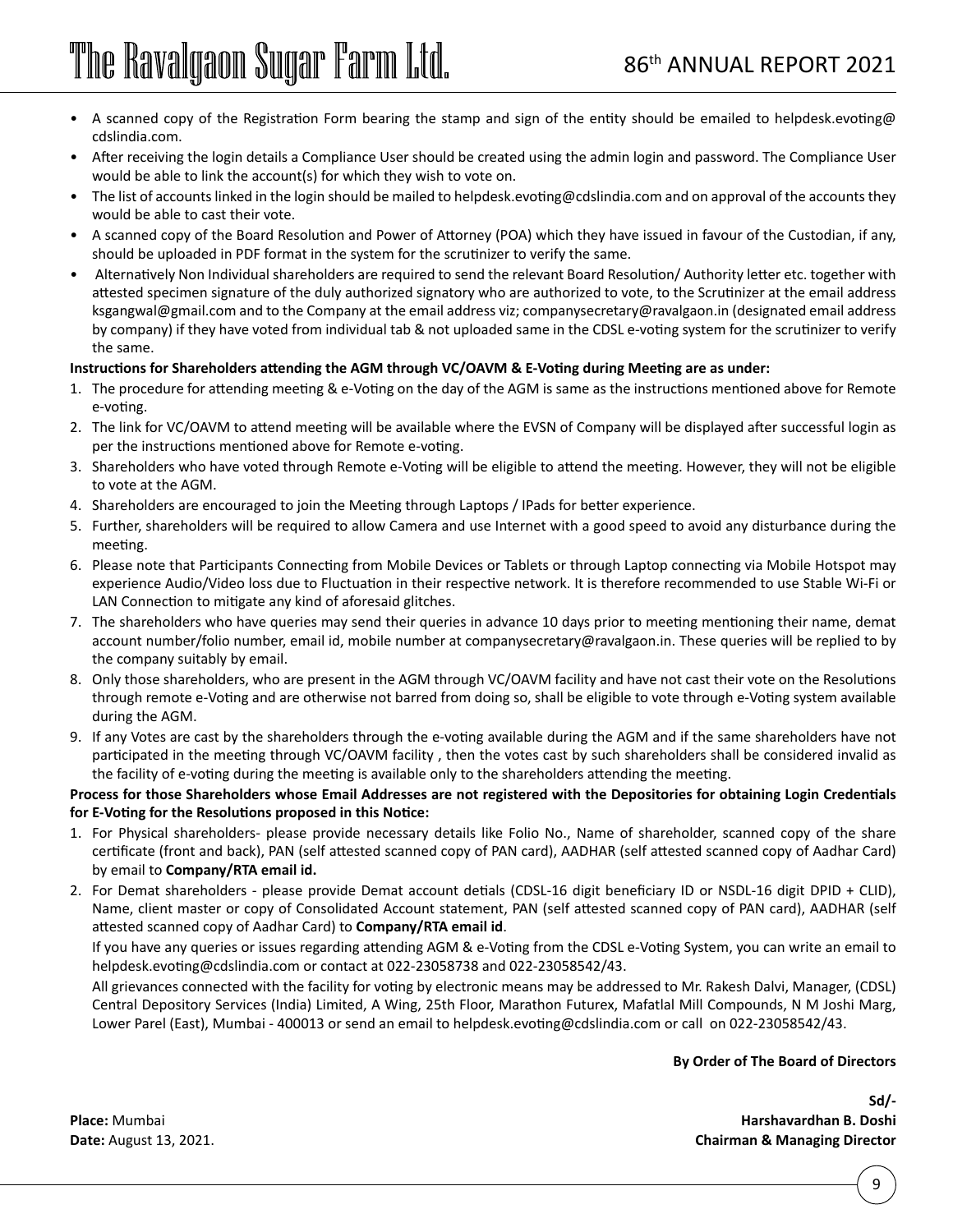### **ANNEXURE I TO THE NOTICE**

### **Statement pursuant to Section 102(1) of the Companies Act, 2013.**

**The following Statement sets out all material facts relating to the special business mentioned under Item No. 4 & 5 of the accompanying Notice.**

#### **Item No. 4:**

In accordance with the provisions of Section 149 read with schedule V to the Act, re-appointment of Mr. Harshavardhan B. Doshi as Chairman and Managing Director, along with remuneration, requires approval of members.

The present term of Mr. Harshavardhan B. Doshi, Chairman and Managing Director has been for a period of three years with effect from January 16, 2022 till January 15, 2025.

The Board has (based on the recommendation of the Nomination and Remuneration Committee) at their meeting held on August 13, 2021, approved the remuneration payable to Mr. Harshavardhan B. Doshi, Chairman and Managing Director, as enumerated in the resolution contained in this notice. The said remuneration and perquisites are in consonance with the provisions of the Companies Act, 2013. As per requirements of Schedule V and other applicable provisions of the Companies Act, 2013, for payment of proposed remuneration, the approval of the members by way of Ordinary Resolution is required and that of the Central Government, if required.

### **Additional information relevant to the said remuneration of Mr. Harshavardhan B. Doshi, Chairman and Managing Director, as per Schedule V to the Companies Act, 2013 is as under:**

#### **1. General Information:**

- i. Nature of Industry: The Company manufactures confectionery products and formerly manufactured sugar.
- ii. Date or Expected date of commencement of commercial production: The Company was incorporated on February 08, 1933 and started commercial production of sugar in November 1933.
- iii. In case of new companies, expected date of commencement of activities as per project approved by financial institutions appearing in the prospectus: Not Applicable

| <b>Particulars</b>                | $2019 - 20$ | $2018 - 19$ | 2017-18  |
|-----------------------------------|-------------|-------------|----------|
| Turnover                          | 1098.01     | 1143.94     | 1347.31  |
| Net Profit (as per section 198)   | (421.17)    | (800.55)    | (430.41) |
| Net Profit as per Annual Accounts | (456.80)    | 1992.77     | (371.95) |
| Net worth                         | 590.84      | 1047.64     | (945.13) |
| Rate of dividend declared         | -           |             |          |

iv. Financial performance based on given indicators (As per audited accounts): (Rs. in Lakhs)

v. Export performance and foreign exchange earned: No such activity for the year ended March 31, 2021.

vi. Foreign Investments or collaborations, if any: Not applicable

#### **2. Information about the Appointee**

- i. Background and Details: Mr. Harshavardhan B. Doshi, aged 66, is a Science Graduate. He has a wide experience in well known Indian companies in the field of Management, Accountancy, Law, Finance and Treasury across various industry segments like sugar, confectionery, machinery, storage systems, etc. Prior to joining the company as Chairman and Managing Director, Mr. Harshavardhan B. Doshi was with Walchandnagar Industries and has a total experience of about 38 years. He is also the Chairman of Acrow India Ltd. since last 28 years.
- ii. Past Remuneration drawn by Mr. Harshavardhan B. Doshi, Chairman and Managing Director.

| Year (Audited) | Amount (Rs.) |
|----------------|--------------|
| 2019-20        | 9,00,012     |
| 2018-19        | 9,00,012     |
| 2017-18        | 9,00,012     |

iii. Recognitions, Awards and Achievements: Not Applicable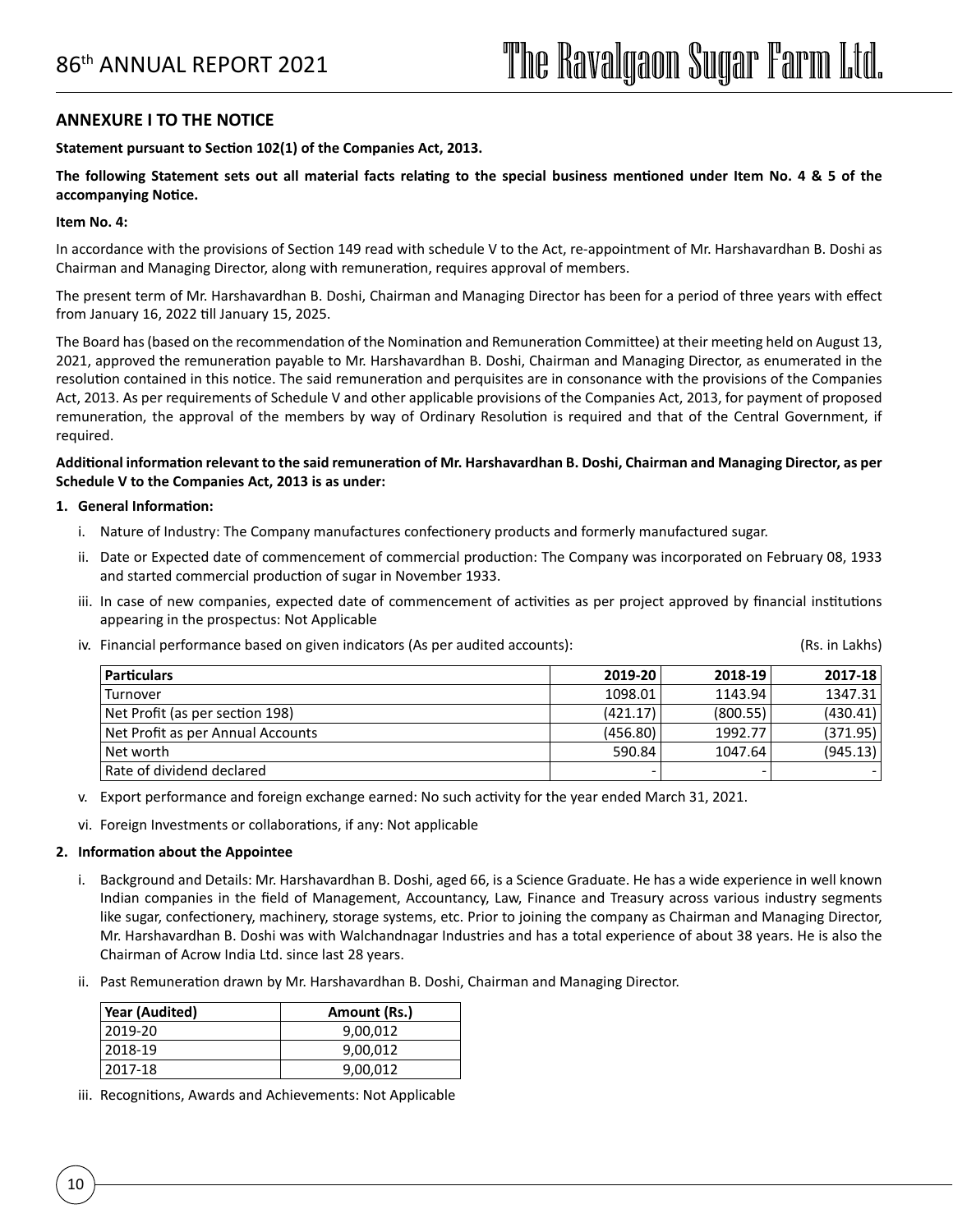- iv. Job Profile and suitability: Mr. Harshavardhan B. Doshi has been Chairman and Managing Director of the Company for last 30 years. He is responsible for overall management of the company subject to superintendence of the Board of Directors and has a wide experience in the field of Management, Accountancy, Law, Finance and Treasury across various industry segments like sugar, confectionery, machinery, storage systems, etc.
- v. Remuneration Proposed: As mentioned earlier in the Explanatory Statement.
- vi. Comparative Remuneration profile with respect to industry, size of the Company, profile and position of the person, the responsibilities shouldered by him and the industry benchmarks: Considering the inflationary trends and also the challenges in business in recent times, the remuneration proposed is fair and reasonable.
- vii. Pecuniary relationship, directly or indirectly, with the Company or relationship with the managerial personnel, if any: Besides the remuneration proposed, Mr. Harshavardhan B. Doshi does not have any other pecuniary relationship with the Company or the managerial personnel. Mr. Harshavardhan B. Doshi, however, will be entitled to get sitting fees for attending the meetings of Board of Directors of Acrow India Limited.

### **3. Other Information**

- i. Reasons for inadequate profits in the earlier years: The sugar industry is a highly regulated industry. Previously, the Company was required to stock large quantities of sugar (finished product), the saleable quantity of which was announced by the Govt. from time to time. In the present scenario, the government has released controls on the saleable quantity, however, raw material prices are still heavily influenced by government directives and finished good prices are depressed.
- ii. Steps taken by the Company to improve the performance: Efforts are being made to increase margins in the confectionery division through increased distribution and better pricing of products.
- iii. Additional information (other than that covered above) pursuant to clause 49 of the listing agreement with the Stock Exchange about the Chairman and Managing Director Mr. Harshavardhan B. Doshi who is seeking approval for re-appointment including the remuneration at the forthcoming Annual General Meeting

| Name of the Director       | <b>Expertise in the Specific</b><br><b>Functional Areas</b> | Directorship(s) held in other<br>public companies (excluding | <b>Membership / Chairmanships</b><br>of Committees across public |
|----------------------------|-------------------------------------------------------------|--------------------------------------------------------------|------------------------------------------------------------------|
|                            |                                                             | foreign companies)                                           | companies                                                        |
| Mr. Harshavardhan B. Doshi | As mentioned above                                          | Acrow India Limited                                          | Chairman                                                         |
|                            |                                                             | Carina Finvest Limited                                       | Chairman                                                         |

- iv. Mr. Harshavardhan B. Doshi holds 2070 shares in the Company.
- v. The Special Resolution is recommended by the Board for approval of the Members.
- vi. Mr. Harshavardhan B. Doshi is concerned or interested in the resolution.
- vii. No other Director except Mr. Nihal Doshi is concerned or interested in the resolution.

### **Item No. 5:**

The Board of Directors ('Board'), appointed Mr. Rajiv Jain was appointed as Additional Director of the Company in the Board Meeting held on February 4, 2021 as recommended by Nomination and Remuneration Committee, who holds office only up to the date of ensuing Annual General meeting of the Company. He is eligible for appointment and has consented to act as a Director of the Company and in respect of whom the Company has received a notice in writing from a Member under Section 160(1) of the Act proposing his candidature for the office of Director of the Company.

The Company has received from Mr. Rajiv Jain (i) Consent in writing to act as Director in Form DIR-2 pursuant to Rule 8 of the Companies (Appointment and Qualifications of Directors) Rules, 2014; (ii) Intimation in Form DIR-8 in terms of the Companies (Appointment and Qualifications of Directors) Rules, 2014, to the effect that he is not disqualified under Section 164(2) of the Act and (iii) Declaration pursuant to BSE Circular No. LIST/COMP/14/2018-19 dated June 20, 2018, that he has not been debarred from holding office of a Director by virtue of any Order passed by Securities and Exchange Board of India or any other such authority.

None of the Directors and Key Managerial Personnel of the Company or their respective relatives, except Mr. Jain, to whom the resolution relates, is concerned or interested in the Resolution mentioned at Item No. 5 of the Notice. The Board recommends the Resolution set forth at Item No. 5 for the approval of the Members.

### **By Order of The Board of Directors**

**Sd/- Place:** Mumbai **Harshavardhan B. Doshi Date:** August 13, 2021. **Chairman & Managing Director**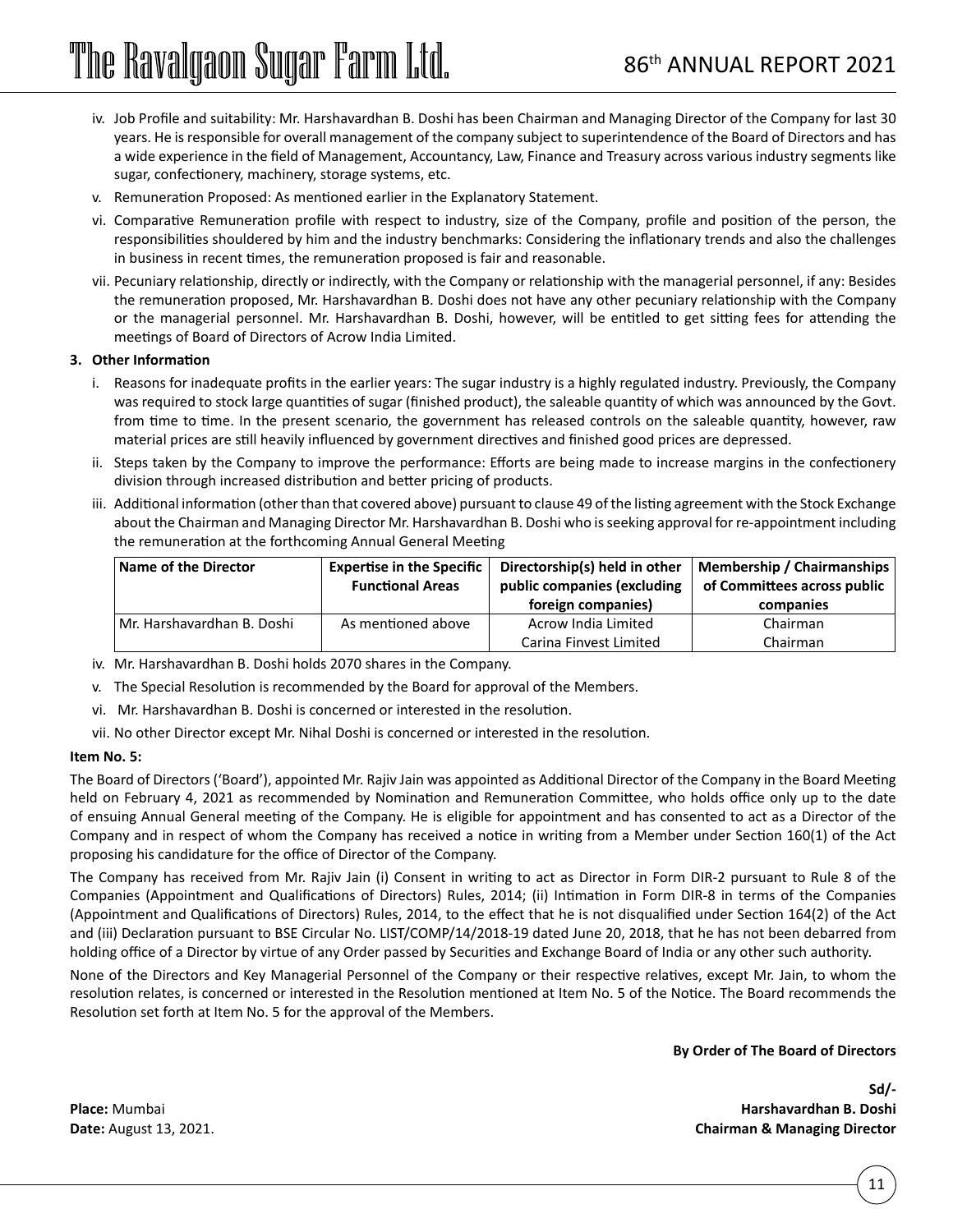### **ANNEXURE II TO THE NOTICE**

Details of Directors seeking appointment/ re-appointment/ fixation of remuneration of Director furnished pursuant to Regulation 26(4) and 36(3) of the Securities and Exchange Board of India (Listing Obligations and Disclosure Requirements) Regulations, 2015 and Secretarial Standard-2 on General Meetings.

| <b>Name of the Director</b>                           | Mr. Nihal Doshi                                           | Mr. Harshavardhan B. Doshi   Mr. Rajiv Jain      |                                                                                                                     |
|-------------------------------------------------------|-----------------------------------------------------------|--------------------------------------------------|---------------------------------------------------------------------------------------------------------------------|
| <b>DIN</b>                                            | 00246749                                                  | 00688736                                         | 09044822                                                                                                            |
| Date of Birth                                         | 09/10/1983                                                | 29/07/1955                                       | 17/01/1957                                                                                                          |
| Age                                                   | 37                                                        | 66                                               | 64                                                                                                                  |
| Qualification                                         | B.Sc., magma cum laude, in                                | <b>B.S.C from University of</b>                  | Chartered Accountant, Institute of Chartered                                                                        |
|                                                       | economics from The Wharton<br>School at the University of | Mumbai                                           | Accountants of India Economics Honors, Shri Ram                                                                     |
|                                                       | Pennsylvania, USA.                                        |                                                  | College of Commerce, University of Delhi                                                                            |
| Expertise in specific                                 | Fifteen years of experience                               | Associated with Sugar                            | Diverse leadership experiences spanning 35 years                                                                    |
| functional area                                       | in finance and ten years of                               | Industry for over three                          | in the banking & financial services industry in                                                                     |
|                                                       | experience in management                                  | decades                                          | areas of cash management, trade services, credit                                                                    |
|                                                       |                                                           |                                                  | cards, finance and operational risk with Bank of                                                                    |
|                                                       |                                                           |                                                  | America (1984-2004) ING Vysya Bank (2005-2007)                                                                      |
|                                                       |                                                           |                                                  | and JP Morgan (2007-2020)                                                                                           |
| Experience                                            | Fifteen years of experience                               | Associated with Sugar                            | Evolving and executing business strategies,                                                                         |
|                                                       | in finance and ten years of                               | Industry for over three                          | sourcing new business, product development,                                                                         |
|                                                       | experience in management                                  | decades                                          | enhancing customer relationships, building and                                                                      |
|                                                       |                                                           |                                                  | creating a team oriented environment                                                                                |
|                                                       |                                                           |                                                  | • Setting up and managing businesses and branch                                                                     |
|                                                       |                                                           |                                                  | operations, automating and re engineering                                                                           |
|                                                       |                                                           |                                                  | processes, financial planning, budgeting,                                                                           |
|                                                       |                                                           |                                                  | compliance, audit, expense and contract<br>management                                                               |
|                                                       |                                                           |                                                  | Revamping and restructuring business to bring                                                                       |
|                                                       |                                                           |                                                  | it in line with competition and introducing                                                                         |
|                                                       |                                                           |                                                  | international best practices on the sales and<br>execution front                                                    |
|                                                       |                                                           |                                                  |                                                                                                                     |
|                                                       |                                                           |                                                  | • Identifying and managing risks associated with<br>large back office operations supporting global                  |
|                                                       |                                                           |                                                  | businesses of financial institutions                                                                                |
|                                                       |                                                           |                                                  | Raising the profile of business by representing                                                                     |
|                                                       |                                                           |                                                  | it in external forums, conducting workshops<br>at conferences, authoring articles in trade                          |
|                                                       |                                                           |                                                  | publications and by actively participating in                                                                       |
|                                                       |                                                           |                                                  | leadership councils                                                                                                 |
| <b>Terms and Conditions</b>                           | <b>Retire by Rotation:</b>                                | Appointment:                                     | Appointment:                                                                                                        |
|                                                       | Liable to retire by rotation                              | • Term for 3 years w.e.f.                        | • Term for five years w.e.f. 86 <sup>th</sup> Annual General<br>Meeting to 90 <sup>th</sup> Annual General Meeting. |
|                                                       | Duties:                                                   | January 16, 2022 to<br>January 15, 2025.         | • Non-rotational basis                                                                                              |
|                                                       | • To adhere as provided under                             | Duties:                                          | Duties:                                                                                                             |
|                                                       | Section 166 of the Act.                                   | To adhere as provided                            | • To adhere as provided under Section 166 of the                                                                    |
|                                                       | <b>Code of Conduct:</b>                                   | under Section 166 of the                         | Act.                                                                                                                |
|                                                       | • Abide by the Code of Conduct<br>devised by the Company. | Act.                                             | <b>Code of Conduct:</b>                                                                                             |
|                                                       |                                                           | <b>Code of Conduct:</b>                          | • Abide by the Code of Conduct devised by the                                                                       |
|                                                       | Remuneration:                                             | • Abide by the Code of<br>Conduct devised by the | Company.                                                                                                            |
|                                                       | 18 Lakhs per annum                                        | Company.                                         | <b>Remuneration:</b>                                                                                                |
|                                                       |                                                           | <b>Remuneration:</b>                             | • Sitting Fees for attending each meeting of                                                                        |
|                                                       |                                                           | 9 Lakhs per annum                                | Board of Directors and Committees of the<br>Board thereof                                                           |
| Date of first appointment on                          | 18/08/2008                                                | 01/09/1984                                       | 04/02/2021                                                                                                          |
| the Board                                             |                                                           |                                                  |                                                                                                                     |
| Number of shares held in                              | 291 shares                                                | 2070 shares                                      | Nil                                                                                                                 |
| Company                                               |                                                           |                                                  |                                                                                                                     |
| Relationships between                                 | Relative of Mr. Harsharvardhan                            | Relative of Mr. Nihal Doshi                      |                                                                                                                     |
| Directors / KMP's inter-se                            | Doshi                                                     |                                                  |                                                                                                                     |
| Number of Meetings of the                             | 7 (Seven)                                                 | 8 (Eight)                                        | $2$ (Two)                                                                                                           |
| Board attended during the                             |                                                           |                                                  |                                                                                                                     |
| year 2020-21                                          |                                                           |                                                  |                                                                                                                     |
| Directorships held in other                           | <b>Acrow India Limited</b>                                | Acrow India Limited                              |                                                                                                                     |
| Companies (excludes                                   | Carina Finvest Limited                                    | Carina Finvest Limited                           |                                                                                                                     |
| foreign companies, private<br>companies and alternate |                                                           |                                                  |                                                                                                                     |
| directorship)                                         |                                                           |                                                  |                                                                                                                     |
|                                                       |                                                           |                                                  |                                                                                                                     |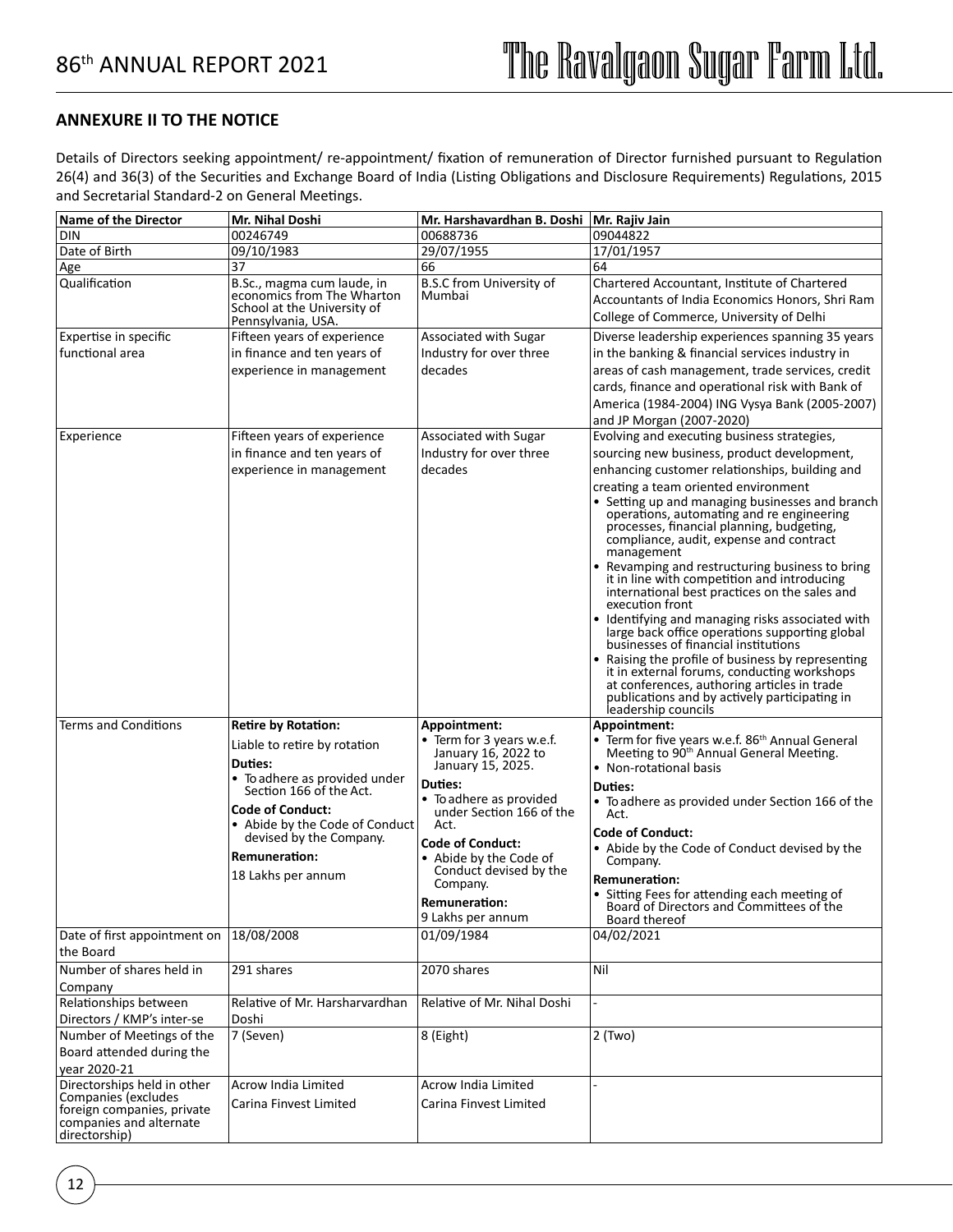### **Directors' Report**

### **Dear Members,**

Your Directors present the Eighty Sixth (86<sup>th</sup>) Annual Report together with the Audited Financial Statement of the Company for the financial year ended 31st March 2021.

### **1. FINANCIAL RESULTS** (` in lacs)

| <b>Particulars</b>                               | Year ended                  | Year ended                  |
|--------------------------------------------------|-----------------------------|-----------------------------|
|                                                  | 31 <sup>st</sup> March 2021 | 31 <sup>st</sup> March 2020 |
| <b>Sales and Other Income</b>                    | 586.69                      | 1098.01                     |
| <b>Operating Profit</b>                          | (306.36)                    | (310.14)                    |
| Less: Interest and Finance Charges               | 130.54                      | 90.51                       |
| Less: Depreciation                               | 21.19                       | 20.32                       |
| <b>Profit Before Exceptional Items</b>           | (458.09)                    | (421.17)                    |
| <b>Exceptional Items:</b>                        | (16.64)                     | (37.05)                     |
| Profit on Sales of Assets                        |                             |                             |
| <b>Profit Before Tax After Exceptional Items</b> | (474.73)                    | (458.22)                    |
| Less: Provision for Tax:                         |                             |                             |
| <b>Current Tax</b>                               |                             |                             |
| Deferred Tax Credit / (Debit)                    |                             |                             |
| Tax for Earlier Years                            | (182.75)                    | (1.42)                      |
| <b>Profit/Loss After Tax</b>                     | (291.98)                    | (456.80)                    |
| Add: Balance Brought Forward from Previous Year  | (1699.12)                   | 1242.33                     |
| <b>Balance Available for Appropriation</b>       | 264.86                      | 556.84                      |
| <b>Appropriations:</b>                           |                             |                             |
| Proposed Dividend                                |                             |                             |
| Corporate Dividend Tax                           |                             |                             |
| <b>Transfer to General Reserve</b>               |                             |                             |
| <b>Balance Carried to Balance Sheet</b>          | 264.86                      | 556.84                      |

### **2. OPERATIONS:**

**CONFECTIONERY:** Sale of confectionery was 412 MT during the year under review as compared to 776 MT during the previous period. The Company concentrated on brands such as Pan Pasand, Cheery, Mango Mood, Supreme, Coffee Break, etc. The onset of the COVID-19 pandemic caused a disruption to the markets and customers that the Company serves as children attended school online and offices shifted to a work-from-home model. Despite the challenges, the Company made concerted efforts to continue to serve its distributors and retail outlets.

### **3. DIVIDEND**

Your Directors do not recommend any dividend on the equity shares for the year ended 31st March 2021.

### **4. TRANSFER TO RESERVES**

The Board of Directors of your Company has decided not to transfer any amount to the Reserves for the year under review.

### **5. CHANGES IN NATURE OF THE BUSINESS, IF ANY**

There was no change in the nature of business or operations of the Company which impacted the financial position of the Company during the year under review.

### **6. MATERIAL CHANGES AND COMMITMENTS AFFECTING FINANCIAL POSITION OF THE COMPANY**

There have been no material changes and commitments, which affect the financial position of the company which have occurred between the end of the financial year to which the financial statements relate and the date of this Report.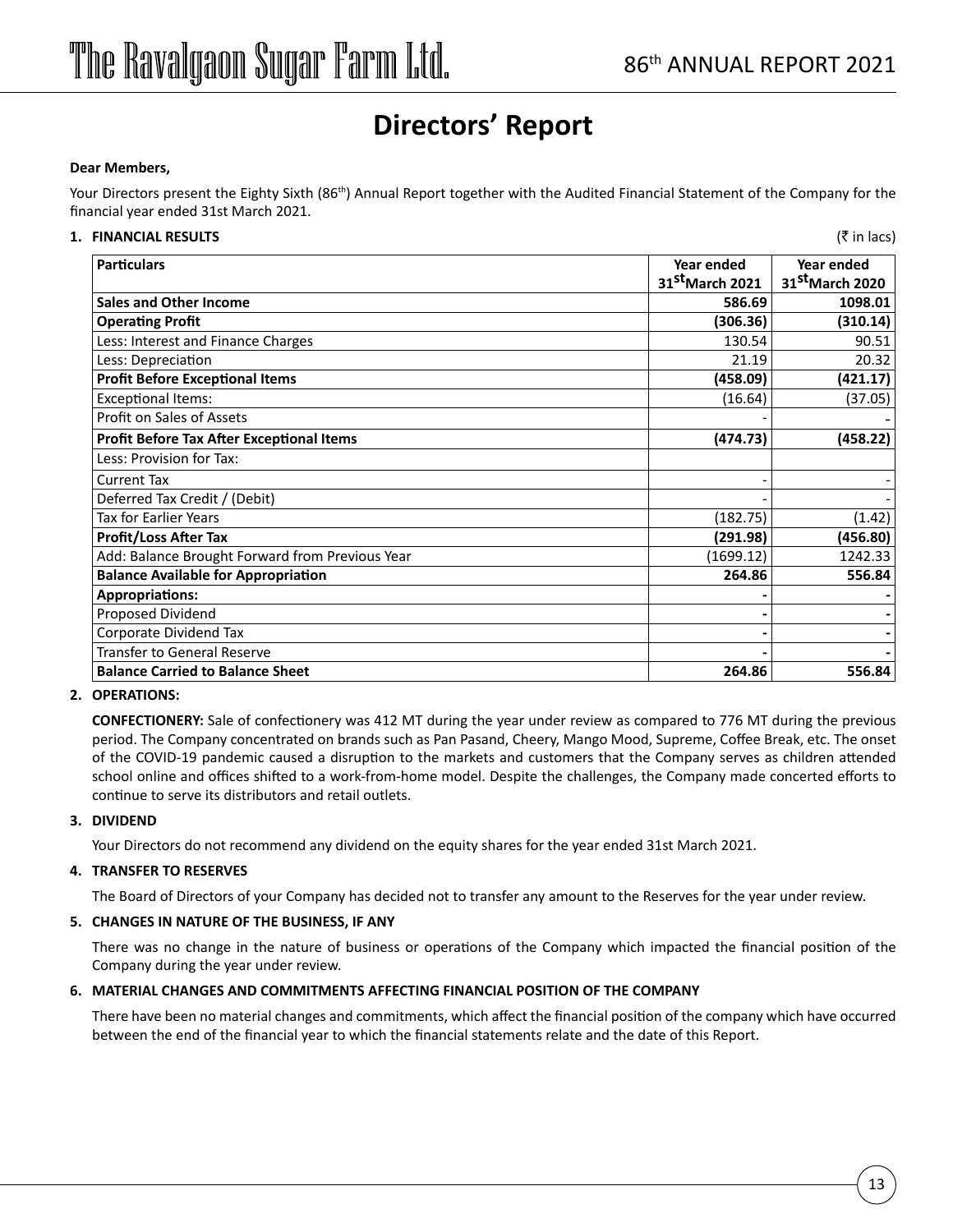### **7. DIRECTORS AND KEY MANAGERIAL PERSONNEL**

### **i. The Directors and Key Managerial Personnel of the Company as on 31st March 2021 are as under:**

| Sr. No.   Name |                            | Designation                          | <b>DIN</b> |
|----------------|----------------------------|--------------------------------------|------------|
| 1.             | Mr. Harshavardhan B. Doshi | Chairman and Managing Director       | 00688736   |
| 2.             | Mrs. Ramola Mahajani       | Independent Director                 | 00613428   |
| 3.             | Mr. Rajiv Narendra Jain    | <b>Additional Director</b>           | 09044822   |
|                |                            | (Non Executive Independent Director) |            |
| 4.             | Mr. Nihal Doshi            | <b>Executive Director</b>            | 00246749   |
| 5.             | Mr. Uday Kulkarni          | Non-Executive Director               | 01426653   |

### **ii. During the Financial Year 2020- 2021:**

Dr. Madhav Welling (DIN: 08421953) stepped down from the position of Non-Executive Independent Director of the Company with effect from December 21, 2020 due to personal reasons. The Board of Directors of the Company appreciates his valuable contribution and support during his term as the Director of the Company.

The Board of Directors at its Meeting held on February 04, 2021 appointed Mr. Rajiv Jain (DIN: 09044822) as an Additional Director (Non- Executive & Independent) on the Board of the Company w.e.f. February 04, 2021 to hold office till the conclusion of the next Annual General Meeting and subject to the approval of the members in the ensuing General Meeting, for appointment as an Independent Director to hold office for a term of 5 consecutive years from the conclusion of Eighty Sixth Annual General Meeting till the conclusion of Ninetieth Annual General Meeting.

### **iii. Director liable to retire by Rotation**

In accordance with the provisions of Section 152(6) of the Act, Mr. Nihal Doshi, Director (DIN: 00246749) will retire by rotation at the ensuing Annual General Meeting and being eligible, offers himself for re-appointment.

The Board recommends his re-appointment for the consideration of the Members of the Company at the 86th Annual General Meeting (AGM). Brief profile of Mr. Nihal Doshi forms part of the Notice convening the 86th Annual General Meeting.

### **8. INDEPENDENT DIRECTORS:**

Your Company has received declaration from all the Independent Directors confirming that they meet the criteria of independence laid down in Section 149(6) of the Companies Act, 2013 and Regulation 16(1)(b) of the SEBI Listing Regulations. The Independent Directors have complied with the Code for Independent Directors prescribed in Schedule IV to the Companies Act, 2013. There has been no change in the circumstances affecting their status as Independent Directors during the year under review.

The Board of Directors at its Meeting held on February 04, 2021 appointed Mr. Rajiv Jain (DIN: 09044822) as an Additional Director (Non- Executive & Independent) on the Board of the Company w.e.f. February 04, 2021 to hold office till the conclusion of the next Annual General Meeting and subject to the approval of the members in the ensuing General Meeting, for appointment as an Independent Director to hold office for a term of 5 consecutive years from the conclusion of Eighty Sixth Annual General Meeting till the conclusion of Ninetieth Annual General Meeting.

The necessary resolution seeking approval of members for appointment of Mr. Rajiv Jain (DIN: 09044822) as an Independent Director along with his brief profile is included in the notice of the ensuing Annual General Meeting.

### **9. MEETINGS OF BOARD**

Eight meetings of the Board of Directors were held during the year. The Meetings were held on June 29, 2020, July 31, 2020, September 14, 2020, November 13, 2020, November 30, 2020, February 04, 2021, February 12, 2021 and March 30, 2021 respectively. The time gap between any two meetings did not exceed one hundred and twenty days.

| Sr. No.   Name |                            | No. Of Board Meeting Attended |
|----------------|----------------------------|-------------------------------|
|                | Mr. Harshavardhan B. Doshi |                               |
| 2.             | Mrs. Ramola Mahajani       |                               |
|                | Dr. Madhav Welling         |                               |
| 4.             | Mr. Nihal Doshi            |                               |
| 5.             | Mr. Uday Kulkarni          |                               |
| 6.             | Mr. Rajiv Jain             |                               |

### **10. COMMITTEES OF THE BOARD:**

14

As on March 31, 2021, the Board has constituted Three (3) Committees viz; Audit Committee, Nomination and Remuneration Committee and Stakeholder Relationship Committee.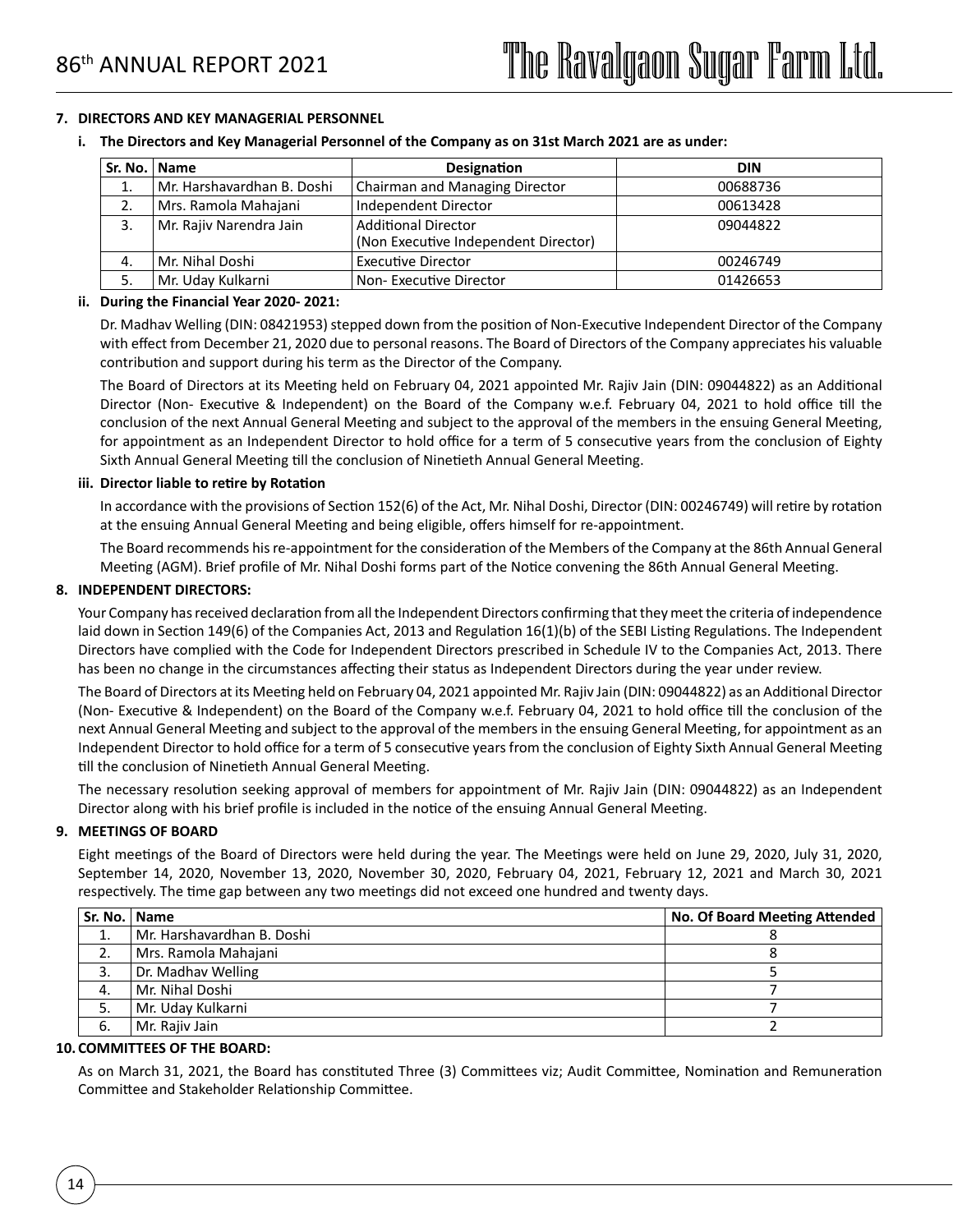### **i. AUDIT COMMITTEE:**

Your Company has constituted an Audit Committee as per section 177 of the Companies Act, 2013 and regulation 18 of SEBI (Listing Obligations and Disclosure Requirements) Regulations, 2015.

The composition of the Audit committee is as follows:

| <b>Name</b>          | Designation | <b>Nature of Directorship</b> |
|----------------------|-------------|-------------------------------|
| Mr. Rajiv Jain       | Chairman    | Independent Director          |
| Mrs. Ramola Mahajani | Member      | Independent Director          |
| Mr. Nihal Doshi      | Member      | Executive Director            |

All the members have the ability to understand and analyze the financial statements. All the recommendations made by the Audit Committee were accepted by the Board.

### **Meetings & Attendance:**

The details of Meetings held during the year are as follows:

Number of Meetings: Five (5)

Dates of Meetings: July 31, 2020, September 14, 2020, November 13, 2020, November 30, 2020, February 12, 2021.

### **ii. NOMINATION AND REMUNERATION COMMITTEE:**

The constitution of the Nomination and Remuneration Committee is in compliance with the provisions of Section 178 of the Companies Act, 2013 and Regulation 19 of SEBI (Listing Obligation and Disclosure Requirements) Regulations, 2015.

The Composition of the Nomination and Remuneration Committee is as follows:

| <b>Name</b>          | Designation | <b>Nature of Directorship</b> |
|----------------------|-------------|-------------------------------|
| Mrs. Ramola Mahaiani | Chairperson | Independent Director          |
| Mr. Rajiv Jain       | Member      | Independent Director          |
| Mr. Uday Kulkarni    | Member      | Non-Executive Director        |

### **Meetings & Attendance:**

The details of Meetings held during the year are as follows:

Number of Meetings: Three (3)

Dates of Meetings: June 29, 2020, November 30, 2020, February 04, 2021.

### **iii. STAKEHOLDER RELATIONSHIP COMMITTEE:**

The stakeholder relationship committee is constituted as per the provisions of Section 178(5) of the Companies Act, 2013 and Regulation 20 of SEBI (Listing Obligation and Disclosure Requirements) Regulations, 2015.

The composition of the Stakeholders' Relationship Committee is as follows:

| <b>Name</b>          | Designation | <b>Nature of Directorship</b> |
|----------------------|-------------|-------------------------------|
| Mrs. Ramola Mahajani | Chairperson | Independent Director          |
| ' Mr. Rajiv Jain     | Member      | Independent Director          |
| ' Mr. Nihal Doshi    | Member      | Executive Director & CFO      |

### **Meetings & Attendance:**

The details of Meetings held during the year are as follows:

Number of Meetings: One (1)

Dates of Meetings: February 12, 2021.

### **11.DIRECTORS' RESPONSIBILITY STATEMENT:**

Pursuant to Section 134 (3) (c) of the Companies Act, 2013, the Directors confirm that:

- a. In the preparation of Annual Accounts, the applicable Accounting Standards have been followed and there have been no material departures from the same.
- b. The directors had selected such accounting policies and applied them consistently and made judgments and estimates that are reasonable and prudent so as to give true and fair view of the state of affairs of the Company at the end of the financial year and of the profit and loss account of the Company for that year.
- c. Proper and sufficient care has been taken for maintaining adequate accounting records in accordance with the provisions of the Companies Act, 2013 for safeguarding the assets of the Company and for preventing and detecting fraud and other irregularities.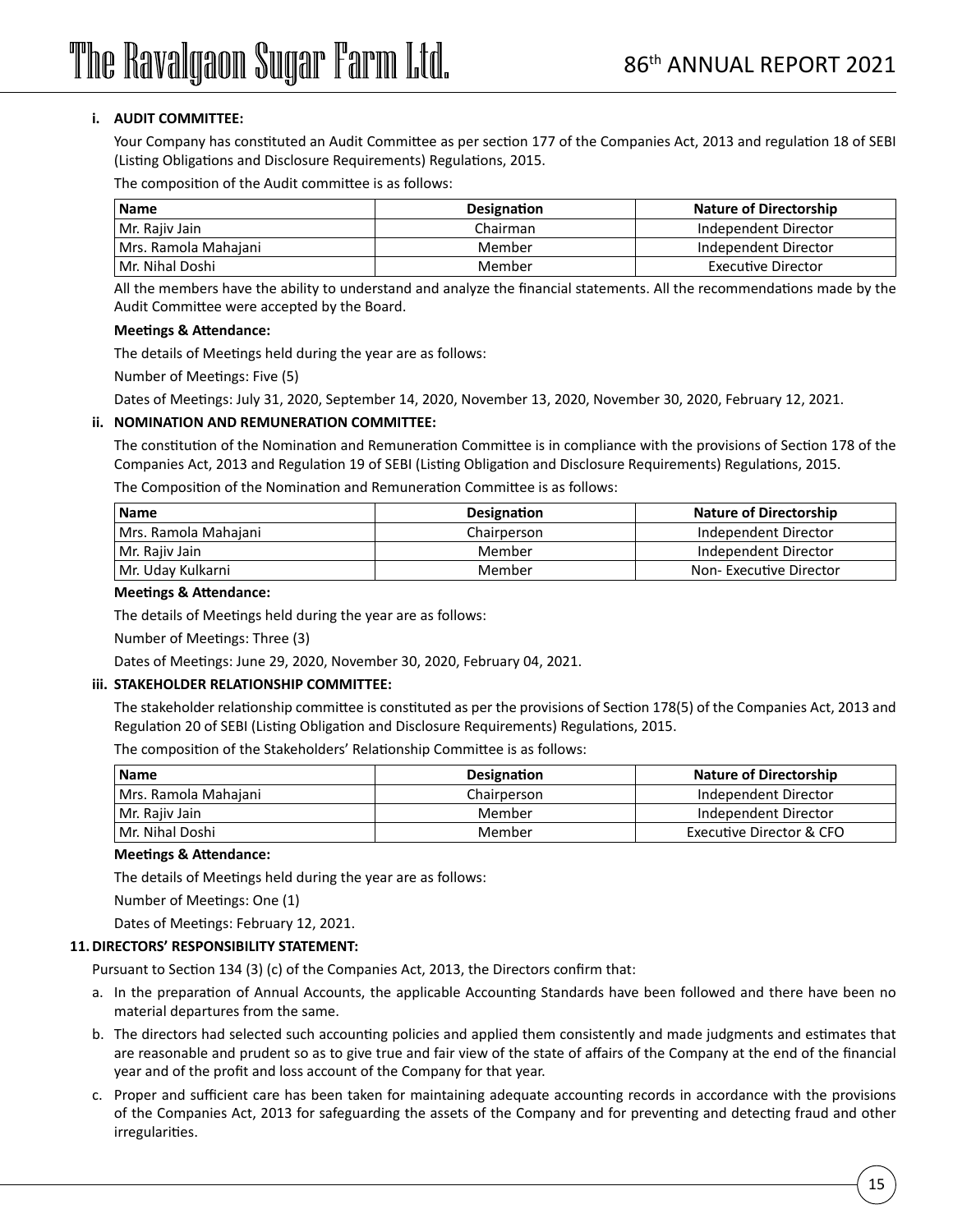- d. The Annual Accounts have been prepared on a going concern basis.
- e. The company has followed a proper internal financial control and that such internal financial controls are adequate and were operating effectively.
- f. A system has been devised to ensure compliance with the provisions of all applicable laws and that such systems were adequate and operating effectively.

### **12. PUBLIC DEPOSITS:**

The total amount of fixed deposit as at March 31, 2021 was Rs. 5.75 Lakhs. There are no overdue deposits except unclaimed deposits amounting to Rs. 5.75 Lakhs, which is included in the aforesaid total amount of Fixed Deposits. The Company is thankful to the Fixed Deposit holders for their continued support. The company has not accepted any fixed deposits from April 1, 2014.

#### **13. EXTRACT OF ANNUAL RETURN:**

The details forming part of the extract of the Annual Return in Form MGT-9 are annexed as Annexure "1" to this Report and the same is available on the website of the Company at the web-link: www.ravalgaon.in.

#### **14. CORPORATE GOVERNANCE**

Since the Company's paid up equity share capital and Net worth was within threshold limit of Rs. 10 Crores and Rs. 25 Crores respectively, as on the last day of the previous financial year i.e. as on March 31, 2020, by virtue of Regulation 15 of SEBI (Listing Obligations and Disclosure Requirements) Regulations, 2015, the compliance with the corporate governance provisions as specified in regulations 17 to 27 and clause (b) to (i) of sub-regulation (2) of regulation 46 and para C, D and E of schedule V are not applicable to the Company. Hence Corporate Governance does not form part of this Board's Report.

#### **15. CONSERVATION OF ENERGY, TECHNOLOGY ABSORPTION, FOREIGN EXCHANGE EARNINGS AND OUTGO**

The particulars relating to conservation of energy, technology absorption, foreign exchange earnings and outgo, as required to be disclosed under the Act, are provided in Annexure 2 to this Report.

#### **16.MANAGEMENT DISCUSSION AND ANALYSIS**

Management Discussion and Analysis Report as required under Regulation 34 and Schedule V of SEBI (Listing Obligations and Disclosure Requirements) Regulations, 2015 is furnished as Annexure 3.

#### **17.REPORTING OF FRAUDS BY AUDITOR**

During the year under review, neither the statutory auditors nor the secretarial auditor has reported to the Audit Committee, under Section 143 (12) of the Companies Act, 2013, any instances of fraud committed against the Company by its officers or employees, the details of which would need to be mentioned in the Board's report.

### **18. PARTICULARS OF LOANS, GUARANTEES OR INVESTMENTS UNDER SECTION 186 OF THE COMPANIES ACT, 2013**

The particulars of Loan, Guarantees and Investments covered under section 186 of the Companies Act, 2013 have been disclosed in Notes to the Financial Statement.

#### **19.RELATED PARTY TRANSACTION**

The Company has entered into transactions with related parties in accordance with the provisions of the Companies Act, 2013 and the particulars of the contracts or arrangements with related parties referred to in Section 188 (1), as prescribed in Form AOC-2 is appended as Annexure 4 to the Report. Your Directors draw attention of the members to Note No. 30 to the financial statement, which sets out related party disclosures.

#### **20. EMPLOYEES PARTICULARS AND RELATED DISCLOSURES**

Disclosures pertaining to remuneration and other details as required under Section 197(12) of the Act read with Rule 5(1) of the Companies (Appointment and Remuneration of Managerial Personnel) Rules, 2014 is annexed as Annexure "5" to this Report.

The details of the employee who was in receipt of the remuneration amounting to the limits stipulated in Section 197(12) of the Act read with Rule 5(2) and 5(3) of the Companies (Appointment and Remuneration of Managerial Personnel) Rules, 2014 is annexed as Annexure "6" to this Report.

#### **21.AUDITORS**

### **a. STATUTORY AUDITORS**

At the 84th Annual General Meeting of the Company held on September 27, 2019, M/s. Patkar & Pendse, Chartered Accountants (ICAI Firm Registration No. 107824W), were appointed as Statutory Auditors of the Company for a period of 4 years from the conclusion of the 84th Annual General Meeting up to the conclusion of the 88th Annual General Meeting.

M/s. Patkar and Pendse, Chartered Accountants vide their letter dated November 13, 2020 resigned as Statutory Auditors of the Company. The reason for the Resignation stated that the Senior Auditor Partner's health affected the Firm's capacity and capability to handle the audits and other attestation assignments in the future, where he was actively involved. The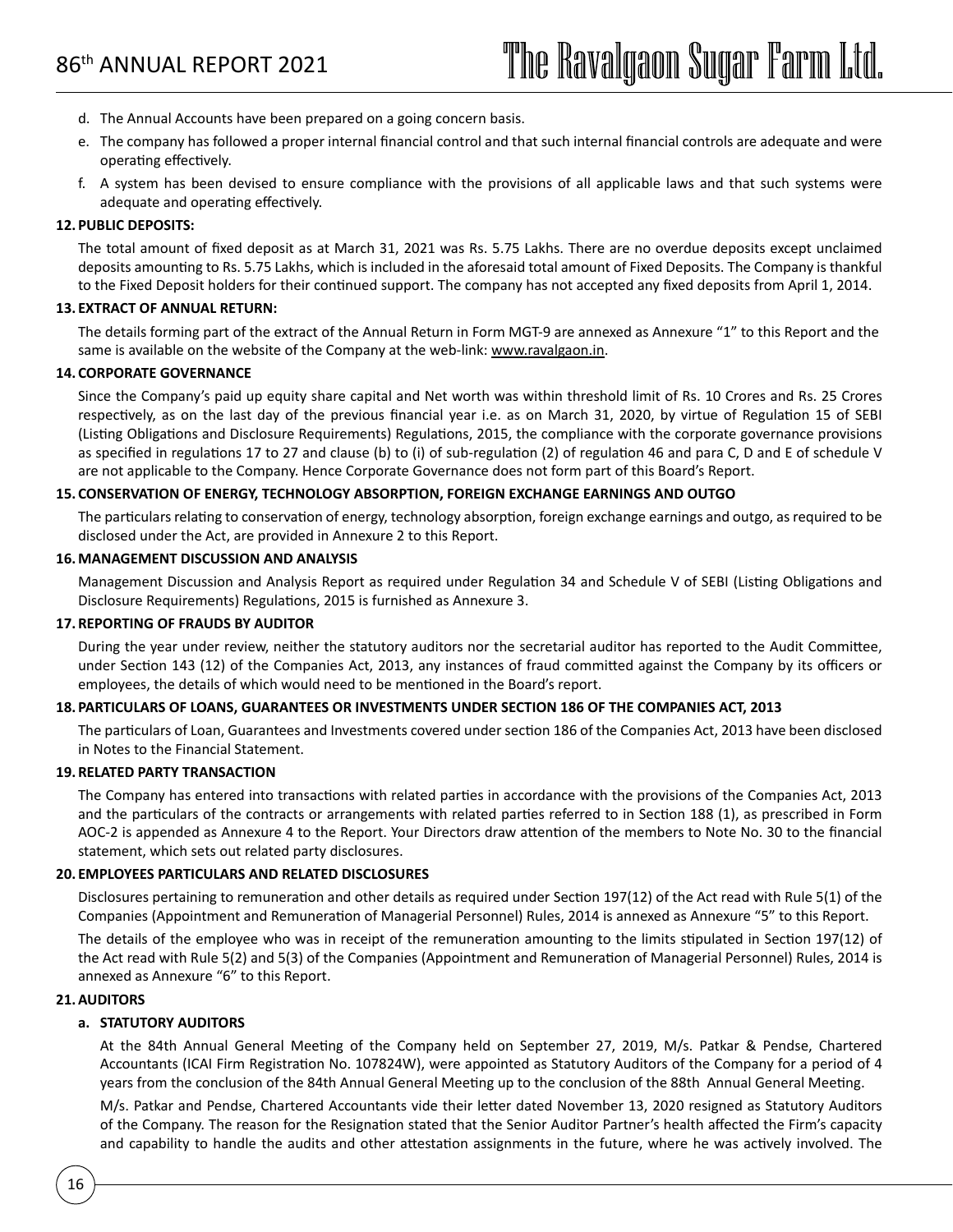other partners, inducted into the Firm as Partners w.e.f.1.4.2020, were attempting to reorganize the activities of the Firm to meet commitments in these uncertain and challenging times. In the above circumstances and to ensure no disruption to the Company's time and work schedule, the Auditors resigned.

Therefore, pursuant to the provisions of the Companies Act, 2013 read with the Companies (Audit and Auditors) Rules, 2014 (including any statutory modification(s) or enactments(s) thereof, for the time being in force), in place of the casual vacancy caused by the resignation of M/s. Patkar & Pendse, Chartered Accountants, the members of the Company at its 85th Annual General Meeting held on December 23, 2020 appointed M/s. Anil Masand & Co., Chartered Accountants (ICAI Firm Registration Number 100412W) as Auditor of the Company up to conclusion of the forthcoming Annual General Meeting.

The Board of Directors recommend the appointment of M/s. Anil Masand & Co., Chartered Accountants, as the Statutory Auditors from the conclusion of the Eighty Sixth Annual General Meeting up to the conclusion of the Ninetieth Annual General Meeting of the Company.

The Statutory Auditor's Report to the Members on the Financial Statements of the Company for the year ended March 31, 2021 contains the following qualification, reservation or remarks:

No provision has been made for the present value of the accrued Gratuity Liability (net of funds lying with LIC of India) and valued actuarially by an independent actuary as at March 31, 2021 amounting to Rs.276 lakhs (Previous year Rs.276.63 lakhs) which constitutes a departure from the Indian Accounting Standards on Employee Benefits (Ind. AS 19) referred to in Section 133 of the Act (refer note no. 26.1 of the financial statements). This liability is after accounting for provision made during the year under audit of Nil (Previous year is Nil). In our opinion, this has a corresponding effect on the loss and Reserves and Surplus of the Company as at March 31, 2021 and reversal of the leave encashment provision of earlier years of Rs. 19.35 lakhs due to the management's decision of not allowing any leave encashment.

### **Management's Reply:**

The present value of accrued Gratuity liability as determined by an Actuary as at March 31, 2021 was Rs. 352.75lacs (Previous year Rs. 353.10 lacs). The balance lying in the contributory fund with the Life Insurance Corporation of India (LIC) as at March 31 2021 is Rs. 1.75 lacs (Previous Year Rs. 1.47 lacs). Provision for gratuity made till March 31 2021 75 lacs (Previous year Rs.75 lacs). The net liability of Rs. 276 lacs as at year end (Previous Year Rs. 276.63 lacs) has not been recognized in the Accounts as required under the Ind AS 19 i.e., Employee Benefits, notified by Companies (Accounts) Rules, 2014. Consequently, as against the charge to the profit and loss account of Rs. Nil (Previous Year Nil), the expense determined by the Actuarial Valuation is Rs. 276 Lacs (Previous Year Rs. 276.63 lacs). However, the Company expects to meet this liability in due course with enhanced funding of the Contribution to L.I.C. or upon actual payment to employees as has been done in earlier years.

### **b. COST AUDITORS**

With reference to the Companies (Cost Records and Audit) Rules 2014, as prescribed by the Central Government in Section 148 of the Companies Act, 2013, the Company is not covered under the rules of the Companies (Cost Records and Audit) Rules, 2014, for maintenance of Cost records.

### **c. SECRETARIAL AUDITORS**

Pursuant to the provisions of Section 204 of the Companies Act, 2013 and Companies (Appointment and Remuneration of Managerial Personnel) Rules, 2014, M/s S. R. Padhye & Co., Practicing Company Secretary (CP No. 1559) was appointed to undertake Secretarial Audit for the financial year 2020-21. The Secretarial Auditor's Report is annexed as Annexure "7" to this Report.

The Secretarial Auditor's Report for the year ended March 31, 2021 does not contain any qualifications, reservations or adverse remarks.

### **22. SUBSIDIARY COMPANY / ASSOCIATE COMPANY / JOINT VENTURE**

As on March 31, 2021, the Company does not have any subsidiary or joint venture or associate company.

### **23. CODE OF CONDUCT**

The Board has laid down a specific code of Conduct for all Board Members and Senior Management of the Company. All the Board Members and Senior Management Personnel have affirmed compliance with the Code on annual basis.

### **24. COMPANY'S POLICY ON DIRECTOR'S APPOINTMENT AND REMUNERATION**

The Company's policy on Directors' appointment including criteria for determining qualifications, positive attributes and independence of a Director as well as policy relating to Remuneration of Key Managerial Personnel and other employees and other matters as provided in Section 178(3) of the Act, is appended as an Annexure 8 to this Report and the same is uploaded on the website of the Company at the web-link: http://www.ravalgaon.in/corporate/assets/policies/remuneration-policy.pdf.

17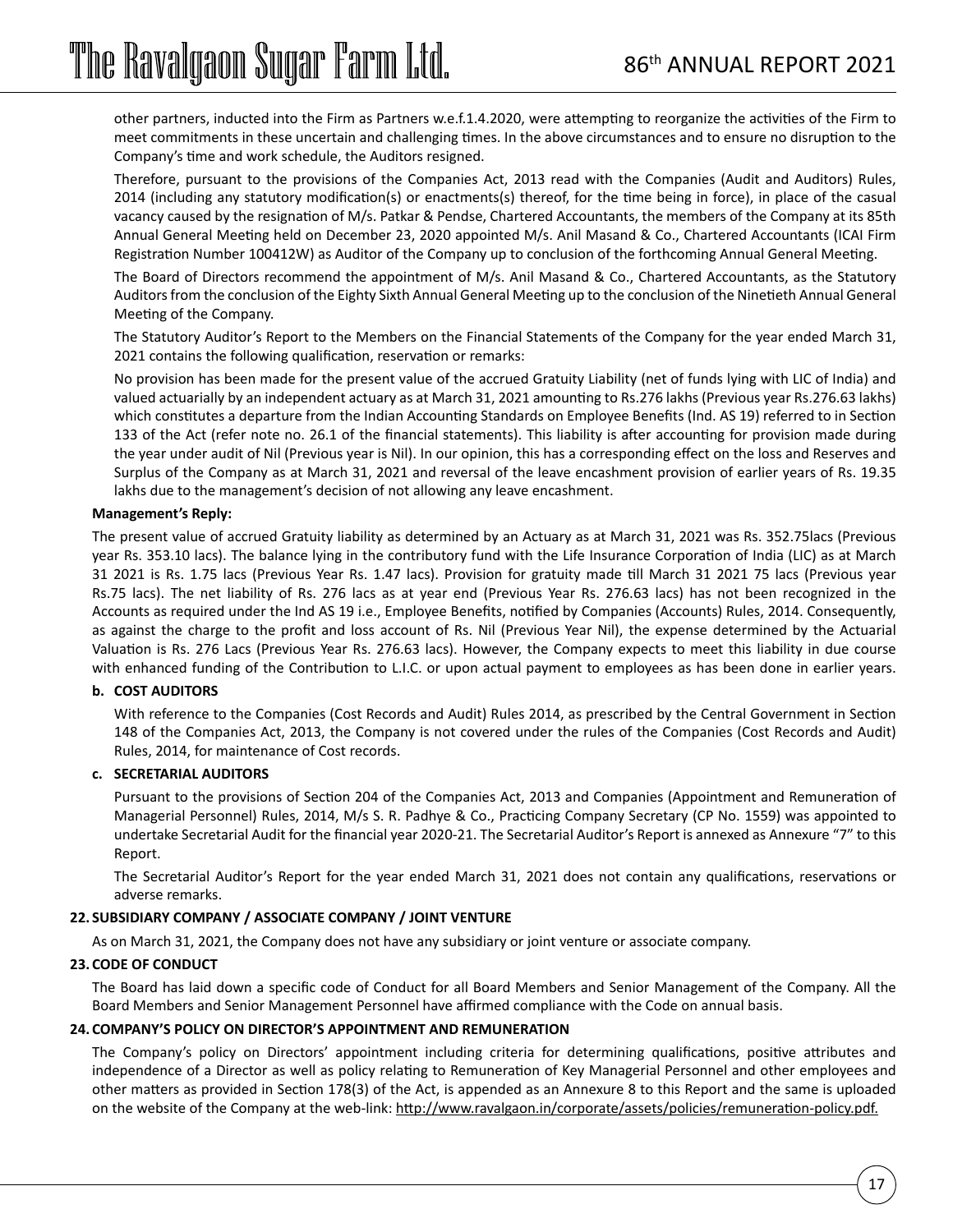### **25. COMPLIANCE WITH THE PROVISIONS OF SECRETARIAL STANDARDS**

The Company is in compliance with all the applicable standards issued by the Institute of Company Secretaries of India.

#### **26.RISK MANAGEMENT**

The Company is in the process of setting up a system for management of risk associated with the orderly functioning of the Company.

### **27. INVESTOR EDUCATION AND PROTECTION FUND**

Pursuant to the applicable provisions of the Companies Act, 2013, read with the IEPF Authority (Accounting, Audit, Transfer and Refund) Rules, 2016 ("the IEPF Rules"), all unpaid or unclaimed dividends are required to be transferred by the Company to the IEPF, established by the Government of India, after the completion of seven years.

Further, according to the Rules, the shares on which dividend has not been paid or claimed by the shareholders for seven consecutive years or more shall also be transferred to the demat account of the IEPF Authority.

The Company has transferred the unpaid or unclaimed dividends declared upto financial years 2011-2012, from time to time on due dates, to the IEPF established by the Government of India.

Accordingly, 372 equity shares in respect of which dividend was unclaimed for seven consecutive years from the payment of Dividend for the year 2004-2005 were transferred by the Company to the Demat Account of the IEPF Authority on September 29, 2020 and 421 equity shares belonging to 65 members in respect of which dividend was unclaimed for seven consecutive years from the payment of Dividend for the year 2005-2006, 2007-2008 and 2008-2009 were transferred by the Company to the Demat Account of the IEPF Authority on June 29, 2021. Further, equity shares in respect of which dividend was unclaimed for seven consecutive years from the payment of dividend for the year 2009-2010, 2010-2011 and 2011-2012 are under process in consultation with the Registrar and Share Transfer Agent of the Company.

#### **28. INTERNAL FINANCIAL CONTROLS**

The Company has in place adequate internal financial controls with reference to financial statements. During the year, such controls were tested and no reportable material weakness in the design or operations was observed.

### **29.VIGIL MECHANISM**

The Board of Directors had approved a policy on Whistle Blower/ Vigil Mechanism and the same is uploaded on the website of the Company at the web-link: http://www.ravalgaon.in/corporate/assets/policies/whistleblower-policy-vigil-mechanism.pdf

The mechanism enables the directors and employees to report their genuine concerns about unethical behavior, actual or suspected fraud or violation of the Company's code of conduct and assures to provide adequate safeguards against victimization of the concerned director or employee. The employees and other stakeholders have direct access to the Chairperson of the Audit Committee for lodging concerns, if any, for review.

Your Company affirms that no director/ employee has been denied access to the Chairperson of the Audit Committee and that no complaints were received during the year.

### **30.DISCLOSURE UNDER THE SEXUAL HARASSMENT OF WOMEN AT WORK PLACE (PREVENTION, PROHIBITION AND REDRESSAL) ACT, 2013**

No case of sexual harassment was reported during the year.

### **31. CORPORATE SOCIAL RESPONSIBILITY (CSR)**

Pursuant to Section 135 of the Companies Act, 2013 the company has established a CSR Committee. However for the Financial Year ended March 2021, CSR Reporting is not applicable to the company.

Your Directors take this opportunity to place on record their sincere appreciation for the timely assistance and cooperation extended by Financial Institutions, Company's Bankers and various Government Agencies / Bodies and look forward to receive their continued support. Your Directors also wish to place on record their appreciation for the cooperation extended / services rendered by the workmen, staff, executives, dealers, customers and all others concerned. Your Directors also express thanks to the shareholders for their support to and confidence reposed in the Company.

For and on behalf of the Board of Directors

18

**Sd/- Place:** Mumbai **Harshavardhan B. Doshi Date:** August 13, 2021 **Chairman & Managing Director**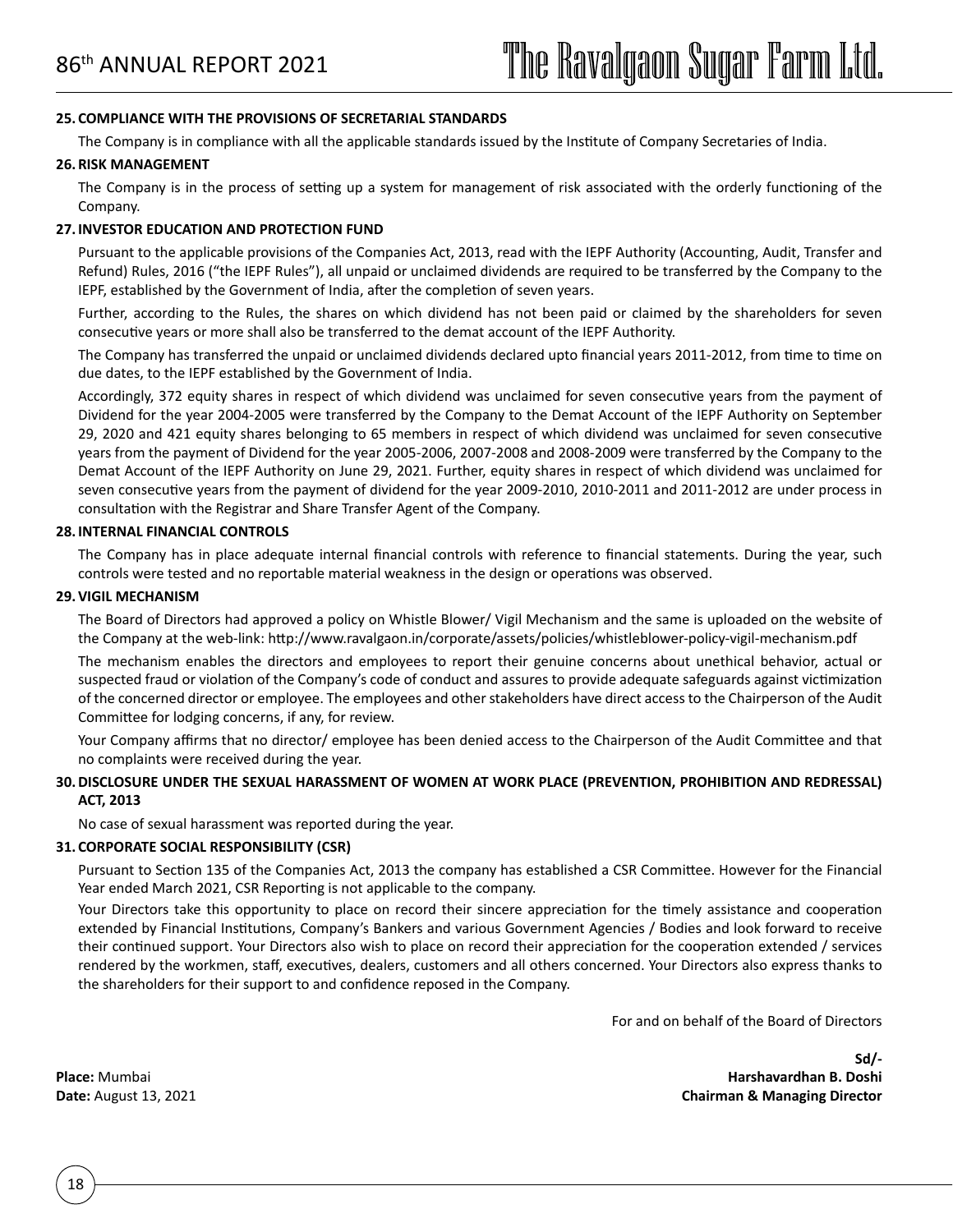## **Annexure 1**

### **Form No. MGT-9**

Extract of Annual Return as on the Financial Year ended on March 31, 2021 [Pursuant to Section 92(3) of the Companies Act, 2013 and rule 12(1) of the Companies (Management and Administration)Rules, 2014]

### **1. REGISTRATION AND OTHER DETAILS**

|                               | Sr. No   Particulars                           | <b>Details</b>                                                |
|-------------------------------|------------------------------------------------|---------------------------------------------------------------|
| i)                            | CIN.                                           | L01110MH1933PLC001930                                         |
| ii)                           | <b>Registration Date</b>                       | 08/02/1933                                                    |
| $\overline{\phantom{a}}$ iii) | Name of the Company                            | The Ravalgaon Sugar Farm Ltd.                                 |
| $ iv\rangle$                  | Category / Sub-Category of the Company         | Indian Non-Government Company Limited by Shares               |
| lv)                           | Address of the Registered office and contact   | Ravalgaon-423108, Taluka Malegaon, District Nashik,           |
|                               | details                                        | Maharashtra, India. Tel No: 02554 270-274/238                 |
| vi)                           | Whether listed company                         | Yes                                                           |
| vii)                          | Name, Address and Contact details of Registrar | Freedom Registry Limited, Plot No. 101/102, 19th Street, MIDC |
|                               | and Transfer Agent, if any                     | Industrial Area, Satpur, Nashik-422001, Maharashtra, India.   |

### **2. PRINCIPAL BUSINESS ACTIVITIES OF THE COMPANY**

All the business activities contributing 10% or more of the total turnover of the company shall be stated:

| Sr. No   Name & Description of main products / services | $\blacksquare$ $\blacksquare$ NIC Code of the product / service $\blacksquare$ | % of Total Turnover |
|---------------------------------------------------------|--------------------------------------------------------------------------------|---------------------|
|                                                         | 107 <sub>z</sub>                                                               | LOO%                |

### **3. PARTICULARS OF HOLDING, SUBSIDIARY AND ASSOCIATE COMPANIES**

| ' Sr.<br>  No | Name and Address of the<br>Company | <b>CIN/GLN</b>        | Holding / Subsidiary/   % of shares  <br>Associate | held  | Applicable<br>Section |
|---------------|------------------------------------|-----------------------|----------------------------------------------------|-------|-----------------------|
|               | Lanica Financial Services Pvt. Ltd | U67120MH1996PTC101374 | Group Company                                      | 41.71 | 2(6)                  |

### **4. SHAREHOLDING PATTERN (Equity Share Capital Breakup as percentage of Total Equity)**

### I. Category-Wise Shareholding

| <b>Category of Shareholders</b> |       | No. of Shares held at the beginning of |              |        |                          |          | No. of Shares held at the end of the |        | %        |
|---------------------------------|-------|----------------------------------------|--------------|--------|--------------------------|----------|--------------------------------------|--------|----------|
|                                 |       |                                        | the year     |        |                          |          | year                                 |        | Change   |
|                                 | Demat | <b>Physical</b>                        | <b>Total</b> | $%$ of | Demat                    | Physical | <b>Total</b>                         | $%$ of | during   |
|                                 |       |                                        |              | total  |                          |          |                                      | total  | the year |
| A. Promoter                     |       |                                        |              |        |                          |          |                                      |        |          |
| $(1)$ Indian                    |       |                                        |              |        |                          |          |                                      |        |          |
| a) Individual/HUF               | 2361  | 500                                    | 2861         | 4.21   | 2361                     | 500      | 2861                                 | 4.21   | 0.00     |
| b) Central Govt                 |       |                                        |              |        |                          |          |                                      |        |          |
| c) State Govt                   |       |                                        |              |        |                          |          |                                      |        |          |
| d) Bodies Corp.                 | 33386 | 0                                      | 33386        | 49.10  | 33386                    | 0        | 33386                                | 49.10  | 0.00     |
| e) Banks / FI                   |       |                                        |              |        |                          |          |                                      |        |          |
| f) Any Other                    |       |                                        |              |        |                          |          |                                      |        |          |
| Sub-total $(A)(1)$ :            | 35747 | 500                                    | 36247        | 53.30  | 35747                    | 500      | 36247                                | 53.30  | 0.00     |
| (2) Foreign                     |       |                                        |              |        |                          |          |                                      |        |          |
| a) NRIs-Individuals             |       |                                        |              | -      |                          |          |                                      |        |          |
| b) Other-Individuals            |       |                                        |              |        |                          |          |                                      |        |          |
| c) Bodies Corp.                 |       |                                        |              |        | $\overline{\phantom{a}}$ |          |                                      |        |          |
| d) Banks / FI                   |       |                                        |              |        |                          |          |                                      |        |          |
| e) Any Other                    |       |                                        |              |        |                          |          |                                      |        |          |
| Sub-total (A)(2):               |       |                                        |              |        |                          |          |                                      |        |          |
| <b>Total shareholding of</b>    | 35747 | 500                                    | 36247        | 53.30  | 35747                    | 500      | 36247                                | 53.30  | 0.00     |
| Promoter (A)=(A)(1)+(A)(2)      |       |                                        |              |        |                          |          |                                      |        |          |

19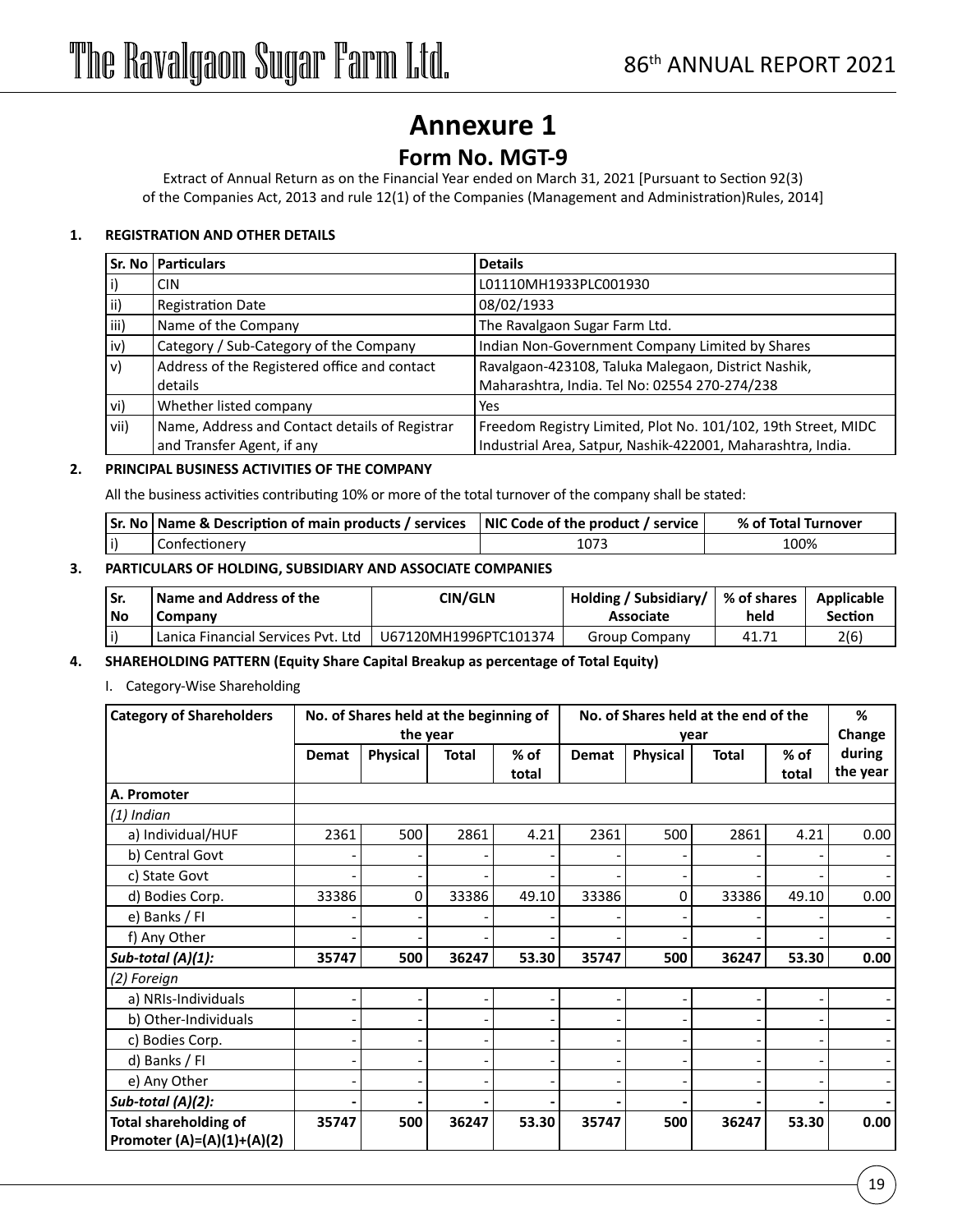| <b>Category of Shareholders</b>  |              | No. of Shares held at the beginning of |              |        | No. of Shares held at the end of the |             |                |        |          |  |  | % |
|----------------------------------|--------------|----------------------------------------|--------------|--------|--------------------------------------|-------------|----------------|--------|----------|--|--|---|
|                                  |              | the year                               |              |        | year                                 |             |                | Change |          |  |  |   |
|                                  | <b>Demat</b> | Physical                               | <b>Total</b> | $%$ of | Demat                                | Physical    | <b>Total</b>   | $%$ of | during   |  |  |   |
|                                  |              |                                        |              | total  |                                      |             |                | total  | the year |  |  |   |
| <b>B. Public Shareholding</b>    |              |                                        |              |        |                                      |             |                |        |          |  |  |   |
| 1. Institutions                  |              |                                        |              |        |                                      |             |                |        |          |  |  |   |
| a) Mutual Funds                  |              |                                        |              |        |                                      |             |                |        |          |  |  |   |
| b) Banks/FI                      |              | 28                                     | 28           | 0.04   |                                      | 28          | 28             | 0.04   |          |  |  |   |
| c) Central Govt.                 |              |                                        |              |        |                                      |             |                |        |          |  |  |   |
| d) State Govt(s)                 |              |                                        |              |        |                                      |             |                |        |          |  |  |   |
| e) Venture Capital Funds         |              |                                        |              |        |                                      |             |                |        |          |  |  |   |
| f) Insurance Companies           |              |                                        |              |        |                                      |             |                |        |          |  |  |   |
| g) Fils                          |              |                                        |              |        |                                      |             |                |        |          |  |  |   |
| h) Foreign Venture               |              |                                        |              |        |                                      |             |                |        |          |  |  |   |
| Capital Funds                    |              |                                        |              |        |                                      |             |                |        |          |  |  |   |
| i) Others (specify)              |              |                                        |              |        |                                      |             |                |        |          |  |  |   |
| j) Private Sector Banks          | 10           |                                        | 10           | 0.01   | 7                                    |             | $\overline{7}$ | 0.01   |          |  |  |   |
| Sub-total (B)(1):                | 10           | 28                                     | 38           | 0.05   | 7                                    | 28          | 35             | 0.05   |          |  |  |   |
| 2. Non-Institutions              |              |                                        |              |        |                                      |             |                |        |          |  |  |   |
| a) Bodies Corp.                  |              |                                        |              |        |                                      |             |                |        |          |  |  |   |
| i) Indian                        | 1017         | 228                                    | 1245         | 1.83   | 735                                  | 220         | 955            | 1.40   | $-0.43$  |  |  |   |
| ii) Overseas                     |              |                                        |              |        |                                      |             |                |        |          |  |  |   |
| d) Individuals                   |              |                                        |              |        |                                      |             |                |        |          |  |  |   |
| i) Individual shareholders       | 23251        | 2435                                   | 25686        | 37.77  | 23607                                | 2048        | 25655          | 37.73  | $-0.05$  |  |  |   |
| holding nominal share            |              |                                        |              |        |                                      |             |                |        |          |  |  |   |
| capital upto ₹1 lakh             |              |                                        |              |        |                                      |             |                |        |          |  |  |   |
| ii) Individual shareholders      |              | 2883                                   | 2883         | 4.24   |                                      | 2883        | 2883           | 4.24   |          |  |  |   |
| holding nominal share            |              |                                        |              |        |                                      |             |                |        |          |  |  |   |
| capital in excess of             |              |                                        |              |        |                                      |             |                |        |          |  |  |   |
| Rs. 1 lakh                       |              |                                        |              |        |                                      |             |                |        |          |  |  |   |
| c) Others (specify)              |              |                                        |              |        |                                      |             |                |        |          |  |  |   |
| i) NRIs                          | 121          | 98                                     | 219          | 0.32   | 203                                  | 98          | 301            | 0.44   | 0.12     |  |  |   |
| ii) Trust                        | 9            |                                        | 9            | 0.01   | 9                                    |             | 9              | 0.01   |          |  |  |   |
| iii) Hindu Undivided             | 1473         |                                        | 1473         | 2.17   | 1285                                 |             | 1285           | 1.89   | $-0.28$  |  |  |   |
| Family                           |              |                                        |              |        |                                      |             |                |        |          |  |  |   |
| iv) Clearing Members             | 200          |                                        | 200          | 0.29   | 258                                  |             | 258            | 0.38   | 0.09     |  |  |   |
| v) LLP                           |              |                                        |              |        |                                      |             |                |        |          |  |  |   |
| vi) IEPF                         |              |                                        |              |        | 372                                  | $\mathbf 0$ | 372            | 0.55   | 0.55     |  |  |   |
| Sub-total (B)(2):                | 26071        | 5644                                   | 31715        | 46.64  | 26469                                | 5249        | 31718          | 46.64  |          |  |  |   |
| <b>Total Public Shareholding</b> | 26081        | 5672                                   | 31753        | 46.70  | 26476                                | 5277        | 31753          | 46.70  |          |  |  |   |
| $(B)=(B)(1)+(B)(2)$              |              |                                        |              |        |                                      |             |                |        |          |  |  |   |
| C. Shares held by Custodian      |              |                                        |              |        |                                      |             |                |        |          |  |  |   |
| for GDRs & ADRs                  |              |                                        |              |        |                                      |             |                |        |          |  |  |   |
| Grand Total (A+B+C)              | 61828        | 6172                                   | 68000        | 100    | 62223                                | 5777        | 68000          | 100.00 |          |  |  |   |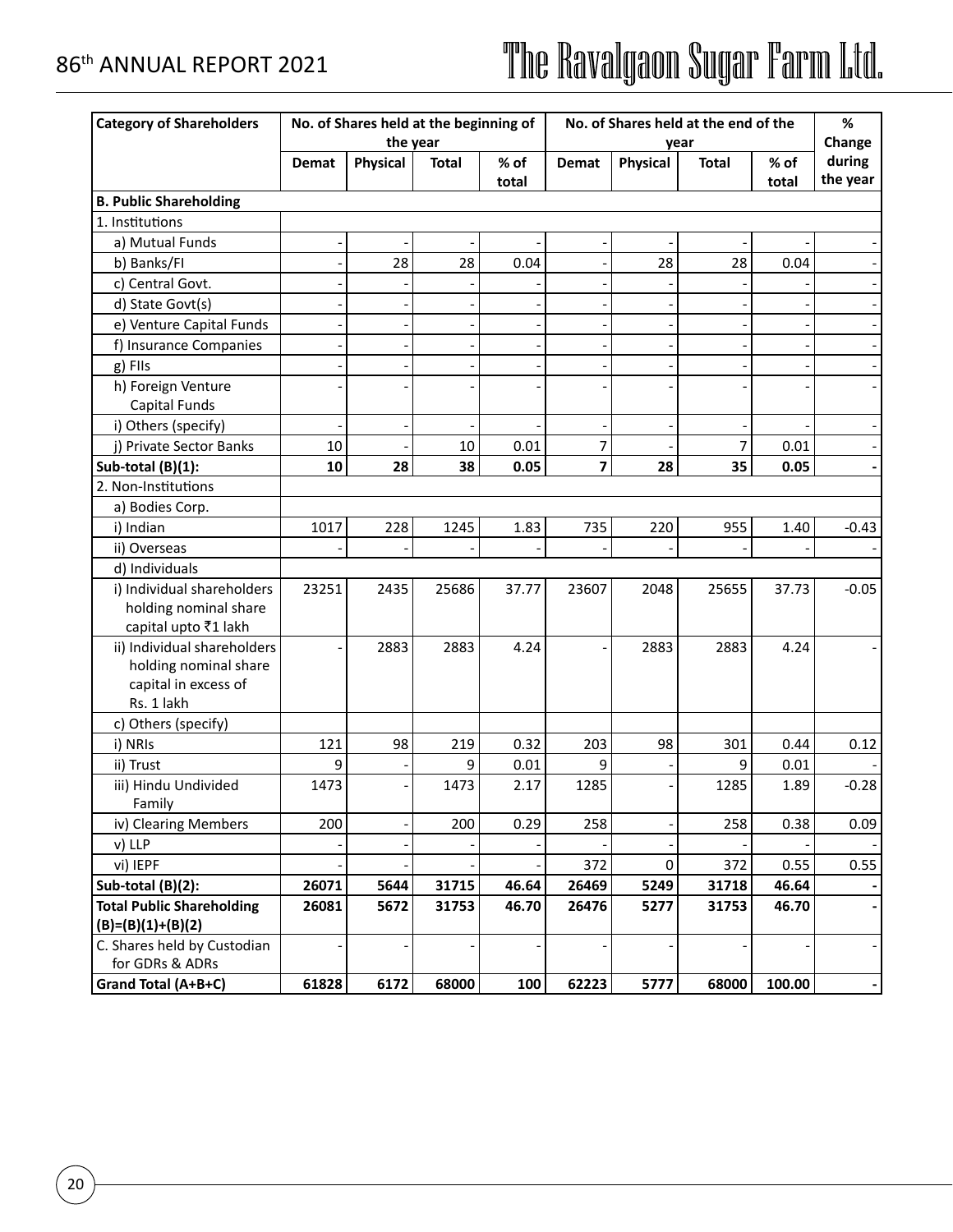### **a. Shareholding of Promoters:**

| Sr.<br>No.     | <b>Shareholder's Name</b>            | Shareholding at the beginning of the<br>year |                                           |                                                           |                         | Shareholding at the end of the year       | % change in<br>shareholding                               |                    |
|----------------|--------------------------------------|----------------------------------------------|-------------------------------------------|-----------------------------------------------------------|-------------------------|-------------------------------------------|-----------------------------------------------------------|--------------------|
|                |                                      | No. of<br><b>Shares</b>                      | % of total<br>shares<br>of the<br>Company | % of shares<br>Pledged /<br>encumbered<br>to total shares | No. of<br><b>Shares</b> | % of total<br>shares<br>of the<br>Company | % of shares<br>Pledged /<br>encumbered<br>to total shares | during the<br>year |
|                | Harshavardhan Doshi                  | 2070                                         | 3.04                                      |                                                           | 2070                    | 3.04                                      |                                                           |                    |
| $\overline{2}$ | Carina Finvest Limited               | 5020                                         | 7.38                                      |                                                           | 5020                    | 7.38                                      |                                                           |                    |
| 3              | Lanica Financial Services<br>Pyt Ltd | 28366                                        | 41.71                                     |                                                           | 28366                   | 41.71                                     |                                                           |                    |
| $\overline{4}$ | Nihal Doshi                          | 291                                          | 0.43                                      |                                                           | 291                     | 0.43                                      |                                                           |                    |
| 5              | Lalan Ajay Kapadia                   | 500                                          | 0.74                                      |                                                           | 500                     | 0.74                                      |                                                           |                    |

### **b. Change in Promoters' shareholding (Please Specify, if there is no Change):**

| Sr. | <b>Particulars</b>                                   |               | Shareholding at the                        |        | <b>Cumulative Shareholding</b>       | Reason    |
|-----|------------------------------------------------------|---------------|--------------------------------------------|--------|--------------------------------------|-----------|
| No. |                                                      | No. of        | beginning of the year<br>% of total shares | No. of | during the year<br>% of total shares |           |
|     |                                                      | <b>Shares</b> | of the Company                             | shares | of the Company                       |           |
| 1.  | Carina Finvest Limited                               |               |                                            |        |                                      |           |
|     | At the beginning of the year                         | 5020          | 7.38                                       | 5020   | 7.38                                 |           |
|     | Date wise Increase / Decrease in Share holding       |               |                                            |        |                                      | No.       |
|     | during the year specifying the reasons for increase  |               |                                            |        |                                      | Change    |
|     | / decrease (e.g. allotment / transfer / bonus/ sweat |               |                                            |        |                                      |           |
|     | equity etc):                                         |               |                                            |        |                                      |           |
|     | At the End of the year                               |               |                                            | 5020   | 7.38                                 |           |
| 2.  | Lanica Financial Services Pvt Ltd                    |               |                                            |        |                                      |           |
|     | At the beginning of the year                         | 28366         | 41.71                                      | 28366  | 41.71                                |           |
|     | Date wise Increase / Decrease in Share holding       |               |                                            |        |                                      | <b>No</b> |
|     | during the year specifying the reasons for increase  |               |                                            |        |                                      | Change    |
|     | / decrease (e.g. allotment / transfer / bonus/ sweat |               |                                            |        |                                      |           |
|     | equity etc):                                         |               |                                            |        |                                      |           |
|     | At the End of the year                               |               |                                            | 28366  | 41.71                                |           |
| 3.  | Harshavardhan B. Doshi                               |               |                                            |        |                                      |           |
|     | At the beginning of the year                         | 2070          | 3.04                                       | 2070   | 3.04                                 |           |
|     | Date wise Increase / Decrease in Share holding       |               |                                            |        |                                      | <b>No</b> |
|     | during the year specifying the reasons for increase  |               |                                            |        |                                      | Change    |
|     | / decrease (e.g. allotment / transfer / bonus/ sweat |               |                                            |        |                                      |           |
|     | equity etc):                                         |               |                                            |        |                                      |           |
|     | At the End of the year                               |               |                                            | 2070   | 3.04                                 |           |
| 4.  | Lalan Ajay Kapadia                                   |               |                                            |        |                                      |           |
|     | At the beginning of the year                         | 500           | 0.74                                       | 500    | 0.74                                 |           |
|     | Date wise Increase / Decrease in Share holding       |               |                                            |        |                                      | No.       |
|     | during the year specifying the reasons for increase  |               |                                            |        |                                      | Change    |
|     | / decrease (e.g. allotment / transfer / bonus/ sweat |               |                                            |        |                                      |           |
|     | equity etc):                                         |               |                                            |        |                                      |           |
|     | At the End of the year                               |               |                                            | 500    | 0.74                                 |           |
| 5.  | <b>Nihal Doshi</b>                                   |               |                                            |        |                                      |           |
|     | At the beginning of the year                         | 291           | 0.43                                       | 291    | 0.43                                 |           |
|     | Date wise Increase / Decrease in Share holding       |               |                                            |        |                                      | No        |
|     | during the year specifying the reasons for increase  |               |                                            |        |                                      | Change    |
|     | / decrease (e.g. allotment / transfer / bonus/ sweat |               |                                            |        |                                      |           |
|     | equity etc): 20-09-2019                              |               |                                            |        |                                      |           |
|     | At the End of the year                               |               |                                            | 291    | 0.43                                 |           |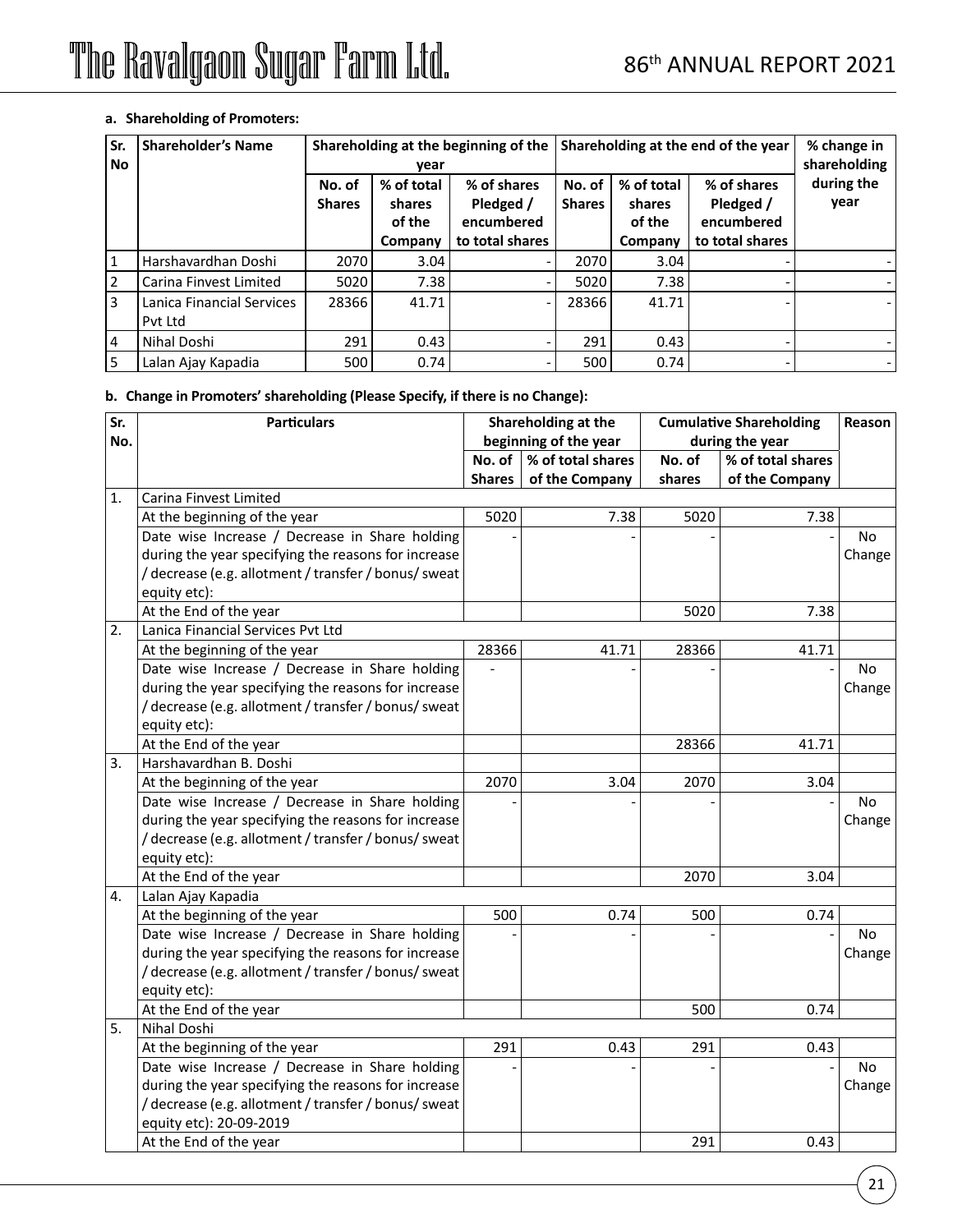### **C. Shareholding Pattern of Top Ten Shareholders (other than Directors, Promoters and Holders of GDRs and ADRs):**

| Sr. | <b>Shareholder's Name</b>                            |                | Shareholding at the   | <b>Cumulative Shareholding</b> | Reason            |           |
|-----|------------------------------------------------------|----------------|-----------------------|--------------------------------|-------------------|-----------|
| No. |                                                      |                | beginning of the year |                                | during the year   |           |
|     |                                                      | No. of         | % of total shares     | No. of $ $                     | % of total shares |           |
|     |                                                      | <b>Shares</b>  | of the Company        | shares                         | of the Company    |           |
| 1.  | Bhavin Ramakant Saraiya                              |                |                       |                                |                   |           |
|     | At the beginning of the year                         | 494            | 0.73                  | 494                            | 0.73              |           |
|     | Date wise Increase / Decrease in Share holding       |                |                       |                                |                   | No Change |
|     | during the year specifying the reasons for increase  |                |                       |                                |                   |           |
|     | / decrease (e.g. allotment / transfer / bonus/ sweat |                |                       |                                |                   |           |
|     | equity etc):                                         |                |                       |                                |                   |           |
|     | At the End of the year                               |                |                       | 494                            | 0.73              |           |
| 2.  | Mehmood Gulamnabi Kagzi                              |                |                       |                                |                   |           |
|     | At the beginning of the year                         | 402            | 0.59                  | 402                            | 0.59              |           |
|     | Date wise Increase / Decrease in Share holding       |                |                       |                                |                   | No Change |
|     | during the year specifying the reasons for increase  |                |                       |                                |                   |           |
|     | /decrease (e.g. allotment / transfer / bonus/ sweat  |                |                       |                                |                   |           |
|     | equity etc):                                         |                |                       |                                |                   |           |
|     | At the End of the year                               |                |                       | 402                            | 0.59              |           |
| 3.  | Sharad Kanayalal Shah                                |                |                       |                                |                   |           |
|     | At the beginning of the year                         | 400            | 0.59                  | 400                            | 0.59              |           |
|     | Date wise Increase / Decrease in Share holding       |                |                       |                                |                   |           |
|     | during the year specifying the reasons for increase  |                |                       |                                |                   |           |
|     | /decrease (e.g. allotment / transfer / bonus/ sweat  |                |                       |                                |                   |           |
|     | equity etc):                                         |                |                       |                                |                   |           |
|     | 24-07-2020                                           | 125            | 0.18                  | 525                            | 0.77              | Purchase  |
|     | At the End of the year                               |                |                       | 525                            | 0.77              |           |
| 4.  | Jitendra Lalbhai Shah                                |                |                       |                                |                   |           |
|     | At the beginning of the year                         | 252            | 0.37                  | 252                            | 0.37              |           |
|     | Date wise Increase / Decrease in Share holding       |                |                       |                                |                   | No change |
|     | during the year specifying the reasons for increase  |                |                       |                                |                   |           |
|     | /decrease (e.g. allotment / transfer / bonus/ sweat  |                |                       |                                |                   |           |
|     | equity etc):                                         |                |                       |                                |                   |           |
|     | At the End of the year                               |                |                       | 252                            | 0.37              |           |
| 5.  | Pragna Dilip Vasa                                    |                |                       |                                |                   |           |
|     | At the beginning of the year                         | 245            | 0.36                  | 245                            | 0.36              |           |
|     | Date wise Increase / Decrease in Share holding       |                |                       |                                |                   |           |
|     | during the year specifying the reasons for increase  |                |                       |                                |                   |           |
|     | / decrease (e.g. allotment / transfer / bonus/ sweat |                |                       |                                |                   |           |
|     | equity etc):                                         |                |                       |                                |                   |           |
|     | 22-05-2020                                           | 16             | 0.02                  | 261                            | 0.38              | Purchase  |
|     | 05-06-2020                                           | $\overline{3}$ | 0.00                  | 264                            | 0.39              | Purchase  |
|     | 19-06-2020                                           | $\mathbf{1}$   | 0.00                  | 265                            | 0.39              | Purchase  |
|     | 11-09-2020                                           | $-1$           | 0.00                  | 264                            | 0.39              | Sale      |
|     | 18-09-2020                                           | $\mathbf{1}$   | 0.00                  | 265                            | 0.39              | Purchase  |
|     | 08-01-2021                                           | 26             | 0.04                  | 291                            | 0.43              | Purchase  |
|     | 15-01-2021                                           | 27             | 0.04                  | 318                            | 0.47              | Purchase  |
|     | 22-01-2021                                           | 51             | 0.08                  | 369                            | 0.54              | Purchase  |
|     | 29-01-2021                                           | $\mathbf{1}$   | 0.00                  | 370                            | 0.54              | Purchase  |
|     | 19-02-2021                                           | 91             | 0.13                  | 461                            | 0.68              | Purchase  |
|     | 26-02-2021                                           | $-2$           | 0.00                  | 459                            | 0.68              | Sale      |
|     | 05-03-2021                                           | $-85$          | $-0.12$               | 374                            | 0.55              | Sale      |
|     | 19-03-2021                                           | 6              |                       | 380                            | 0.56              |           |
|     |                                                      | $\overline{7}$ | 0.01                  |                                | 0.57              | Purchase  |
|     | 26-03-2021                                           |                | 0.01                  | 387                            |                   | Purchase  |
|     | At the End of the year                               |                |                       | 387                            | 0.57              |           |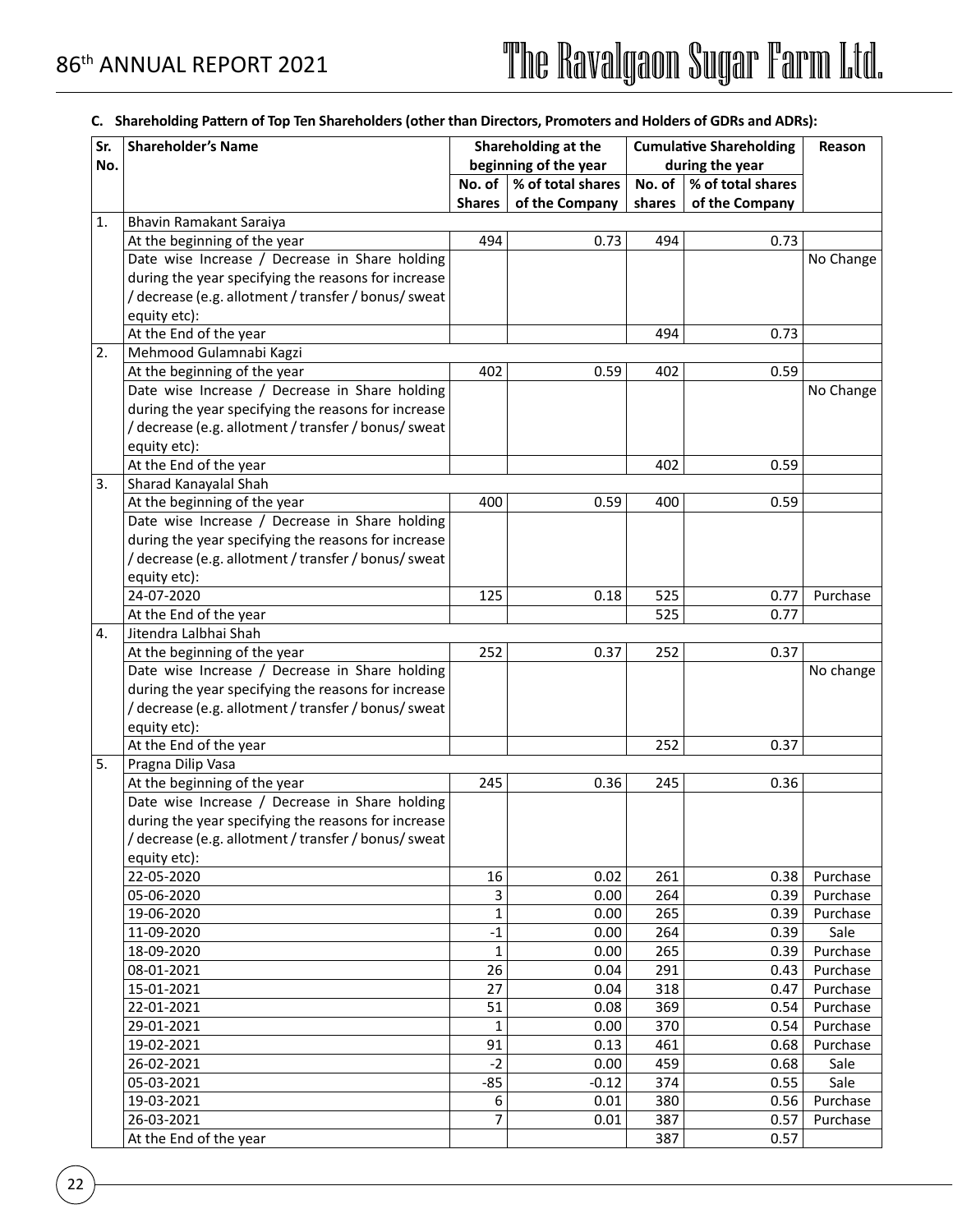| Sr. | <b>Shareholder's Name</b>                           |               | Shareholding at the   | <b>Cumulative Shareholding</b> | Reason            |           |
|-----|-----------------------------------------------------|---------------|-----------------------|--------------------------------|-------------------|-----------|
| No. |                                                     |               | beginning of the year |                                | during the year   |           |
|     |                                                     | No. of        | % of total shares     | No. of                         | % of total shares |           |
|     |                                                     | <b>Shares</b> | of the Company        | shares                         | of the Company    |           |
| 6.  | Kamalini Bahubali                                   |               |                       |                                |                   |           |
|     | At the beginning of the year                        | 223           | 0.33                  | 223                            | 0.33              |           |
|     | Date wise Increase / Decrease in Share holding      |               |                       |                                |                   |           |
|     | during the year specifying the reasons for increase |               |                       |                                |                   |           |
|     | /decrease (e.g. allotment / transfer / bonus/ sweat |               |                       |                                |                   |           |
|     | equity etc):                                        |               |                       |                                |                   |           |
|     | 05-03-2021                                          | $-100$        | $-0.15$               | 123                            | 0.18              | Sale      |
|     | 12-03-2021                                          | $-123$        | $-0.18$               | 0                              | 0.00              | Sale      |
|     | At the End of the year                              |               |                       | 0                              | 0.00              |           |
| 7.  | Arvind R. Doshi                                     |               |                       |                                |                   |           |
|     | At the beginning of the year                        | 217           | 0.32                  | 217                            | 0.32              |           |
|     | Date wise Increase / Decrease in Share holding      |               |                       |                                |                   | No Change |
|     | during the year specifying the reasons for increase |               |                       |                                |                   |           |
|     | /decrease (e.g. allotment / transfer / bonus/ sweat |               |                       |                                |                   |           |
|     | equity etc):                                        |               |                       |                                |                   |           |
|     | At the End of the year                              |               |                       | 217                            | 0.32              |           |
| 8.  | <b>Edelweiss Custodial Services Limited</b>         |               |                       |                                |                   |           |
|     | At the beginning of the year                        | 213           | 0.31                  | 213                            | 0.31              |           |
|     | Date wise Increase / Decrease in Share holding      |               |                       |                                |                   |           |
|     | during the year specifying the reasons for increase |               |                       |                                |                   |           |
|     | /decrease (e.g. allotment / transfer / bonus/ sweat |               |                       |                                |                   |           |
|     | equity etc):                                        |               |                       |                                |                   |           |
|     | 24-04-2020                                          | 10            | 0.01                  | 223                            | 0.33              | Purchase  |
|     | 22-05-2020                                          | $-223$        | $-0.33$               | 0                              | 0.00              | Sale      |
|     | 26-06-2020                                          | 2             | 0.00                  | $\overline{2}$                 | 0.00              | Purchase  |
|     | 04-09-2020                                          | $-2$          | 0.00                  | 0                              | 0.00              | Sale      |
|     | At the End of the year                              |               |                       | 0                              | 0.00              |           |
| 9.  | Girish Kumar Sharda                                 |               |                       |                                |                   |           |
|     | At the beginning of the year                        | 205           | 0.30                  | 205                            | 0.30              |           |
|     | Date wise Increase / Decrease in Share holding      |               |                       |                                |                   | No Change |
|     | during the year specifying the reasons for increase |               |                       |                                |                   |           |
|     | /decrease (e.g. allotment / transfer / bonus/ sweat |               |                       |                                |                   |           |
|     | equity etc):                                        |               |                       |                                |                   |           |
|     | At the End of the year                              |               |                       | 205                            | 0.30              |           |
| 10. | Dilip Vadilal Vasa                                  |               |                       |                                |                   |           |
|     | At the beginning of the year                        | 159           | 0.23                  | 159                            | 0.23              |           |
|     | Date wise Increase / Decrease in Share holding      |               |                       |                                |                   |           |
|     | during the year specifying the reasons for increase |               |                       |                                |                   |           |
|     | /decrease (e.g. allotment / transfer / bonus/ sweat |               |                       |                                |                   |           |
|     | equity etc):                                        |               |                       |                                |                   |           |
|     | 08-05-2020                                          | $-1$          | 0.00                  | 158                            | 0.23              | Sale      |
|     | 22-05-2020                                          | 1             | 0.00                  | 159                            | 0.23              | Purchase  |
|     | 05-06-2020                                          | $-1$          | 0.00                  | 158                            | 0.23              | Sale      |
|     | 26-06-2020                                          | 1             | 0.00                  | 159                            | 0.23              | Purchase  |
|     | 12-02-2021                                          | $-14$         | $-0.2$                | 145                            | 0.21              | Sale      |
|     | 05-03-2021                                          | $-57$         | $-0.08$               | 191                            | 0.28              | Sale      |
|     | 12-03-2021                                          | 22            | 0.03                  | 213                            | 0.31              | Purchase  |
|     | At the End of the year                              |               |                       | 213                            | 0.31              |           |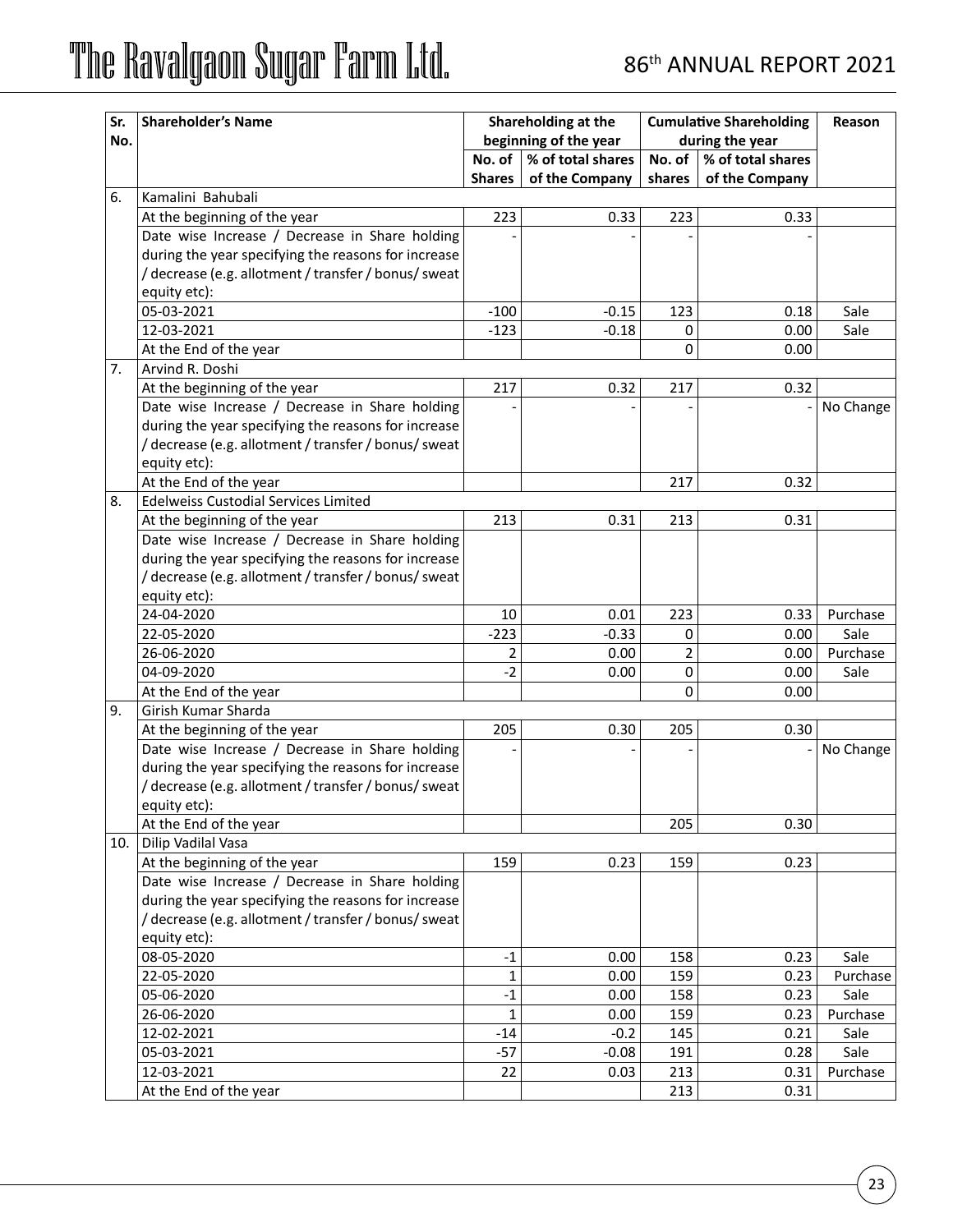### **d. Shareholding of Directors and Key Managerial Personnel:**

| Sr.<br>No. | Name of Directors and Key Managerial Personnel          |               | Shareholding at the<br>beginning of the year | <b>Cumulative Shareholding</b><br>during the year | Reason                           |        |
|------------|---------------------------------------------------------|---------------|----------------------------------------------|---------------------------------------------------|----------------------------------|--------|
|            |                                                         | No. of        | % of total shares                            |                                                   | No. of $\vert\%$ of total shares |        |
|            |                                                         | <b>Shares</b> | of the Company                               | shares                                            | of the Company                   |        |
| 1.         | Harshavardhan Doshi                                     |               |                                              |                                                   |                                  |        |
|            | At the beginning of the year                            | 2070          | 3.04                                         | 2070                                              | 3.04                             |        |
|            | Date wise Increase / Decrease in Share holding during   |               |                                              |                                                   |                                  | No     |
|            | the year specifying the reasons for increase / decrease |               |                                              |                                                   |                                  | Change |
|            | (e.g. allotment / transfer / bonus/ sweat equity etc):  |               |                                              |                                                   |                                  |        |
|            | At the End of the year                                  |               |                                              | 2070                                              | 3.04                             |        |
| 2.         | Nihal Doshi                                             |               |                                              |                                                   |                                  |        |
|            | At the beginning of the year                            | 291           | 0.43                                         | 291                                               | 0.43                             |        |
|            | Date wise Increase / Decrease in Share holding during   |               |                                              |                                                   | ٠                                | No     |
|            | the year specifying the reasons for increase / decrease |               |                                              |                                                   |                                  | Change |
|            | (e.g. allotment / transfer / bonus/ sweat equity etc):  |               |                                              |                                                   |                                  |        |
|            | At the End of the year                                  |               |                                              | 291                                               | 0.43                             |        |

*Note: None of the Directors and Key Managerial Personnel hold any shares in the Company except mentioned above.*

### **5. Indebtedness:**

Indebtedness of the Company including interest outstanding / accrued but not due for payment ( $\bar{z}$  in lacs)

| <b>Particulars</b>                                  | <b>Secured Loans</b> | <b>Unsecured</b> | <b>Deposits</b> | Total               |
|-----------------------------------------------------|----------------------|------------------|-----------------|---------------------|
|                                                     | excluding deposits   | Loans            |                 | <b>Indebtedness</b> |
| Indebtedness at the beginning of the financial year |                      |                  |                 |                     |
| i)<br><b>Principal Amount</b>                       | 164.17               | 760.35           | 48.50           | 973.03              |
| ii) Interest due but not paid                       |                      | 53.15            | 6.86            | 60                  |
| iii) Interest accrued but not due                   |                      |                  | Ω               | 0                   |
| Total (i+ii+iii)                                    | 164.17               | 813.49           | 55.36           | 1033.02             |
| Change in Indebtedness during the financial year    |                      |                  |                 |                     |
| Addition                                            | 1586.99              | 311.15           | 0               | 2902.02             |
| Reduction                                           | 1575.44              | 5.65             | 9.48            | 2594.45             |
| Net Change                                          | 11.55                | 305.50           | -9.48           | 307.57              |
| Indebtedness at the end of the financial year       |                      |                  |                 |                     |
| <b>Principal Amount</b><br>i)                       | 175.72               | 1029.1           | 41.4            | 1246.25             |
| ii) Interest due but not paid                       |                      | 89.90            | 4.27            | 94.35               |
| iii) Interest accrued but not due                   |                      |                  | 0.18            | 0                   |
| Total (i+ii+iii)                                    | 175.72               | 1119             | 45.88           | 1340.60             |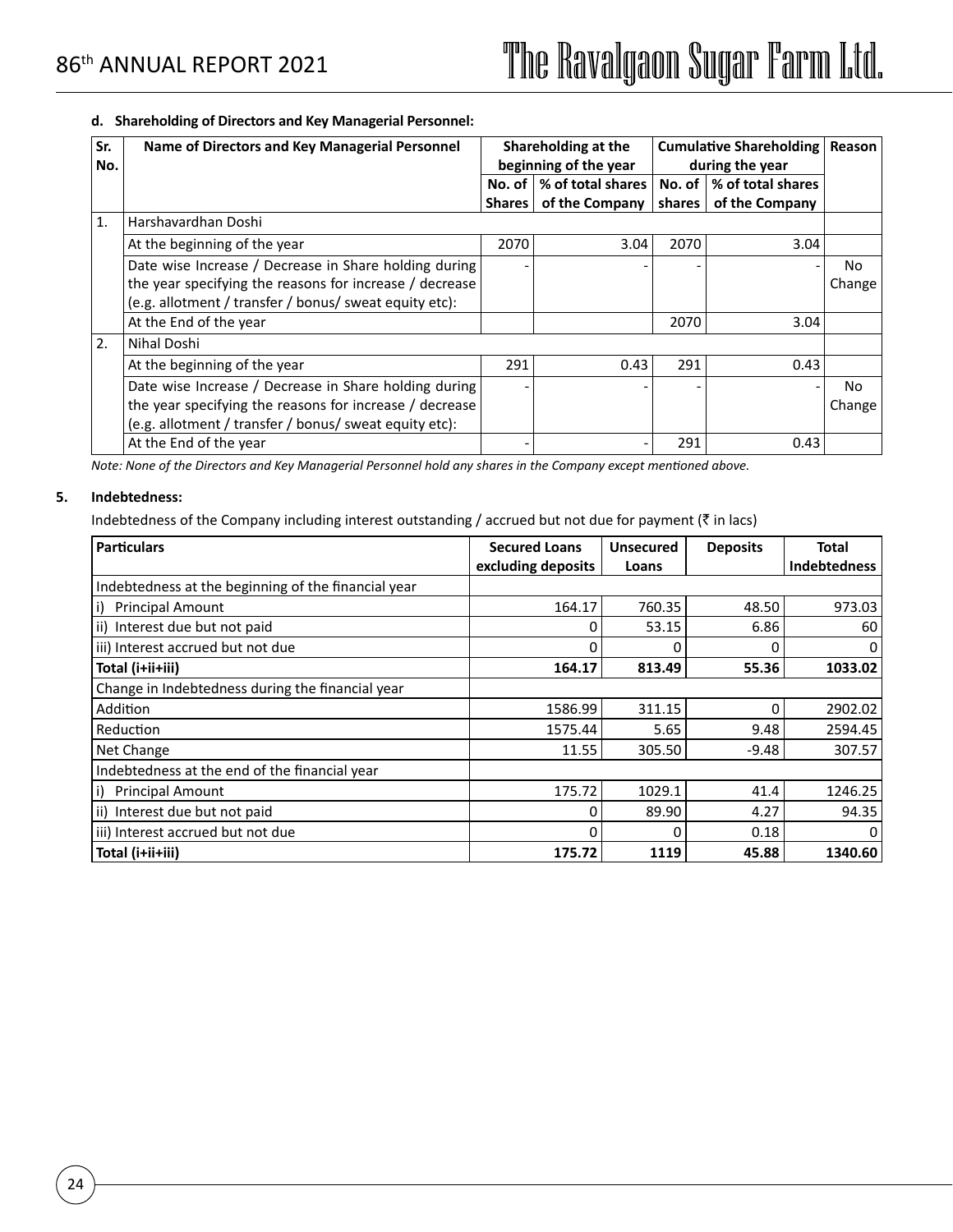### **6. REMUNERATION OF DIRECTORS AND KEY MANAGERIAL PERSONNEL:**

### **a. Remuneration to Managing Director, whole Time Director and / or Manager:**

| $\overline{\mathsf{Sr.}}$ | <b>Particulars of Remuneration</b>                                  | Name of MD/WTD/Manager    |                        |                     |
|---------------------------|---------------------------------------------------------------------|---------------------------|------------------------|---------------------|
| l No.                     |                                                                     | Mr. H. B. Doshi           | <b>Mr. Nihal Doshi</b> | <b>Total Amount</b> |
|                           |                                                                     | (Chairman &               | (Executive             |                     |
|                           |                                                                     | <b>Managing Director)</b> | Director)              |                     |
| 1                         | <b>Gross Salary</b>                                                 |                           |                        |                     |
|                           | (a) Salary as per provisions contained in Section 17(1) of the      | 9,00,012                  | 18,00,000              | 27,00,012           |
|                           | Income Tax Act, 1961                                                |                           |                        |                     |
|                           | (b) Value of perquisites u/s 17(2) of the Income Tax Act, 1961      |                           |                        |                     |
|                           | (c) Profits in lieu of salary u/s 17(3) of the Income Tax Act, 1961 |                           |                        |                     |
| $\vert$ 2                 | <b>Stock Option</b>                                                 |                           |                        |                     |
| $\overline{3}$            | Sweat Equity                                                        |                           |                        |                     |
| $\overline{4}$            | Commission / Performance Pay                                        |                           |                        |                     |
|                           | - as % of profit                                                    |                           |                        |                     |
|                           | - others, specify                                                   |                           |                        |                     |
| l 5                       | Others, please specify                                              |                           |                        |                     |
|                           | Total (A)                                                           | 9,00,012                  | 18,00,000              | 27,00,012           |

### **Ceiling as per the Act:**

The total managerial remuneration payable in respect of financial year 2020-2021 shall not exceed eleven percent of the net profit of the Company for financial year 2019-2020 or if the same exceeds, it shall be within the limits of Schedule V Part II of the Companies Act, 2013. The remuneration paid to Directors during the year is within the statutory limit as specified above.

### **b. Remuneration to other Directors: (Amount in Rupees)**

**Sr. No. Particulars of Remuneration Mrs. Ramola Mahajani (Independent (Independent Director) Dr. Madhav Welling Director) Mr. Rajiv Jain (Additional Director, Non-Executive Independent) Mr. Uday Kulkarni (Non-Executive Director) Total** 1 | Independent Directors Fees for attending Board/Committee meetings  $\vert$  61,500  $\vert$  41,000 17,500  $\vert$  - 1,20,000 Commission - - - - Others, please specify Total (1) 61,500 41,000 17,500 - 1,20,000 2 **Other Non-Executive Directors** Fees for attending Board/Committee meetings - - - 41,000 41,000 Commission - - - - Others, please specify (Retainership fees)  $\begin{vmatrix} 1 & 1 \end{vmatrix}$  -  $\begin{vmatrix} -1 & 1 \end{vmatrix}$  -  $\begin{vmatrix} -1 & 90,000 \end{vmatrix}$  90,000 Total (2) - - - 1,31,000 1,31,000 Total (B) = (1+2) 2,51,000 Total Managerial Remuneration (A+B) 29,51,012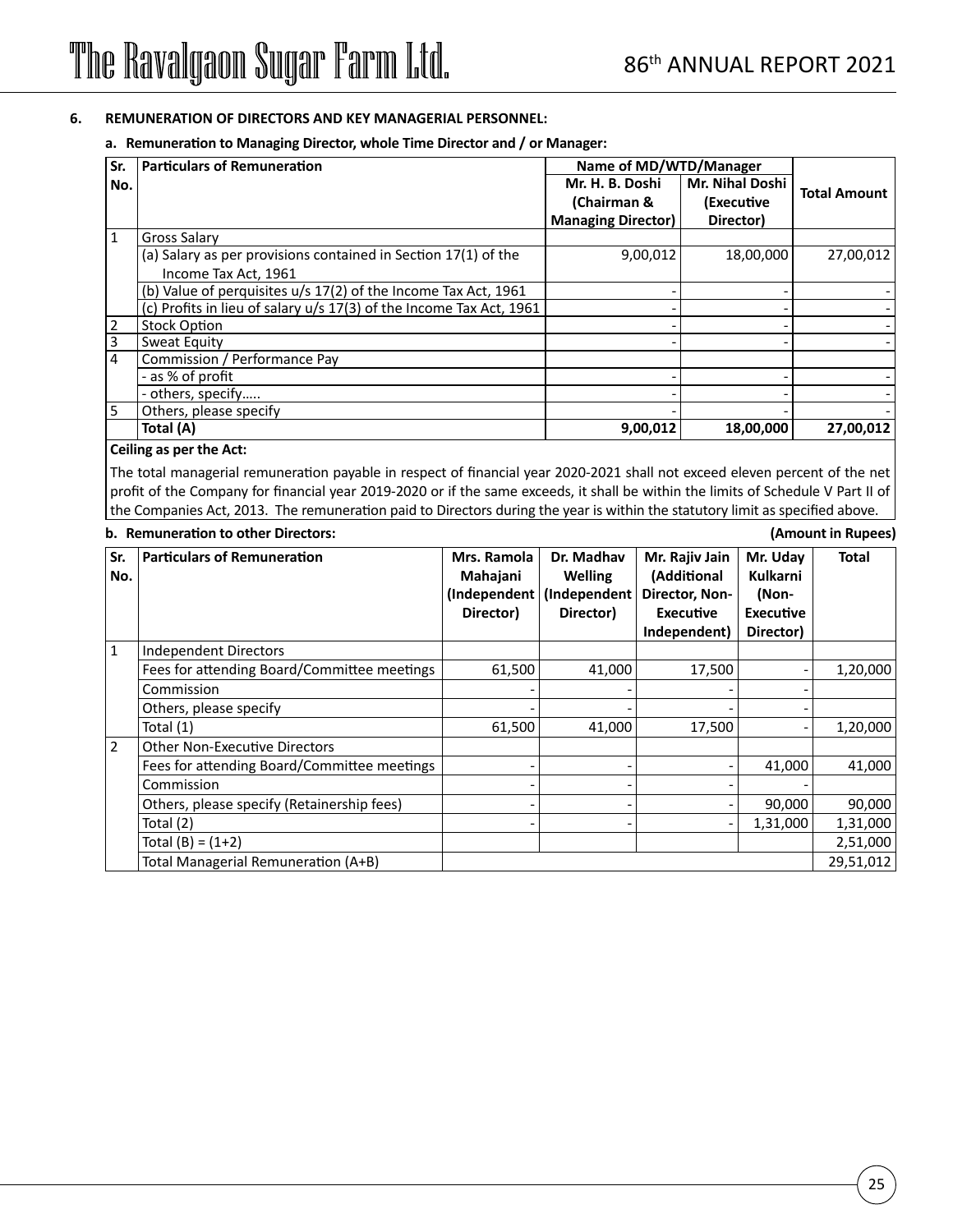### **c. Remuneration to Key Managerial Personnel other than M.D./Manager/W T D:**

| Sr.            | <b>Particulars of Remuneration</b>                          | <b>Key Managerial Personnel</b> |                          |            |          |
|----------------|-------------------------------------------------------------|---------------------------------|--------------------------|------------|----------|
| <b>No</b>      |                                                             | <b>CEO</b>                      | <b>Company Secretary</b> | <b>CFO</b> | Total    |
| $\mathbf{1}$ . | Gross Salary                                                |                                 | 1,26,900                 |            | 1,26,900 |
|                | Salary as per provisions contained in section 17(1) of the  |                                 |                          |            |          |
|                | Income Tax Act, 1961                                        |                                 |                          |            |          |
|                | Value of perquisites u/s 17(2) of Income Tax Act, 1961      |                                 |                          |            |          |
|                | Profits in lieu of salary u/s 17(3) of Income Tax Act, 1961 |                                 |                          |            |          |
|                | <b>Stock Option</b>                                         |                                 |                          |            |          |
| 3              | Sweat Equity                                                |                                 |                          |            |          |
| $\overline{4}$ | Commission / Performance Pay                                |                                 |                          |            |          |
|                | - as % of profit                                            |                                 |                          |            |          |
|                | - others, specify                                           |                                 |                          |            |          |
| 5              | Others, please specify                                      |                                 |                          |            |          |
|                | Total                                                       |                                 | 1,26,900                 |            | 1,26,900 |

### **7. PENALTIES/PUNISHMENT/COMPOUNDING OF OFFENCES:**

a) Penalty was levied on the Company for Non- appointment of Company Secretary as compliance officer under Regulation 6(1) of SEBI (LODR) Regulations, 2015 for the quarters ended, December, 2018, March, 2019, June, 2019, September, 2019, December, 2019, March, 2020 and June, 2020. The Company has made necessary representations to BSE Limited for waiver of the said penalty. The Company made a payment of Rs. 7,51,660/- (including GST) towards penalty imposed by BSE Limited for Quarter ended December, 2018, March, 2019, June 2019, September, 2019, December, 2019, March, 2020 and June, 2020. The Company has appointed a qualified Company Secretary and Compliance Officer on June 29, 2020. Further, the Company has received the waiver for penalty paid towards June, 2020 quarter vide a mail dated June 24, 2021.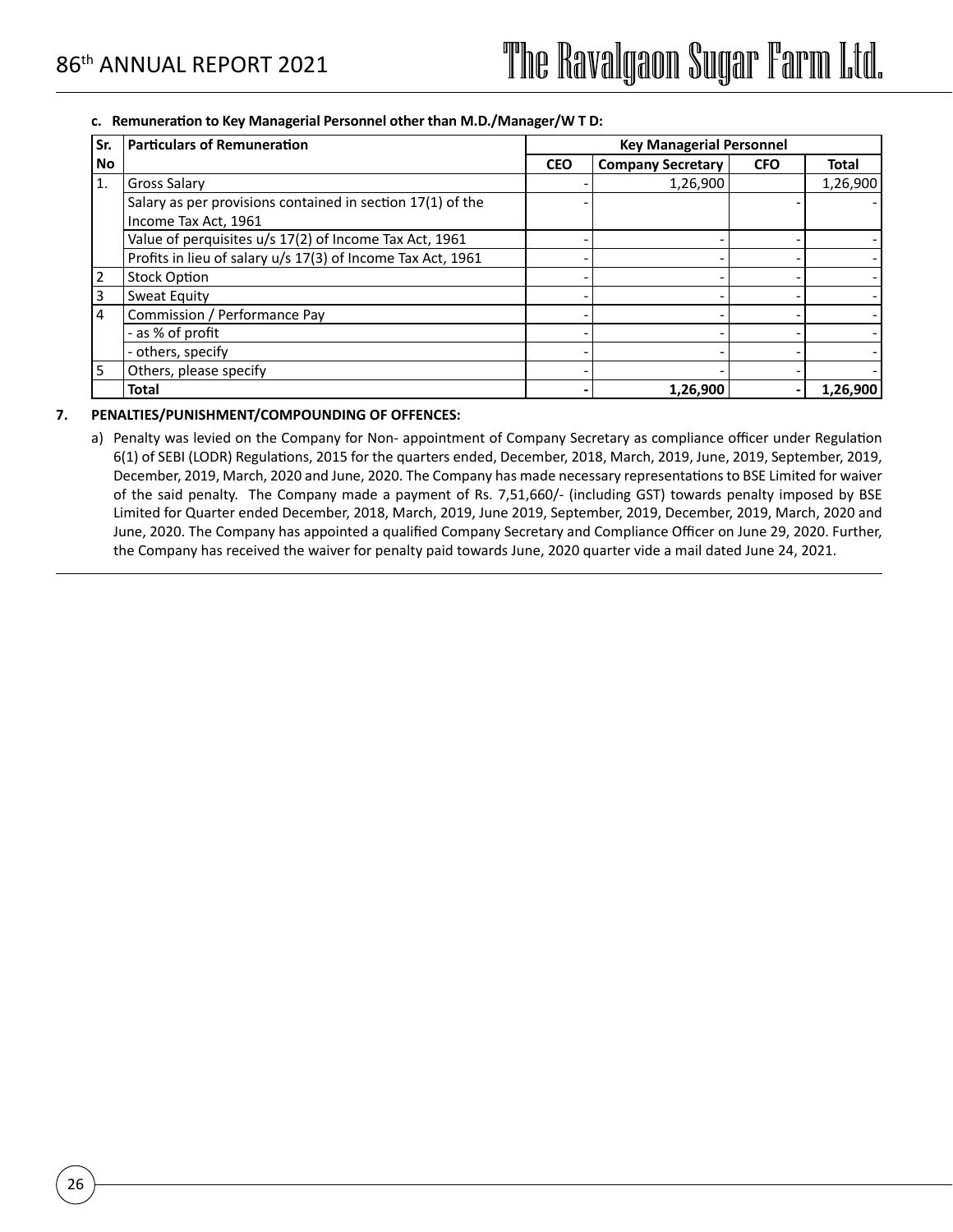### **Annexure 2 to Directors Report**

### **A. Conservation of Energy:**

| Sr. No         | <b>Particulars</b>                                            | <b>Current Year</b> | <b>Previous Year</b> |
|----------------|---------------------------------------------------------------|---------------------|----------------------|
| Λ              | <b>Power and Fuel Consumption</b>                             |                     |                      |
| $\mathbf{1}$   | <b>Electricity</b>                                            |                     |                      |
|                | Purchased from M.S.E.B (Industry + Colony)<br>a)              |                     |                      |
|                | Units (KWH in lacs)                                           | 4.88                | 6.96                 |
|                | Rate / Unit (₹)                                               | 11.81               | 13.96                |
|                | Total amount (₹. in lacs)                                     | 57.60               | 97.08                |
|                | Own Generation<br>b)                                          |                     |                      |
|                | <b>Diesel Generator</b><br>i)                                 |                     |                      |
|                | Units (KWH in lacs)                                           | 0.02                | 0.06                 |
|                | Units (KWH) per litre of Diesel Oil                           | 7.64                | 7.66                 |
|                | Cost per Unit (₹)                                             | 11.18               | 10.06                |
|                | Steam Turbine / Generator<br>ii)                              |                     |                      |
|                | Units (KWh in lacs)                                           | <b>NIL</b>          | <b>NIL</b>           |
|                | Units (KWh) per M.T. of Bagasse                               | <b>NIL</b>          | <b>NIL</b>           |
|                | Cost per Unit (₹)                                             | <b>NIL</b>          | <b>NIL</b>           |
| $\overline{2}$ | Coal                                                          |                     |                      |
|                | Quantity (MT)                                                 | <b>NIL</b>          | <b>NIL</b>           |
|                | Total Cost (₹ in lacs)                                        | <b>NIL</b>          | <b>NIL</b>           |
|                | Rate per MT (₹)                                               | <b>NIL</b>          | <b>NIL</b>           |
| 3              | Furnace Oil -                                                 |                     |                      |
|                | Quantity (K. Ltrs)                                            | <b>NIL</b>          | <b>NIL</b>           |
|                | Total Cost (₹ in lacs)                                        | <b>NIL</b>          | <b>NIL</b>           |
|                | Avg. Rate (₹)/Kl                                              | <b>NIL</b>          | <b>NIL</b>           |
| 4              | <b>Other Internal Generation: P- Boiler</b>                   |                     |                      |
|                | Firewood consumed                                             |                     |                      |
|                | Quantity (MTs)                                                | 829.48              | 1312                 |
|                | Total Cost (₹ in lacs)                                        | 29.01               | 45.54                |
|                | Rate per MT (₹)                                               | 3497.39             | 3470.97              |
|                | ii) Loose Bagasse                                             |                     |                      |
|                | Quantity (MT)                                                 | Nil                 | Nil                  |
|                | Total Cost (Rs. in lacs)                                      | Nil                 | Nil                  |
|                | Rate per MT (₹)                                               | Nil                 | Nil                  |
|                | iii) Bailed Bagasse                                           |                     |                      |
|                | <b>Quantity (MTs)</b>                                         | Nil                 | 100                  |
|                | Total Cost (₹ in lacs)                                        | Nil                 | 2.73                 |
|                | Rate per MT (₹)                                               | Nil                 | 2730                 |
|                | iv) Maka Butta                                                |                     |                      |
|                | Quantity (MT)                                                 | Nil                 | Nil                  |
|                | Total Cost (₹ in lacs)                                        | Nil                 | Nil                  |
|                | Rate per MT (₹)                                               | Nil                 | Nil                  |
| B              | Consumption per Unit of production (Electricity/Power in KWh) |                     |                      |
|                | Confectionery (per MT)                                        | 857.03              | 518.01               |

- i. The Company has taken adequate steps to ensure most optimal utilization of energy with a view to conserve energy and also reduce the cost of energy.
- ii. The Company, during the year, has taken steps to utilize alternate sources of energy viz-Fire wood and Bagasse.
- iii. The Company has not made any capital investment on energy conservation equipments

### **B. Technology Absorption**

- **I.** Research and Development (R & D)
	- 1. Specific areas in which R & D carried out by the Company
		- a) Production & process improvement / developments
		- b) Development of new products and improvement in existing products.
	- 2. Benefits derived as a result of above R & D
		- a) Quality improvement of existing products
		- b) Development of new products

3. Future Plan of action:

The ongoing programme of R & D will continue for development of new products processes and improvement of existing products and processes.

4. Expenditure on R & D There is no capital expenditure on account of R & D and the recurring expenditure is not significant as compared to total turnover.

### **II. Technology Absorption, Adaptation and Innovation:**

The Company did not enter into any foreign collaboration for the purpose of technical assistance and technology was not imported for the purpose of product improvement, development of new products or new process.

### **C. Foreign Exchange Earnings And Outgo**

During the year there are no export sales. Details of Foreign Exchange outgo are given in Note 28.4 forming part of the Financial Statements.

27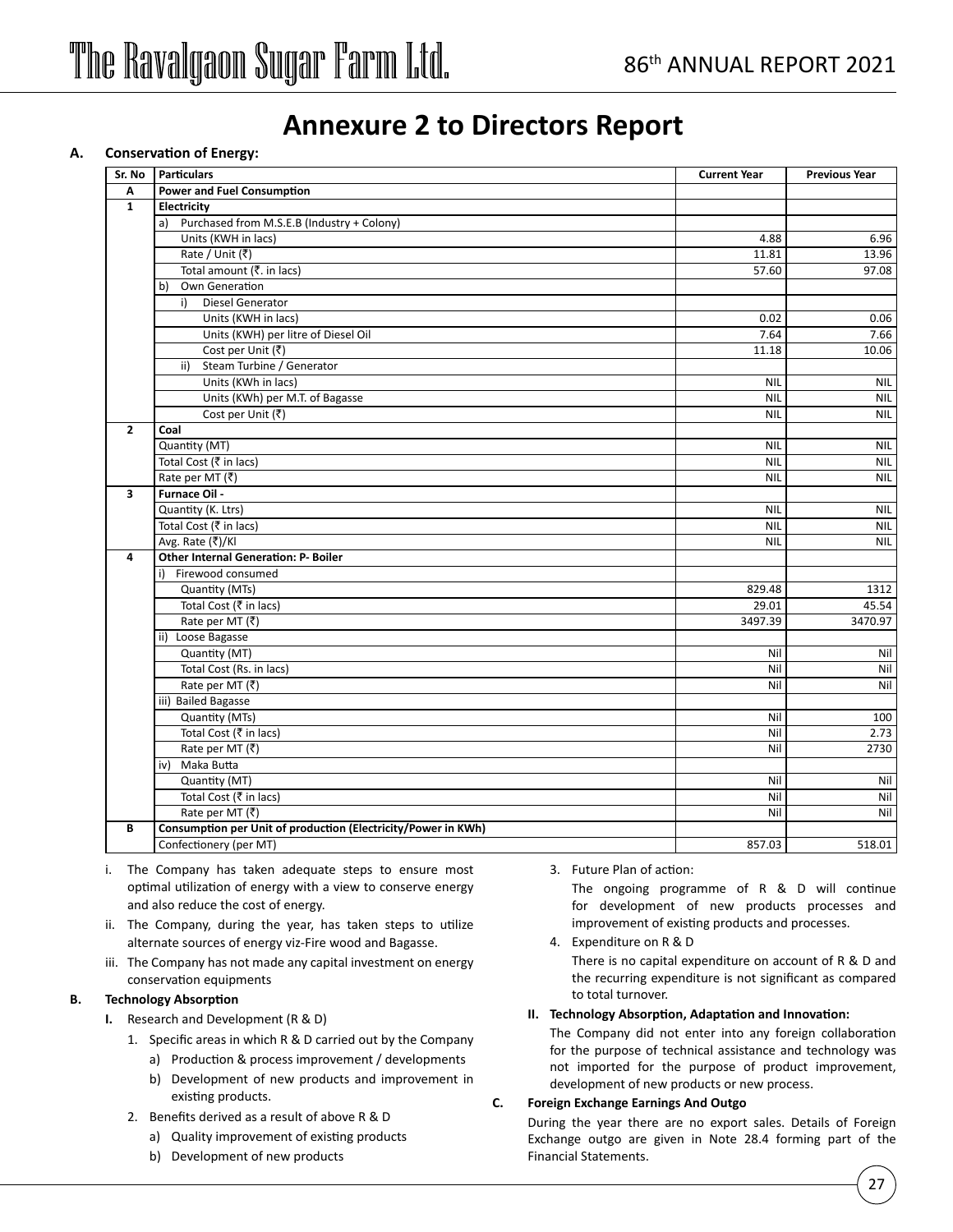### **Annexure 3 to Directors Report Management Discussion and Analysis**

### **1. Industry Structure and Development:**

The Company manufactures confectionery products at its manufacturing facility at Ravalgaon, Maharashtra. The Company produces hard-boiled sweets and toffees and caters to the general trade and modern trade markets, primarily in India.

### **2. Opportunities and Risks:**

There is a strong demand for the products of the Company and the brands are well recognized by the consumers. The retail outlet universe that the Company serves continues to expand. At the same time, the number of players that manufacture competing goods has also increased over the years. The pool of qualified distributors that is able to assist the Company reach the end user has shrunk over the years. The Company's products face cost pressures that are exacerbated by changes in monsoon patterns that increase the cost of raw materials like sugar, glucose and milk.

### **3. Segment-Wise Performance:**

During the year the Company had only one segment, viz. Confectionery.

### **4. Business Outlook:**

The COVID-19 pandemic caused a disruption to the markets and customers that the Company serves, as children attended school online and offices shifted to a work-from-home model. Logistics costs have increased as the cost of fuel has escalated in recent months. Availability of raw materials, including packaging materials, has been constrained at some points due to the industrywide impact of lockdowns. As the country emerges from lockdowns, with vaccination drives progressing and the possibility of offices and schools resuming operations, the outlook has now improved.

### **5. Internal Control Systems and their Adequacy:**

The Company maintains adequate internal control systems and makes need based suitable changes therein to strengthen the same. The system provides, among other things, reasonable assurance of recording the transactions of its operations in all material respects and of providing protection against significant misuse or loss of Company's assets.

### **6. Operational Performance and Financial Performance:**

The Revenue from Operations (Net) (excluding Other Income) for the year ended March 31, 2021 was Rs. 563.76 Lakhs as against Rs. 1,029.52 Lakhs for the previous year. The Net loss is Rs. 458.09 Lakhs for the year ended March 31, 2021 as against net loss of Rs. 421.17 Lakhs for the previous year.

### **7. Human / Industrial Relations:**

The Company believes that manpower is the most valuable resource for its growth. Industrial relations have been very cordial. The Company has recruited competent managerial personnel at various levels and personnel policies aim to ensure strengthening the involvement of all in the development of company.

### **8. Cautionary Statement:**

Statements made in Management Discussion and Analysis describing the Company's objectives, projections, estimates, expectations or predictions may be forward looking statements within the meaning of applicable security laws or regulations. These statements are based on certain assumptions and expectations of future events. Actual results could however differ materially from those expressed or implied. Important factors that could make a difference to the Company's operations include global and domestic demand-supply conditions, finished goods prices, raw material availability and costs thereof, change in Government regulations, tax structure, economic developments within India.

The company assumes no responsibility in respect of forward-looking statements, which may be amended or modified in future on the basis of subsequent developments, information or events.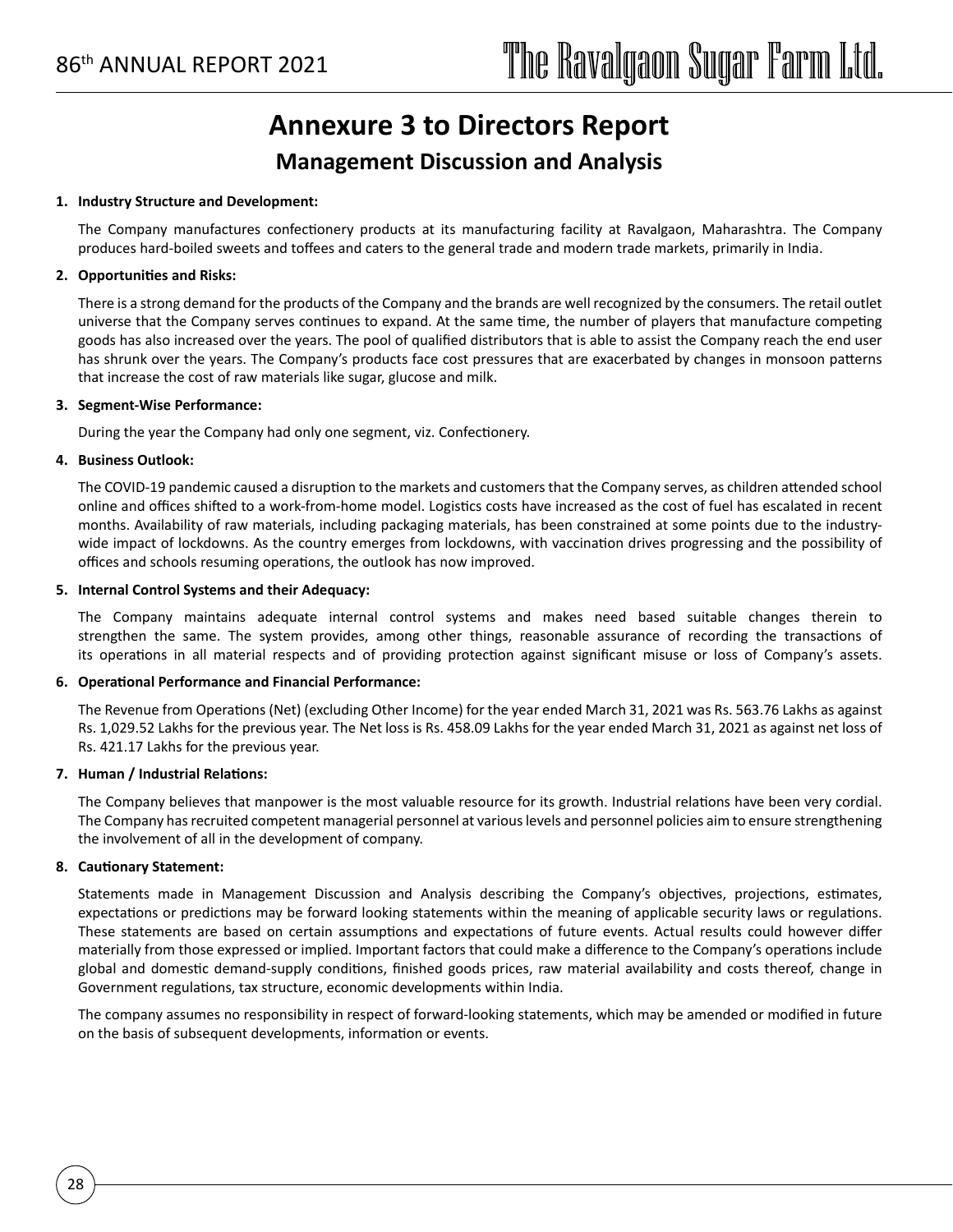### **Annexure 4 to Directors Report Form A.O.C 2:**

[Pursuant to Section 134 (3) (h) of the Act and Rule 8(2) of the Companies (Accounts) Rules, 2014]

Form for disclosure of particulars of contracts / arrangements entered into by the company with related parties referred to in Section 188 (1) of the Companies Act, 2013 including certain arms length transactions under third proviso thereto

- 1. Details of contracts or arrangements or transactions not at arm's length basis: Company has not entered into any contract/ arrangement/transaction with its related parties which are not in ordinary course of business or at arm's length during F.Y. 2020-2021.
	- a) Name(s) of the related party and nature of relationship: Not applicable
	- b) Nature of contracts/arrangements/transactions: Not applicable
	- c) Duration of the contracts/arrangements/transactions: Not applicable
	- d) Salient terms of the contracts or arrangements or transactions including the value, if any: Not applicable
	- e) Justification for entering into such contracts or arrangements or transactions: Not applicable
	- f) Date(s) of approval by the Board: Not applicable
	- g) Amount paid as advances, if any: Not applicable
	- h) Date on which the special resolution was passed in general meeting as required under first proviso to section 188 : Not applicable
- 2. Details of material contracts or arrangement or transactions at arm's length basis:
	- a) Name(s) of the related party and nature of relationship: Not applicable
	- b) Nature of contracts/arrangements/transactions: Not applicable
	- c) Duration of the contracts/arrangements/transactions: Not applicable
	- d) Salient terms of the contracts or arrangements or transactions including the value, if any: Not applicable
	- e) Date(s) of approval by the Board, if any: Not applicable
	- f) Amount paid as advances, if any: None
- Note: The above disclosures on material transactions are based on the principle that transactions with wholly owned subsidiaries are exempt for purpose of section 188(1) of the Act.

**For The Ravalgaon Sugar Farm Ltd**

**Sd/- Place:** Mumbai **Harshavardhan B. Doshi Date:** August 13, 2021 **Chairman and Managing Director**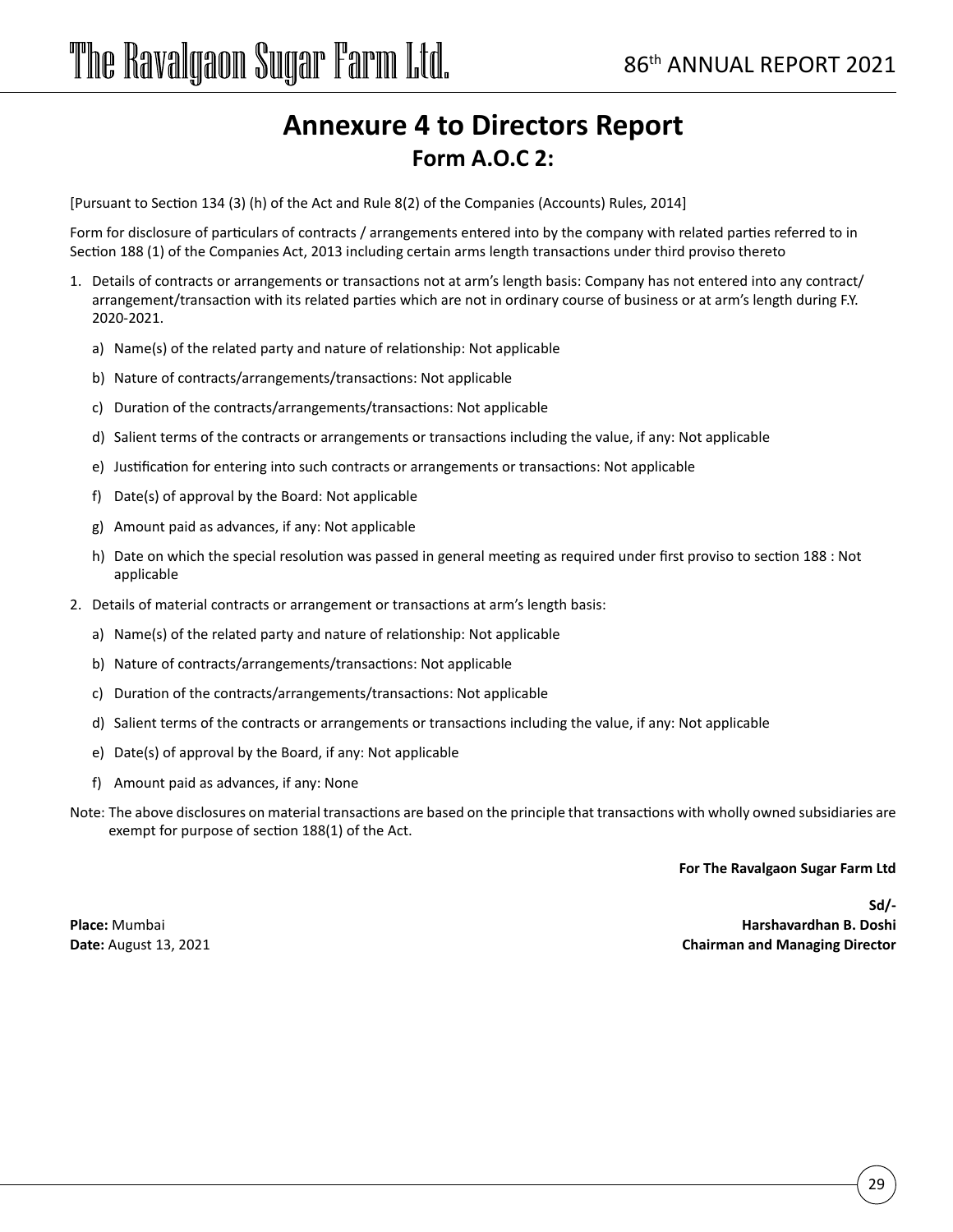### **Annexure 5**

Disclosures pertaining to remuneration and other details as required under Section 197(12) of the Companies Act, 2013 read with Rule 5(1) of the Companies (Appointment and Remuneration of Managerial Personnel) Rules, 2014:

1. The percentage increase / (decrease) in remuneration of each Director, Chief Financial Officer (CFO) and Company Secretary (CS) during the financial year 2020-2021 and ratio of the remuneration of each Director to the median remuneration of the employees of the Company for the financial year 2020-2021 are as under:

| Sr. | Name of the Director / Key     | <b>Remuneration of Director /</b>                                              | % increase/ (decrease)                                      | Ratio of remuneration of  |  |  |
|-----|--------------------------------|--------------------------------------------------------------------------------|-------------------------------------------------------------|---------------------------|--|--|
| No. | <b>Managerial Person (KMP)</b> | <b>KMP</b> for the financial year                                              | in remuneration in the                                      | each Director to median   |  |  |
|     | and Designation                | 2020-21 (Rs. in lakhs)                                                         | financial year 2020-21                                      | remuneration of employees |  |  |
| 1.  | Mr. Harshavardhan Doshi,       | 9                                                                              | <b>NA</b>                                                   | 3.42                      |  |  |
|     | Chariman and Managing Director |                                                                                |                                                             |                           |  |  |
| 2.  | Mr. Nihal Doshi,               | 18                                                                             | NA.                                                         | 6.84                      |  |  |
|     | Executive Director & CFO       |                                                                                |                                                             |                           |  |  |
| 3.  | Mrs. Ramola Mahajani,          |                                                                                |                                                             |                           |  |  |
|     | Independent Director           |                                                                                |                                                             |                           |  |  |
| 4.  | Dr. Madhav Welling,            |                                                                                | Being Non-Executive Directors,                              |                           |  |  |
|     | Independent Director           |                                                                                | they did not draw any remuneration apart from sitting fees. |                           |  |  |
| 5.  | Mr. Rajiv Jain,                |                                                                                |                                                             |                           |  |  |
|     | Independent Director           |                                                                                |                                                             |                           |  |  |
| 6.  | Mr. Uday Kulkarni,             | Being Non-Executive Director,                                                  |                                                             |                           |  |  |
|     | Independent Director           | he did not draw any remuneration apart from sitting fees and retainership fees |                                                             |                           |  |  |
| 7.  | Mrs. Ritu Gianani,             | 1.26                                                                           |                                                             |                           |  |  |
|     | <b>Company Secretary</b>       |                                                                                |                                                             |                           |  |  |

2. The median remuneration of the employees of the Company during the financial year was Rs. 1.6 Lakhs.

3. The percentage increase in the median remuneration of employees in the financial year.

In the financial year, the median remuneration of employees in comparison to the previous year increased by -38.86 %.

- 4. There were 155 permanent employees on the rolls of the Company as on March 31, 2021.
- 5. Average percentile increase made in the salaries of employees other than the managerial personnel in the financial year 2020- 2021 was 7.89% and there is no increase in the managerial remuneration for the same financial year.
- 6. Affirmation that the remuneration is as per the remuneration policy of the Company.

It is hereby affirmed that the remuneration paid is as per the Remuneration Policy for Directors, Key Managerial Personnel and other Employees.

Particulars of employees as required under Section 197(12) of Companies Act, 2013 read with Rule 5(2) and 5(3) of Companies (Appointment and Remuneration of Managerial Personnel) Rules, 2014 is attached as Annexure "6" to this Report.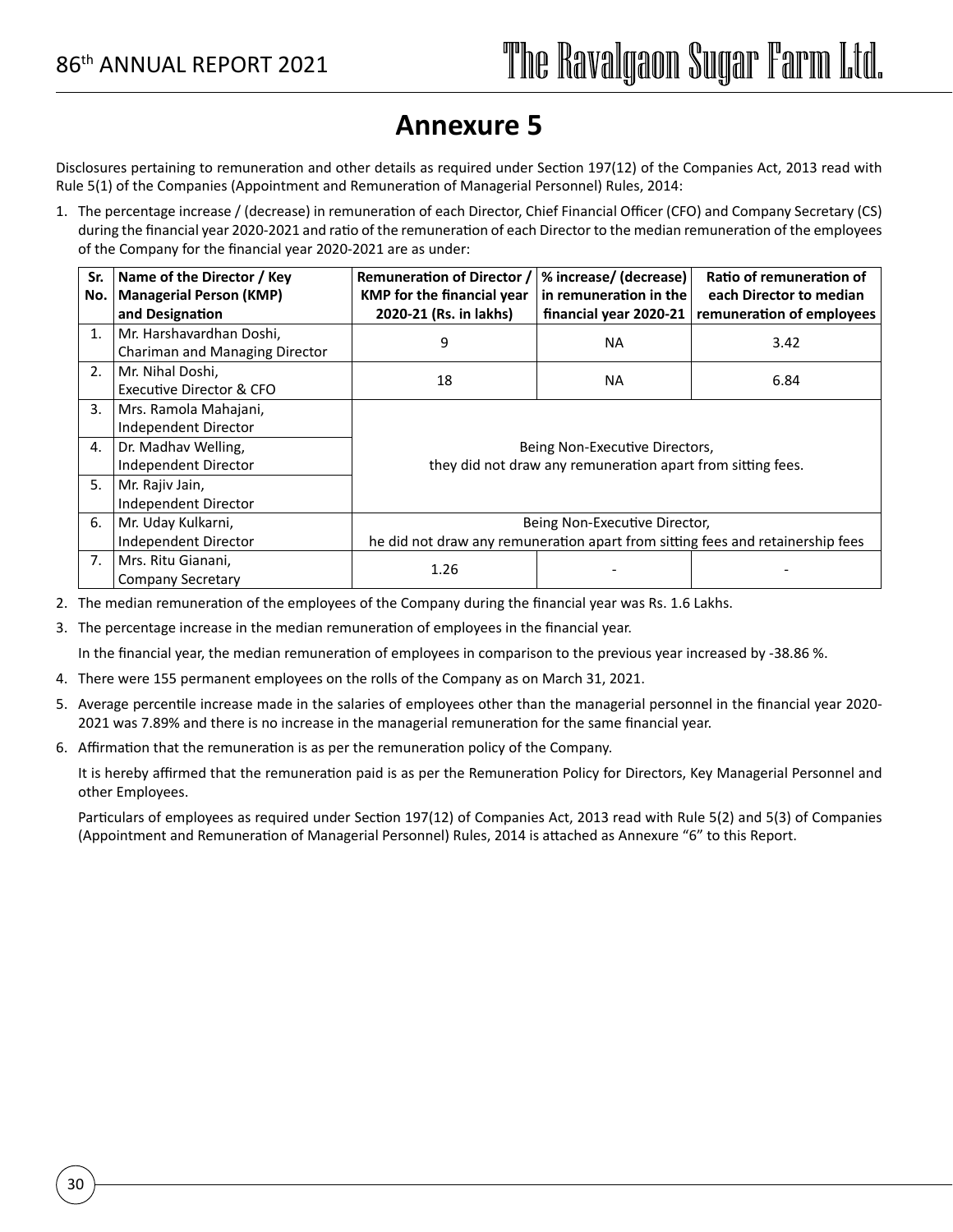### **Annexure 6**

Particulars of employees as required under Section 197(12) of Companies Act, 2013 read with Rule 5(2) and 5(3) of Companies (Appointment and Remuneration of Managerial Personnel) Rules, 2014.

A. Particulars of employees drawing salary of Rs. 102 Lakhs or above per annum as required under Section 197(12) of Companies Act, 2013 read with Rule 5(2) (i) of Companies (Appointment and Remuneration of Managerial Personnel) Rules, 2014.

|  | Name   Age   Designation | Gross                    | Nature of  | Qualifications | Total | Date of                   | Last employment                       |
|--|--------------------------|--------------------------|------------|----------------|-------|---------------------------|---------------------------------------|
|  |                          | Remuneration             | Employment |                |       | Experience   Commencement | held, Designation-                    |
|  |                          | (Rs. in Lakhs)           |            |                |       |                           | of employment   period for which post |
|  |                          |                          |            |                |       |                           | held                                  |
|  |                          | $\overline{\phantom{a}}$ |            |                |       |                           |                                       |

B. Particulars of the employees employed for a part of a year drawing salary of not less than Rs. 8.50 Lakhs per month in aggregate.

|  | Name   Age   Designation | Gross                    | Nature of  | Qualifications           | Total | Date of                   | Last employment                       |
|--|--------------------------|--------------------------|------------|--------------------------|-------|---------------------------|---------------------------------------|
|  |                          | Remuneration             | Employment |                          |       | Experience   Commencement | held, Designation-                    |
|  |                          | (Rs. in Lakhs)           |            |                          |       |                           | of employment   period for which post |
|  |                          |                          |            |                          |       |                           | held                                  |
|  | $\overline{\phantom{0}}$ | $\overline{\phantom{0}}$ | -          | $\overline{\phantom{0}}$ |       |                           |                                       |

C. Particulars of the employee employed throughout the year or a part of the year who was in receipt of remuneration which is in excess of that drawn by the Managing Director and who holds himself or along with his spouse and dependent children, not less than 2% of the equity shares of the Company.

| Name   Age |   | Designation | Gross                     | Nature of | Qualifications | Total | Date of                   | Last employment                       |
|------------|---|-------------|---------------------------|-----------|----------------|-------|---------------------------|---------------------------------------|
|            |   |             | Remuneration   Employment |           |                |       | Experience   Commencement | held, Designation-                    |
|            |   |             | (Rs. in Lakhs)            |           |                |       |                           | of employment   period for which post |
|            |   |             |                           |           |                |       |                           | held                                  |
|            | - |             | -                         |           |                |       |                           |                                       |

### **Annexure 7 FORM NO. MR-3 SECRETARIAL AUDIT REPORT FOR THE FINANCIAL YEAR ENDED 31ST MARCH, 2021**

*[Pursuant to section 204(1) of the Companies Act, 2013 and rule No. 9 of the Companies (Appointment and Remuneration of Managerial Personnel) Rules, 2014]*

To, The Members, THE RAVALGAON SUGAR FARM LIMITED CIN: L01110MH1933PLC001930

I, Shrirang Padhye, **Company Secretary in Practice,** have conducted the secretarial audit of the compliance of applicable statutory provisions and the adherence to good corporate practices by **THE RAVALGAON SUGAR FARM LIMITED** (hereinafter called the "Company"). Secretarial Audit was conducted in a manner that provided me a reasonable basis of evaluating the corporate conducts/ statutory compliances and expressing my opinion thereon.

Based on my verification of the **THE RAVALGAON SUGAR FARM LIMITED** books, papers, minute books, forms and returns filed and other records maintained by the company and also the information provided by the Company, its officers, agents and authorized representatives during the conduct of secretarial audit, I hereby report that in my opinion, the company has, during the audit period covering the financial year ended on **31st March, 2021** complied with the statutory provisions listed hereunder and also that the Company has proper Board-processes and compliance-mechanism in place to the extent, in the manner and subject to the reporting made hereinafter:

I have examined the books, papers, minute books, forms and returns filed and other records maintained by **THE RAVALGAON SUGAR FARM LIMITED** for the financial year ended on 31<sup>st</sup> March, 2021 according to the provisions of:

- (i) The Companies Act, 2013 (the Act) and the rules made thereunder;
- (ii) The Securities Contracts (Regulation) Act, 1956 ('SCRA') and the rules made thereunder;
- (iii) The Depositories Act, 1996 and the Regulations and Byelaws framed thereunder;
- (iv) Foreign Exchange Management Act, 1999 and the rules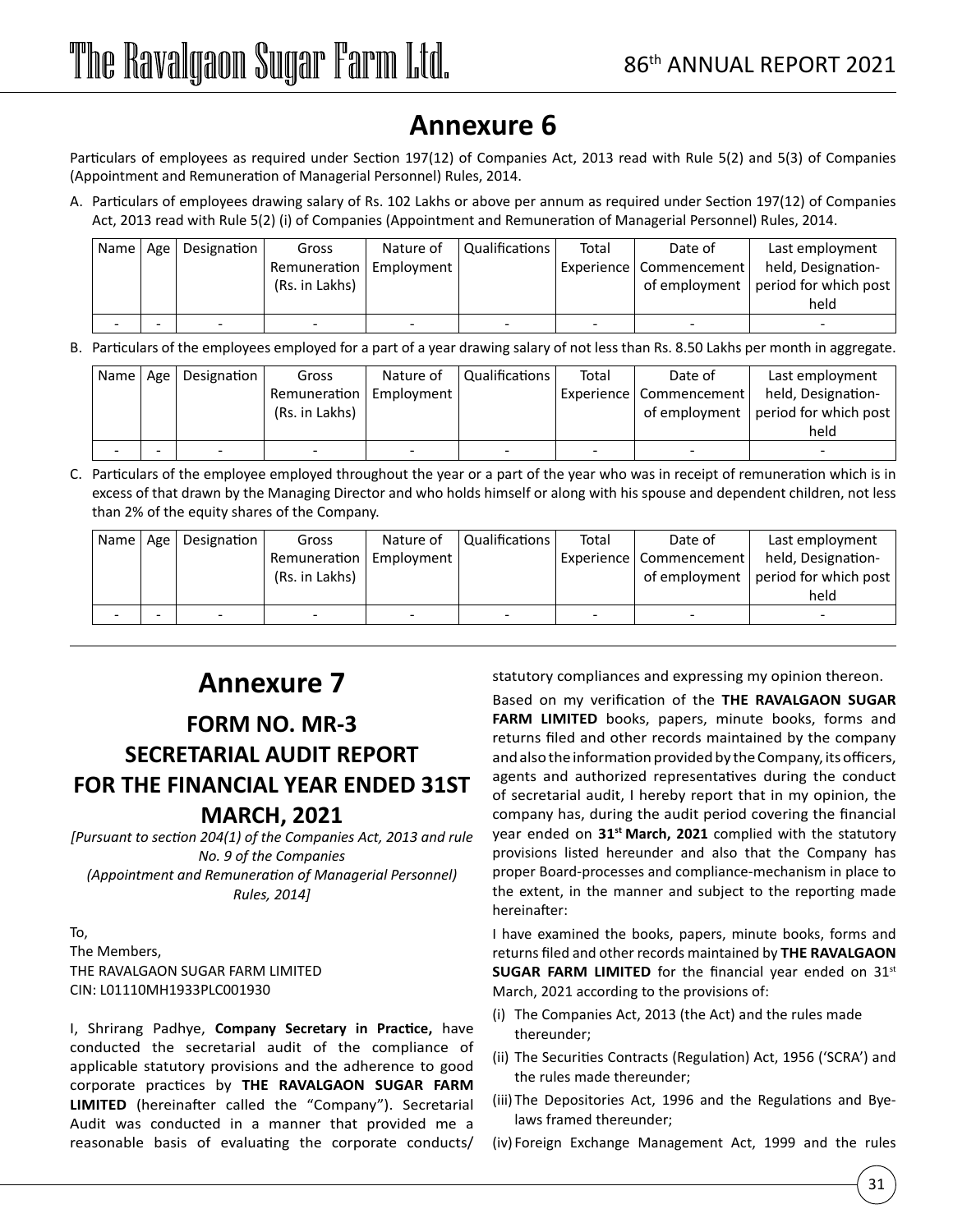and regulations made thereunder to the extent of Foreign Direct Investment, Overseas Direct Investment and External Commercial Borrowings;

- (v) The following Regulations and Guidelines prescribed under the Securities and Exchange Board of India Act, 1992 ('SEBI Act'):-
	- (a) The Securities and Exchange Board of India (Substantial Acquisition of Shares and Takeovers) Regulations, 2011;
	- (b) The Securities and Exchange Board of India (Prohibition of Insider Trading) Regulations, 2015;
	- (c) The Securities and Exchange Board of India (Issue of Capital and Disclosure Requirements) Regulations, 2009;(**Not applicable to the Company during the Audit period)**
	- (d) The Securities and Exchange Board of India (Share Based Employee Benefits) Regulations, 2014**(Not applicable to the Company during the Audit period)**
	- (e) The Securities and Exchange Board of India (Issue and Listing of Debt Securities) Regulations, 2008;**(Not applicable to the Company during the Audit period)**
	- (f) The Securities and Exchange Board of India (Registrars to an Issue and Share Transfer Agents) Regulation, 1993 regarding the Companies Act and dealing with the client; **(Not applicable as the Company is not registered as a Registrars to an Issue or Share Transfer Agent during the financial year under review)**
	- (g) The Securities and Exchange Board of India (Delisting of Equity Shares) Regulations, 2009; and**(Not applicable to the Company during the Audit period)**
	- (h) The Securities and Exchange Board of India (Buyback of Securities) Regulations, 1998.**(Not applicable to the Company during the Audit period)**
	- (i) The Securities and Exchange Board of India (Listing

Obligations and Disclosure Requirements) Regulations, 2015.

- I have also examined compliance with the applicable clauses of the following:
- i. Secretarial Standards issued by The Institute of Company Secretaries of India with respect to board meetings and general meetings.
- ii. The Listing Agreements entered into by the Company with BSE Limited read with the Securities and Exchange Board of India (Listing Obligations and Disclosure Requirements) Regulations, 2015.

During the period under review the Company has complied with the provisions of the Act, Rules, Regulations, Guidelines, Standards, etc. mentioned above, wherever applicable subject to the following observations:

1. The company has received a show cause notice dated 29th November 2019 bearing number 17/1/2018/IEPFA/INSP1/206(4)/SCN/1F4NF/WR/ MUM/389 from IEPF Authority under section 124(7) of Companies Act, 2013 and rules made thereunder.

The Company has requested vide its letters dated  $3<sup>rd</sup>$ January, 2020 and 14<sup>th</sup> February, 2020 for extension of time to comply with the provisions of the said section and rules of IEPF Authority. The company in consultation with its RTA M/s Freedom Registry Ltd. has taken steps to identify the shareholders whose shares need to be transferred to IEPF Authority. The company has put up a notice on its website requesting the shareholders to respond in connection with transfer of their shares to IEPF Authority in order to comply with the provisions of section 124(6) of the Companies Act, 2013

### **The present status regarding transfer of shares to IEPF Authority is as given below:-**

| <b>Status of transfer of Shares to IEPF</b> |         |               |                                                                         |  |  |
|---------------------------------------------|---------|---------------|-------------------------------------------------------------------------|--|--|
| Date of Transfer                            | Year    | No. of Shares | Remarks                                                                 |  |  |
| 30.09.2020                                  | 2004-05 | 372           | Entire process of transfer is completed in the month of September, 2020 |  |  |
| 27.04.2021                                  | 2005-06 | 81            | Awaiting for approval from CDSL and NSDL for corporate action           |  |  |
| 27.04.2021                                  | 2007-08 | 211           | Awaiting for approval from CDSL and NSDL for corporate action           |  |  |
| 27.04.2021                                  | 2008-09 | 129           | Awaiting for approval from CDSL and NSDL for corporate action           |  |  |
| 27.04.2021                                  | 2009-10 | 34            | It is under process in consultation with RTA                            |  |  |
| 27.04.2021                                  | 2010-11 | 116           | It is under process in consultation with RTA                            |  |  |
| 27.04.2021                                  | 2011-12 | 583           | It is under process in consultation with RTA                            |  |  |
| Total of No. Of shares<br>1,526             |         |               |                                                                         |  |  |

### **I further report that:**

The Board of Directors of the Company is duly constituted with proper balance of Executive Directors, Non-Executive Directors and Independent Directors. The changes in the composition of the Board of Directors that took place during the period under review were

carried out in compliance with the provisions of the Act.

Adequate notice is given to all directors to schedule the Board Meetings, agenda and detailed notes on agenda were sent at least seven days in advance and a system exists for seeking and obtaining further information and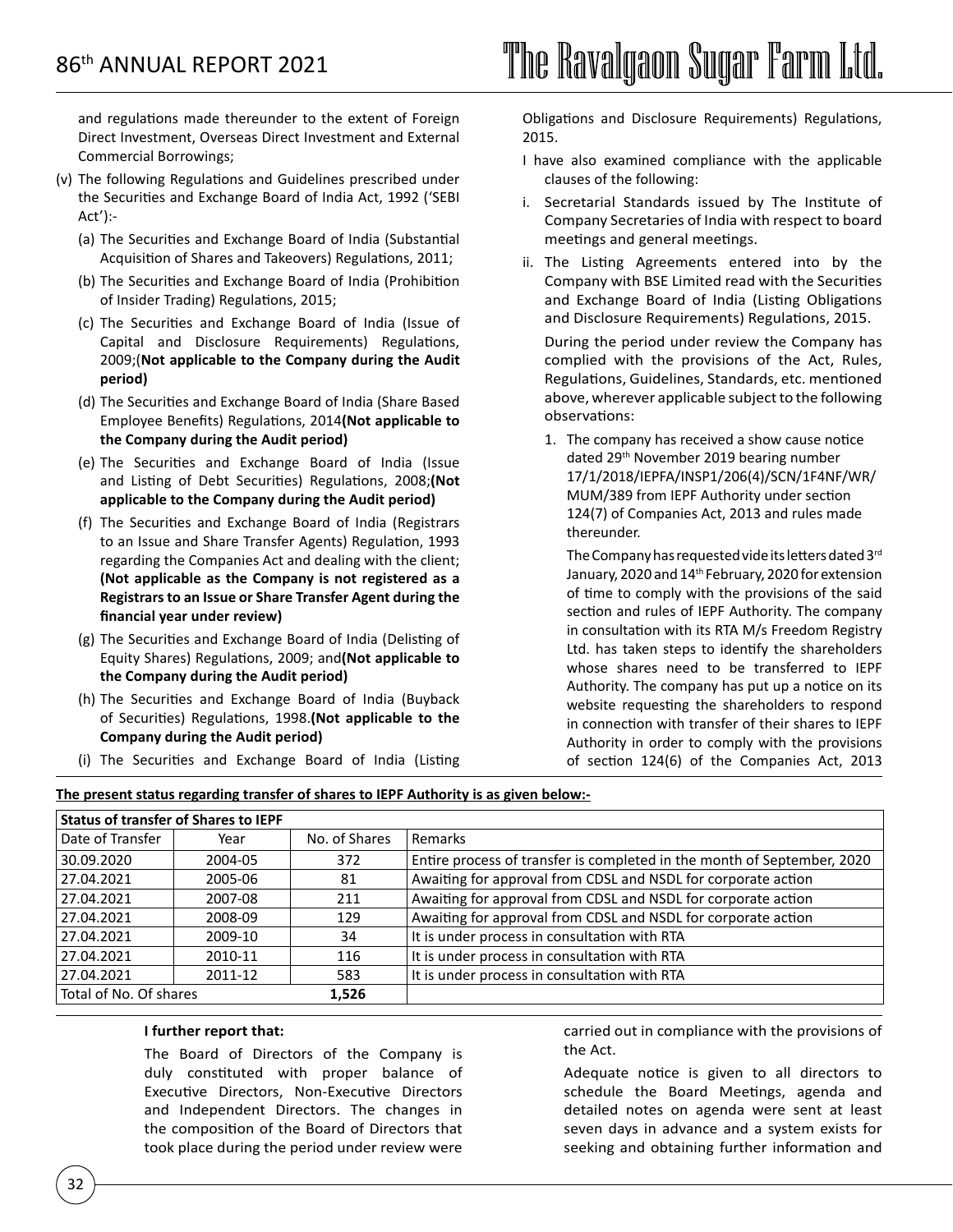clarifications on the agenda items before the meeting and for meaningful participation at the meeting.

Majority decision is carried through while the dissenting members' views are captured and recorded as part of the minutes.

**I further report that,** there are adequate systems and processes in the company commensurate with the size and operations of the company to monitor and ensure compliance with applicable laws, rules, regulations and guidelines.

**I further report that** during the audit period, the Company has no major / specific events, actions having a major bearing on the Company's affairs in pursuance of the above referred laws, rules, regulations, guidelines, standards, etc. referred to above viz.

i. Public/Right/Preferential issue of shares / debentures/sweat equity etc.

- ii. Redemption / buy-back of securities
- iii. Decision by the members of the Company pursuant to section 180 of the Companies Act, 2013.
- iv. Merger/ amalgamation / reconstruction etc.
- v. Foreign technical collaborations.

For **S. R. Padhye & Co.**

|                            | Sd/-                           |
|----------------------------|--------------------------------|
|                            | (S. R. Padhye)                 |
|                            | (Proprietor)                   |
|                            | <b>UDIN: F004270C000547505</b> |
| <b>Place:</b> Mumbai       | FCS: 4270                      |
| <b>Date: June 30, 2021</b> | <b>COP: 1559</b>               |
|                            |                                |

**Note: This report is to be read with my letter of even date which is annexed as Annexure- A and forms an integral part of this report.**

### **Annexure - A of Secretarial Audit Report**

To, The Members, THE RAVALGAON SUGAR FARM LIMITED CIN: L01110MH1933PLC001930

My report regarding secretarial audit is to be read along with this letter.

### **1. Management's responsibility:**

It is the responsibility of the management of the company to maintain secretarial records, devise proper systems, to ensure compliance with the provisions of all applicable laws and regulations and to ensure that the systems are adequate and operate effectively.

### **2. Auditor's responsibility:**

**In the wake of COVID 19 pandemic situation and prevailing nation-wide lockdown we are not able to verify documents and registers maintained by the company physically as required under Companies Act, 2013 and Secretarial Standards issued by the ICSI. We have relied on Management Declaration for the same.**

My responsibility is to express an opinion on these secretarial records, standards and procedures followed by the company with respect to secretarial compliances.

I believe that audit evidence and information obtained from the company's management is adequate and appropriate for us to provide a basis of my opinion.

Wherever required, I have obtained the management representation about the compliance of laws, rules, and regulations and happening of events etc.

### **Disclaimer:**

The secretarial audit report is neither an assurance as to the future viability of the company nor the efficiency or effectiveness with which the management has conducted the affairs of the company.

### For **S. R. Padhye & Co.**

**Sd/- (S. R. Padhye)** (Proprietor) **UDIN:** F004270C000547505 **Place:** Mumbai **FCS:** 4270 **Date:** June 30, 2021 **COP:** 1559

33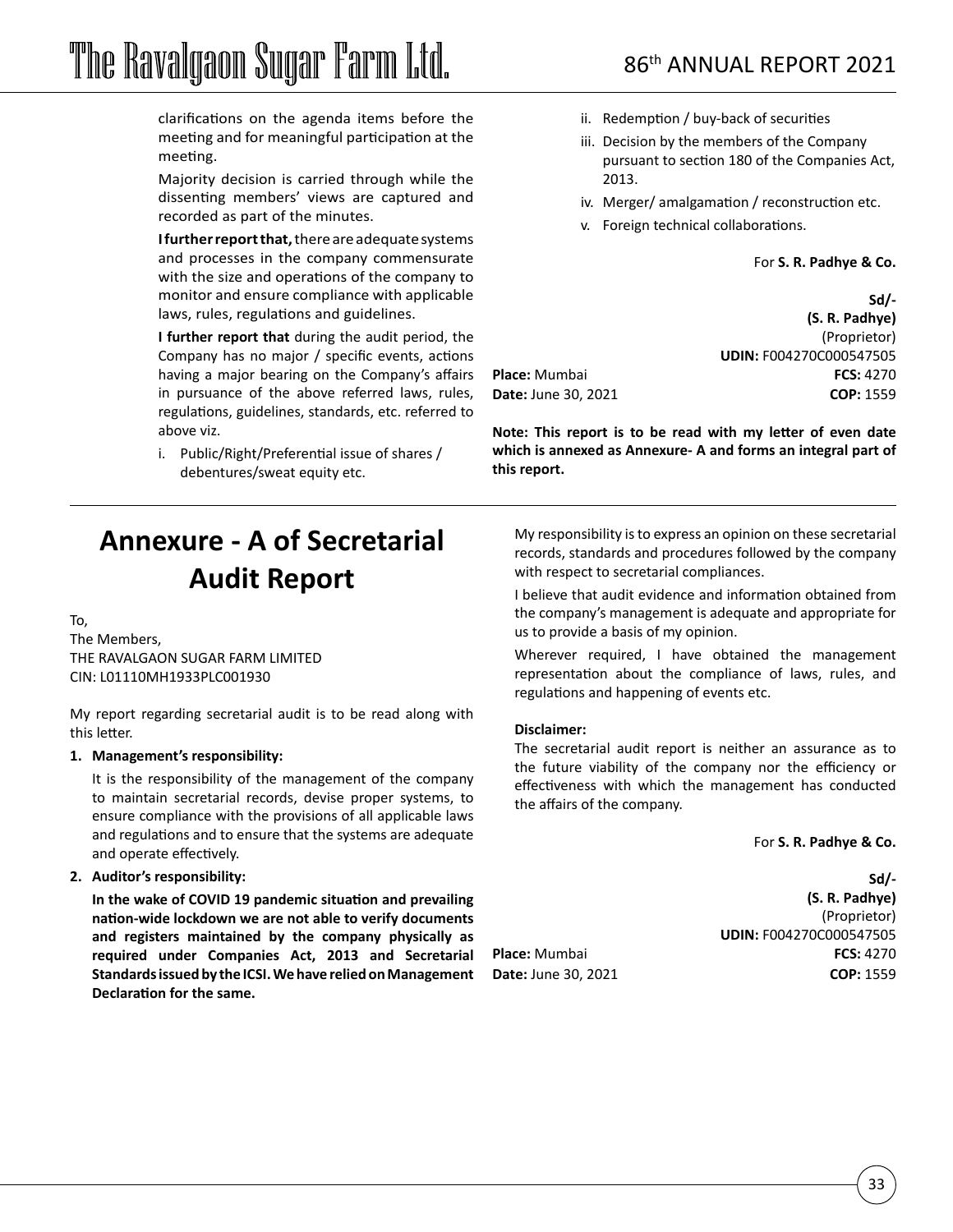### **Annexure 8 Remuneration Policy**

### **1. Objective**

The objective of the remuneration policy of The Ravalgaon Sugar Farm Limited (RSFL) is to attract, motivate and retain qualified and expert individuals that the company needs in order to achieve its strategic and operational objectives, whilst acknowledging the societal context around remuneration and recognizing the interests of the stakeholders of RSFL.

### **2. Definitions**

- i **"Act"** means the Companies Act 2013
- ii. **"Board of Directors"** or **"Board"** means the collective body of the Directors of the Company.
- iii. **"Chief Executive Officer"** (CEO) means Chief Executive Officer as defined under Section 2(18) of the Act.
- iv. **"Chief Financial Officer"** (CFO) means Chief Financial Officer as defined under Section 2(19) of the Act.
- v. **"Company Secretary"** (CS) means a Company Secretary as defined in Section 2(24) of the Act.
- vi. **"Managing Director"** means a Managing Director as defined in Section 2(54) of the Act.
- vii. **"Manager"** means a Manager as defined in Section 2(53) of the Act.
- viii.**"Key Managerial Personnel"** (KMP) means:
	- a. Managing Director, or Chief Executive Officer or Manager;
	- b. Company Secretary;
	- c. Whole Time Director;
	- d. Chief Financial Officer;
	- e. Such other officer, not more than one level below the directors who is in whole-time employment, designated as key managerial personnel by the Board and
	- f. Such other officer as may be prescribed.
- ix. **"Remuneration"** means any money or its equivalent given or passed to any person for services rendered by him and includes perquisites as defined under the Income-tax Act, 1961;
- x. **"Senior Management"** means Officers/Personnel of the Company who are members of its core management team excluding Board of Directors, but comprising of all members of management one level below the chief executive officer/managing director/whole time director/manager (including chief executive officer/manager, in case they are not part of the board) and shall specifically include company secretary and chief financial officer .
- xi. **"Whole-time Director"** or **"Executive Director"** means Whole-time Director as defined in Section 2(94) of the Act.

All capitalised terms used in this Policy but not defined herein shall have the meaning ascribed to such term in the Act and the Rules framed there under or in the SEBI (Listing Obligations and Disclosure Requirements) Regulations, 2015 ("SEBI Listing Regulations"), as amended from time to time.

### **3. The Nomination & Remuneration Committee**

The Nomination & Remuneration Committee ("Committee") is responsible for formulating and making the necessary amendments to the Remuneration Policy for the Directors, KMP and Senior Management of RSFL from time to time.

### **4. Role of the Committee:**

34

### **I. The Committee shall be formally empowered to ;**

- a. identify persons who are qualified to become Directors and who may be appointed in the Senior Management as per criteria laid down by the Company and recommend to the Board their appointment or removal;
- b. provide the terms of engagement for independent directors, non-executive directors, Chief Executive Officer, whole time directors and senior management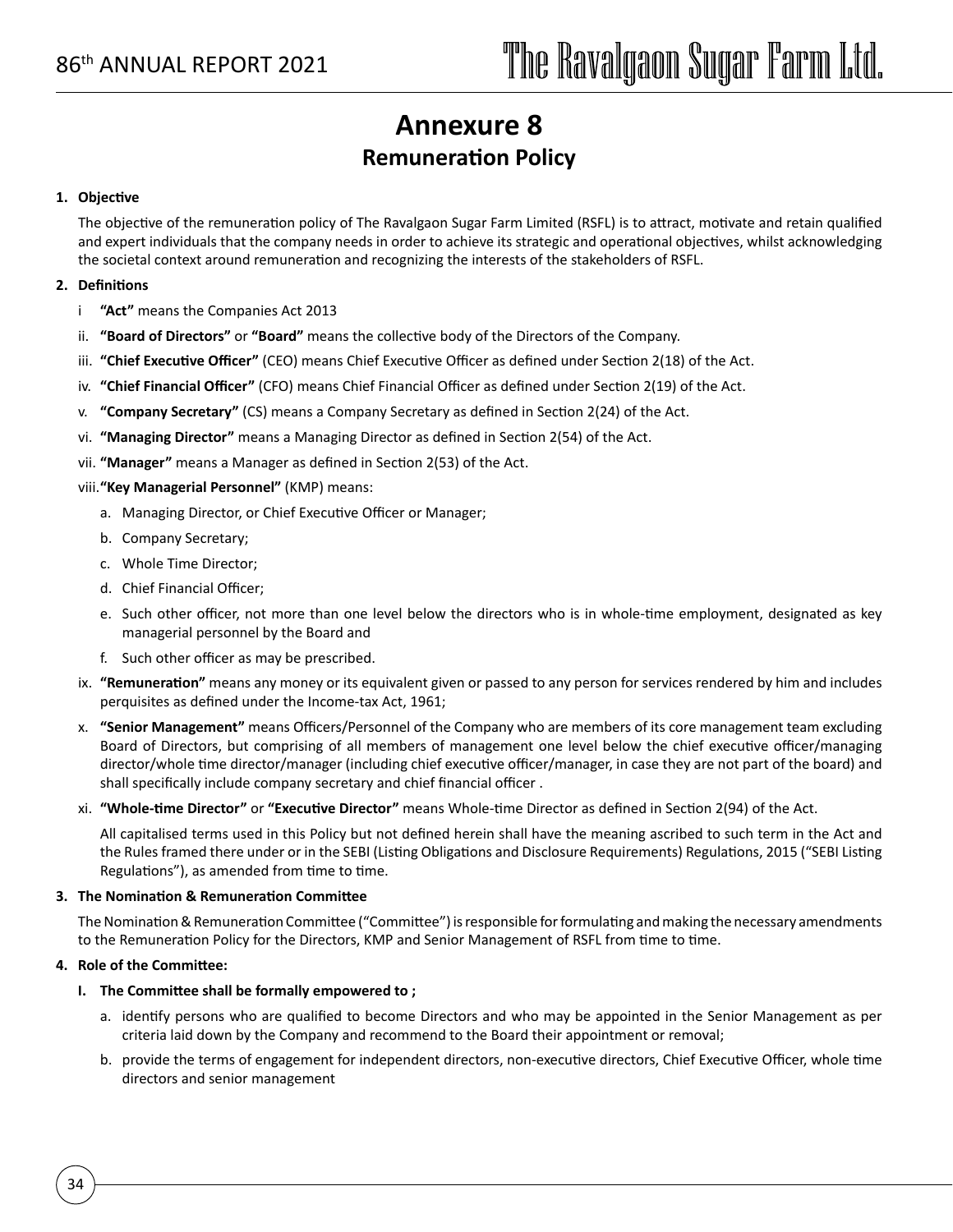### **II. Role of the Committee shall inter- alia include the following:**

- a. Formulation of the criteria for determining qualifications, positive attributes and independence of a director and recommend to the Board a policy, relating to the remuneration of the directors, key managerial personnel and other employees;
- b. Formulation of criteria for evaluation of performance of Independent Directors and the Board;
- c. Devising a policy on Board diversity and succession planning for Board/Senior Management;
- d. Identifying persons who are qualified to become directors and who may be appointed in senior management in accordance with the criteria laid down, and recommend to the Board their appointment, remuneration and removal. The company shall disclose the remuneration policy and the evaluation criteria in its Annual Report.
- e. To ensure that the level and composition of remuneration is reasonable and sufficient to attract, retain and motivate directors of the quality required to run the company successfully;
- f. To ensure that the relationship of remuneration to performance is clear and meets appropriate performance benchmarks; and
- g. To ensure remuneration to directors, key managerial personnel and senior management involves a balance between fixed and incentive pay reflecting short and long-term performance objectives appropriate to the working of the company and its goals.

#### **III. The Committee shall:**

a. Establish the KRAs and clear metrics of performance for Chief Executive Officer and whole-time directors against which their performance shall be appraised at the end of the year.

Review and approve KRAs and performance metrics for senior management proposed by the Chief Executive Officer.

Document the expectations and the actual achievements for a full Board review as may be taken as an audit.

b. Have the responsibility for a) setting the remuneration for the Chief Executive Officer and whole-time directors and, b) review and approval of senior management (one level below MD) remuneration proposed by Chief Executive Officer. Remuneration in this context will include salary; performance based variable component and any compensation payments, such as retiral benefits or stock options.

### **5. Remuneration for Non-Executive Directors**

Non-Executive Directors ("NED") are remunerated by way of sitting fee for each meeting of the Board/ Committees of the Board attended by them.

### **6. Remuneration for Executive Directors, Key Managerial Personnel (KMP) and Senior Management**

The following elements are taken into consideration for determining the Remuneration of Executive Directors, KMP and Senior Management:

The remuneration policy reflects a balance between the interests of the Company's main stakeholders as well as a balance between the Company's short-term and long-term strategy. As a result, the structure of the remuneration package for the Executive Directors, KMP and Senior Management is designed to balance short-term operational performance with the medium and longterm objective of creating sustainable value within the company, while taking into account the interests of its stakeholders. RSFL strives for a high performance in the field of sustainability and aims to maintain a good balance between economic gain, respect for people and concern for the environment.

To ensure that highly skilled and qualified Executive Directors / KMP / Senior Management Personnel can be attracted and retained, RSFL aims for a total remuneration level that is comparable to levels provided by other companies that are similar to RSFL in terms of size and complexity.

In designing and setting the levels of remuneration for the Executive Directors, KMP and Senior Management, the Committee also takes into account the relevant statutory provisions and provisions of the corporate governance regulations, societal and market trends and the interests of stakeholders.

The Company's policy is to offer the Executive Directors, KMP and Senior Management a total compensation comparable to the peer group.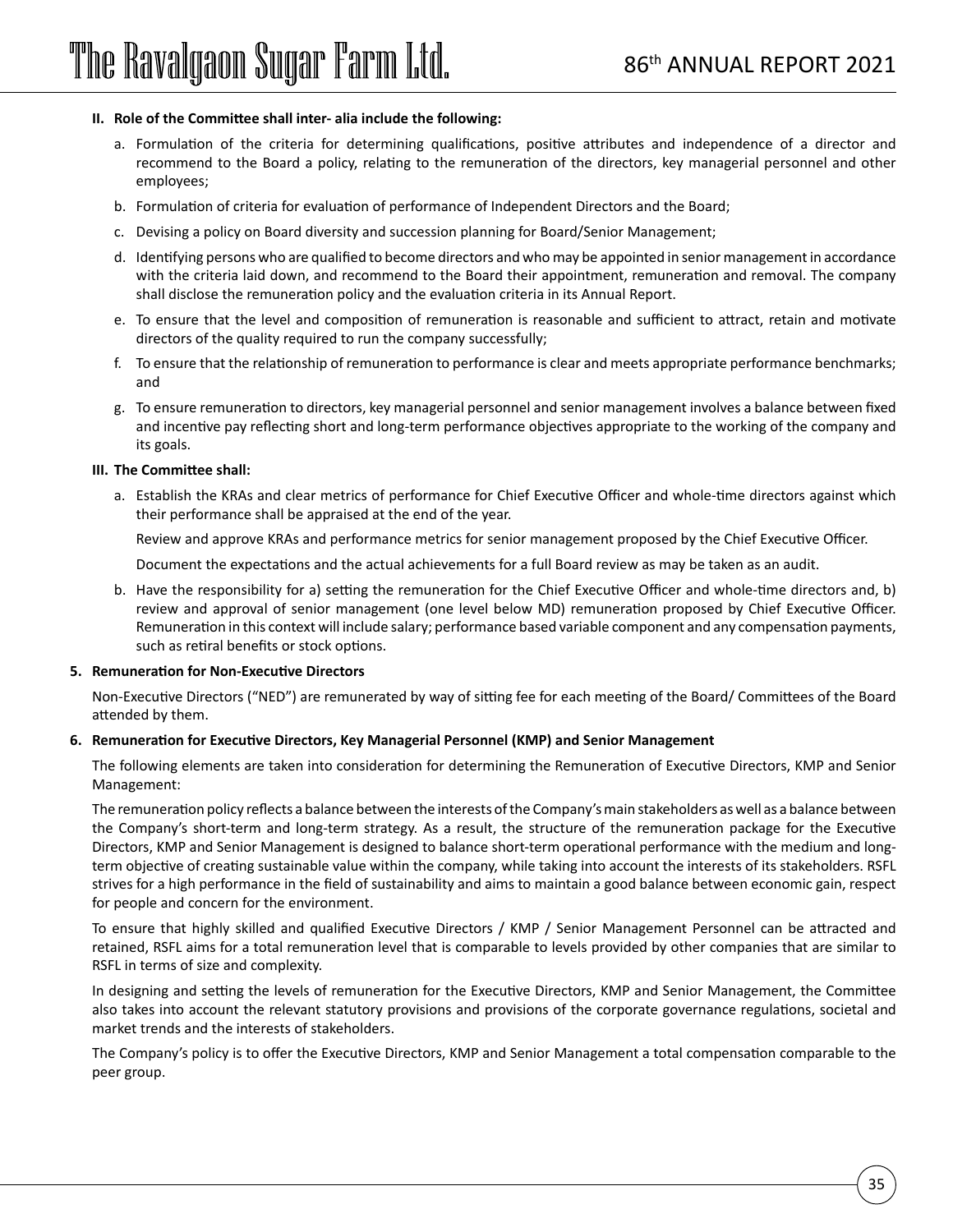### **Total Compensation (TC)**

### **The total compensation of the Executive Directors, KMP and Senior Management consists of the following components:**

- 1. Base salary
- 2. Variable income Annual Performance Pay (APP) Performance-related Long-Term Incentive Plan (LTIP)

### **Base salary**

On joining the Company, the Executive Directors, KMP and Senior Management Personnel receive a base salary comparable to the peer group. Every year, base salary levels are reviewed by the Committee.

### **Variable income**

The variable income part of remuneration consists of APP and LTIP. The distribution between APP and LTIP for (on target) performance aims to achieve a proper balance between short-term result and long-term value creation. The parameters relating to the various elements of the variable income part of the remuneration are established and where necessary adjusted by and at the discretion of the Committee, taking into account the general rules and principles of the remuneration policy itself.

The targets are determined each year by the Committee in consultation with the respective Executive Director/KMP/ Senior Management Personnel, based on historical performance, the operational and strategic outlook of the Company in the short term and expectations of the Company's management and stakeholders, among other things. The targets contribute to the realization of the objective of long-term value creation.

### **7. Remuneration for other Employees.**

Remuneration of middle and lower level employees of the Company consists of fixed pay, and may include variable pay as needed, which is reviewed on an annual basis. Increase in the remuneration of employees is effected based on an annual review taking into account performance of the employee and the performance of the Company also.

### **8. Remuneration for Workmen.**

Remuneration of workmen employed in the factories of the Company consists of fixed pay and performance incentives, which is negotiated and agreed upon on periodical basis. Increase in the remuneration of workmen is effected based on a review of performance of the Company and increase in the general price levels / cost of living index, etc.

### **9. Evaluation of Performance of Board, its Committees and Individual Directors**

The evaluation of performance of Board of Directors, its Committees and individual directors shall be carried out either by the Board, by the Committee or by an independent external agency and Committee shall review its implementation and compliance.

### **10. Term of Appointment**

The term of appointment of the Managing Director and other Executive Directors is generally for a period of 3 years and renewed for similar periods from time to time, whereas the term of the other employees, generally is upto the age of superannuation. However the Company may also appoint consultants for shorter periods on need basis.

### **11. Post Retirement Benefits**

All the Executive Directors and employees are entitled to retirement benefits such as provident fund and gratuity.

### **12. Loans**

There is no system of granting of loans to Directors, KMP and employees of the Company.

### **13.Amendments to this Policy**

The Nomination and Remuneration Committee of the Company shall review and may amend this policy from time to time, subject to the approval of the Board of Directors of the Company. In the event of any conflict between the provisions of this Policy and of Act / SEBI Listing Regulations or any other statutory enactments, rules, the provisions of such Act or statutory enactments, rules shall prevail over this Policy.

The Policy was adopted by the Board of Directors on July 31, 2020 and is effective from July 31, 2020.

For and on behalf of the Board of Directors

**Sd/- Place:** Mumbai **Harshavardhan B. Doshi Date:** July 31, 2020 **Chairman & Managing Director**

36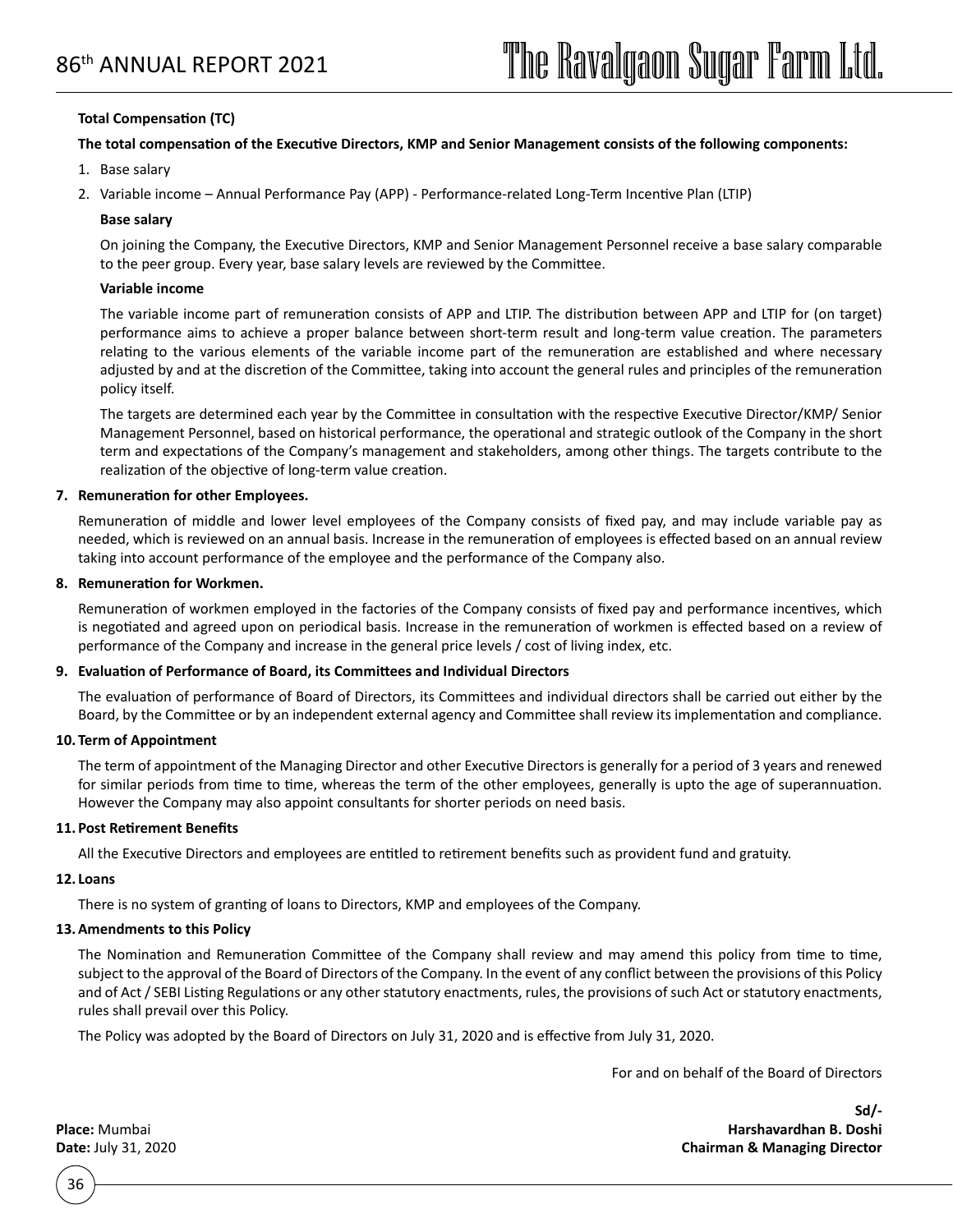### **INDEPENDENT AUDITORS' REPORT**

To the Members of **THE RAVALGAON SUGAR FARM LIMITED** 

### **REPORT ON THE AUDIT OF THE FINANCIAL STATEMENTS**

### **QUALIFIED OPINION**

We have audited the accompanying financial statements of **THE RAVALGAON SUGAR FARM LIMITED** ("the Company"), which comprise the Balance Sheet as at March 31, 2021, the Statement of Profit and Loss including (Other Comprehensive Income), Cash Flow Statement and Statement of Changes in Equity for the year then ended and notes to the financial statements including a summary of significant accounting policies and other explanatory information (hereinafter referred to as 'financial statements.')

In our opinion and to the best of our information and according to the explanations given to us, subject to cumulative non- provision for gratuity liability of Rs. 276 lakhs (after considering provision made during earlier years of Rs.75 lakhs) and the write back of the provision for leave encashment of earlier years of Rs. 19.35 lakhs and their corresponding impact on loss for the year and reserves and surplus balance, the aforesaid financial statements give the information required by the Companies Act, 2013 ('the Act') in the manner so required and give a true and fair view in conformity with the Indian Accounting Standards prescribed under section 133 of the Act read with the Companies (Indian Accounting Standards) Rules, 2015, as amended, ("Ind AS") and other accounting principles generally accepted in India, of the state of affairs of the Company as at March 31, 2021, the loss and total comprehensive income, changes in equity and its cash flows for the year ended on that date.

### **BASIS FOR QUALIFIED OPINION**

No provision has been made for the present value of the accrued Gratuity Liability (net of funds lying with LIC of India) and valued actuarially by an independent actuary as at March 31, 2021 amounting to Rs.276 lakhs (Previous year Rs.276.63 lakhs) which constitutes a departure from the Indian Accounting Standards on Employee Benefits (Ind. AS 19) referred to in Section 133 of the Act (refer note no. 26.1 of the financial statements). This liability is after accounting for provision made during the year under audit of Nil (Previous year is Nil). In our opinion, this has a corresponding effect on the loss and Reserves and Surplus of the Company as at March 31, 2021 and reversal of the leave encashment provision of earlier years of Rs. 19.35 lakhs due to the management's decision of not allowing any leave encashment.

We conducted our audit of the financial statements in accordance with the Standards on Auditing specified under section 143(10) of the Act (SAs). Our responsibilities under those Standards are further described in the Auditor's Responsibilities for the Audit of the Financial Statements section of our report. We are independent of the Company in accordance with the Code of Ethics issued by the Institute of Chartered Accountants of India (ICAI) together with the independence requirements that are relevant to our audit of the financial statements under the provisions of the Act and the Rules made there under, and we have fulfilled our other ethical responsibilities in accordance with these requirements and the ICAI's Code of Ethics. We believe that the audit evidence we have obtained is sufficient and appropriate to provide a basis for our audit opinion on the financial statements.

### **KEY AUDIT MATTERS**

Key audit matters are those matters that, in our professional judgment, were of most significance in our audit of the financial statements of the current year. These matters were addressed in the context of our audit of the financial statements and in forming our opinion thereon, and we do not provide a separate opinion on these matters. We have determined the matter described below to be the key audit matter to be communicated in our report.

**Deferred Tax Assets:** The company had recognized deferred tax assets during the earlier years on deductible temporary differences, unused tax losses/ unabsorbed depreciation, that it believes are recoverable. The recoverability of recognized deferred tax assets is dependent on the company's ability to generate future taxable profits sufficient to utilize the deductible temporary differences and tax losses. We have determined this to be a key audit matter, due to inherent uncertainty in forecasting the amount and timing of future taxable profits and the reversal of temporary differences. (Refer note 6 to the Financial Statements)

Auditor's response: Our audit procedures in this area included-

- reconciling tax losses and expiry dates to tax statements
- assessing the company's view to restrict recognition of deferred tax assets to Rs. 458.96 lakhs in view of its past performance and uncertainty of generating future taxable profits.
- Evaluating the adequacy of disclosure in financial statements.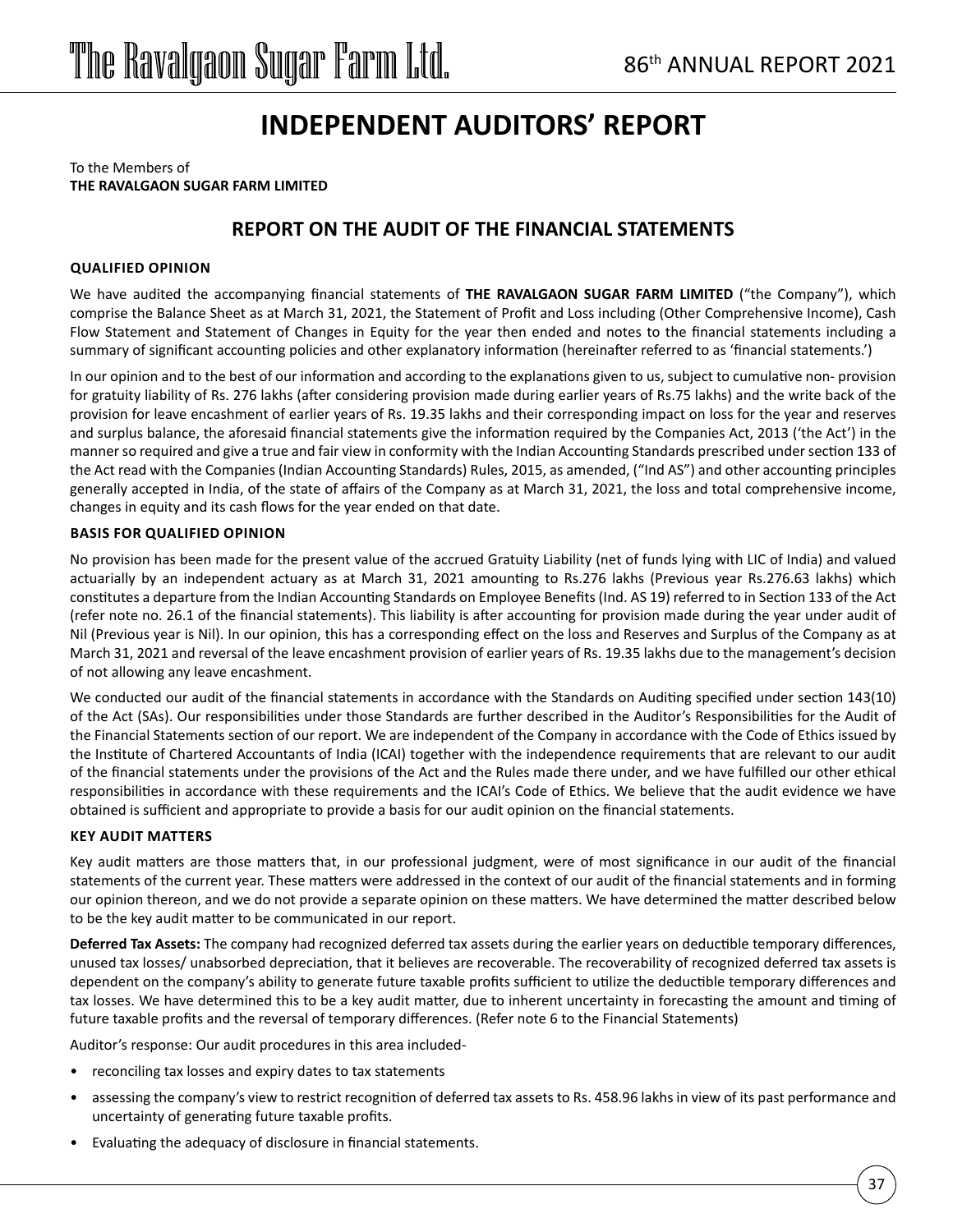### **INFORMATION OTHER THAN THE FINANCIAL STATEMENTS AND AUDITOR'S REPORT THEREON**

The Company's Board of Directors is responsible for the preparation of the other information. The other information comprises the information included in the Management Discussion and Analysis, Board's Report including Annexures to Board's Report, Business Responsibility Report, Corporate Governance and Shareholder's Information, but does not include the financial statements and our auditor's report thereon.

Our opinion on the financial statements does not cover the other information and we do not express any form of assurance conclusion thereon.

In connection with our audit of the financial statements, our responsibility is to read the other information and, in doing so, consider whether the other information is materially inconsistent with the financial statements, or our knowledge obtained during the course of our audit or otherwise appears to be materially misstated. If, based on the work we have performed, we conclude that there is a material misstatement of this other information, we are required to report that fact. We have nothing to report in this regard.

### **MANAGEMENT'S RESPONSIBILITY FOR THE FINANCIAL STATEMENTS**

The Company's management and Board of Directors is responsible for the matters stated in section 134(5) of the Companies Act, 2013 with respect to the preparation of these financial statements that give a true and fair view of the state of affairs, profits/losses and other comprehensive income, cash flows and changes in equity of the Company in accordance with the accounting principles generally accepted in India, including the Accounting Standards (Ind AS) specified under section 133 of the Act.

This responsibility also includes maintenance of adequate accounting records in accordance with the provisions of the Act for safeguarding the assets of the company and for preventing and detecting frauds and other irregularities; selection and application of appropriate accounting policies; making judgments and estimates that are reasonable and prudent; and design, implementation and maintenance of adequate internal financial controls, that were operating effectively for ensuring the accuracy and completeness of the accounting records, relevant to the preparation and presentation of the financial statements that give a true and fair view and are free from material misstatement, whether due to fraud or error.

In preparation the financial statements, management and Board of Directors are responsible for assessing the Company's ability to continue as a going concern, disclosing as applicable, matters related to going concern and using the going concern basis of accounting unless management either intends to liquidate the Company or to cease operations, or has no realistic alternative but to do so.

The Board of Directors is also responsible for overseeing the Company's reporting process.

### **AUDITOR'S RESPONSIBILITIES FOR THE AUDIT OF THE FINANCIAL STATEMENTS**

Our objectives are to obtain reasonable assurance about whether the financial statements as a whole are free from material misstatement, whether due to fraud or error, and to issue an auditor's report that includes our opinion. Reasonable assurance is a high level of assurance but is not a guarantee that an audit conducted in accordance with SAs will always detect a material misstatement when it exists. Misstatements can arise from fraud or error and are considered material if, individually or in the aggregate, they could reasonably be expected to influence the economic decisions of users taken on the basis of these financial statements.

As part of an audit in accordance with SAs, we exercise professional judgment and maintain professional skepticism throughout the audit. We also:

- Identify and assess the risks of material misstatement of the financial statements, whether due to fraud or error, design and perform audit procedures responsive to those risks, and obtain audit evidence that is sufficient and appropriate to provide a basis for our opinion. The risk of not detecting a material misstatement resulting from fraud is higher than for one resulting from error, as fraud may involve collusion, forgery, intentional omissions, misrepresentations, or the override of internal control.
- Obtain an understanding of internal financial controls relevant to the audit in order to design audit procedures that are appropriate in the circumstances. Under section 143(3)(i) of the Act, we are also responsible for expressing our opinion on whether the Company has adequate internal financial controls with reference to financial statements in place and the operating effectiveness of such controls.
- Evaluate the appropriateness of accounting policies used and the reasonableness of accounting estimates and related disclosures made by management.
- Conclude on the appropriateness of management's use of the going concern basis of accounting and, based on the audit evidence obtained, whether a material uncertainty exists related to events or conditions that may cast significant doubt on the Company's ability to continue as a going concern. If we conclude that a material uncertainty exists, we are required to draw attention in our auditor's report to the related disclosures in the financial statements or, if such disclosures are inadequate, to modify our opinion. Our conclusions are based on the audit evidence obtained up to the date of our auditor's report. However, future events or conditions may cause the Company to cease to continue as a going concern.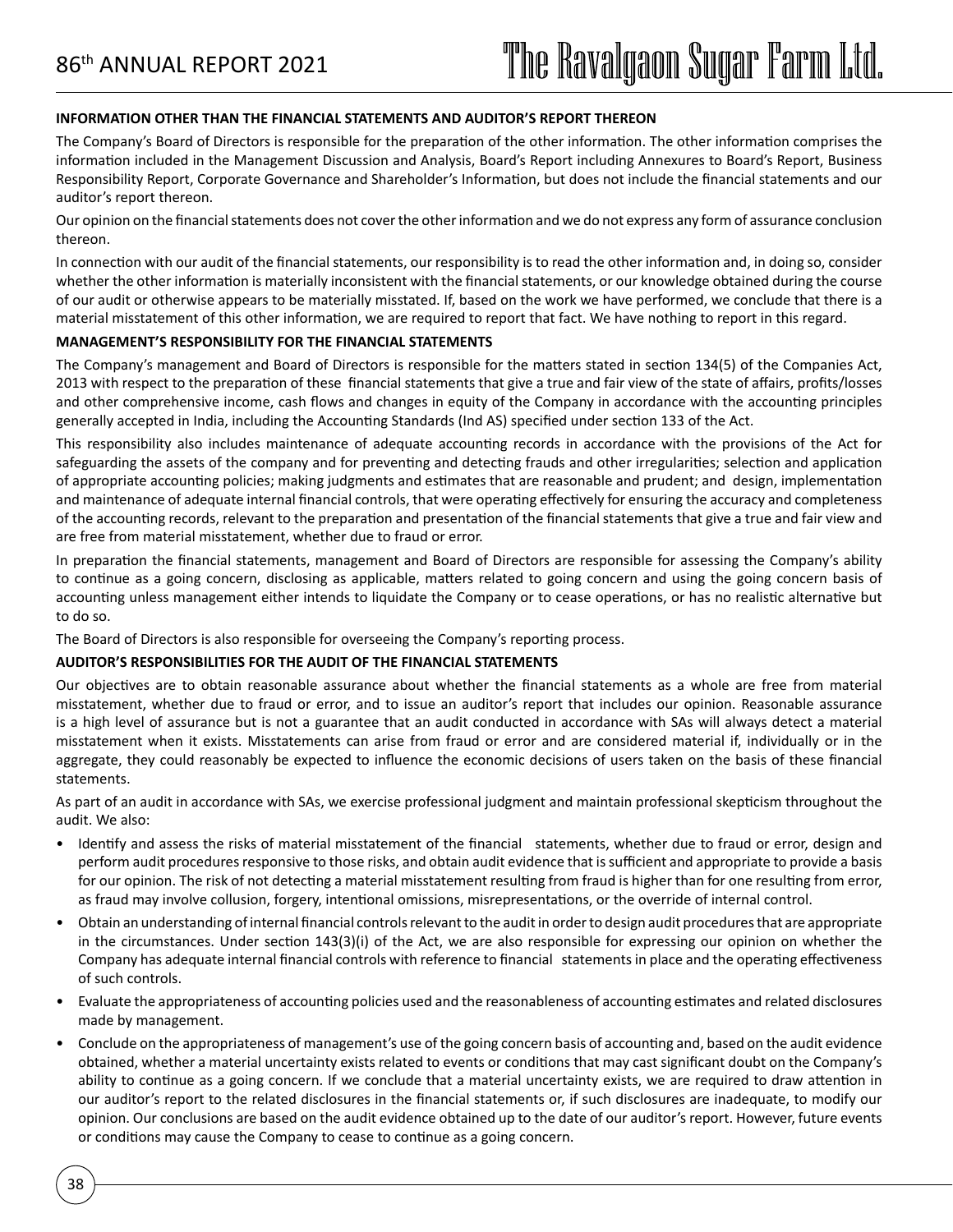• Evaluate the overall presentation, structure and content of the financial statements, including the disclosures, and whether the financial statements represent the underlying transactions and events in a manner that achieves fair presentation.

Materiality is the magnitude of misstatements in the financial statements that, individually or in aggregate, makes it probable that the economic decisions of a reasonably knowledgeable user of the financial statements may be influenced. We consider quantitative materiality and qualitative factors in (i) planning the scope of our audit work and in evaluating the results of our work; and (ii) to evaluate the effect of any identified misstatements in the financial statements.

We communicate with those charged with governance regarding, among other matters, the planned scope and timing of the audit and significant audit findings, including any significant deficiencies in internal control that we identify during our audit.

We also provide those charged with governance with a statement that we have complied with relevant ethical requirements regarding independence, and to communicate with them all relationships and other matters that may reasonably be thought to bear on our independence, and where applicable, related safeguards.

From the matters communicated with those charged with governance, we determine those matters that were of most significance in the audit of the financial statements of the current period and are therefore the key audit matters. We describe these matters in our auditor's report unless law or regulation precludes public disclosure about the matter or when, in extremely rare circumstances, we determine that a matter should not be communicated in our report because the adverse consequences of doing so would reasonably be expected to outweigh the public interest benefits of such communication.

### **REPORT ON OTHER LEGAL AND REGULATORY REQUIREMENTS**

- 1. As required by the Companies (Auditor's Report) Order, 2016 ("the Order") issued by the Central Government of India in terms of sub-section (11) of section 143 of the Act, we give in the Annexure A, a statement on the matters specified in paragraphs 3 and 4 of the Order, to the extent applicable.
- 2. As required by section 143(3) of the Act, we report that:
	- a) We have sought and obtained all the information and explanations which to the best of our knowledge and belief were necessary for the purposes of our audit;
	- b) In our opinion proper books of account as required by law have been kept by the Company so far as appears from our examination of those books.
	- c) The Balance Sheet, the Statement of Profit and Loss, the Cash Flow Statement and Statement of Changes in Equity dealt with by this Report are in agreement with the books of account.
	- d) In our opinion, the aforesaid financial statements comply with the Accounting Standards specified under section 133 of the Act read with Rule 7 of the Companies(Accounts) Rules, 2014;
	- e) On the basis of written representations received from the directors as on March 31, 2021, and taken on record by the Board of Directors, none of the directors is disqualified as on March 31, 2021, from being appointed as a director in terms of section 164(2) of the Act;
	- f) With respect to the adequacy of the internal financial controls over financial reporting of the Company and the operating effectiveness of such controls, refer to our separate report in "Annexure B";
	- 3. With respect to the other matters to be included in the Auditor's Report in accordance with Rule 11 of the Companies (Audit and Auditors) Rules ,2014, in our opinion and to the best of our information and according to the explanations given to us :
	- i) The company has disclosed the impact of pending litigations on its financial position in its financial statements,
	- ii) The company did not have any long-term contracts including derivative contracts for which there were any material foreseeable losses.
	- iii) There has been no delay in transferring amounts, required to be transferred, to the Investor, Education and Protection Fund by the company.

**For Anil A. Masand & Co** Chartered Accountants **F. R. No.:** 100412W

**Anil A Masand** Proprietor **M. No.:** 037245 **Date:** 30th June, 2021. **UDIN:** 21037245AAAADL8129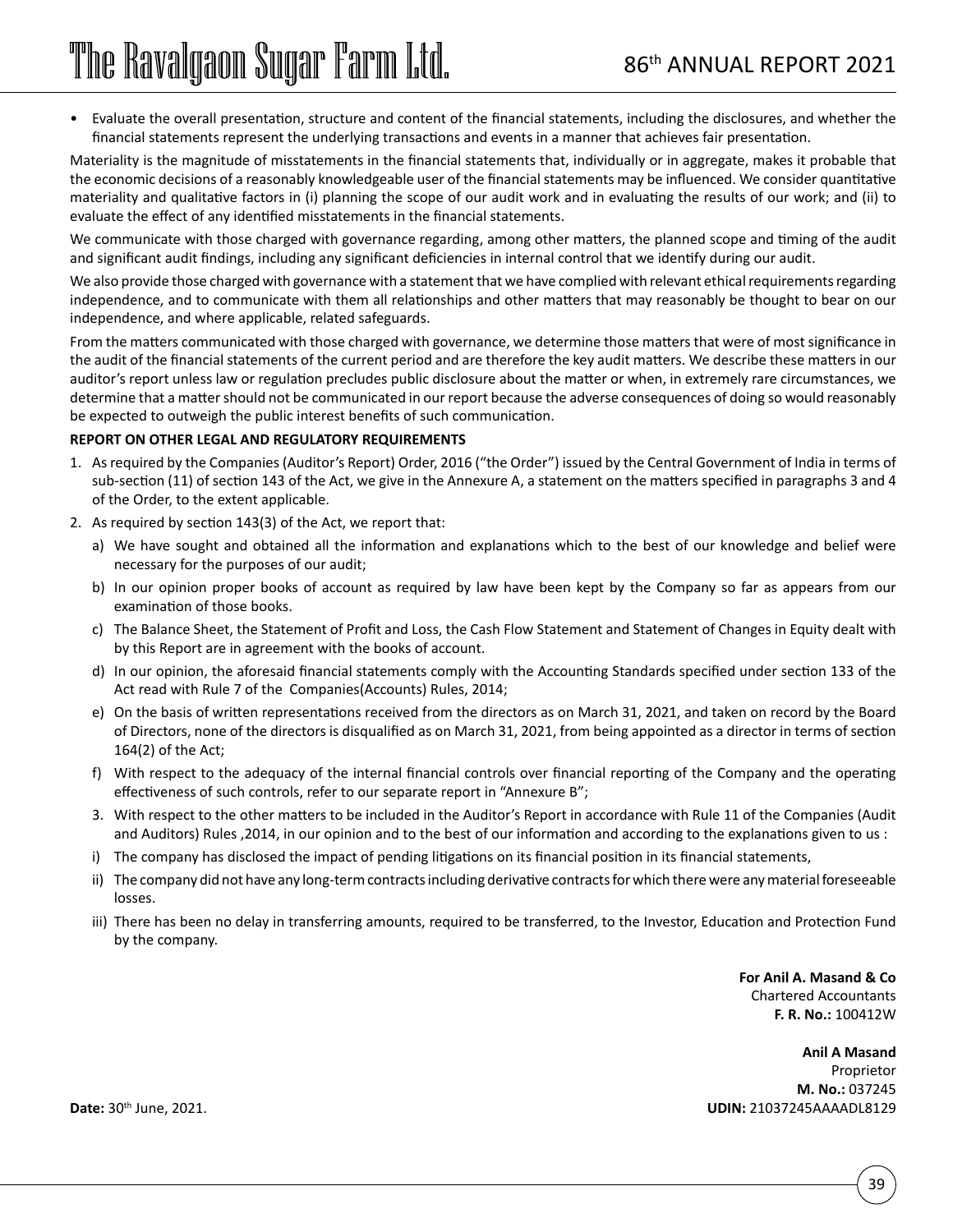40

### **ANNEXURE - A TO INDEPENDENT AUDITORS' REPORT**

As per the Annexure - A referred to in our Independent Auditors' Report to the members of The Ravalgaon Sugar Farm Limited on the financial statements for the year ended 31st March 2021, we report that:

- 1. (a) The Company had maintained proper records showing full particulars, including quantitative details and situation of the fixed assets.
	- (b) As explained to us all fixed assets had been physically verified by the management during the year in a phased periodical manner, which in our opinion is reasonable, having regard to the size of the Company and the nature of its assets. No material discrepancies were noticed on such verification.
	- (c) According to the information and explanations given to us and on the basis of our examination of the records of the Company, the title deeds of immovable properties are held in the name of the Company.
- 2. As explained to us, inventories have been physically verified by the management at reasonable intervals and in our opinion and as explained to us, there were no material discrepancies noticed on physical verification of inventories as compared with the books of account.
- 3. The Company has not granted any loans, secured or unsecured to companies, firms, limited liability partnerships (LLPs) or other parties covered in the register maintained under section 189 of the Companies Act, 2013 ('the Act'). Accordingly, the provisions of clauses 3(iii)(a), 3(iii)(b) and 3 (iii)(c) of the Order are not applicable.
- 4. In our opinion and according to the information and explanations given to us, the company has not granted any loans or provided any guarantees or given any security or made any investments to which the provision of section 185 and 186 of the Companies Act, 2013. Accordingly, paragraph 3 (iv) of the order is not applicable.
- 5. In our opinion and according to the information and explanations given to us, the company has not accepted any deposits within the meaning of Section 73 to 76 of the Act during the year and the Companies (Acceptance of Deposits) Rules, 2014 (as amended) and accordingly paragraph 3 (v) of the order is not applicable.
- 6. The maintenance of cost records has not been specified by the Central Government under section 148(1) of the Companies Act, 2013 for the business activities carried out by the Company. Thus, reporting under clause 3(vi) of the order is not applicable to the Company.
- 7. (a) According to the information and explanation given to us and on the basis of our examination of the records of the Company, amounts deducted/ accrued in the books of account in respect of undisputed statutory dues including Provident Fund, Employees State Insurance, Income tax, Sales tax, Service tax, Custom duty, Excise duty, Value Added tax, Cess and any other material statutory dues have been regularly deposited during the year with the appropriate authorities. According to the information and explanations given to us, no undisputed amounts payable in respect of the aforesaid dues were in arrears as at March 31, 2021 for a period of more than six months from the date they became payable.
	- (b) According to the information and explanation given to us there are no disputed statutory dues that have not been deposited with the appropriate authorities.
- 8. In our opinion and according to the information and explanations given to us, the Company had not defaulted in repayment of dues to a financial institution, bank or debenture holder.
- 9. The Company did not raise any money by way of initial public offer or further public offer (including debt instruments) and term loans during the year. Accordingly, the provisions of clause 3 (ix) of the Order is not applicable.
- 10. To the best of our knowledge and according to the information and explanations given to us, no fraud by the Company or no material fraud on the Company by its officers or employees has been noticed or reported during the year.
- 11. According to the information and explanations give to us and based on our examination of the records of the Company, the Company has paid/provided for managerial remuneration in accordance with the requisite approvals mandated by the provisions of section 197 read with Schedule V to the Act.
- 12. In our opinion and according to the information and explanations given to us, the Company is not a nidhi company. Accordingly, paragraph 3(xii) of the Order is not applicable.
- 13. According to the information and explanations given to us and based on our examination of the records of the Company, transactions with the related parties are in compliance with sections 177 and 188 of the Act where applicable and details of such transactions have been disclosed in the financial statements as required by the applicable accounting standards.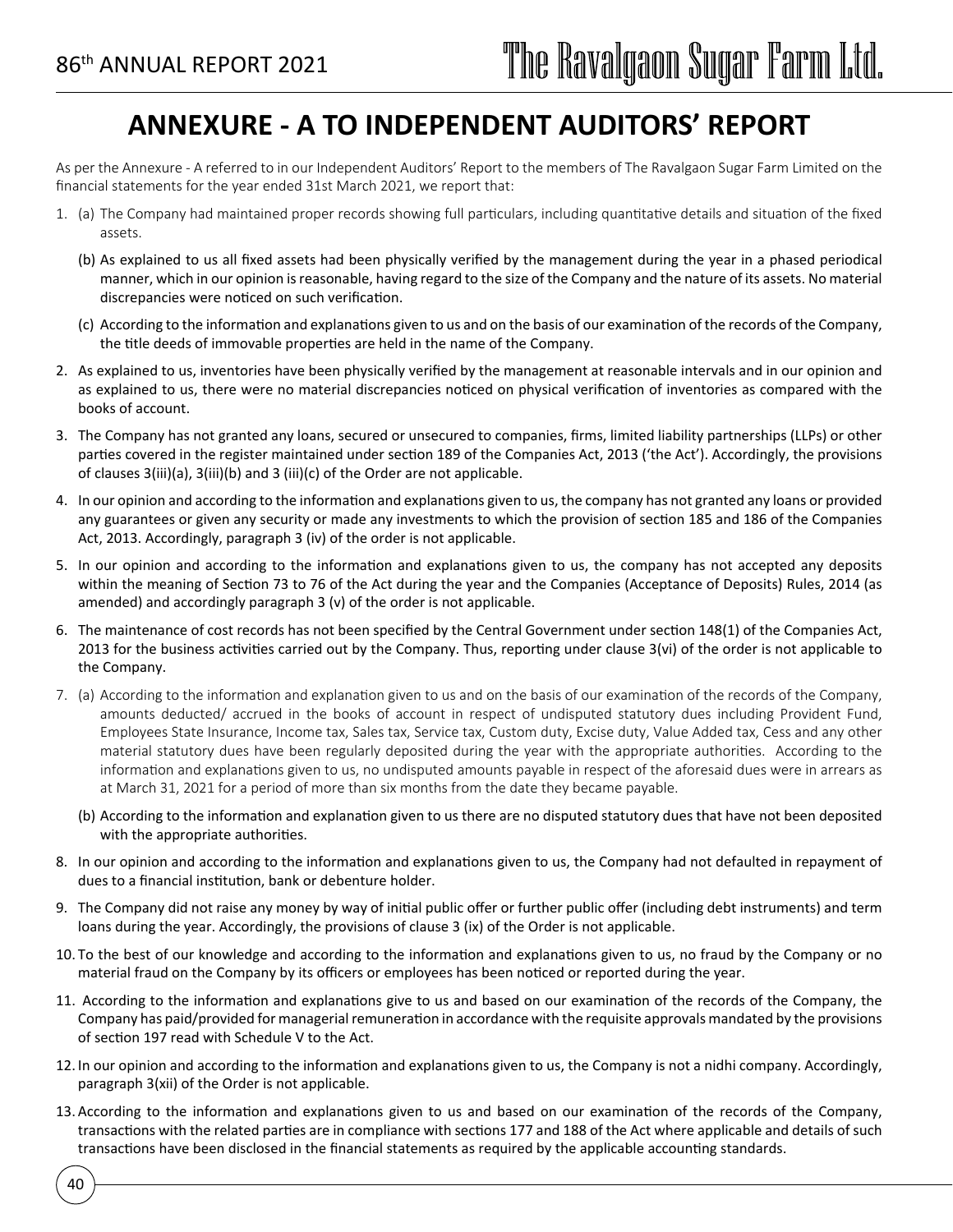- 14. According to the information and explanations give to us and based on our examination of the records of the Company, the Company has not made any preferential allotment or private placement of shares or fully or partly convertible debentures during the year.
- 15. According to the information and explanations given to us and based on our examination of the records of the Company, the Company has not entered into non-cash transactions with directors or persons connected with them. Accordingly, paragraph 3(xv) of the Order is not applicable.
- 16. The Company is not required to be registered under section 45-IA of the Reserve Bank of India Act 1934.

**For Anil A. Masand & Co** Chartered Accountants **F. R. No.:** 100412W

**Anil A Masand** Proprietor **M. No.:** 037245 **Date:** 30th June, 2021. **UDIN:** 21037245AAAADL8129

### **ANNEXURE - B TO INDEPENDENT AUDITORS' REPORT**

Report on the Internal Financial Controls with reference to financial statements under Clause (i) of Sub-section 3 of Section 143 of the Companies Act, 2013 ("the Act")

We have audited the internal financial controls with reference to financial statements of **THE RAVALGAON SUGAR FARM LIMITED**  ("the Company") as of 31 March 2021 in conjunction with our audit of the financial statements of the Company for the year ended on that date.

### **Management's Responsibility for Internal Financial Controls**

The Board of Directors of the Company and management are responsible for establishing and maintaining internal financial controls based on the internal control over financial reporting criteria established by the Company considering the essential components of internal control stated in the Guidance Note on Audit of Internal Financial Controls over Financial Reporting issued by the Institute of Chartered Accountants of India ('ICAI'). These responsibilities include the design, implementation and maintenance of adequate internal financial controls that were operating effectively for ensuring the orderly and efficient conduct of its business, including adherence to company's policies, the safeguarding of its assets, the prevention and detection of frauds and errors, the accuracy and completeness of the accounting records, and the timely preparation of reliable financial information, as required under the Companies Act, 2013.

### **Auditors' Responsibility**

Our responsibility is to express an opinion on the Company's internal financial controls over financial reporting based on our audit. We conducted our audit in accordance with the Guidance Note on Audit of Internal Financial Controls over Financial Reporting (the "Guidance Note") and the Standards on Auditing, issued by ICAI and prescribed under section 143(10) of the Companies Act, 2013, to the extent applicable to an audit of internal financial controls, both applicable to an audit of Internal Financial Controls and, both issued by the Institute of Chartered Accountants of India. Those Standards and the Guidance Note require that we comply with ethical requirements and plan and perform the audit to obtain reasonable assurance about whether adequate internal financial controls over financial reporting was established and maintained and if such controls operated effectively in all material respects.

Our audit involves performing procedures to obtain audit evidence about the adequacy of the internal financial controls system over financial reporting and their operating effectiveness. Our audit of internal financial controls over financial reporting included obtaining an understanding of internal financial controls over financial reporting, assessing the risk that a material weakness exists, and testing and evaluating the design and operating effectiveness of internal control based on the assessed risk. The procedures selected depend on the auditor's judgment, including the assessment of the risks of material misstatement of the financial statements, whether due to fraud or error.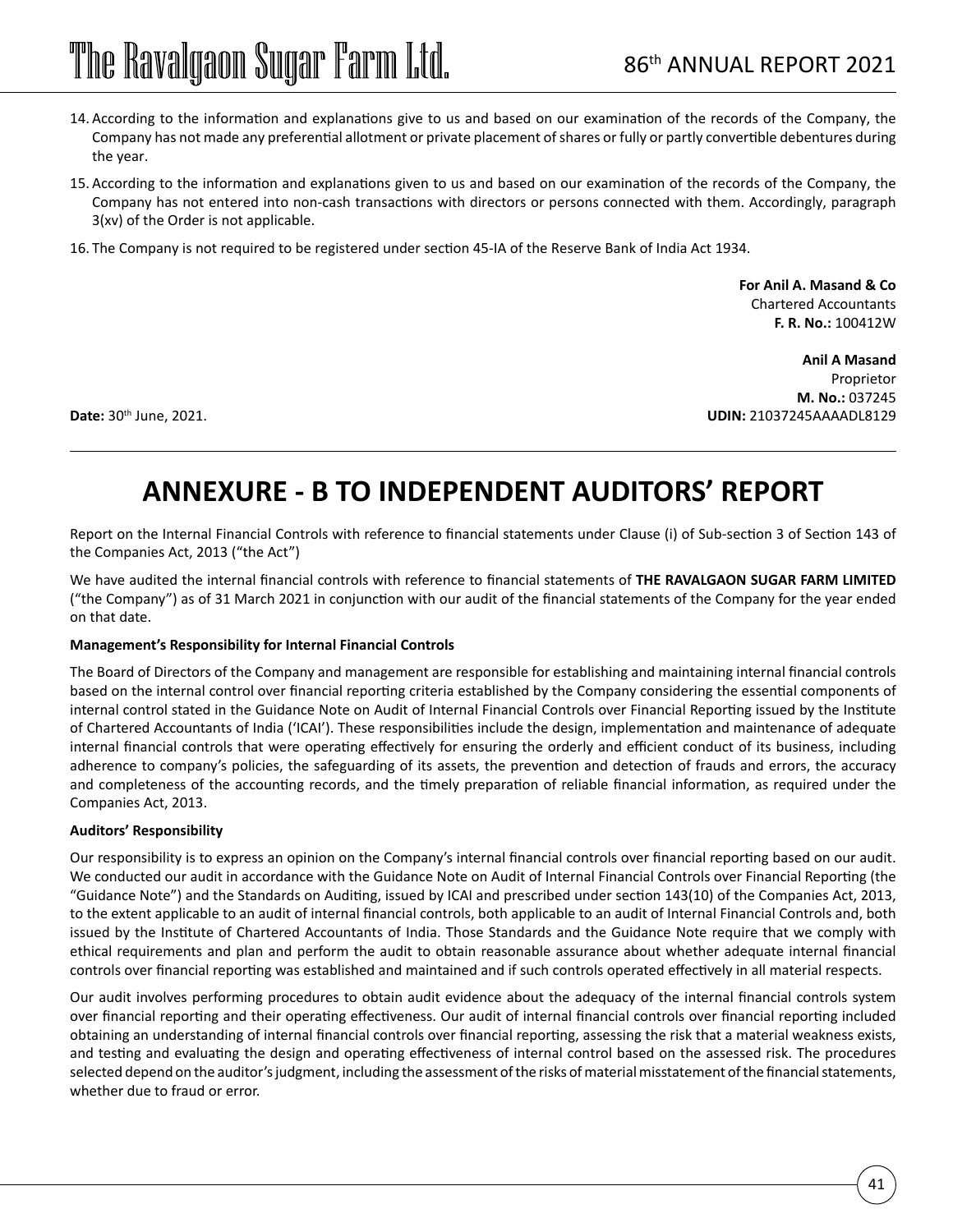We believe that the audit evidence we have obtained is sufficient and appropriate to provide a basis for our audit opinion on the Company's internal financial controls system over financial reporting.

### **Meaning of Internal Financial Controls over Financial Reporting**

A company's internal financial control over financial reporting is a process designed to provide reasonable assurance regarding the reliability of financial reporting and the preparation of financial statements for external purposes in accordance with generally accepted accounting principles. A company's internal financial control over financial reporting includes those policies and procedures that (1) pertain to the maintenance of records that, in reasonable detail, accurately and fairly reflect the transactions and dispositions of the assets of the company; (2) provide reasonable assurance that transactions are recorded as necessary to permit preparation of financial statements in accordance with generally accepted accounting principles, and that receipts and expenditures of the company are being made only in accordance with authorizations of management and directors of the company; and (3) provide reasonable assurance regarding prevention or timely detection of unauthorized acquisition, use, or disposition of the company's assets that could have a material effect on the financial statements.

### **Opinion**

In our opinion, the Company has, in all material respects, an adequate internal financial controls system over financial reporting and such internal financial controls over financial reporting were operating effectively as at 31 March 2021, based on the internal controls over financial reporting criteria established by the Company considering the essential components of internal controls stated in the Guidance Note on Audit of Internal Financial Controls Over Financial Reporting issued by the Institute of Chartered Accountants of India.

> **For Anil A. Masand & Co** Chartered Accountants **F. R. No.:** 100412W

**Anil A Masand** Proprietor **M. No.:** 037245 **Date:** 30th June, 2021. **UDIN:** 21037245AAAADL8129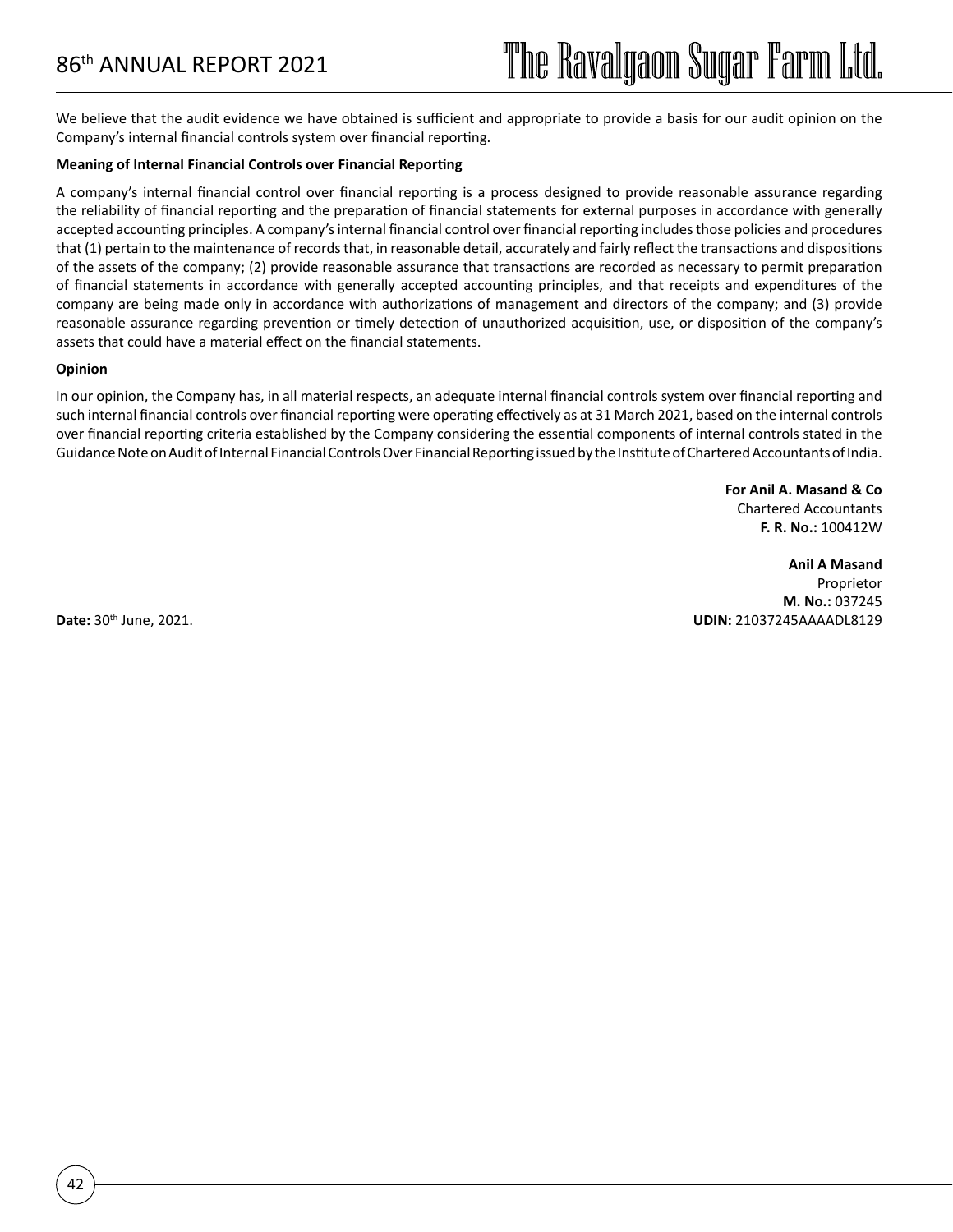### **Balance Sheet as at 31st March 2021**

|                                         |             |                   | (₹ In Lakh)      |
|-----------------------------------------|-------------|-------------------|------------------|
| <b>Particulars</b>                      |             | As at             | As at            |
|                                         | <b>Note</b> | 31st March, 2021  | 31st March, 2020 |
| <b>ASSETS</b>                           |             |                   |                  |
| 1) Non-Current Assets                   |             |                   |                  |
| (a) Property, Plant & Equipment         | 3a          | 1,125.84          | 1,106.84         |
| (b) Other Intangible assets             | 3b          | 1.08              | 1.08             |
| (c) Financial Assets                    |             |                   |                  |
| (i) Investments                         | 4           | 27.41             | 27.41            |
| (ii) Loan                               | 5           | 59.35             | 51.06            |
| (d) Deferred tax assets (net)           | 6           | 458.96            | 458.96           |
| <b>Total Non-Current Assets</b>         |             | 1,672.64          | 1,645.36         |
|                                         |             |                   |                  |
| 2) Current assets                       |             |                   |                  |
| (a) Inventories                         | 7           | 183.08            | 319.40           |
| (b) Financial Assets                    |             |                   |                  |
| (i) Investments                         | 8           | 0.04              | 0.04             |
| (ii) Trade receivables                  | 9           | 2.38              | 10.73            |
| (iii) Cash and Cash equivalents         | 10          | 6.88              | 6.83             |
| (iv) Loan                               | 11          | 50.40             | 52.78            |
| (c) Current Tax Assets (Net)            | 12          | 215.01            | 29.61            |
| (d) Other current assets                | 13          | 30.41             | 29.58            |
| <b>Total Current Assets</b>             |             | 488.20            | 448.96           |
| <b>TOTAL ASSETS</b>                     |             | 2,160.84          | 2,094.32         |
|                                         |             |                   |                  |
| <b>EQUITY AND LIABILITIES</b>           |             |                   |                  |
| 1) Equity                               |             |                   |                  |
| (a) Equity Share capital                | 14          | 34.00             | 34.00            |
| (b) Other Equity                        | 15          | 264.86            | 556.84           |
| <b>Total Equity</b>                     |             | 298.86            | 590.84           |
|                                         |             |                   |                  |
| <b>Liabilities</b>                      |             |                   |                  |
| 2) Non-current liabilities              |             |                   |                  |
| (a) Financial Liabilities               |             |                   |                  |
| (i) Borrowings                          | 16          |                   |                  |
| (b) Provisions                          | 17          |                   | 10.42            |
| <b>Total Non-Current Liabilities</b>    |             |                   | 10.42            |
|                                         |             |                   |                  |
| 3) Current liabilities                  |             |                   |                  |
| (a) Financial Liabilities               |             |                   |                  |
| (i) Borrowings                          | 18          | 1,204.87          | 918.87           |
| (ii) Trade payables                     | 19          | 274.14            | 225.74           |
| (b) Other current liabilities           | 20          | 307.97            | 264.51           |
| (c) Provisions                          | 21          | 75.00             | 83.93            |
| <b>Total Current Liabilities</b>        |             | 1,861.98          | 1,493.05         |
| <b>Total Liabilities</b>                |             | 1,861.98          | 1,503.47         |
| <b>TOTAL EQUITY AND LIABILITIES</b>     |             | 2,160.84          | 2,094.32         |
| <b>Notes Forming Partes of Accounts</b> |             | Note 1 and Note 2 |                  |

**As per our report of even date For and on behalf of the Board of Directors**

**For Anil A. Masand & Co** Chartered Accountants

**Anil A. Masand Nihal Doshi**  PARTNER Director **Membership No.:** 037245 **DIN:** 00246749 **Mumbai, Dated:** 30<sup>th</sup> June 2021 **Mumbai, Dated:** 30<sup>th</sup> June 2021

FRN 100412W **H. B. Doshi Rajiv Jain** Chairman & Managing Director **Director DIN:** 00688736 **DIN:** 09044822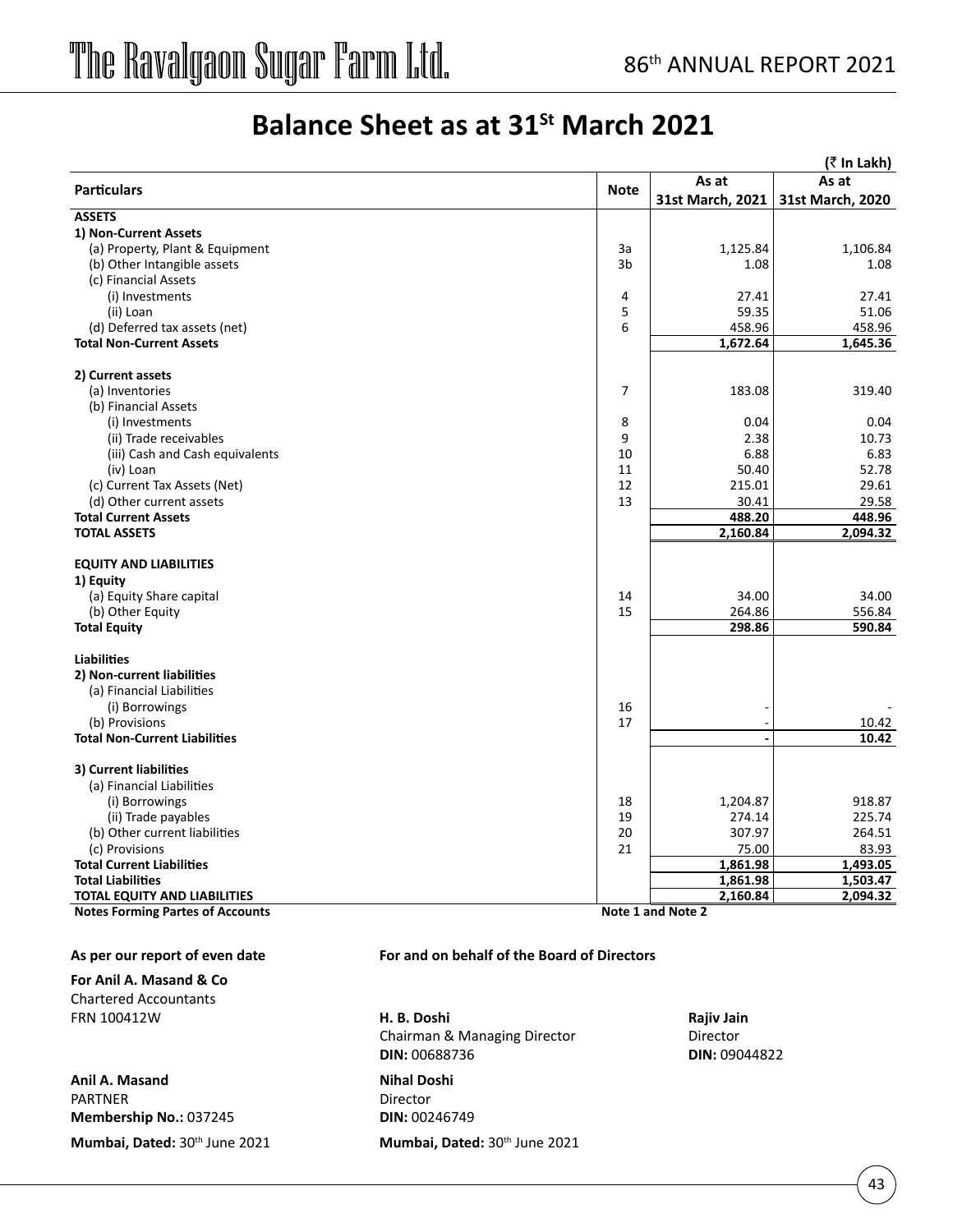## Profit and Loss Account for the year ended 31<sup>st</sup> March 2021

|                                                                               |             |                   | $($ ₹ in Lakhs)  |
|-------------------------------------------------------------------------------|-------------|-------------------|------------------|
| <b>Particulars</b>                                                            | <b>Note</b> | As at             | As at            |
|                                                                               |             | 31st March, 2021  | 31st March, 2020 |
| <b>INCOME</b>                                                                 |             |                   |                  |
| (i) Revenue from operations                                                   | 22          | 563.76            | 1,029.52         |
| (ii) Other income                                                             | 23          | 22.93             | 68.48            |
| Total Income (i)                                                              |             | 586.69            | 1,098.01         |
| <b>EXPENSES</b>                                                               |             |                   |                  |
| Cost of Raw Materials Consumption                                             | 24          | 208.28            | 520.28           |
| Changes in Inventories of Finished Goods, Work-in-progress and Stock in trade | 25          | 97.91             | (28.68)          |
| Employee benefits expense                                                     | 26          | 282.65            | 434.87           |
| Finance costs                                                                 | 27          | 130.54            | 90.51            |
| Depreciation and amortization expense                                         | 3           | 21.19             | 20.32            |
| Other expenses                                                                | 28          | 304.20            | 481.87           |
| Total expenses (ii)                                                           |             | 1,044.77          | 1,519.18         |
| Profit before exceptional, extraordinary period items and tax (i-ii)          |             | (458.09)          | (421.17)         |
| <b>Exceptional Items</b>                                                      | 29          | (16.64)           | (37.05)          |
| Profit/ (loss) after exceptions items and tax                                 |             | (474.73)          | (458.22)         |
| Tax expense:                                                                  |             |                   |                  |
| (1) Current tax                                                               |             |                   |                  |
| (2) Tax for earlier years                                                     |             | (182.75)          | (1.42)           |
| (3) Defferred Tax Assets                                                      |             |                   |                  |
| Profit/(loss) for the period                                                  |             | (291.98)          | (456.80)         |
| Earnings per equity share (for continuing operation):                         |             |                   |                  |
| Basic & Diluted                                                               | 30          | (429.38)          | (671.76)         |
| <b>Notes Forming Partes of Accounts</b>                                       |             | Note 1 and Note 2 |                  |

**As per our report of even date For and on behalf of the Board of Directors**

**For Anil A. Masand & Co** Chartered Accountants

**Anil A. Masand Nihal Doshi**  PARTNER Director **Membership No.:** 037245 **DIN:** 00246749

FRN 100412W **H. B. Doshi Rajiv Jain** Chairman & Managing Director **Director DIN:** 00688736 **DIN:** 09044822

**Mumbai, Dated:** 30<sup>th</sup> June 2021 **Mumbai, Dated:** 30<sup>th</sup> June 2021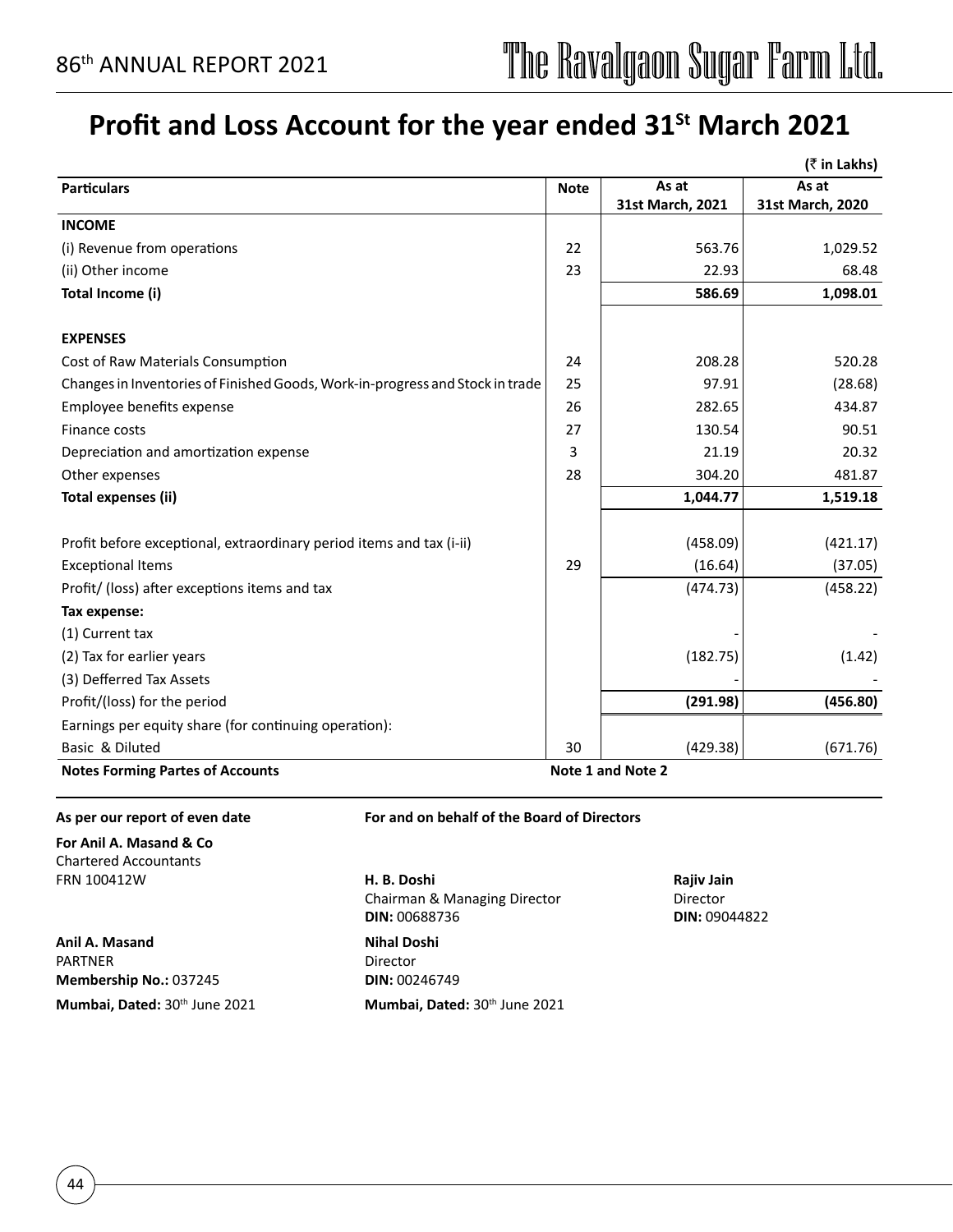## **Cash Flow Statement for the year ended 31St March 2021**

|                                                                                                                            |                                             |                      |                    |                      | (₹ In Lakh)       |
|----------------------------------------------------------------------------------------------------------------------------|---------------------------------------------|----------------------|--------------------|----------------------|-------------------|
| <b>Particular</b>                                                                                                          |                                             | As at 31 March, 2021 |                    | As at 31 March, 2020 |                   |
|                                                                                                                            |                                             | Rs.                  | Rs.                | Rs.                  | Rs.               |
| A. Cash Flow From Operating Activities<br>Net Profit / (Loss) after Extraordinary items and before tax<br>Adjustments for: |                                             |                      | (474.73)           |                      | (458.22)          |
| Depreciation                                                                                                               |                                             | 21.19                |                    | 20.32                |                   |
| Sundry balances written off                                                                                                |                                             | 1.42                 |                    | 8.25                 |                   |
| Loss on sale of investments                                                                                                |                                             |                      |                    |                      |                   |
| Provision for purchase tax                                                                                                 |                                             |                      |                    |                      |                   |
| Provision no longer required                                                                                               |                                             | (19.35)              |                    | (41.03)              |                   |
| Mid term loan written back                                                                                                 |                                             |                      |                    | (37.82)              |                   |
| Sundry credit balances written back                                                                                        |                                             | (0.17)               |                    | (19.08)              |                   |
| Profit on sale of divisions<br>Finance costs                                                                               |                                             | 130.54               |                    |                      |                   |
| Profit on sale of Asset                                                                                                    |                                             | (0.34)               |                    | 90.51                |                   |
| Interest income                                                                                                            |                                             | (0.70)               |                    | (3.23)               |                   |
| Dividend income                                                                                                            |                                             |                      |                    | (0.03)               |                   |
|                                                                                                                            |                                             |                      | 132.59             |                      | 17.89             |
| Operating profit before working capital changes                                                                            |                                             |                      | (342.14)           |                      | (440.33)          |
| Changes in working capital:                                                                                                |                                             |                      |                    |                      |                   |
| Adjustments for (increase) / decrease in operating assets:                                                                 |                                             |                      |                    |                      |                   |
| Inventories                                                                                                                |                                             | 136.32               |                    | (10.86)              |                   |
| Trade receivables<br>Short-term loans and advances                                                                         |                                             | 7.11<br>2.38         |                    | 4.87<br>2.12         |                   |
| Long-term loans and advances                                                                                               |                                             | (8.29)               |                    | 0.06                 |                   |
| Other current assets                                                                                                       |                                             | (0.83)               |                    | (0.32)               |                   |
| Adjustments for increase / (decrease) in operating liabilities:                                                            |                                             |                      |                    |                      |                   |
| Trade payables                                                                                                             |                                             | 48.40                |                    | 77.13                |                   |
| Other current liabilities                                                                                                  |                                             | 62.81                |                    | (144.37)             |                   |
| Short-term provisions                                                                                                      |                                             | (8.93)               |                    | 4.20                 |                   |
| Other long-term liabilities                                                                                                |                                             | (10.42)              |                    | 2.80                 |                   |
|                                                                                                                            |                                             |                      | 228.55             |                      | (64.37)           |
| Cash generated from operations                                                                                             |                                             |                      | (113.59)           |                      | (504.70)          |
| Net Income Tax paid<br>Net Cash Flow from Operating Activities (A)                                                         |                                             |                      | (2.66)<br>(116.25) |                      | 17.47<br>(487.23) |
| <b>B. Cash Flow From Investing Activities</b>                                                                              |                                             |                      |                    |                      |                   |
| Capital expenditure on fixed assets                                                                                        |                                             | (40.19)              |                    |                      |                   |
| Proceeds from sale of divisions                                                                                            |                                             |                      |                    |                      |                   |
| Proceeds from sale of fixed assets                                                                                         |                                             | 0.34                 |                    |                      |                   |
| Dividend received                                                                                                          |                                             |                      |                    | 0.03                 |                   |
| Interest received                                                                                                          |                                             | 0.70                 |                    | 3.23                 |                   |
| Current investments                                                                                                        |                                             |                      |                    | 2.05                 |                   |
| Net Cash Flow Used in Investing Activities (B)                                                                             |                                             |                      | (39.16)            |                      | 5.32              |
| C. Cash Flow from Financing Activities                                                                                     |                                             |                      |                    |                      |                   |
| Repayment of long-term borrowings                                                                                          |                                             | 285.99               |                    | (5.65)               |                   |
| Net proceeds from other short-term borrowings<br>Finance cost                                                              |                                             | (130.54)             |                    | 574.64<br>(90.51)    |                   |
| Dividend paid                                                                                                              |                                             |                      |                    |                      |                   |
| Net Cash Flow from Financing Activities (C)                                                                                |                                             |                      | 155.45             |                      | 478.48            |
| Net Increase in Cash And Cash Equivalents (A+B+C)                                                                          |                                             |                      | 0.05               |                      | (3.43)            |
| Cash and Cash Equivalents at the Beginning of the Year                                                                     |                                             |                      | 6.83               |                      | 10.26             |
| Cash and Cash Equivalents at the end of the Year<br><b>Notes Forming Partes of Accounts</b>                                |                                             | Note 1 and Note 2    | 6.88               |                      | 6.83              |
|                                                                                                                            |                                             |                      |                    |                      |                   |
| As per our report of even date                                                                                             | For and on behalf of the Board of Directors |                      |                    |                      |                   |
| For Anil A. Masand & Co                                                                                                    |                                             |                      |                    |                      |                   |
| <b>Chartered Accountants</b>                                                                                               |                                             |                      |                    |                      |                   |
| <b>FRN 100412W</b>                                                                                                         | H. B. Doshi                                 |                      | Rajiv Jain         |                      |                   |
|                                                                                                                            | Chairman & Managing Director                |                      | Director           |                      |                   |
|                                                                                                                            | DIN: 00688736                               |                      |                    | DIN: 09044822        |                   |
|                                                                                                                            |                                             |                      |                    |                      |                   |
| Anil A. Masand                                                                                                             | <b>Nihal Doshi</b>                          |                      |                    |                      |                   |
| <b>PARTNER</b>                                                                                                             | Director                                    |                      |                    |                      |                   |
| Membership No.: 037245                                                                                                     | DIN: 00246749                               |                      |                    |                      |                   |

**Mumbai, Dated:** 30<sup>th</sup> June 2021 **Mumbai, Dated:** 30<sup>th</sup> June 2021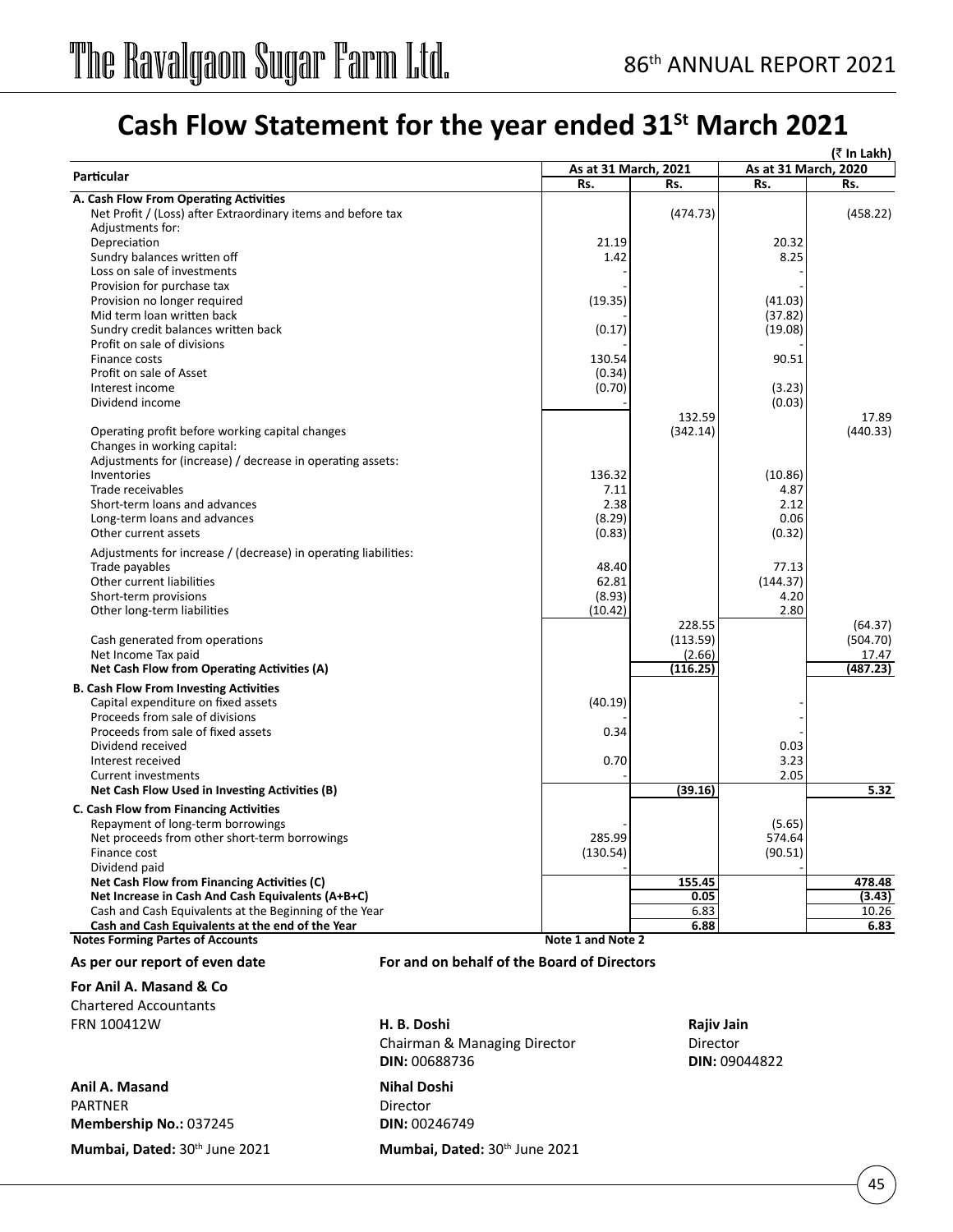### **Statement of changes in equity**

(Currency : Indian Rupee)

| <b>Equity share capital</b>   | $($ ₹ In Lakhs)                      |
|-------------------------------|--------------------------------------|
| Particulars (refer note. 12)  | <b>Total equity</b><br>share capital |
| Balance as on a 1 April 2019  | 34.00                                |
| Changes in FY 2019-20         |                                      |
| Balance as on a 31 March 2020 | 34.00                                |
| Changes in FY 2020-21         |                                      |
| Balance as on a 31 March 2021 | 34.00                                |

### **Other equity**

|                                 |                                 | Reserves and surplus |          |                 | <b>Total other</b> |
|---------------------------------|---------------------------------|----------------------|----------|-----------------|--------------------|
| Particulars (refer note no. 15) | Capital redemption Cash subsidy |                      | General  | <b>Retained</b> |                    |
|                                 | reserve                         | reserve              | reserve  | earnings        | equity             |
| Balance as on a 1 April 2019    | 20.00                           | 20.00                | 2,215.97 | (1,242.33)      |                    |
| <b>Profit for FY 2019-20</b>    |                                 |                      |          |                 |                    |
| Comprehensive income            |                                 |                      |          | (456.80)        |                    |
| Other-Comprehensive income      |                                 |                      |          |                 |                    |
| Balance as on a 31 March 2020   | 20.00                           | 20.00                | 2.215.97 | (1,699.12)      | 556.84             |
| <b>Profit for FY 2020-21</b>    |                                 |                      |          |                 |                    |
| Comprehensive income            |                                 |                      |          | (291.98)        |                    |
| Other-Comprehensive income      |                                 |                      |          |                 |                    |
| Balance as on a 31 March 2021   | 20.00                           | 20.00                | 2.215.97 | (1.991.11)      | 264.86             |

The above statement of Changes in Equity should be read in conjunction with the accompanying notes.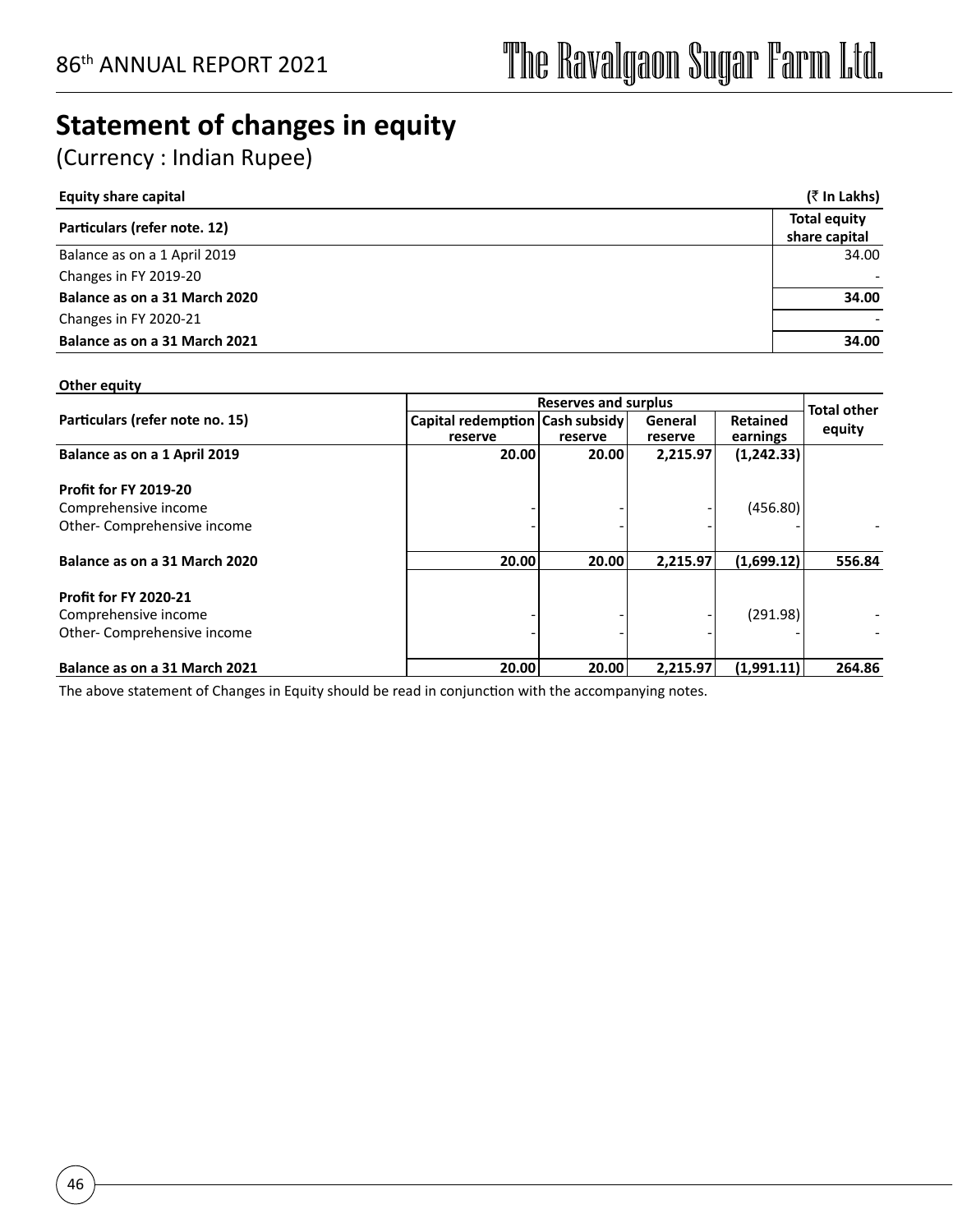### **Summary of significant accounting policies and other explanatory information**

### **Note 1 : Background and principle activities**

The Ravalgaon Sugar Farm Limited ('the Company') is a Public Limited Company incorporated and domiciled in India and has its registered office at P.O. Ravalgaon, Taluka Malegaon, Nashik, Maharashtra, 423108, Maharashtra, India. The Company is listed on Bombay Stock Exchange.

The Company is engaged into manufacturing of various Confectionery Products. It has manufacturing facility at Ravalgaon (Maharashtra) and Corporate Office in Mumbai.

### **Note 2 : Significant Accounting Policies followed by the Company**

### **a) Basis of Preparation**

### **i) Compliance with Ind AS**

These financial statements have been prepared in accordance with the Indian Accounting Standards (hereinafter referred to as the 'Ind AS') as notified by Ministry of Corporate Affairs pursuant to Section 133 of the Companies Act, 2013 ('Act') read with the Companies (Indian Accounting Standards) Rules, 2015 as amended rules and other relevant provisions of the Act .

The accounting policies are applied consistently applied to all the periods presented in the financial statements.

### **ii) Historical cost convention**

The financial statements have been prepared on a historical cost basis, except for the following:

- Certain financial assets and liabilities that are measured at fair value;
- Assets held for sale measured at lower of carrying amount or fair value less cost to sell;

### **iii) Current non-current classification**

All assets and liabilities have been classified as current or non-current as per the Company's normal operating cycle (twelve months) and other criteria set out in the Schedule III to the Act.

### **b) Use of estimates and judgements**

The estimates and judgements used in the preparation of the financial statements are continuously evaluated by the Company and are based on historical experience and various other assumptions and factors (including expectations of future events) that the Company believes to be reasonable under the existing circumstances. Differences between actual results and estimates are recognised in the period in which the results are known/materialised.

The said estimates are based on the facts and events, that existed as at the reporting date, or that occurred after that date but provide additional evidence about conditions existing as at the reporting date.

### **c) Foreign Currency Translation**

### **i) Functional and presentation currency**

The Financial Statements are presented in Indian rupees (INR) which is the functional and presentation currency.

### **ii) Transactions and balances**

Foreign currency transactions are translated into the functional currency using the exchange rates at the dates of the transactions. Foreign exchange gains and losses resulting from the settlement of such transactions and from the translation of monetary assets and liabilities denominated in foreign currencies at year end exchange rates are generally recognised in Profit or Loss Account.

Foreign exchange differences regarded as an adjustment to borrowing costs are presented in the statement of profit and loss, within finance costs. All other foreign exchange gains and losses are presented in the statement of Profit and Loss on a net basis within other gains / (losses).

### **d) Revenue Recognition**

i) Sales are recorded net of Excise duty, trade discounts, rebates, VAT Tax & GST. Purchases are recorded net of Input credit for taxes that are subsequently eligible for Input Credit / Refund.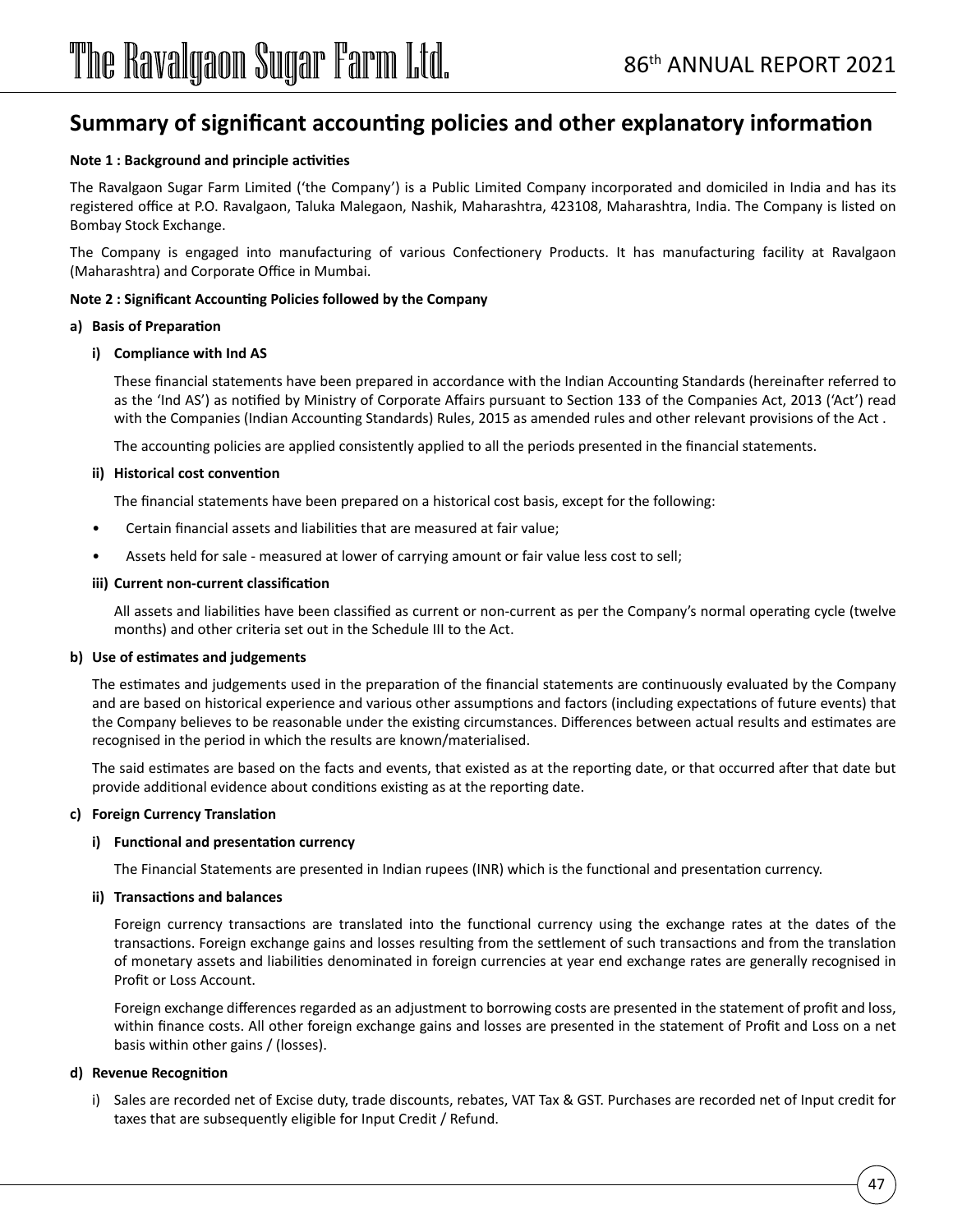- ii) Revenue from services is recognized when services are rendered and related costs are incurred.
- iii) Interest Income is recognized on time proportion basis.
- iv) Dividend Income is recognized, at the time when they are actually received.

### **e) Income Tax**

The income tax expense or credit for the period is the tax payable on the current period's taxable income based on the applicable income tax rate adjusted by changes in deferred tax assets and liabilities attributable to temporary differences.

Deferred income tax is provided in full, using the liability method on temporary differences arising between the tax bases of assets and liabilities and their carrying amount in the financial statement. Deferred income tax is determined using tax rates (and laws) that have been enacted or substantially enacted by the end of the reporting period and are excepted to apply when the related deferred income tax assets is realised or the deferred income tax liability is settled.

Deferred tax assets are recognised for all deductible temporary differences and unused tax losses, only if, it is probable that future taxable amounts will be available to utilise those temporary differences and losses.

Deferred tax assets and liabilities are offset when there is a legally enforceable right to offset current tax assets and liabilities and when the deferred tax balances relate to the same taxation authority. Current tax assets and tax liabilities are offset where the Company has a legally enforceable right to offset and intends either to settle on a net basis, or to realize the asset and settle the liability simultaneously.

Current and deferred tax is recognised in the Statement of Profit and Loss, except to the extent that it relates to items recognised in other comprehensive income or directly in equity. In this case, the tax is also recognised in other comprehensive income or directly in equity, respectively Minimum Alternate Tax (MAT) credit is recognised as deferred tax asset only when and to the extent there is convincing evidence that the Company will pay normal income tax during the specified period. Such asset is reviewed at each Balance Sheet date and the carrying amount of the MAT credit asset is written down to the extent there is no longer a convincing evidence to the effect that the Company will pay normal income tax during the specified period.

### **f) Cash and Cash Equivalents**

For the purpose of presentation in the statement of cash flows, cash and cash equivalents includes cash on hand, deposits held at call with financial institutions, other short-term, highly liquid investments with original maturities of three months or less that are readily convertible to known amounts of cash and which are subject to an insignificant risk of changes in value, and bank overdrafts. Bank overdrafts are shown within borrowings in current liabilities in the balance sheet.

### **g) Cash Flow Statements**

Cash flows are prepared using the indirect method, whereby net profit before tax is adjusted for the effects of transactions of non-cash nature, any deferrals or accruals of past or future operating cash receipts or payments and item of income or expenses associated with investing or financing cash flows. The cash flow from operating, investing and financing activities of Company are segregated.

### **h) Trade Receivables**

Trade receivables are recognised at fair value.

### **i) Inventories**

Inventories of Raw Materials, Work-in-Progress, Stores and spares, Finished Goods and Stock-in-trade are stated 'at cost or net realisable value, whichever is lower'. Goods-in-Transit are stated 'at cost'. Cost comprises all cost of purchase, cost of conversion and other costs incurred in bringing the inventories to their present location and condition. Cost formula used are 'First in-Firstout', 'Weighted Average cost'. Due allowance is estimated and made for defective and obsolete items, wherever necessary.

### **j) Property, Plant and Equipment**

Freehold land is carried at historical cost. All other items of property, plant and equipment are stated at historical cost less depreciation. Historical cost includes expenditure that is directly attributable to the acquisition of the items. Cost may also include transfers from equity of any gains or losses on qualifying cash flow hedges of foreign currency purchases of property, plant and equipment.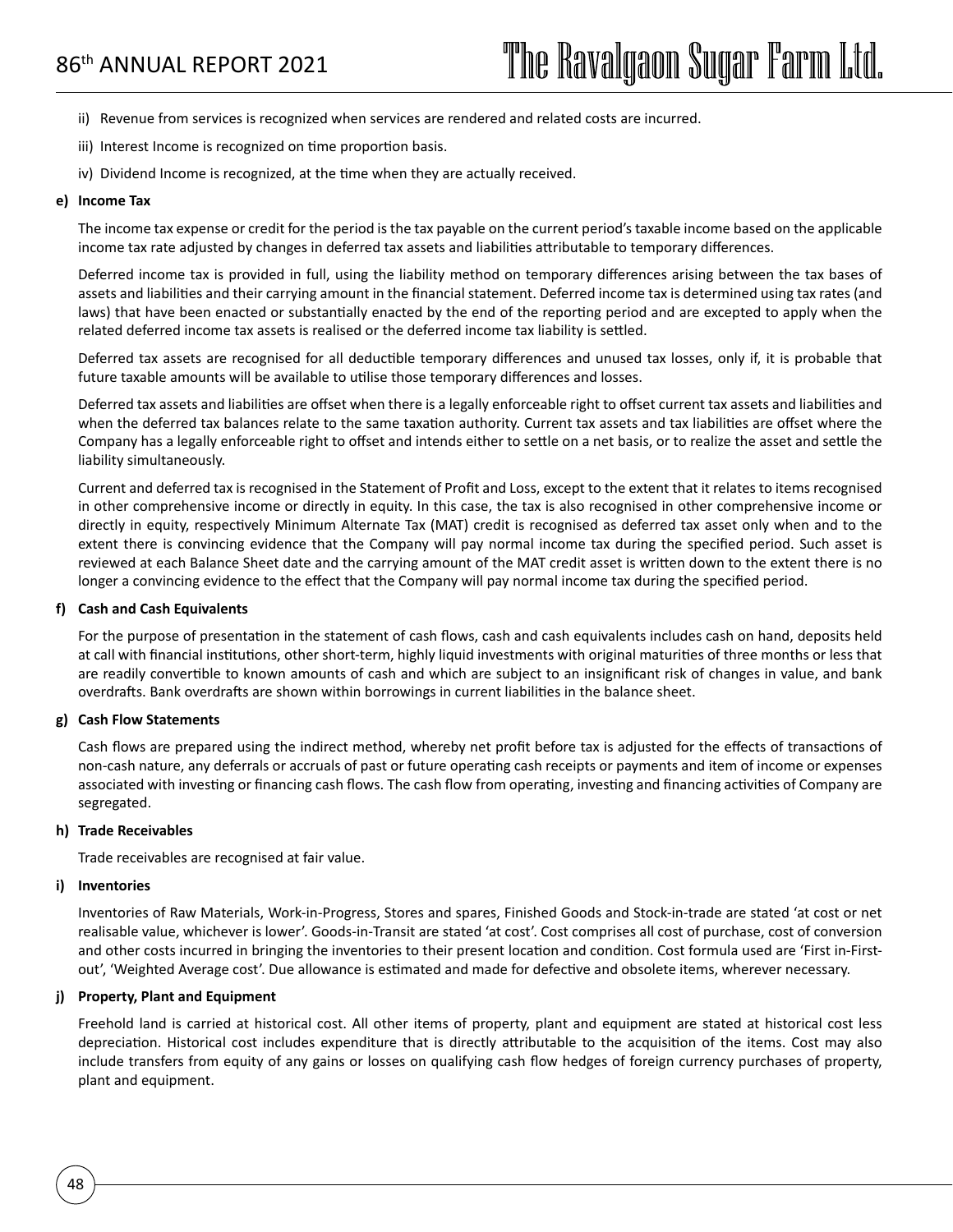Subsequent costs are included in the asset's carrying amount or recognised as a separate asset, as appropriate, only when it is probable that future economic benefits associated with the item will flow to the Company and the cost of the item can be measured reliably. The carrying amount of any component accounted for as a separate asset is derecognised when replaced. All other repairs and maintenance are charged to profit or loss during the reporting period in which they are incurred.

### **Transition to Ind AS**

On transition to Ind AS, the Company has elected to continue with the carrying value of all of its property, plant and equipment recognised as at April 1, 2016 measured as per the previous GAAP and use that carrying value as the deemed cost of the property, plant and equipment.

### **Depreciation methods, estimated useful lives and residual value**

Depreciation is calculated using the straight-line method to allocate their cost, net of their residual values, over their estimated useful lives or, in the case of certain leased furniture, fittings and equipment, the shorter lease term as follows:

| <b>Asset Class</b>            | <b>Useful Life</b> |
|-------------------------------|--------------------|
| Freehold land                 |                    |
| Leasehold land                | As per lease life  |
| <b>Buildings</b>              | 60 Years           |
| <b>Furniture and fixtures</b> | 10 Years           |
| Office equipments             | 5 Years            |
| Vehicles                      | 8 Years            |

### **Impairment of Assets**

At each Balance sheet date, the management reviews the carrying amount of its assets and goodwill included in each Cash generating Unit to determine whether there is any indication that those assets were impaired. If any such indication exists, the recoverable amount of the asset is estimated in order to determine the extent of impairment loss. Recoverable amount of an asset is the higher of an asset's net selling price and value in use. In assessing value in use, the estimated future cash flows from the continuing use of the asset and from its disposal are discounted to their present value using a pre-tax discount rate that reflects the current market assessments of time value and the risks specific to the asset. Reversal of impairment loss is recognized immediately as income in the profit and loss account.

### **k) Investments**

Long-term investments are carried at cost. However, provision for diminution is made to recognise a decline, other than temporary, in the value of investments, such reduction being determined and made for each investment individually.

Current Investments are valued at lower of cost or fair value.

### **l) Borrowing costs**

Borrowing cost directly attributable to acquisition of Qualifying Fixed Assets is capitalised. All other borrowing costs are charged to Profit and Loss Account

### **m) Trade and Other Payables**

These amounts represent liabilities for goods and services provided to the Company prior to the end of financial year which are unpaid. The amounts are unsecured and are usually paid on recognition. Trade and other payables are presented as current liabilities unless payment is not due within 12 months after the reporting period.

### **n) Provisions and Contingent Liabilities**

A provision is recognised when the Company has a present obligation as a result of past events and it is probable that an outflow of resources will be required to settle the obligation in respect of which a reliable estimate can be made. Provisions (excluding retirement benefits) are determined based on the best estimate required to settle the obligation at the Balance Sheet date. These are reviewed at each Balance Sheet date and adjusted to reflect the current best estimates.

Contingent liabilities are disclosed in respect of possible obligations that arise from past events, whose existence would be confirmed upon the occurrence or non occurrence of one or more uncetain future events not wholly within the control of the Company.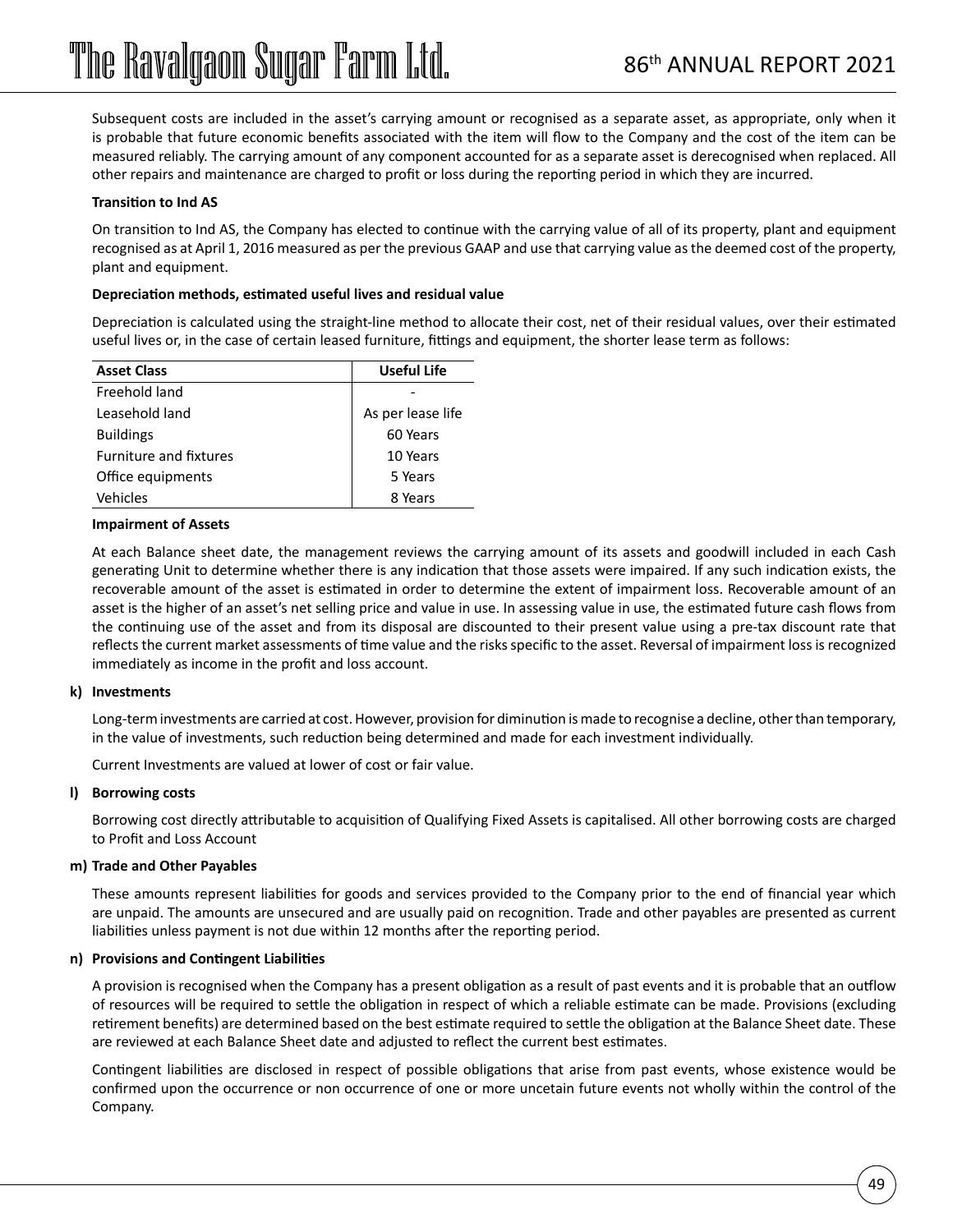### **o) Employee Benefits**

### **Short-term obligations**

Liabilities for wages and salaries, including non-monetary benefits that are expected to be settled wholly within 12 months after the end of the period in which the employees render the related service are recognised in respect of employees' services up to the end of the reporting period and are measured at the amounts expected to be paid when the liabilities are settled.

### **Gratuity obligations**

In respect of Post employment benefits viz. Gratuity, the Company has a master policy with LIC under Group Gratuity Scheme for its employees. The company provides / contributes to LIC Group Gratuity Scheme for future payments of retirement gratuity to the employees as determined by Management.

### **p) Segment reporting**

Earlier the company had two reportable segments in the form of sugar and confectionery. But the sugar factory was not opearting since FY 2013-14. It was subsequently sold in September 2019. Similary the candy sugar plant has not been in operation since FY 2004-05 and this was sold during the thrid quarter. In view of this sales, separate segmented results are not given and the company has only one segment that is **'Confectionery.'**

### **q) Contributed Equity**

Equity shares are classified as equity.

Incremental costs directly attributable to the issue of new shares or options are shown in equity as a deduction, net of tax, from the proceeds.

i) Earnings per Share

Basic earnings per share is calculated by dividing:

- The profit attributable to owners of the Company
- By the weighted average number of equity shares outstanding during the financial year, adjusted for bonus elements in equity shares issued during the year.

### **Diluted earnings per share**

Diluted earnings per share adjusts the figures used in the determination of basic earnings per share to take into account:

- the after income tax effect of interest and other financing costs associated with dilutive potential equity shares, and
- the weighted average number of additional equity shares that would have been outstanding assuming the conversion of all dilutive potential equity shares.
- ii) Dividends to shareholders

50

Annual dividend distribution to the shareholders is recognised as a liability in the period in which the dividends are approved by shareholders. Any interim dividend paid is recognised on approval by board of directors. Dividend payable and corresponding tax on dividend distribution is recognised directly in equity.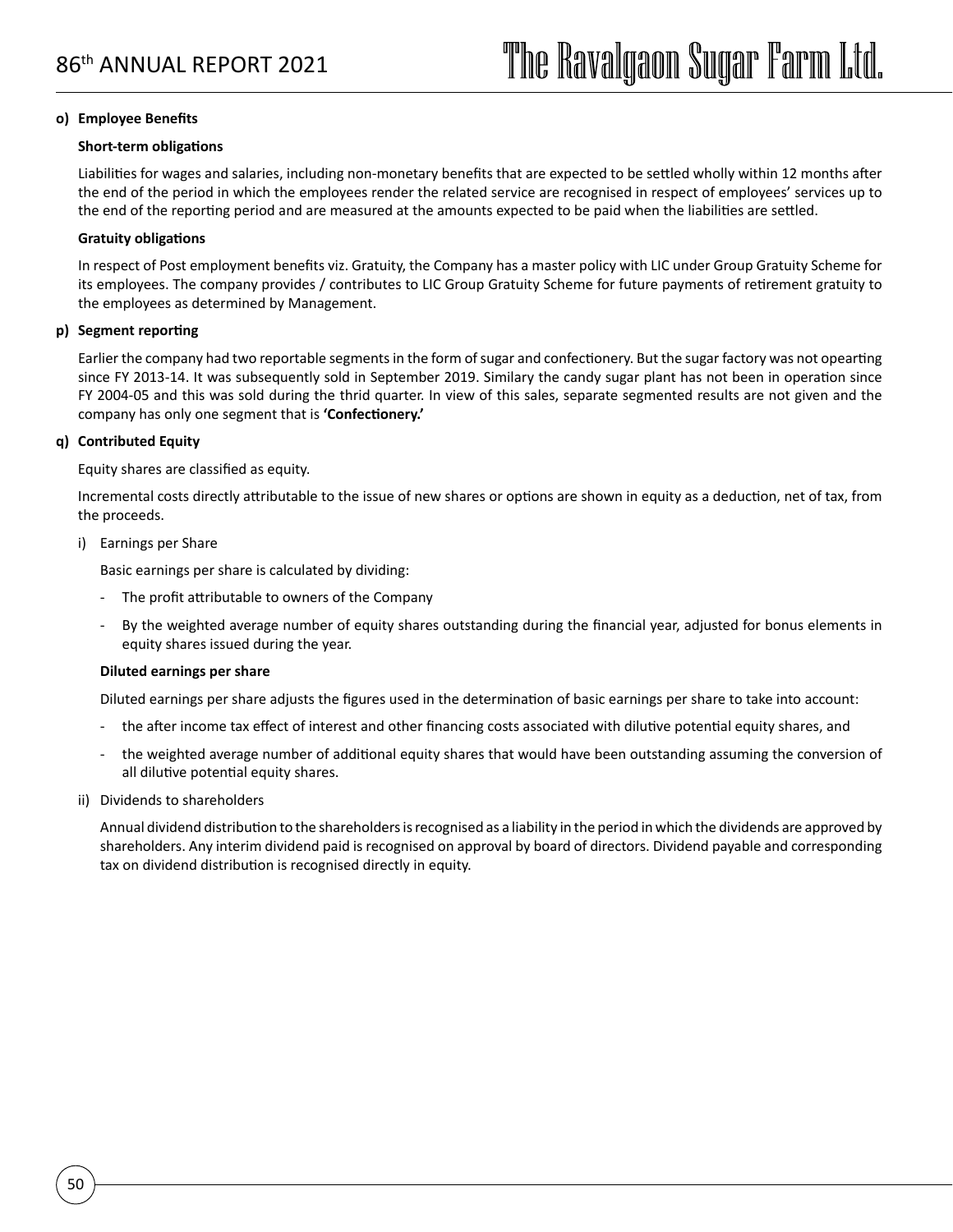| こくりくし<br>ر<br>5<br>5                       |                       |
|--------------------------------------------|-----------------------|
| <b>innancia</b><br>$\frac{1}{2}$<br>¢<br>+ | ļ<br>こつつ              |
| ישה<br>י<br>l<br>S<br>)<br>)<br>,<br>י     | r the year ended 31 N |

(For the year ended 31 March 2021)

| Note 3 - Tangible Assets, Intangible Assets and Capital-works in Progress |                                              |                      |      |                                                |                                              |                                         |                                  |                                                |                                              |                            |                                 |                                               |                              | ₹ in Lakhs                   |
|---------------------------------------------------------------------------|----------------------------------------------|----------------------|------|------------------------------------------------|----------------------------------------------|-----------------------------------------|----------------------------------|------------------------------------------------|----------------------------------------------|----------------------------|---------------------------------|-----------------------------------------------|------------------------------|------------------------------|
|                                                                           |                                              | <b>Gross Block</b>   |      |                                                |                                              | Accumulated Depreciation / Amortisation |                                  |                                                |                                              |                            | Impairment of Assets            |                                               | Net Block                    |                              |
| Particulars                                                               | 1st April<br><b>Balance</b><br>as on<br>2020 | Additions   Disposal |      | as on 31st<br><b>Balance</b><br>March'<br>2021 | <b>Balance</b><br>1st April<br>as on<br>2020 | ciation for<br>the year<br>Depre-       | Deprecia-<br>tion dis-<br>posals | as on 31st<br><b>Balance</b><br>March'<br>2021 | <b>Balance</b><br>1st April<br>as on<br>2020 | During  <br>year<br>e<br># | disposals<br>ment on<br>Impair- | as on 31st<br><b>Balance</b><br>March<br>2021 | AS at 31st<br>March'<br>2021 | As at 31st<br>March'<br>2020 |
| <b>3a-Tangible Assets</b>                                                 |                                              |                      |      |                                                |                                              |                                         |                                  |                                                |                                              |                            |                                 |                                               |                              |                              |
| Freehold Land                                                             | 1.12                                         |                      |      | 1.12                                           |                                              | ı                                       | ı                                |                                                | ı                                            |                            | ı                               |                                               | 1.12                         | 1.12                         |
| <b>Buildings</b>                                                          | 1,575.05                                     | 5.51                 |      | 1,580.57                                       | 475.36                                       | 20.38                                   |                                  | 495.74                                         | ı                                            |                            | ı                               |                                               | 1,084.83                     | 1,099.69                     |
| Plant & Equipments                                                        | 1,592.43                                     | 34.68                |      | 1,627.11                                       | 1,588.22                                     | 0.81                                    |                                  | 1,589.03                                       | ı                                            | ı                          | ı                               |                                               | 38.08                        | 4.21                         |
| Furniture & Fixtures                                                      | 154.34                                       |                      |      | 154.34                                         | 153.15                                       |                                         |                                  | 153.15                                         | ı                                            |                            |                                 |                                               | 1.19                         | $1.19$<br>$0.01$             |
| Vehicles                                                                  | 30.91                                        |                      | 2.85 | 28.06                                          | 30.90                                        |                                         | 2.85                             | 28.05                                          | ı                                            |                            | ï                               |                                               | 0.01                         |                              |
| Office Equipment                                                          | 61.31                                        |                      |      | 61.31                                          | 60.69                                        |                                         |                                  | 60.69                                          |                                              |                            |                                 |                                               | 0.62                         | 0.62                         |
| Total - Tangible Assets                                                   | 3,415.16                                     | 40.19                | 2.85 | 3,452.50                                       | 2,308.32                                     | 21.19                                   | 2.85                             | 2,326.66                                       |                                              |                            |                                 |                                               | 1,125.84                     | 1,106.84                     |
| Previous year                                                             | 3,415.16                                     |                      |      | 3,415.16                                       | 5,438.60                                     | 96.45                                   | 3,247.06                         | 2,288.00                                       |                                              |                            |                                 |                                               | 1,106.84                     |                              |
| 3b-Intangible Assets                                                      |                                              |                      |      |                                                |                                              |                                         |                                  |                                                |                                              |                            |                                 |                                               |                              |                              |
| Computer Software                                                         | 22.22                                        |                      |      | 22.22                                          | 21.14                                        |                                         |                                  | 21.14                                          | ı                                            |                            |                                 |                                               | 1.08                         | 1.08                         |
| Total - Intangible Assets                                                 | 22.22                                        |                      |      | 22.22                                          | 21.14                                        |                                         |                                  | 21.14                                          |                                              |                            |                                 |                                               | 1.08                         | 1.08                         |
| Previous year                                                             | 22.22                                        |                      |      | 22.22                                          | 21.00                                        | 0.14                                    |                                  | 21.14                                          |                                              |                            |                                 |                                               | 1.08                         |                              |

The Ravalgaon Sugar Farm Ltd.

51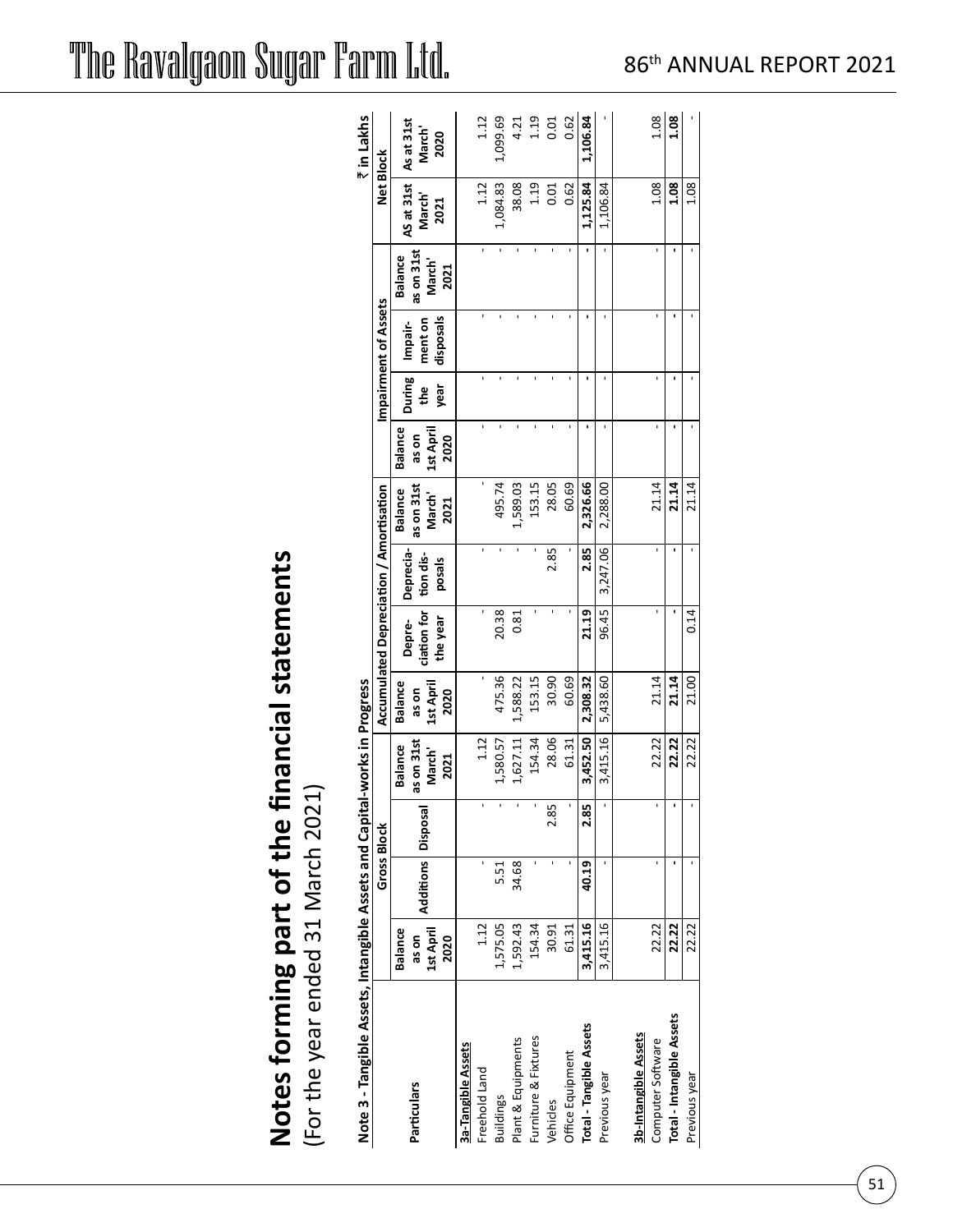| <b>Particulars</b>                                                                                                                                                                                                                                                                                                                                                                                                                                                                                                   | As at 31-Mar-21 | As at 31-Mar-20 |
|----------------------------------------------------------------------------------------------------------------------------------------------------------------------------------------------------------------------------------------------------------------------------------------------------------------------------------------------------------------------------------------------------------------------------------------------------------------------------------------------------------------------|-----------------|-----------------|
| Investment in equity instruments (non trade investments)                                                                                                                                                                                                                                                                                                                                                                                                                                                             |                 |                 |
| Quoted                                                                                                                                                                                                                                                                                                                                                                                                                                                                                                               |                 |                 |
| 2,419 (PY: 2,419) shares of ₹20/- each fully paid up in<br>The Scindia Steam Navigation Co. Ltd.                                                                                                                                                                                                                                                                                                                                                                                                                     | 0.20            | 0.20            |
| 17,600 (PY: 17,600) shares of ₹10/- each fully paid up in Acrow India Limited                                                                                                                                                                                                                                                                                                                                                                                                                                        | 8.80            | 8.80            |
| <b>Unquoted</b>                                                                                                                                                                                                                                                                                                                                                                                                                                                                                                      |                 |                 |
| 36,190 (PY: 36,190) shares of ₹10 each fully paid up in Carina Finvest Limited                                                                                                                                                                                                                                                                                                                                                                                                                                       | 18.61           | 18.61           |
|                                                                                                                                                                                                                                                                                                                                                                                                                                                                                                                      | 27.61           | 27.61           |
| Less: Provision for diminution in value of investments                                                                                                                                                                                                                                                                                                                                                                                                                                                               | 0.20            | 0.20            |
|                                                                                                                                                                                                                                                                                                                                                                                                                                                                                                                      | 27.41           | 27.41           |
| Aggregate amount of quoted investments                                                                                                                                                                                                                                                                                                                                                                                                                                                                               | 9.00            | 9.00            |
| Aggregate market value of quoted investments                                                                                                                                                                                                                                                                                                                                                                                                                                                                         | 21.05           | 14.38           |
| Aggregate amount of unquoted investments                                                                                                                                                                                                                                                                                                                                                                                                                                                                             | 18.61           | 18.61           |
| <b>Loan - Non Current</b>                                                                                                                                                                                                                                                                                                                                                                                                                                                                                            |                 | ₹ in Lakhs      |
| <b>Particulars</b>                                                                                                                                                                                                                                                                                                                                                                                                                                                                                                   | As at 31-Mar-21 | As at 31-Mar-20 |
| Unsecured, considered good :                                                                                                                                                                                                                                                                                                                                                                                                                                                                                         |                 |                 |
| <b>Security Deposits</b>                                                                                                                                                                                                                                                                                                                                                                                                                                                                                             | 59.35           | 51.06           |
| Total                                                                                                                                                                                                                                                                                                                                                                                                                                                                                                                | 59.35           | 51.06           |
| <b>Deferred Tax Assets (net)</b>                                                                                                                                                                                                                                                                                                                                                                                                                                                                                     |                 | ₹ in Lakhs      |
| <b>Particulars</b>                                                                                                                                                                                                                                                                                                                                                                                                                                                                                                   | As at 31-Mar-21 | As at 31-Mar-20 |
| Depreciation                                                                                                                                                                                                                                                                                                                                                                                                                                                                                                         |                 |                 |
| Others                                                                                                                                                                                                                                                                                                                                                                                                                                                                                                               | 458.96          | 458.96          |
| <b>Total</b>                                                                                                                                                                                                                                                                                                                                                                                                                                                                                                         | 458.96          | 458.96          |
| In second quarter of FY 2018-19, the company had created deferred tax asset of Rs. 458.96 lakhs. However the items that<br>could have resulted in deferred tax assets mainly included the net operating loss and retirement benefits. Such deferred tax<br>assets for the current year have not been recognised since there is no certainty that sufficient future taxable income will be<br>available against which such deferred tax assets can be realized. Hence no further deferred tax asset has been created. |                 |                 |
| <b>Inventories</b>                                                                                                                                                                                                                                                                                                                                                                                                                                                                                                   |                 | ₹ in Lakhs      |
| <b>Particulars</b>                                                                                                                                                                                                                                                                                                                                                                                                                                                                                                   | As at 31-Mar-21 | As at 31-Mar-20 |
| (At lower of cost or net realisable value)                                                                                                                                                                                                                                                                                                                                                                                                                                                                           |                 |                 |
| Raw Material                                                                                                                                                                                                                                                                                                                                                                                                                                                                                                         | 30.93           | 46.41           |
| Work-in-Progress                                                                                                                                                                                                                                                                                                                                                                                                                                                                                                     |                 |                 |
| Finished goods                                                                                                                                                                                                                                                                                                                                                                                                                                                                                                       | 101.63          | 199.54          |
| Stores and spares                                                                                                                                                                                                                                                                                                                                                                                                                                                                                                    | 50.52           | 73.45           |
| <b>Total</b>                                                                                                                                                                                                                                                                                                                                                                                                                                                                                                         | 183.08          | 319.40          |

**8 Investment - Current** ` **in Lakhs**

| <b>Particulars</b>                                    | As at 31-Mar-21 | <b>As at 31-Mar-20</b> |
|-------------------------------------------------------|-----------------|------------------------|
| <b>Investment - Current</b>                           |                 |                        |
| Edelweiss Abritarge fund 385.446 units (PY 1003.3974) | 0.04            | 0.04                   |
| (Market value as on 31.03.2021 Rs. 0.04 Lakhs)        |                 |                        |
| Total                                                 | 0.04            | 0.04                   |
|                                                       |                 |                        |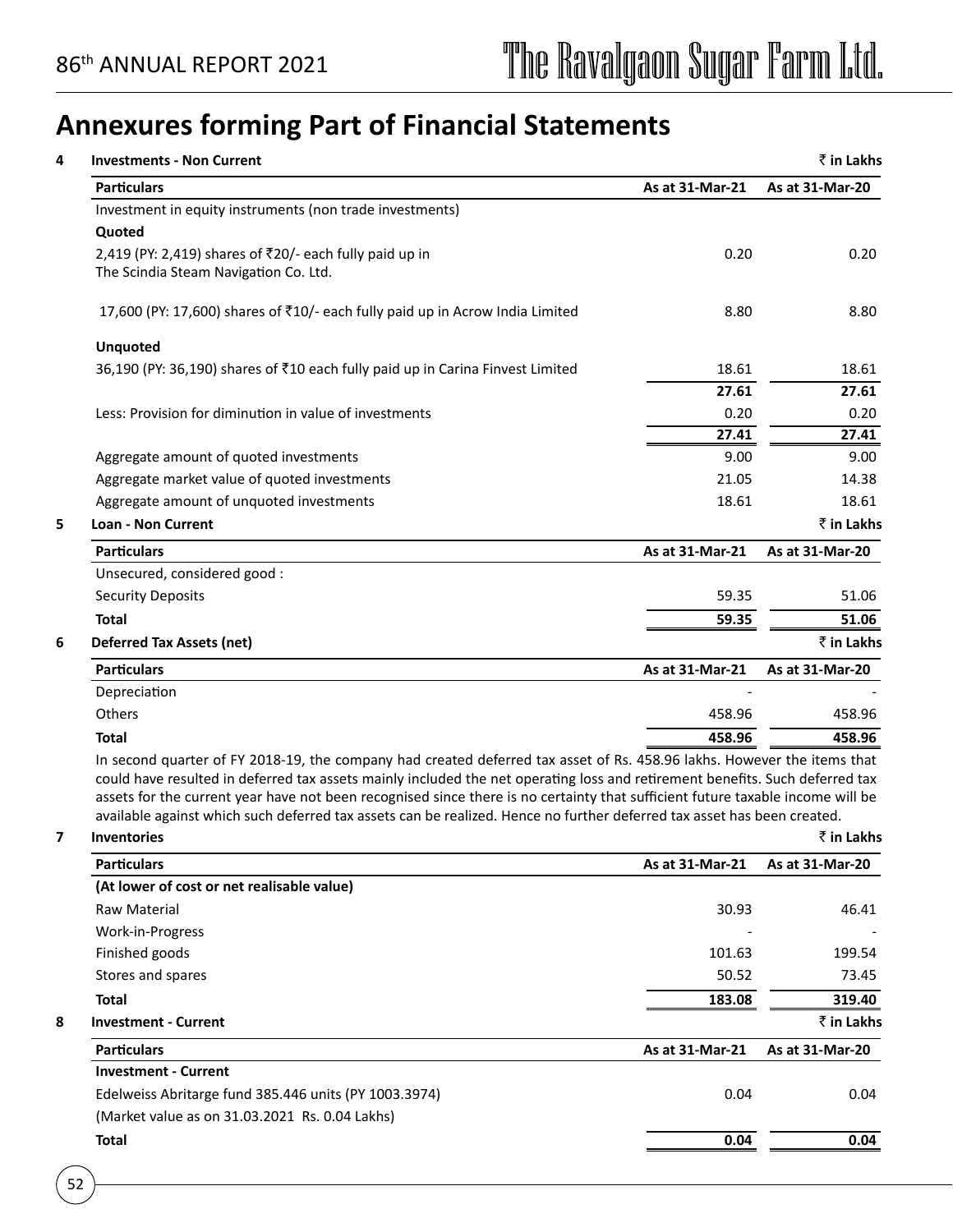| 9  | <b>Trade receivables</b>                                                      |                  | ₹ in Lakhs       |
|----|-------------------------------------------------------------------------------|------------------|------------------|
|    | <b>Particulars</b>                                                            | As at 31-Mar-21  | As at 31-Mar-20  |
|    | Trade Receivables Due more than six months (Considered Good)                  | 1.59             | 1.59             |
|    | Other receivables                                                             | 0.79             | 9.14             |
|    | <b>Total</b>                                                                  | 2.38             | 10.73            |
| 10 | Cash and cash equivalents                                                     |                  | ₹ in Lakhs       |
|    | <b>Particulars</b>                                                            | As at 31-Mar-21  | As at 31-Mar-20  |
|    | <b>Cash on Hand</b>                                                           | 0.14             | 0.10             |
|    | <b>Balances With Banks</b>                                                    |                  |                  |
|    | - in Current Accounts                                                         | 5.01             | 5.12             |
|    | - in deposit                                                                  | 1.73             | 1.60             |
|    | - Unpaid dividend accounts                                                    |                  |                  |
|    | <b>Total</b>                                                                  | 6.88             | 6.83             |
| 11 | <b>Loan - Current</b>                                                         |                  | ₹ in Lakhs       |
|    | <b>Particulars</b>                                                            | As at 31-Mar-21  | As at 31-Mar-20  |
|    | Loans and Advances to employees (Secured, considered good)                    | 5.36             | 5.05             |
|    | Other advances Recoverable                                                    | 16.70            | 19.45            |
|    | <b>Balances with Government authorities</b>                                   | 28.34            | 28.28            |
|    | <b>Total</b>                                                                  | 50.40            | 52.78            |
|    | All the above loans and advances have been given for business purposes        |                  |                  |
| 12 | <b>Current Tax Assets (Net)</b>                                               |                  | ₹ in Lakhs       |
|    | <b>Particulars</b>                                                            | As at 31-Mar-21  | As at 31-Mar-20  |
|    | Current Tax Assets (Net of provision Rs.1295.72 lakhs (PY Rs. 1295.72 lakhs)) | 215.01           | 29.61            |
|    | <b>Total</b>                                                                  | 215.01           | 29.61            |
| 13 | <b>Other current assets</b>                                                   |                  | ₹ in Lakhs       |
|    | <b>Particulars</b>                                                            | As at 31-Mar-21  | As at 31-Mar-20  |
|    | Interest accrued on deposits & loans                                          | 0.00             | 1.13             |
|    | Prepaid expenses - (Unsecured, considered good)                               | 6.75             | 6.21             |
|    | Advances to vendors - (unsecured, considered good)                            | 23.66            | 22.24            |
|    | Total                                                                         | 30.41            | 29.58            |
| 14 | <b>Share Capital</b>                                                          |                  | ₹ in Lakhs       |
|    | <b>Particulars</b>                                                            | As at 31-Mar-21  | As at 31-Mar-20  |
|    | <b>Authorised Capital</b>                                                     |                  |                  |
|    | 3,00,000 Preference Shares (p.y. 3,00,000) of ₹100/- each                     | 300.00           | 300.00           |
|    | 6,00,000 Equity shares (p.y. 6,00,000) of ₹50/- each                          | 300.00<br>600.00 | 300.00<br>600.00 |
|    | <b>Issued, Subscribed and Paid Up Capital</b>                                 |                  |                  |
|    | 68,000 Equity shares (p.y. 68,000) of ₹50/- each.                             | 34.00            | 34.00            |
|    | <b>Total</b>                                                                  | 34.00            | 34.00            |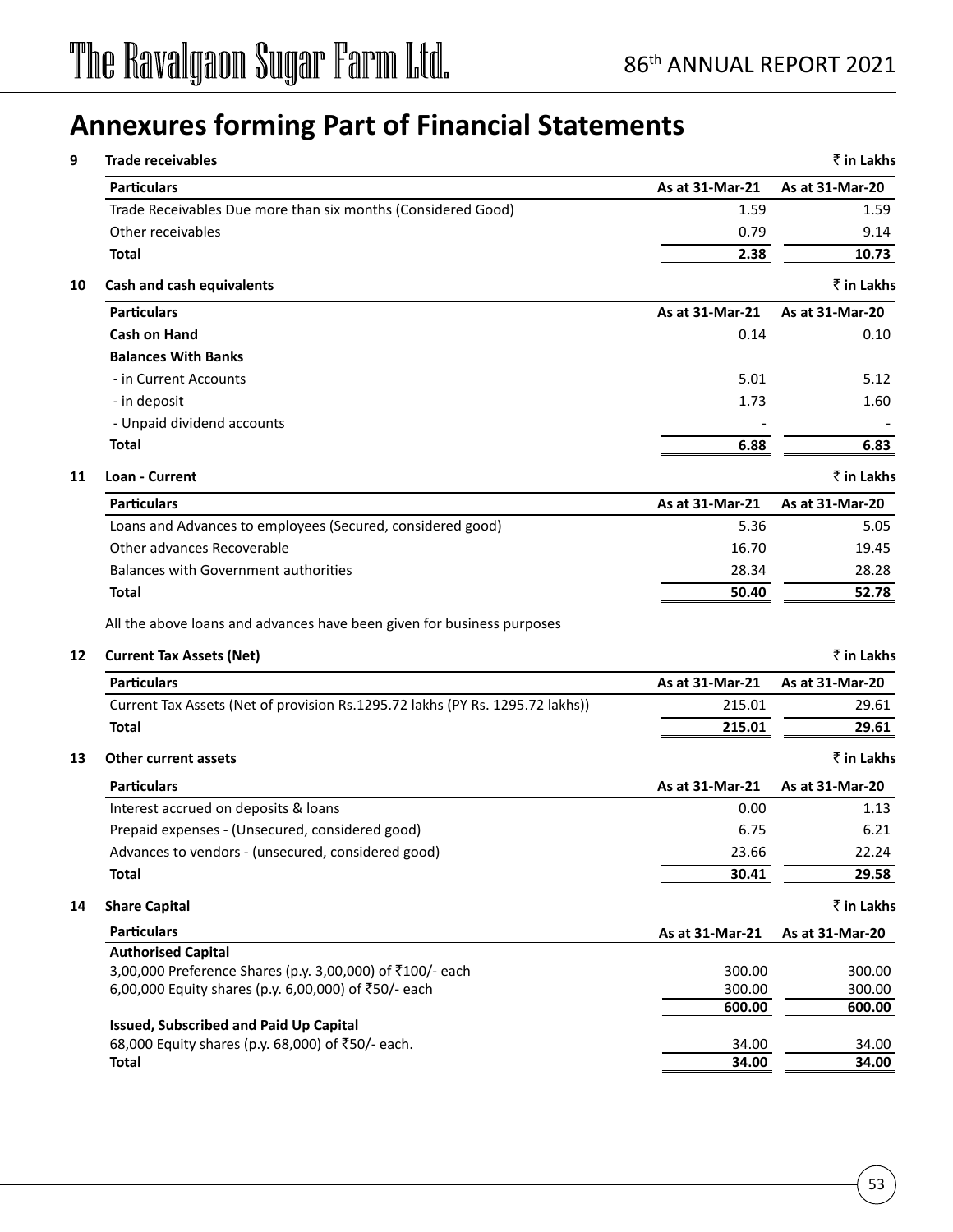### **14.1 Share Capital Reconciliation:**

|                                                 | <b>Equity Shares</b>     |                        |
|-------------------------------------------------|--------------------------|------------------------|
| <b>Particulars</b>                              | No. of shares            | Amount<br>(₹ in Lakhs) |
| Shares outstanding at the beginning of the year | 68,000                   | 34.00                  |
| Shares issued during the year                   | $\overline{\phantom{0}}$ |                        |
| Shares bought back during the year              | $\overline{\phantom{0}}$ |                        |
| Shares outstanding at the end of the year       | 68.000                   | 34.00                  |

### **14.2 Shares held by each shareholder holding more than five per cent shares**

| Name of Shareholder                       | As at 31-Mar-21 |        | As at 31-Mar-20                                       |        |
|-------------------------------------------|-----------------|--------|-------------------------------------------------------|--------|
|                                           |                 |        | No. of shares % of holding No. of shares % of holding |        |
| Lanica Financial Services Private Limited | 28.366          | 41.71% | 28.366                                                | 41.71% |
| Carina Finvest Limited                    | 5.020           | 7.38%  | 5.020                                                 | 7.38%  |

There is no change in the shares outstanding at the beginning and at the end of the reporting period & immediately preceding reporting period

### **Terms Rights attached to equity shares**

- a) The Company has only one class of equity shares having a par value of Rs. 50 per share. Each holder of equity share is entitled to one vote per share.
- b) The Company declares and pays dividends in Indian Rupees.
- c) The dividend proposed by the Board of Directors is subject to the approval of the shareholders in the ensuing Annual General Meeting.
- d) In the event of liquidation of the Company, the holders of equity shares will be entitled to receive remaining assets of the Company, after distribution of all preferential amounts. The distribution will be in proportion to the number of equity shares held by the shareholder.

### **15 Other Equity** ` **in Lakhs**

54

| <b>Particulars</b>                                                | As at 31-Mar-21 | As at 31-Mar-20 |
|-------------------------------------------------------------------|-----------------|-----------------|
| a) Capital Redemption Reserve                                     | 20.00           | 20.00           |
| b) Cash Subsidiary Reserve                                        | 20.00           | 20.00           |
| c) General Reserve                                                | 2,215.97        | 2,215.97        |
| d) Surplus                                                        |                 |                 |
| <b>Opening Balance</b>                                            | (1,699.12)      | (1, 242.33)     |
| Additional Depreciation net of deferred tax as per Co.'s Act 2013 |                 |                 |
| Add: Profit / (Loss) for the period                               | (291.98)        | (456.80)        |
| Closing balance                                                   | (1,991.10)      | (1,699.12)      |
| <b>Total</b>                                                      | 264.86          | 556.84          |
| <b>Borrowings - Non Current</b>                                   |                 | ₹ in Lakhs      |
| <b>Particulars</b>                                                | As at 31-Mar-21 | As at 31-Mar-20 |
| <b>Secured</b>                                                    |                 |                 |
| Term Loan from Bank (Refer Note 16.1)                             |                 |                 |
| <b>Unsecured</b>                                                  |                 |                 |
| Defensed Celse Tay lightlity (Defen Nate 1C.3)                    |                 |                 |

Deferred Sales Tax liability (Refer Note 16.2) **Total - -**

**16.1 Term loan from Bank:** The term loan from HDFC Bank is secured by equitable mortgage of Office Property and carries interest @ 12 % p.a. The loan is repayable in monthly installments from January, 2011 to October 2019.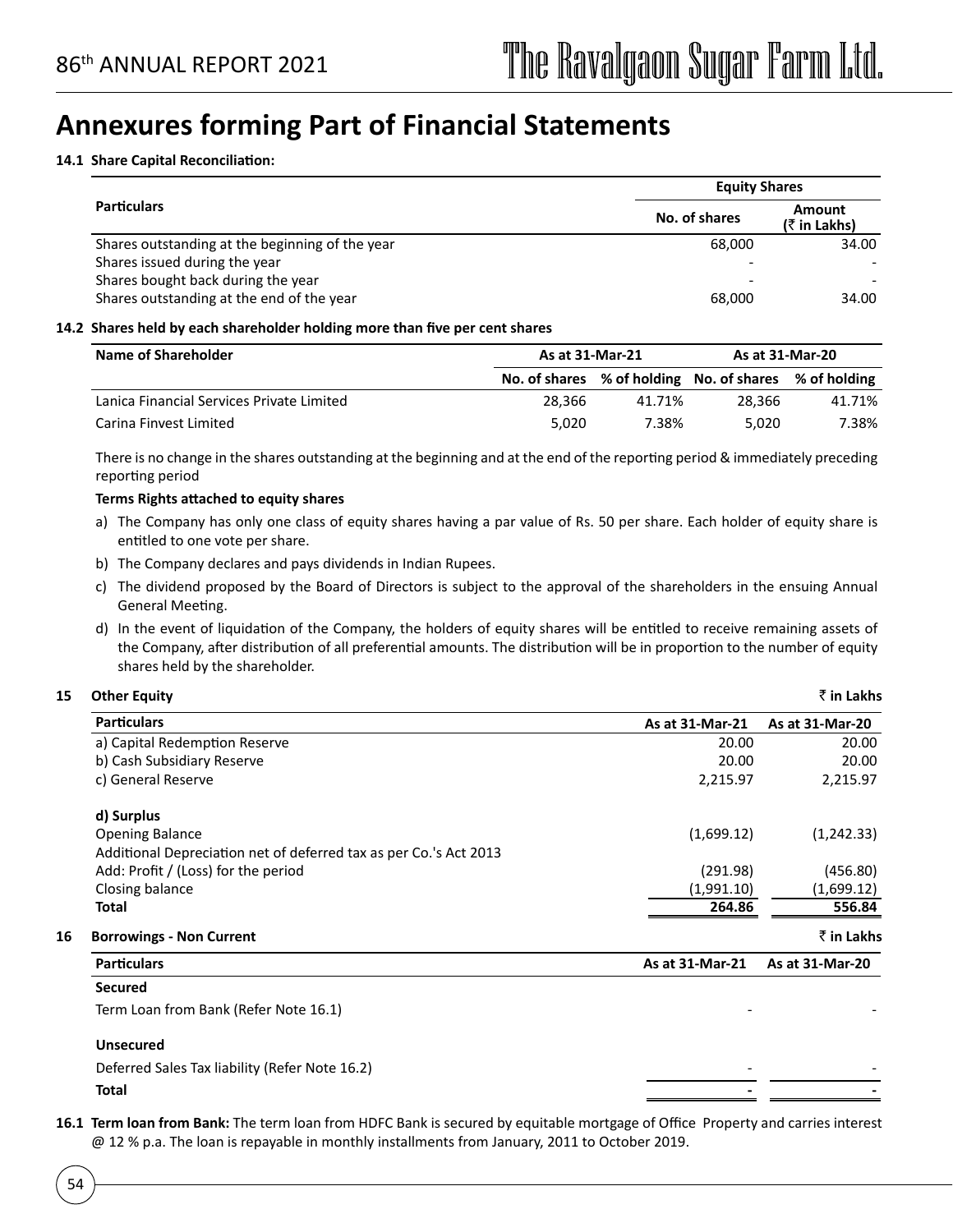16.2 1) The total amount outstanding to SICOM on 31st March 2021 is ₹ NIL :

- 2) The total amount outstanding to SICOM on 31st March 2020 is  $\overline{z}$ 24.97 lakhs payable as follows: FY 2020-21 : `5.65 lakhs **(Shown under other current liabilities)**
- **17 Provisions Non Current** ` **in Lakhs**

|    | <b>Particulars</b>                                                                                                          | As at 31-Mar-21 | As at 31-Mar-20 |
|----|-----------------------------------------------------------------------------------------------------------------------------|-----------------|-----------------|
|    | Provision for employee benefits :                                                                                           |                 |                 |
|    | Leave Encashment (Non- current)                                                                                             |                 | 10.42           |
|    | Total                                                                                                                       |                 | 10.42           |
| 18 | <b>Borrowings - Current</b>                                                                                                 |                 | ₹ in Lakhs      |
|    | <b>Particulars</b>                                                                                                          | As at 31-Mar-21 | As at 31-Mar-20 |
|    | <b>Secured loan</b>                                                                                                         |                 |                 |
|    | From Bank                                                                                                                   |                 |                 |
|    | Working Capital Loans from Banks (Refer Note 18.1)                                                                          | 175.77          | 164.17          |
|    | <b>Unsecured loan</b>                                                                                                       |                 |                 |
|    | Inter Corporate Deposit from related parties (Refer Note 18.2 & 33)                                                         | 1,029.10        | 754.70          |
|    | <b>Total</b>                                                                                                                | 1,204.87        | 918.87          |
|    | 18.1 Working Capital Loans from Banks                                                                                       |                 |                 |
|    | a) Cash credit facility with Bank of Baroda                                                                                 |                 |                 |
|    | Sanctioned limit: ₹200 lakhs (cash credit)                                                                                  |                 |                 |
|    | Rate of interest: 0.50% over one year MCLR + SP                                                                             |                 |                 |
|    | Security: 1. Primary Security - Hypothecation charge on stock and Book Debts on pari passu basis in favor of the consortium |                 |                 |
|    | 2. Collateral Security - Second Charge on Fixed Assets on pari passu basis in favor of the consortium                       |                 |                 |
|    | 18.2 Inter Corporate Deposits bears interest at 11% p.a.                                                                    |                 |                 |

| 19<br><b>Trade Payables</b>                          |                                 | ₹ in Lakhs |
|------------------------------------------------------|---------------------------------|------------|
| <b>Particulars</b>                                   | As at 31-Mar-21 As at 31-Mar-20 |            |
| Micro, Small amd Medium Enterprise (Refer Note 19.1) | $\overline{\phantom{a}}$        |            |
| <b>Others</b>                                        | 274.14                          | 225.74     |
|                                                      | 274.14                          | 225.74     |

**19.1** There are no overdue amounts to Micro,Small and Medium Enterprises as at March 31, 2020 for which disclosure requirements under Micro,Small andMedium Enterprises Development Act, 2006 are applicable.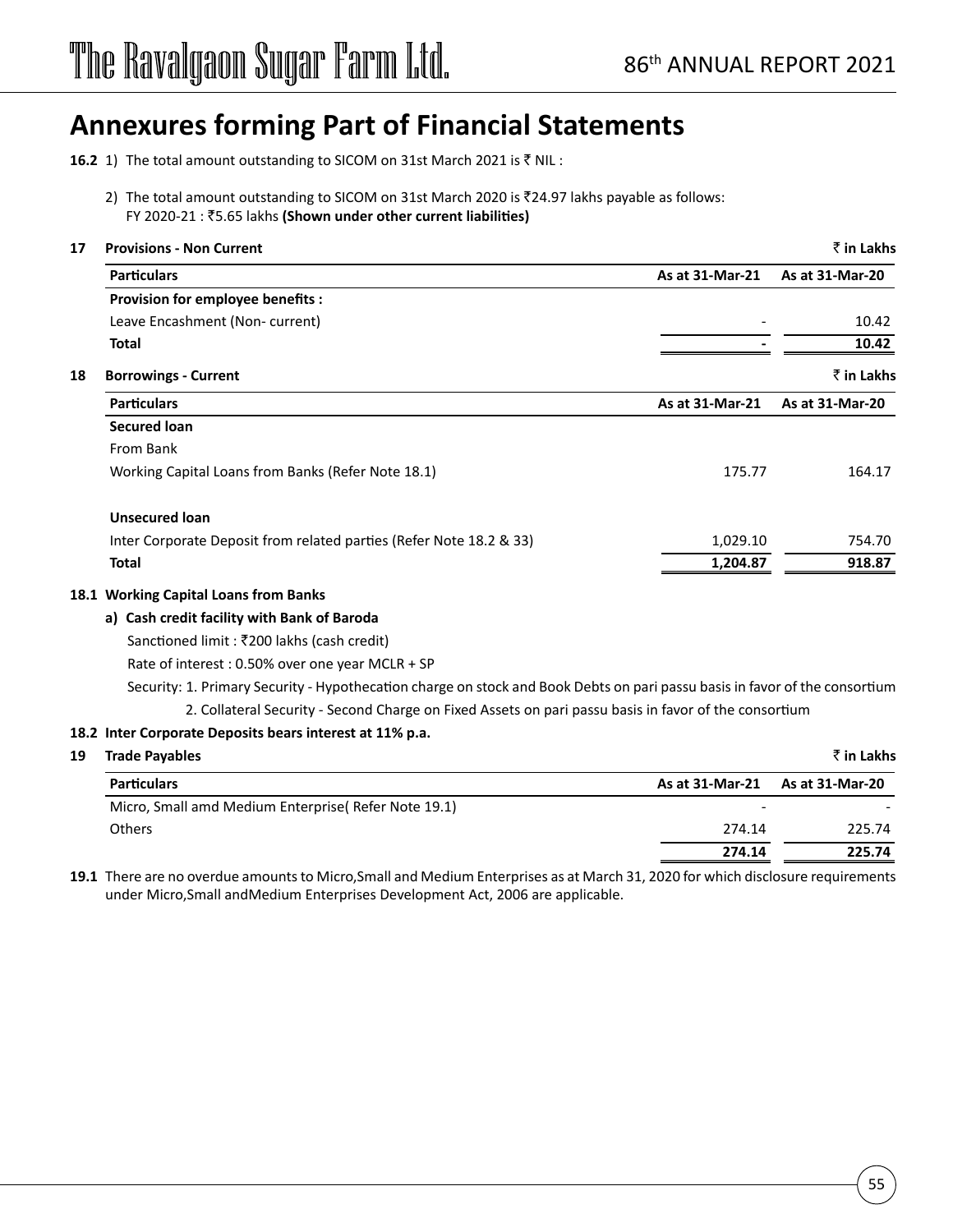| <b>Other Current Liabilities</b>                                   |                 | ₹ in Lakhs      |
|--------------------------------------------------------------------|-----------------|-----------------|
| <b>Particulars</b>                                                 | As at 31-Mar-21 | As at 31-Mar-20 |
| a) Current maturities of long-term debt :                          |                 |                 |
| Term Loan from Bank (Refer Note 16.1)                              |                 |                 |
| Deferred Sales Tax liability (Refer Note 16.2)                     |                 | 5.65            |
|                                                                    |                 | 5.65            |
| b) Capital advance paid                                            | 28.00           | 28.00           |
| c) Unpaid dividends (Refer note 20.1)                              |                 |                 |
| d) Statutory dues                                                  | 2.31            | 2.01            |
| e) Advances from customers                                         | 4.66            | 10.23           |
| f) Unclaimed Public Deposits (Refer note 20.2)                     | 5.75            | 7.20            |
| g) Interest on Unclaimed Public Deposits                           | 4.27            | 4.34            |
| h) Sundry Deposits                                                 | 44.16           | 41.30           |
| i) Interest Accrued and not Due                                    | 0.18            | 2.52            |
| j) Other Liabilities                                               | 129.55          | 110.12          |
| k) outstanding Interest on Intercorporate deposits (Refer note 33) | 89.09           | 53.15           |
|                                                                    | 307.97          | 258.86          |
| <b>Total</b>                                                       | 307.97          | 264.51          |

**20.1** There is no amount due and outstanding to be credited to the Investor Education and Protection Fund.

- **20.2** As per Sec.74 of the Companies Act 2013 which has come into force with effect from 01.04.2014, deposits accepted from public before commencement of this Act, remain unpaid or become due at any time thereafter the same has to be repaid within one year or date on which it is due whichever is earlier. The Company had approached the Company Law Board seeking extension of time for repayment of deposit and the Company Law Board vide it's order no. CA. No. 09/2015 dated 07.04.2015 has approved the company's request for the time extension and directed the Company to pay the deposits with agreed interest to all Fixed Deposit holders as per the date of maturity. Uncliamed public deposits includes deposits matured but not claimed by the depositors.
- **20.3** During the Year under review , the Company has been generally regular in depositing the Statutory dues. However, there is a delay in the payment of Rs. 12,40,606 towards employers share of the provident fund dues for the period 01st April 2020 To 30th November 2020 on account of lockdown, closure of factory from 27th March till 10th June 2020 and slow down of business . A request has been made to the appropriate authorities for extension of time due to this unforeseen event and a response is awaited for the same. Further we would like to state that the company is regular in depositing the provident fund dues from december 2020 onwards.

| 21<br><b>Provisions - Current</b>            |                 | ₹ in Lakhs      |
|----------------------------------------------|-----------------|-----------------|
| <b>Particulars</b>                           | As at 31-Mar-21 | As at 31-Mar-20 |
| Leave Encashment - Current (Refer Note 21.1) |                 | 8.93            |
| Gratuity Payable (Refer note 21.2)           | 75.00           | 75.00           |
| <b>Total</b>                                 | 75.00           | 83.93           |
| 22<br><b>Revenue from operations</b>         |                 | ₹ in Lakhs      |
| <b>Particulars</b>                           | Year ended      | Year ended      |
|                                              | 31-Mar-21       | 31-Mar-20       |
| Sales and other Operating Income             |                 |                 |
| a) Sale of products                          | 563.76          | 1,029.52        |
| Total                                        | 563.76          | 1,029.52        |
| Confectionery                                | 563.76          | 1,029.52        |
| <b>Total</b>                                 | 563.76          | 1,029.52        |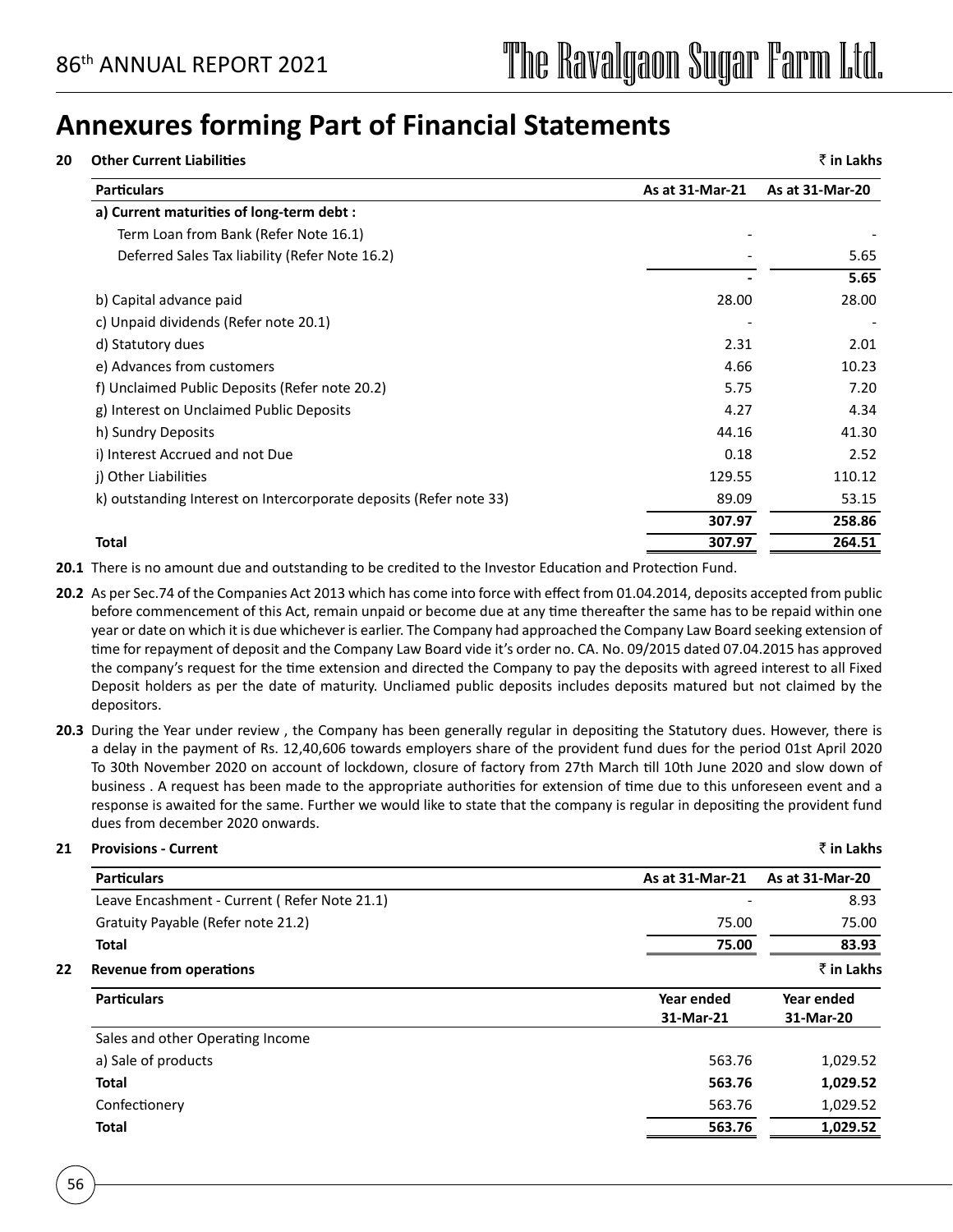| Other income                                                |                         | ₹ in Lakhs              |
|-------------------------------------------------------------|-------------------------|-------------------------|
| <b>Particulars</b>                                          | Year ended<br>31-Mar-21 | Year ended<br>31-Mar-20 |
| <b>Interest</b>                                             |                         |                         |
| <b>Bank Interest</b>                                        | 0.70                    | 3.23                    |
| <b>Other Non-Operating Income</b>                           |                         |                         |
| Other non-operating income                                  | 2.37                    | 5.06                    |
| Dividend received                                           |                         | 0.03                    |
| Sundry credit balances written back                         | 0.17                    | 19.08                   |
| Provision no longer required                                | 19.35                   | 41.03                   |
| Profit on Sale of Investment                                | 0.34                    | 0.06                    |
| <b>Total</b>                                                | 22.93                   | 68.48                   |
| <b>Cost of Raw Materials Consumption</b>                    |                         | ₹ in Lakhs              |
| <b>Particulars</b>                                          | Year ended              | Year ended              |
|                                                             | 31-Mar-21               | 31-Mar-20               |
| <b>Opening Stock</b>                                        | 46.41                   | 50.67                   |
| Raw Material Purchase - Domestic                            | 192.80                  | 516.02                  |
| Sub-Total                                                   | 239.21                  | 566.69                  |
| Less: Closing Stock of Raw Material                         | 30.93                   | 46.41                   |
| <b>Raw Material Consumed</b>                                | 208.28                  | 520.28                  |
| Details of raw material purchase                            |                         |                         |
| Liquid Glucose                                              | 29.25                   | 90.99                   |
| Sugar                                                       | 81.51                   | 189.41                  |
| <b>Wraping Papers</b>                                       | 31.86                   | 73.39                   |
| Components & Others                                         | 50.19                   | 162.23                  |
|                                                             | 192.80                  | 516.02                  |
| Value of Imported & Indigenous Consumption of Raw Materials |                         |                         |
| Imported                                                    |                         |                         |
| Indigenous                                                  | 192.80                  | 516.02                  |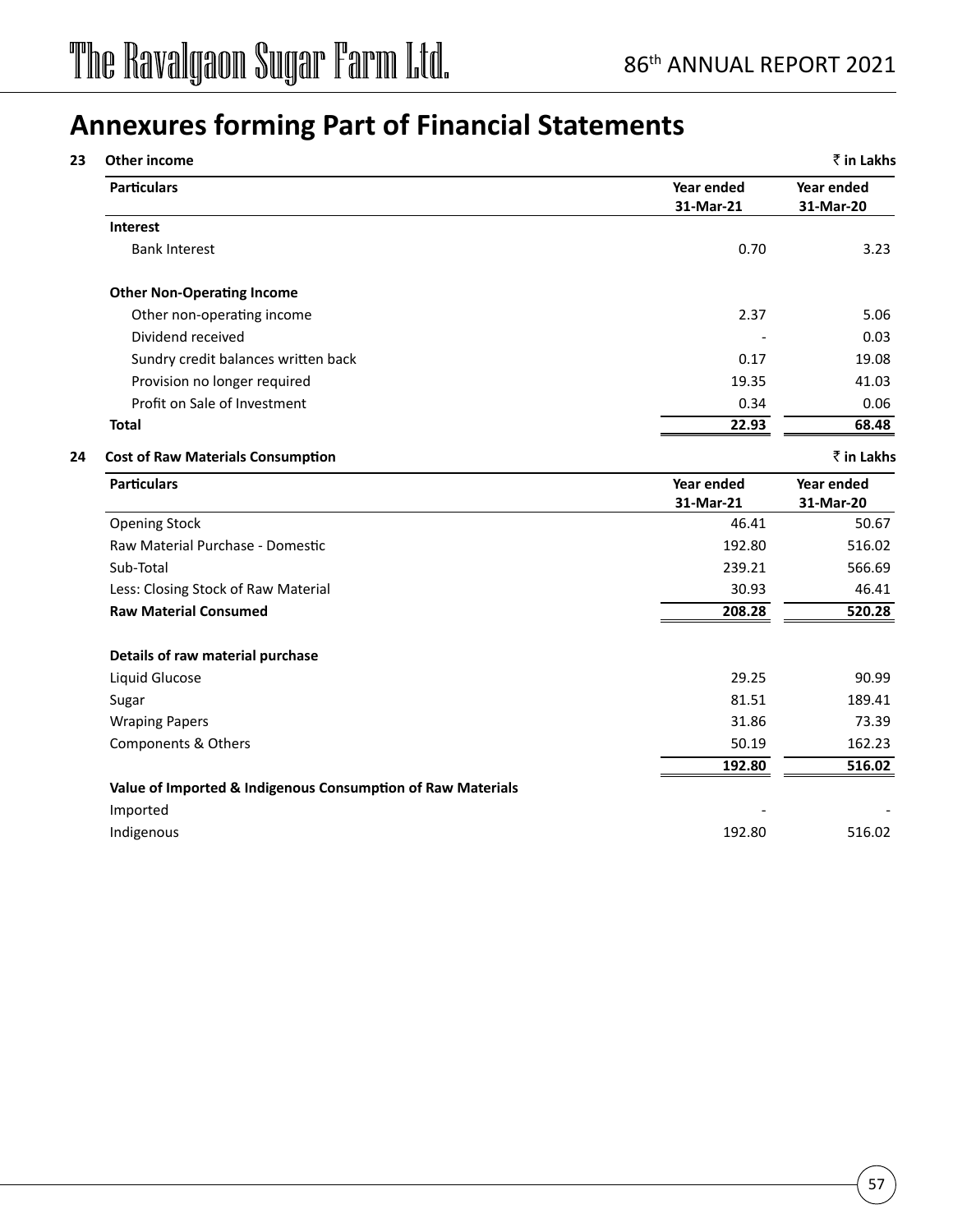$\overline{\mathbf{x}}$  **i i i i i** 

### **Annexures forming Part of Financial Statements**

| Changes in inventories of finished goods and work-in-progress |            | ₹ in Lakhs |
|---------------------------------------------------------------|------------|------------|
| <b>Particulars</b>                                            | Year ended | Year ended |
|                                                               | 31-Mar-21  | 31-Mar-20  |
| Opening                                                       |            |            |
| <b>Finished Goods</b>                                         | 199.54     | 170.86     |
| W.I. P.                                                       |            |            |
|                                                               | 199.54     | 170.86     |
| Closing                                                       |            |            |
| <b>Finished Goods</b>                                         | 101.63     | 199.54     |
| W.I. P.                                                       |            |            |
|                                                               | 101.63     | 199.54     |
| <b>Total</b>                                                  | 97.91      | (28.68)    |
| Details of closing stock - Finished goods                     |            |            |
| Confectionery                                                 | 101.63     | 199.54     |
|                                                               | 101.63     | 199.54     |
| Details of closing stock - W.I.P.                             |            |            |
| Confectionery                                                 |            |            |
|                                                               |            |            |
| <b>Employee Benefits Expenses</b>                             |            | ₹ in Lakhs |
| <b>Particulars</b>                                            | Year ended | Year ended |
|                                                               | 31-Mar-21  | 31-Mar-20  |
| Salary, Wages & Bonus                                         | 254.35     | 392.54     |
| Contributions to provident and other funds                    | 21.61      | 34.18      |
| Staff welfare expenses                                        | 6.69       | 8.15       |
| <b>Total</b>                                                  | 282.65     | 434.87     |

### **26.1 EMPLOYEE BENEFITS**

### **i) Short Term Employee Benefits.**

All employee benefits payable wholly within twelve months of rendering the service are classified as short term employee benefits. Benefits such as salaries, wages, short terms compensated absences, etc., and the expected cost of bonus, exgratia are recognised in the period in which the employee renders the related service.

### **Contributions to provident fund and ESIC**

Contribution to Defined Contribution Plans, recognised as expense for the year is as under:

|                                                  |                 | <b>&lt; in Lakns</b>   |
|--------------------------------------------------|-----------------|------------------------|
| <b>Particulars</b>                               | As at 31-Mar-21 | <b>As at 31-Mar-20</b> |
| Employer's Contribution to Provident Fund        | 11.17           | 17.12                  |
| <b>Employer's Contribution to Pension Scheme</b> | 9.05            | 14.56                  |
| Employer's Contribution to Welfare Fund          | -               |                        |
| <b>Employer's Contribution to Gratuity Fund</b>  |                 | 0.02                   |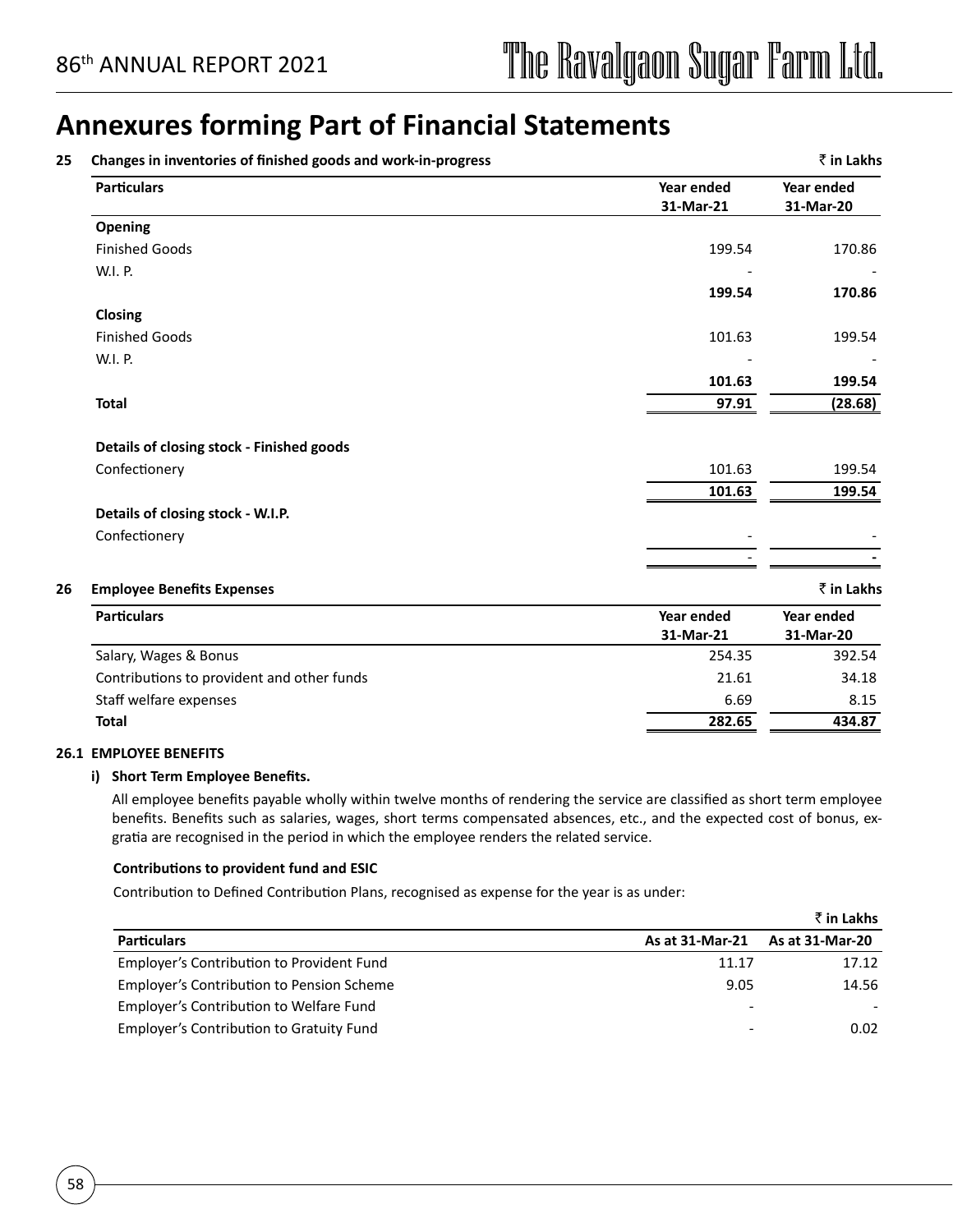### **ii) Defined Benefit Plan and long term employee benefits.**

 **Gratuity:** The Company has a defined benefit gratuity plan. Every employee who has completed five years or more of service gets a gratuity on death or resignation or retirement at 15 days [last drawn salary] for each completed year of service. The scheme is funded with an insurance company in the form of a qualifying insurance policy.

**Leave Wages:** The leave wages are not payable any employees at the of any accumulated leave on death or on resignation or upon retirement on attending superannuation age hence the provision for leave encashment is not made in the books of accounts and the previous year provision has been reversed in the books of accounts as liability no longer payable. Due to the change in the policy the profit for the year has increased by an amount of Rs. 19.35 lakhs on account of write back of provisions no longer required.

The employees' gratuity fund scheme managed by Life Insurance Corporation of India is a defined benefit plan. The present value of obligation is determined based on actuarial valuation using the Projected Unit Credit Method, which recognizes each period of service giving rise to additional unit of employee benefit entitlement and measures each unit separately to build up the final obligation. The obligation for leave encashment is recognized in the same manner as gratuity.

|    |                                                                                 |                          | (₹ In Lakhs)    |  |
|----|---------------------------------------------------------------------------------|--------------------------|-----------------|--|
|    |                                                                                 | <b>Gratuity (Funded)</b> |                 |  |
|    | <b>Particulars</b>                                                              | As at 31-Mar-21          | As at 31-Mar-20 |  |
| a) | Reconciliation of Opening and Closing balances of Defined Benefit<br>obligation |                          |                 |  |
|    | Defined Benefit obligation at beginning of the year                             | 353.10                   | 289.84          |  |
|    | <b>Interest Cost</b>                                                            | 19.24                    | 19.59           |  |
|    | <b>Current Service Cost</b>                                                     | 7.20                     | 6.89            |  |
|    | Actuarial (gain)/loss                                                           | (5.95)                   | 36.77           |  |
|    | Benefits paid                                                                   | (20.85)                  |                 |  |
|    | Defined Benefit obligation at year end                                          | 352.75                   | 353.10          |  |
| b) | Reconciliation of Opening and Closing balances of Fair value of plan assets     |                          |                 |  |
|    | Defined Benefit obligation at beginning of the year                             | 1.47                     | 1.39            |  |
|    | Expected return on the plan assets                                              | 0.08                     | 0.09            |  |
|    | <b>Contributions Paid</b>                                                       |                          |                 |  |
|    | Actuarial gain/(loss)                                                           | 0.20                     | (0.01)          |  |
|    | Benefits paid                                                                   |                          |                 |  |
|    | Fair value of plan assets at year end                                           | 1.75                     | 1.47            |  |
| c) | Reconciliation of fair value of assets and obligation.                          |                          |                 |  |
|    | Fair value of plan assets as at 31st March                                      | 1.75                     | 1.47            |  |
|    | Present value of obligation as at 31st March                                    | (352.75)                 | (353.10)        |  |
|    | Amount recognized in Balance sheet                                              | (351.00)                 | (351.63)        |  |
| d) | Net interest cost for the period                                                | 19.16                    | 19.50           |  |
| e) | Expenses recognized during the year.                                            |                          |                 |  |
|    | <b>Current Service Costs</b>                                                    | 7.20                     | 6.89            |  |
|    | <b>Interest Cost</b>                                                            | 19.16                    | 19.50           |  |
|    | Expected return on plan assets                                                  |                          |                 |  |
|    | Actuarial (gain)/loss                                                           |                          |                 |  |
|    | <b>Net Cost</b>                                                                 | 26.37                    | 26.39           |  |
|    |                                                                                 |                          |                 |  |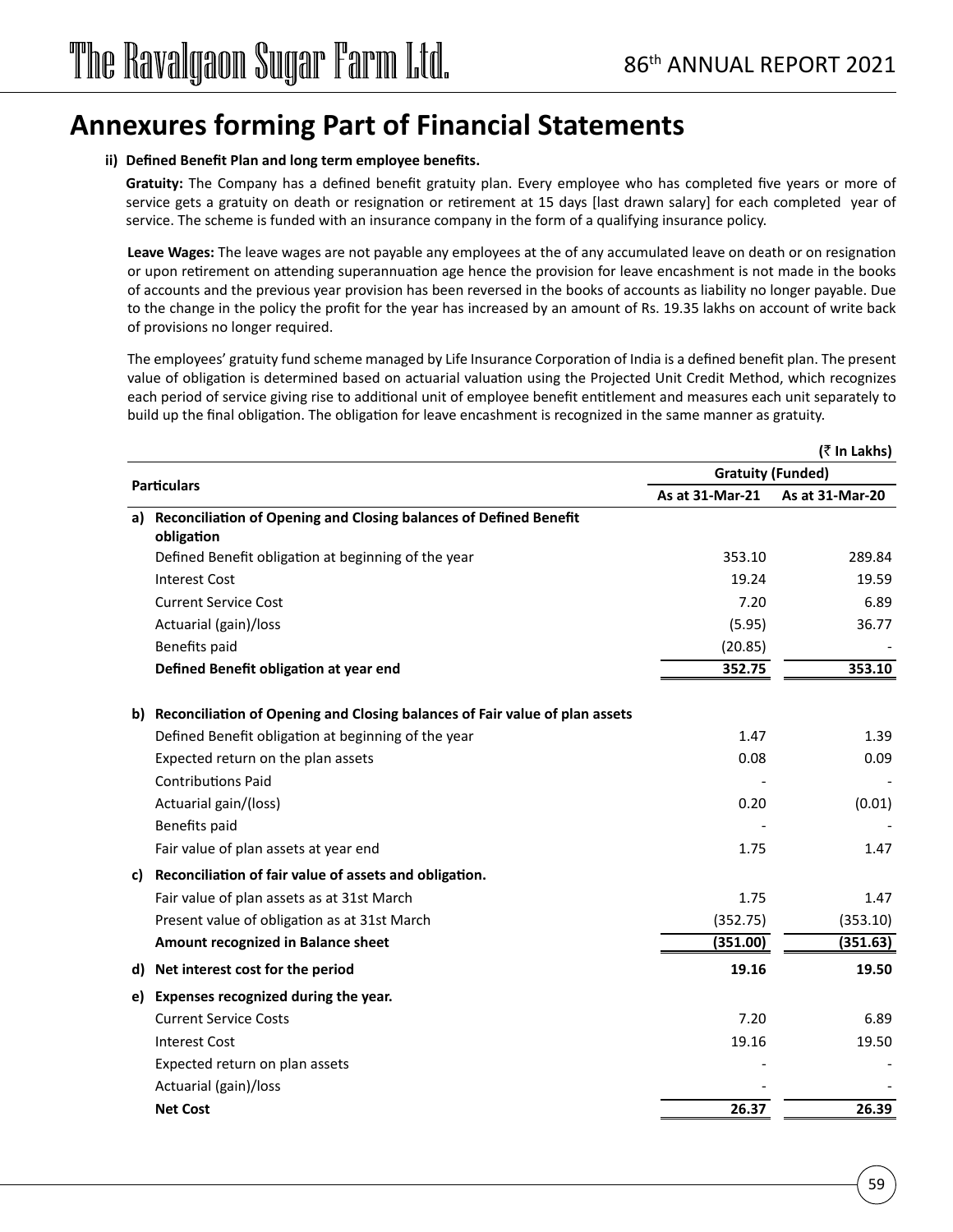|                      |                                                       |                         | (₹ In Lakhs)                       |
|----------------------|-------------------------------------------------------|-------------------------|------------------------------------|
|                      | <b>Particulars</b>                                    |                         | <b>Gratuity (Funded)</b>           |
|                      |                                                       | As at 31-Mar-21         | As at 31-Mar-20                    |
| f                    | Expenses recognized in the other comprehensive income |                         |                                    |
|                      | Actuarial (Gains)/Losses on Obligation For the Period | (5.95)                  | 36.77                              |
|                      | Return on Plan Assets, Excluding Interest Income      | (0.20)                  | 0.01                               |
|                      | Net (Income)/Expense For the Period Recognized in OCI | (6.16)                  | 36.78                              |
| g)                   | <b>Balance sheet recognition</b>                      |                         |                                    |
|                      | Opening net liability                                 | 351.63                  | 288.46                             |
|                      | Expenses recognized in statement of Profit or loss    | 26.37                   | 26.39                              |
|                      | Expenses recognized in OCI                            | (6.16)                  | 36.78                              |
|                      | Benefits paid directly by Employer                    | (20.85)                 |                                    |
|                      | Net Liability/(Asset) recognized in the Balance Sheet | 351.00                  | 351.63                             |
|                      | h) Investment Details                                 |                         |                                    |
|                      | L.I.C Group Gratuity (Cash Accumulation Policy)       | 100%                    | 100%                               |
| i)                   | <b>Actuarial assumptions:</b>                         |                         |                                    |
|                      | Indian Assured Lives Mortality (2006-08) Ultimate     |                         |                                    |
|                      | Salary escalation rate                                | 5.00%                   | 5.00%                              |
|                      | Discount rate (per annum)                             | 5.45%                   | 5.45%                              |
|                      | Attrition rate                                        | 24.00%                  | 24.00%                             |
|                      | Retirement age                                        | 60 years                | 60 years                           |
|                      | Vesting period                                        | 5 Years                 | 5 Years                            |
|                      |                                                       |                         | <b>Leave Encashment (Unfunded)</b> |
|                      | <b>Particulars</b>                                    | 31-Mar-21               | 31-Mar-20                          |
|                      | a) Current & Non- Current liability                   |                         |                                    |
|                      | <b>Current liability</b>                              | 0.00                    | 8.93                               |
|                      | Non-current liability                                 | 0.00                    | 10.42                              |
|                      | b) Actuarial assumptions:                             |                         |                                    |
|                      | Indian Assured Lives Mortality (2006-08) Ultimate     |                         |                                    |
|                      | Discount rate (per annum)                             | 5.45%                   | 5.45%                              |
|                      | Rate of escalation in salary (per annum)              | 5.00%                   | 5.00%                              |
|                      | Attrition rate<br>Retirement age                      | 24.00%<br>60 years      | 24.00%                             |
|                      |                                                       |                         | 60 years                           |
| <b>Finance costs</b> |                                                       |                         | ₹ in Lakhs                         |
| <b>Particulars</b>   |                                                       | Year ended<br>31-Mar-21 | Year ended<br>31-Mar-20            |
|                      | <b>Interest Expenses</b>                              |                         |                                    |
|                      | Interest on working capital Loan                      | 24.88                   | 23.54                              |
|                      | Interest on Term Loan                                 |                         | 2.50                               |
|                      | Interest on Others                                    | 102.49                  | 62.48                              |
|                      | <b>Other Borrowing Costs</b>                          | 3.17                    | 1.99                               |
| <b>Total</b>         |                                                       | 130.54                  | 90.51                              |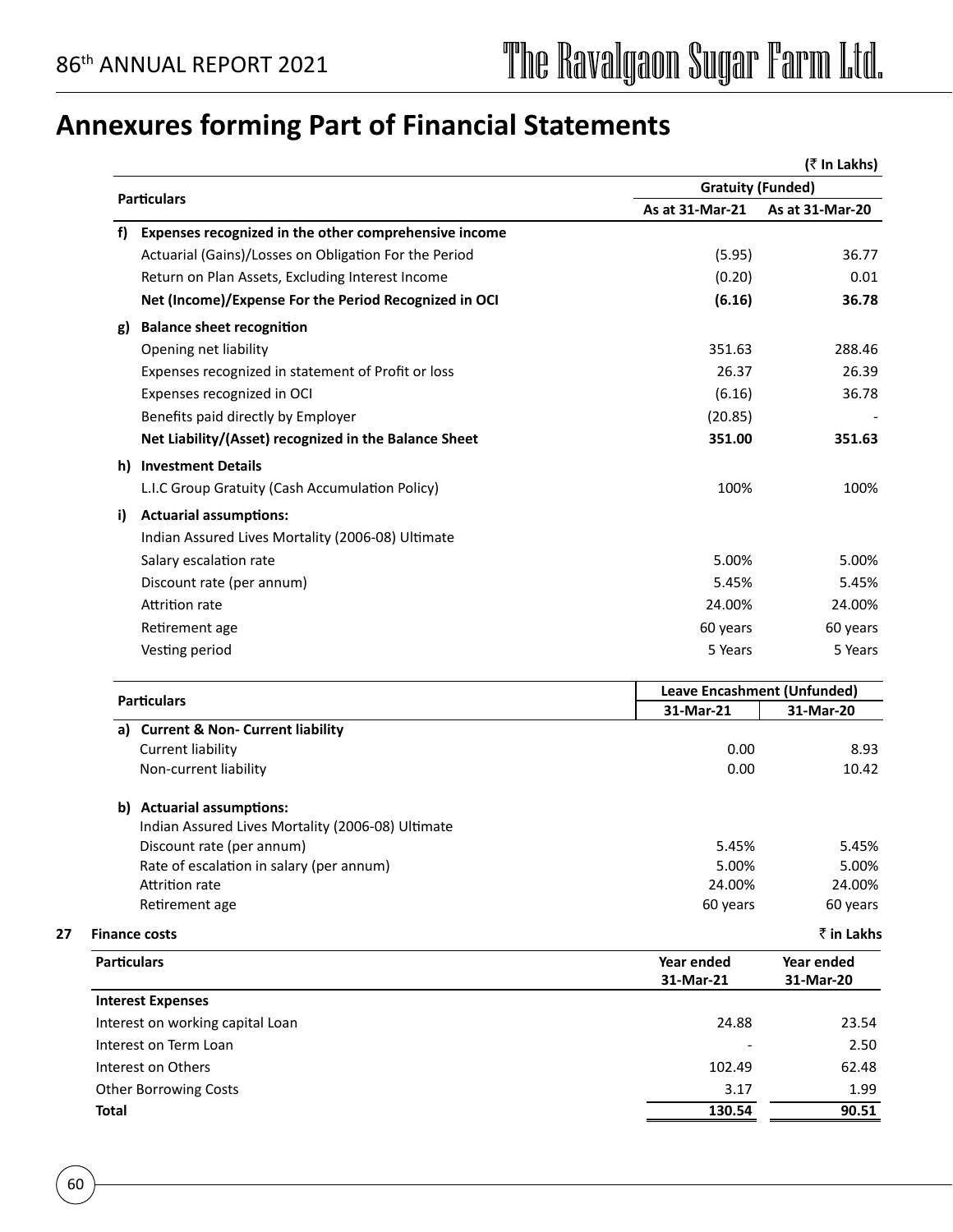**28 Other expenses**

|                                                         |                         | ₹ in Lakhs              |
|---------------------------------------------------------|-------------------------|-------------------------|
| <b>Particulars</b>                                      | Year ended<br>31-Mar-21 | Year ended<br>31-Mar-20 |
| <b>Manufacturing Expenses</b>                           |                         |                         |
| Consumption of stores and spare parts (Refer Note 28.1) | 60.93                   | 65.76                   |
| Inward freight                                          | 0.23                    | 0.54                    |
| <b>Electricity Charges</b>                              | 22.36                   | 23.96                   |
| Power and Fuel                                          | 39.63                   | 78.71                   |
| Rent including Lease rentals                            | 12.54                   | 34.08                   |
| <b>Other Manufacturing Expenses</b>                     | 1.64                    | 22.03                   |
|                                                         | 137.34                  | 225.08                  |
| <b>Administrative Expenses</b>                          |                         |                         |
| Insurance                                               | 2.66                    | 2.12                    |
| Rates & Taxes                                           | 8.75                    | 15.20                   |
| Printing and Stationery                                 | 0.74                    | 1.55                    |
| Audit Fees (Refer Note 28.2)                            | 3.25                    | 2.28                    |
| Freight and Forwarding                                  | 28.92                   | 50.49                   |
| Postage & Telephone                                     | 2.63                    | 3.72                    |
| <b>Director Fees</b>                                    | 1.67                    | 1.03                    |
| Legal and professional                                  | 23.62                   | 37.36                   |
| Sales Tax                                               | 0.15                    |                         |
| <b>Security Services</b>                                | 10.56                   | 12.68                   |
| Seminars & Conference                                   |                         | 0.02                    |
| Fees & Subscriptions                                    | 9.90                    | 7.43                    |
| Sundry balances written off                             | 1.42                    | 8.25                    |
| Office expenses                                         | 2.04                    | 1.55                    |
| Miscellaneous expenses                                  | 2.15                    | 6.42                    |
| Loss on sale of investments                             |                         |                         |
| Sugar cane purchase tax                                 |                         |                         |
| Repairs and maintenance - Buildings                     | 4.25                    | 2.45                    |
| Repairs and maintenance - Machinery                     | 4.33                    | 0.50                    |
| Repairs and maintenance - Others                        | 12.49                   | 15.45                   |
|                                                         | 119.53                  | 168.50                  |
| <b>Selling and Distribution Expenses</b>                |                         |                         |
| Advertisement, Publicity & Selling Expenses             | 6.06                    | 8.50                    |
| <b>Travelling and Conveyance</b>                        | 22.98                   | 50.06                   |
| <b>Commission &amp; Discount</b>                        | 18.29                   | 29.74                   |
|                                                         | 47.33                   | 88.29                   |
| <b>Total</b>                                            | 304.20                  | 481.87                  |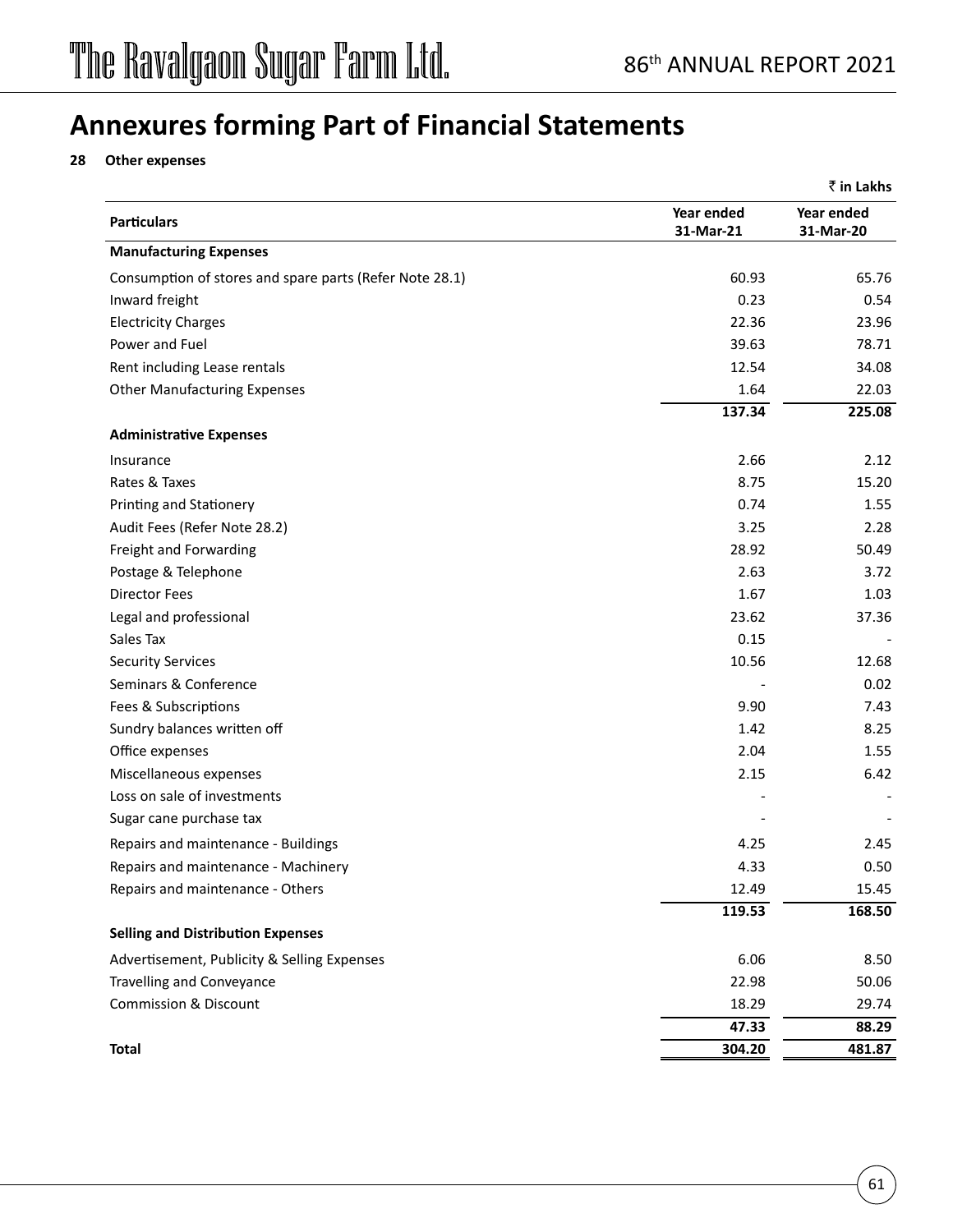**28.1 Value of Imported & Indigenous Consumption of Stores & Spares**

|    | <b>Particulars</b>                                 | Year ended              | Year ended              |
|----|----------------------------------------------------|-------------------------|-------------------------|
|    | Imported                                           | 31-Mar-21               | 31-Mar-20               |
|    | Indigenous                                         | 60.93                   | 65.76                   |
|    | <b>Total</b>                                       | 60.93                   | 65.76                   |
|    | 28.2 Payment to Auditors as:                       |                         | ₹ in Lakhs              |
|    | <b>Particulars</b>                                 | Year ended<br>31-Mar-21 | Year ended<br>31-Mar-20 |
|    | (a) Statutory Audit Fees                           | 3.00                    | 2.00                    |
|    | (b) Tax Audit                                      | 0.25                    | 0.25                    |
|    | (c) Reimbursement of expenses                      |                         | 0.03                    |
|    | <b>Total</b>                                       | 3.25                    | 2.28                    |
|    | 28.3 Expenditure in Foreign Currencies             |                         | $\bar{z}$ in Lakhs      |
|    | <b>Particulars</b>                                 | Year ended<br>31-Mar-21 | Year ended<br>31-Mar-20 |
|    | <b>Traveling Expenses</b>                          | 0.96                    | 1.91                    |
|    | <b>Total</b>                                       | 0.96                    | 1.91                    |
| 29 | <b>Exceptional items- Income/(loss)</b>            |                         | ₹ in Lakhs              |
|    | <b>Particulars</b>                                 | Year ended              | Year ended              |
|    | Profit on sale of divisions                        | 31-Mar-21               | 31-Mar-20               |
|    | Written back of amount payable to State Government |                         | 37.82                   |
|    | Sugar Cane Purchase Tax (Refer Note 29.1)          | (16.64)                 | (32.53)                 |
|    | Interest payament on Sugar Cane Purchase Tax       |                         | (39.19)                 |
|    | Others (Refer Note 29.2)                           |                         | (3.15)                  |
|    | <b>Total</b>                                       | (16.64)                 | (37.05)                 |
|    |                                                    |                         |                         |

### **29.1 Sugar Cane Purchase Tax**

During FY 2019-20 company recevied a rectified order from the Government of Maharashtra, where in an additional demand of Rs. 16,64,088 was demanded and paid by the company during the year under review.

### **29.2 Others**

| <b>Particulars</b>                                         | FY 2020-21               | FY 2019-20 |
|------------------------------------------------------------|--------------------------|------------|
| Central Sales Tax payments (Karnataka) for earlier years   | $\overline{\phantom{0}}$ | (1.52)     |
| Central Sales Tax payments (Maharashtra) for earlier years |                          | (0.19)     |
| Bombay Sales Tax for earlier years                         |                          | (1.44)     |
| Total                                                      | $\overline{\phantom{0}}$ | (3.15)     |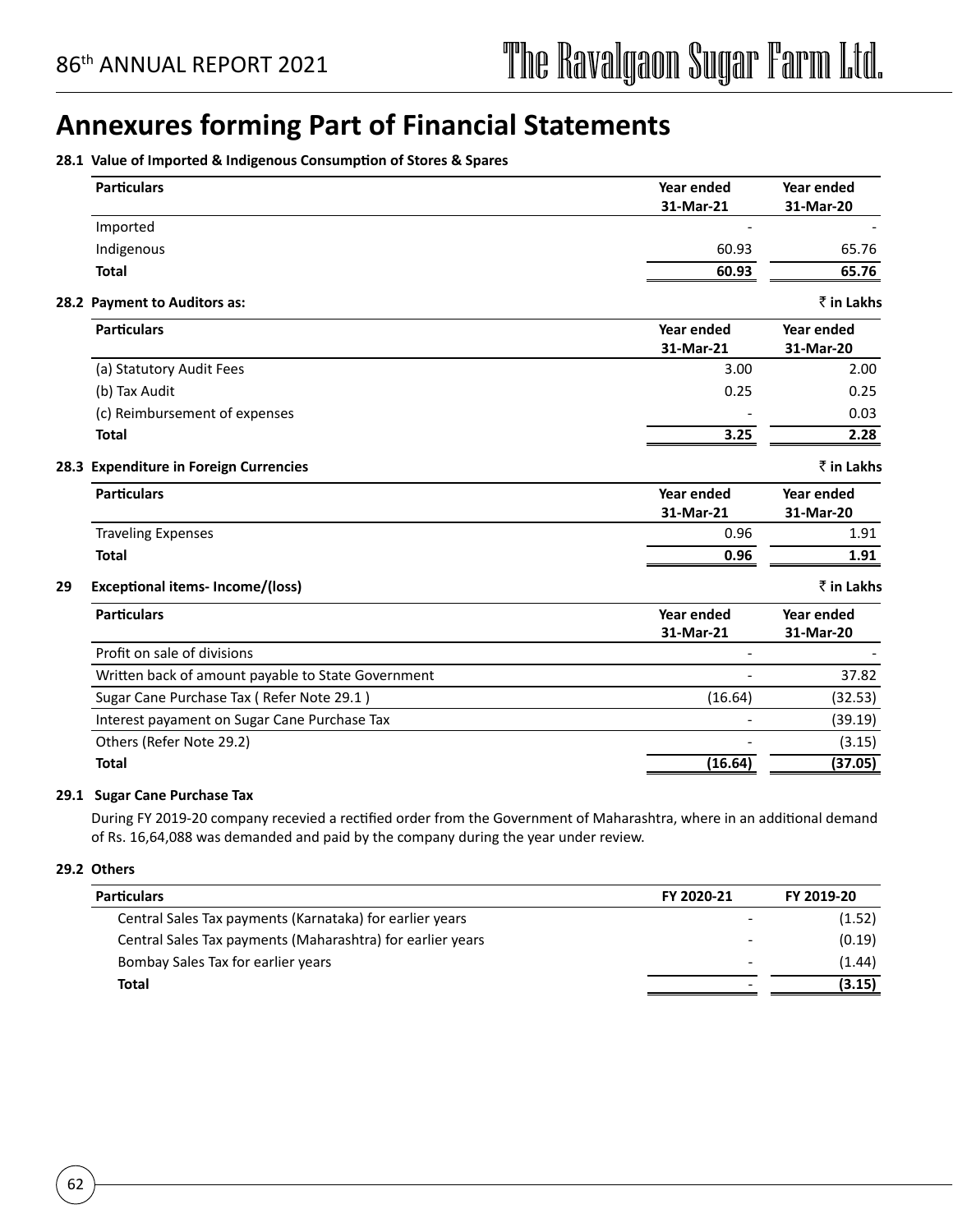| 30 |  | <b>Earning Per Share (EPS)</b> |  |
|----|--|--------------------------------|--|
|----|--|--------------------------------|--|

| <b>Earning Per Share (EPS)</b>                                                                                |                 | $\bar{z}$ in Lakhs |
|---------------------------------------------------------------------------------------------------------------|-----------------|--------------------|
| <b>Particulars</b>                                                                                            | As at 31-Mar-21 | As at 31-Mar-20    |
| Face value per Equity Share (Rs.)                                                                             | 50              | 50                 |
| <b>Basic Earnings per Share (Rs.)</b>                                                                         | (429.38)        | (671.76)           |
| Net Profit after Tax as per Statement of Profit and Loss attributable to Equity<br>Shareholders (Rs. In Lacs) | (291.98)        | (456.80)           |
| Weighted Average number of Equity Shares used as denominator for calculating<br><b>Basic EPS</b>              | 68,000          | 68,000             |
| <b>Diluted Earnings per Share (Rs.)</b>                                                                       | (429.38)        | (671.76)           |
| Net Profit after Tax as per Statement of Profit and Loss attributable to Equity<br>Shareholders (Rs. In Lacs) | (291.98)        | (456.80)           |
| Weighted Average number of Equity Shares used as denominator for calculating<br><b>Basic EPS</b>              | 68,000          | 68,000             |

### **31 Contingent Liabilities** ` **in Lakhs**

| <b>Particulars</b>                                                                                                 | Year ended     | Year ended     |
|--------------------------------------------------------------------------------------------------------------------|----------------|----------------|
|                                                                                                                    | 31-Mar-21      | 31-Mar-20      |
| i) Guarantees given by bank                                                                                        | 12.28          | 12.28          |
| ii) Sales tax/ other liability not acknowledged as debt. (Cane Purchase Tax)                                       |                | 16.64          |
| iii) Electricity duty on own generation                                                                            | 76.33          | 76.33          |
| iv) Construction house employees union's workmen wage demands against the<br>order of Industrial Tribunal - Mumbai | Un-ascertained | Un-ascertained |
| v) Provident fund on contract labour                                                                               | 140.00         | 140.00         |
| Total                                                                                                              | 228.61         | 245.25         |

### **Summary of Significant policies and other explanatory information (currency: Indian Rupees)**

### **32 Related party disclosures**

### **a) Names of related parties and description of relationship**

| Name of the related party                 | Nature of relationship                              |
|-------------------------------------------|-----------------------------------------------------|
| Mr. Harshavardhan B. Doshi                |                                                     |
| Mr. Nihal H. Doshi                        |                                                     |
| Mr. Rajiv Jain                            |                                                     |
| Mr. Moorad Y. Fazalbhoy                   | Key Management Personnel                            |
| Mrs. Ramola S. Mahajani                   |                                                     |
| Dr. Madhav Welling                        |                                                     |
| Mr. Uday Kulkarni                         |                                                     |
| Lanica Financial Services Private Limited |                                                     |
| Carina Finvest Ltd                        | Enterprises over which key management personnel are |
| Acrow India Limited                       | able to exercise significant influence              |
| Leela Bharat Foundation                   |                                                     |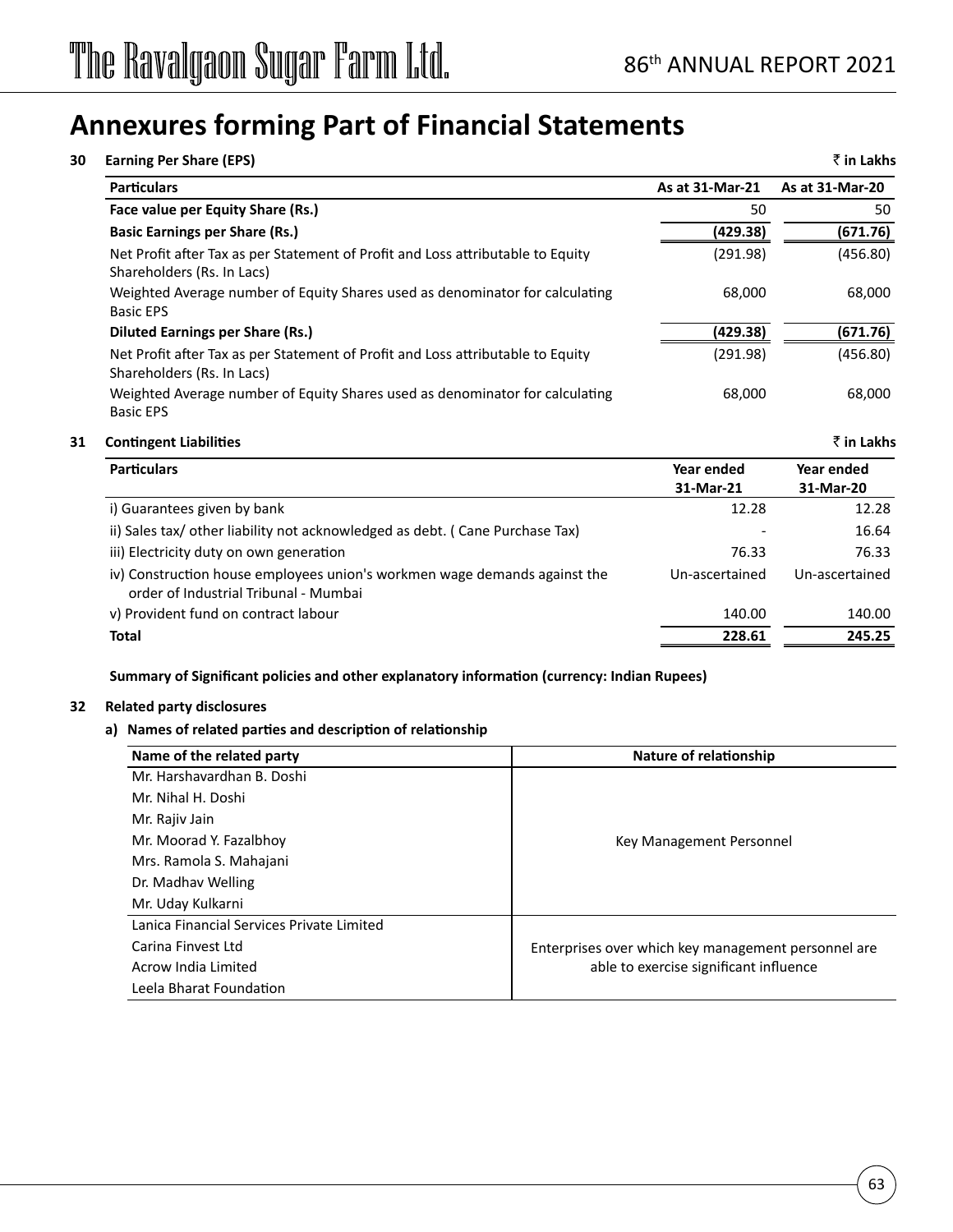| b) Transactions with the related parties during the year                                        |                                |                                                                                                            | ₹ in Lakhs         |
|-------------------------------------------------------------------------------------------------|--------------------------------|------------------------------------------------------------------------------------------------------------|--------------------|
| <b>Nature of transactions</b>                                                                   | Key<br>management<br>personnel | <b>Enterprises over which key</b><br>management personnel are<br>able to exercise significant<br>influence | <b>Total</b>       |
| <b>Other Expenses</b>                                                                           |                                |                                                                                                            |                    |
| <b>Directors' Sitting Fees Paid</b><br>Mr. Rajiv Jain                                           | 0.17                           | $(-)$                                                                                                      | 0.17               |
| Mr. Moorad Y. Fazalbhoy                                                                         | (0.30)                         | $(-)$                                                                                                      | (0.30)             |
| Mrs. Ramola S. Mahajani                                                                         | 0.65<br>(0.43)                 | $(-)$                                                                                                      | 0.65<br>(0.43)     |
| Mrs. Madhav Welling                                                                             | 0.40<br>(0.15)                 | $(-)$                                                                                                      | 0.40<br>$(-)$      |
| Mrs. Uday Kulkarni                                                                              | 0.45<br>(0.15)                 | $(-)$                                                                                                      | 0.45<br>$(-)$      |
| Manegerial Remuneration including Co' Contribution to<br><b>Provident Fund</b>                  |                                |                                                                                                            |                    |
| Mr. Harshavardhan B. Doshi                                                                      | 6.75<br>(9.00)                 | $(-)$                                                                                                      | 6.75<br>(9.00)     |
| Mr. Nihal H. Doshi                                                                              | 13.50<br>(18.00)               | $(-)$                                                                                                      | 13.50<br>(18.00)   |
| <b>Service Charges- Carina Finvest limited</b>                                                  | (-)                            | 4.50<br>(10.80)                                                                                            | 4.50<br>(10.80)    |
| <b>Interest on ICDs</b><br>Carina Finvest Limited                                               | $(-)$                          | 3.63<br>(2.91)                                                                                             | 3.63<br>(2.91)     |
| Acrow India Limited                                                                             | $(-)$                          | 9.76<br>(4.12)                                                                                             | 9.76<br>(4.12)     |
| Leela Bharat Foundation                                                                         | (-)                            | 82.92<br>(52.09)                                                                                           | 82.92<br>(52.09)   |
| <b>Deposit</b>                                                                                  |                                |                                                                                                            |                    |
| <b>Intercorporate Deposit</b><br>Intercorporate deposits taken                                  | $(-)$                          | 274.40<br>(556.20)                                                                                         | 274.40<br>(556.20) |
| Intercorporate deposits - repayment                                                             | (-)                            | $(-)$                                                                                                      |                    |
| Outstanding as at year end<br>Payable to The Carina Finvest Limited                             | $(-)$                          | 4.95<br>(11.73)                                                                                            | 4.95<br>$(-)$      |
| <b>Outstanding Interest on Intercorporate deposits</b><br>Payable to The Carina Finvest Limited | $(-)$                          | 3.36<br>(2.55)                                                                                             | 3.36<br>$(-)$      |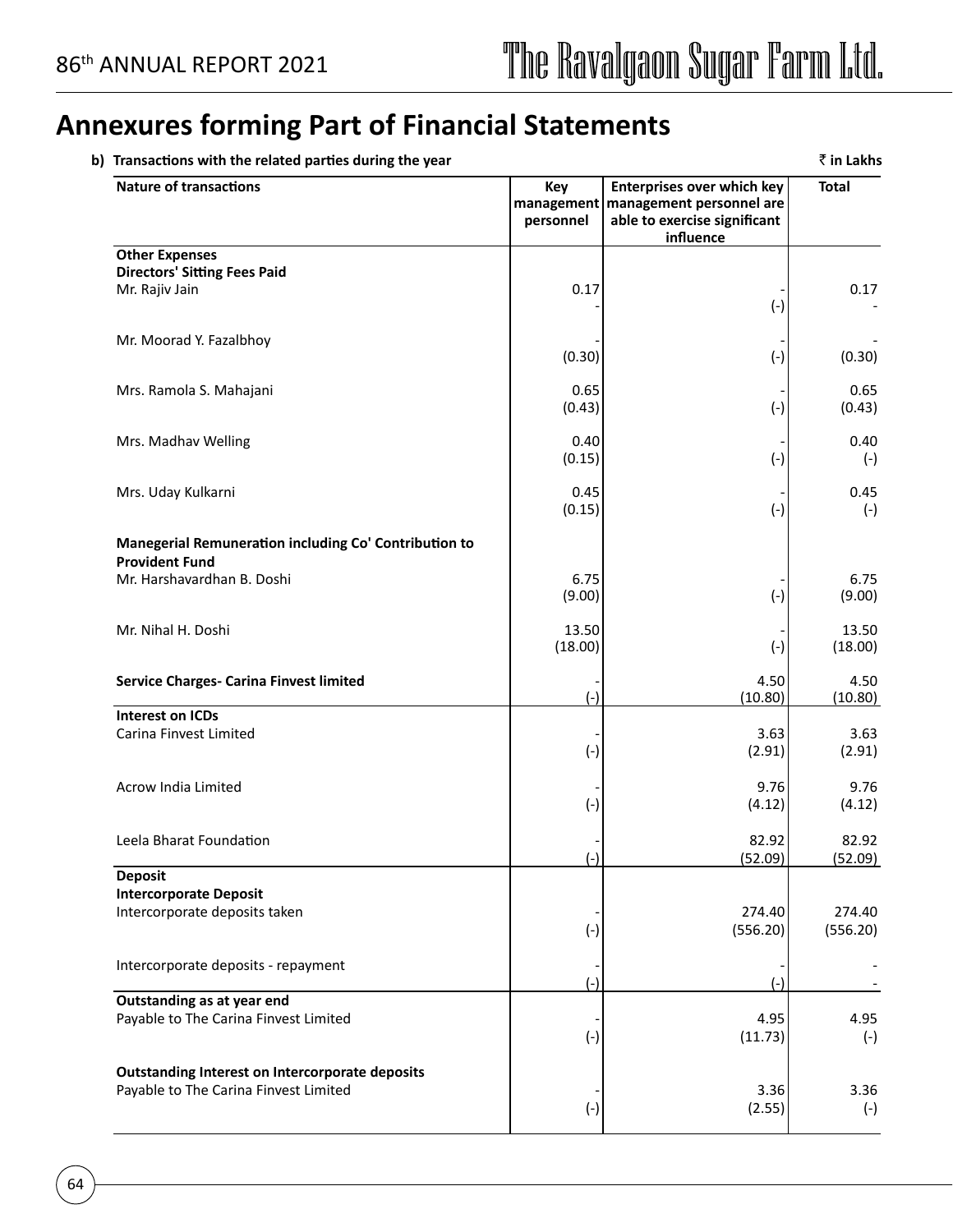| <b>Nature of transactions</b>                                  | Key<br>management<br>personnel | Enterprises over which key<br>management personnel are<br>able to exercise significant<br>influence | <b>Total</b>       |
|----------------------------------------------------------------|--------------------------------|-----------------------------------------------------------------------------------------------------|--------------------|
| Payable to The Leela Bharat Foundation                         | $(\textnormal{-})$             | 76.70<br>(46.88)                                                                                    | 76.70<br>$(-)$     |
| Payable to The Acrow India Limited                             | $(-)$                          | 9.03<br>(3.71)                                                                                      | 9.03<br>$(-)$      |
| Inter-corporate deposits-Outstanding<br>Carina Finvest Limited | $(-)$                          | 33.00<br>(33.00)                                                                                    | 33.00<br>(33.00)   |
| Acrow India Limited                                            | $(-)$                          | 107.40<br>(62.00)                                                                                   | 107.40<br>(62.00)  |
| Leela Bharat Foundation                                        |                                | 888.70<br>(659.70)                                                                                  | 888.70<br>(659.70) |

Figures in brackets pertain to the figures of previous year.

- **33.** The identification of Micro, Small and Medium Enterprises is based on Management's knowledge of their status. Disclosure of trade payables under other liabilities is based on information available with the Company regarding  $\lambda$ .i e status of the suppliers as defined under the Micro, Small and Medium Enterprises Development Act, 2006. The Company also has no outstanding dues in the current year that were required to be furnished under section 22 of Micro, Small and Medium Enterprises Development Act, 2.006.
- **34.** Balances in Trade Receivables , Trade Payables are subject to confirmation from respected parties.
- **35.** Previous year's figures have been regrouped whenever considered necessary to confirm with the current year presentation.
- **36.** Impact of COVID-19 Pandemic on the financiaI statements of the Company

The World Health Organisation announced a global health emergency because of a new strain of coronavirus ("COVID 19") and classified its outbreak as a pandemic on March 11, 2020. On March 24, 2020, the Indian government announced a strict 21- day lockdown across the country to contain the spread of the virus,which was further extended from time to time . This pandemic and government response are creating disruption in global supply chain and adversely impacting most of the industries which has resulted in a global slowdown. The management has made as assessment of the impact of the COVID-19 on the Company's operations, financial performance and position as at and for the year ended March 31, 2021 and has concluded that there is no impact which is required to be recognized in the financial statements. Accordingly, no adjustments have been made to the financial statements.

**As per our report of even date For and on behalf of the Board of Directors**

**For Anil A. Masand & Co** Chartered Accountants

**Anil A. Masand Nihal Doshi**  PARTNER Director **Membership No.:** 037245 **DIN:** 00246749

FRN 100412W **H. B. Doshi Rajiv Jain** Chairman & Managing Director Director **DIN:** 00688736 **DIN:** 09044822

**Mumbai, Dated:** 30th June 2021 **Mumbai, Dated:** 30th June 2021